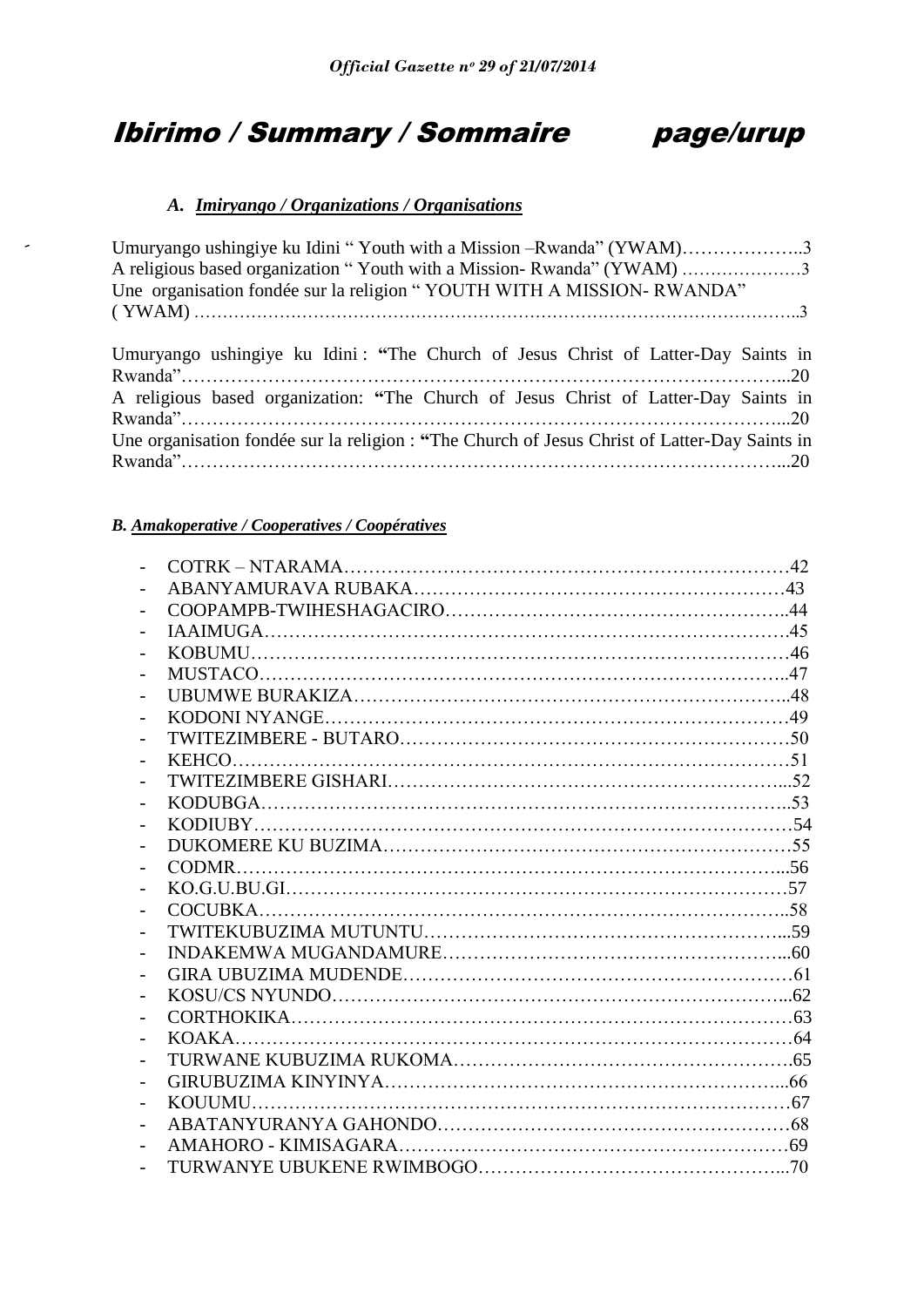| $\overline{\phantom{0}}$ |  |
|--------------------------|--|
| $\overline{\phantom{a}}$ |  |
| $\overline{\phantom{0}}$ |  |
|                          |  |
|                          |  |
|                          |  |
|                          |  |
|                          |  |
| $\overline{\phantom{a}}$ |  |
|                          |  |
|                          |  |
|                          |  |
|                          |  |
|                          |  |
|                          |  |
|                          |  |
|                          |  |
|                          |  |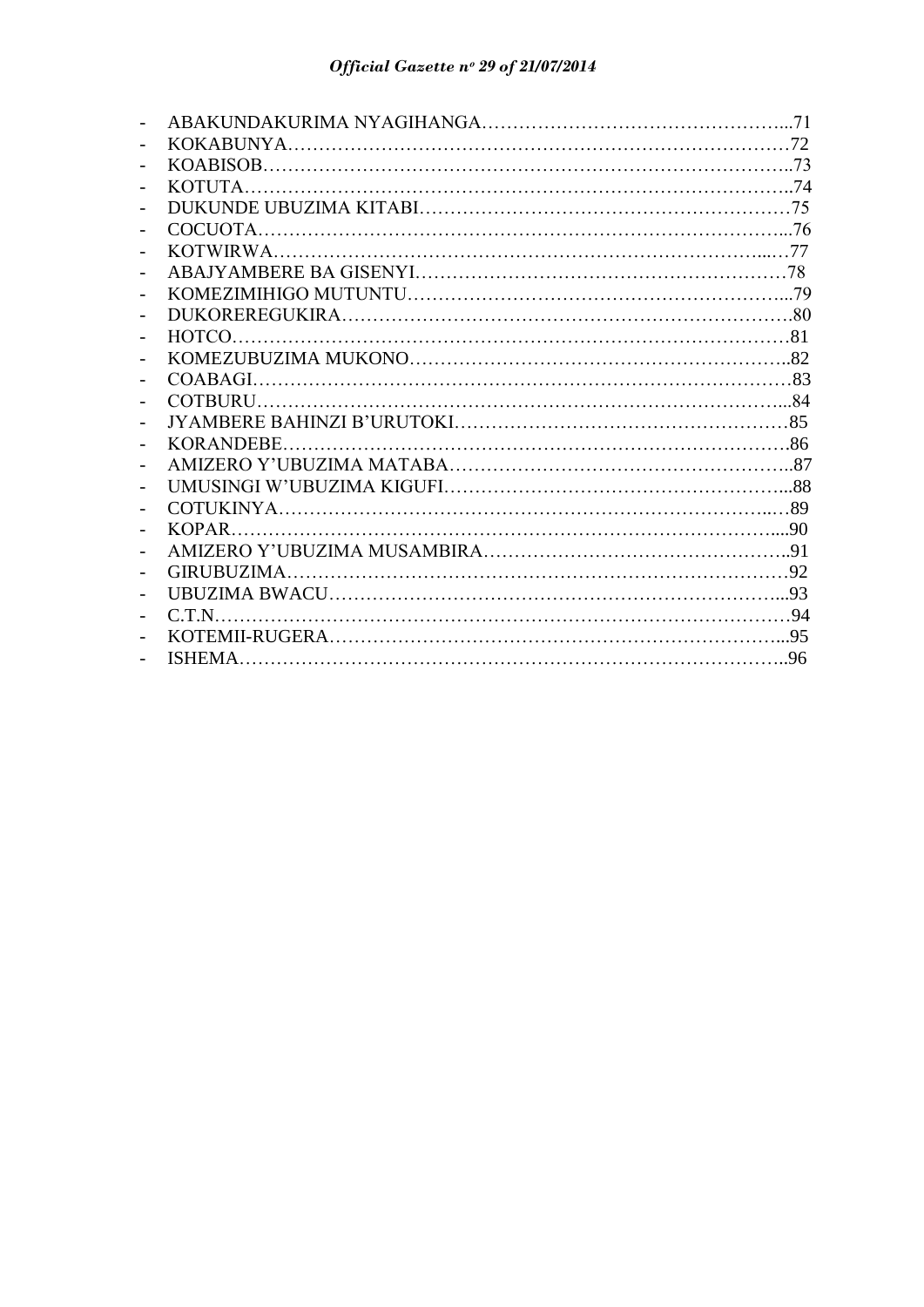**UMURYANGO USHINGIYE KU IDINI: YOUTH (YWAM) WITH A MISSION – RWANDA ( YWAM)**

# **IRIBURIRO**

Inteko Rusange isanzwe y"Umuryango ushingiye ku idini witwa "Youth with A Mission –Rwanda" (YWAM) iteraniye ku cyicaro cyawo i Kigali kuwa 15/10/2012;

Imaze kubona Itegeko nᵒ 06/2012 ryo kuwa 17/02/2012 rigena imitunganyirize n"imikorere by"imiryango ishingiye ku idini mu Rwanda;

Yemeje ivugururwa ry"amategeko shingiro y"uwo muryango yari yaremejwe n"Iteka rya Minisitiri nᵒ029/17 ryo kuwa 18/09/2002, mu buryo bukurikira:

#### **AMATEGEKO SHINGIRO**

# **UMUTWE WA MBERE: IZINA, ICYICAZRO, IGIHE N'INTEGO**

#### **Ingingo ya mbere:**

Abashyize umukono kuri iyi nyandiko bashinze umuryango ushingiye ku idini witwa "Youth with A Mission- Rwanda" (YWAM), ugengwa n"itegeko nᵒ 06/2012 ryo kuwa 17/02/2012 rigena imitunganyirize n"imikorere by"imiryango ishingiye ku idini mu Rwanda hamwe n"aya mategeko shingiro.

**A RELIGIOUS BASED ORGANISATION: YOUTH WITH A MISSION- RWANDA**

# **PREAMBLE**

The Ordinary General Assembly of the religiousbased Organisation "Youth with A Mission – Rwanda" (YWAM) , meeting at its head office in Kigali on the 15/10/2012;

Given the law nº 06/2012 of 17/02/2012 determining the organization and functioning of religious based organization in Rwanda;

Do hereby adopt the modifications to the statute of the above said Organization, approved by the Ministerial Decree nº 029/17 of 18/09/2002, worded as follows:

# **STATUTE**

# **CHAPTER ONE: NAME,HEAD OFFICE, DURATION AND OBJECTIVES**

# **Article one:**

The undersigned have accepted to form a religious based organization called" Youth With A Mission (YWAM) in compliance with law number 06/2012 enacted on  $17^{\text{th}}$  February 2012 determining organisation and functioning of religious-based organisations in Rwanda and on this statute.

**UNE ORGANISATION FONDEE SUR LA RELIGION : YOUTH WITH A MISSION** – **RWANDA (YWAM)**

# **PREAMBULE**

L"Assemblée Générale Ordinaire de l"Organisation fondée sur la religion "Youth with A Mission – Rwanda" (YWAM) réunie à son siège à Kigali en date du 15/10/2012;

Vu la loi nᵒ 06/2012 du 17/02/2012 portant organisation et fonctionnement des organisations fondées sur la religion au Rwanda ;

Adoptes les modifications des status de la dite Organisation approuvée par arrêté Ministeriel nᵒ029/17 du 18/09/2002,libellés de manière ci après :

## **STATUTS**

# **CHAPITRE PREMIER : DENOMINATION, SIEGE ,DUREE ET OBJET**

# **Article premier :**

Il est constitué entre les soussignés, une organisation fondée sur la religion denommée «Youth with A Mission-Rwanda » (YWAM), régie par la loi nº 06/2012 du 17/02/2012 portant organization et fonctionnement des organisations fondées sur la religion au Rwanda et par les présents statuts.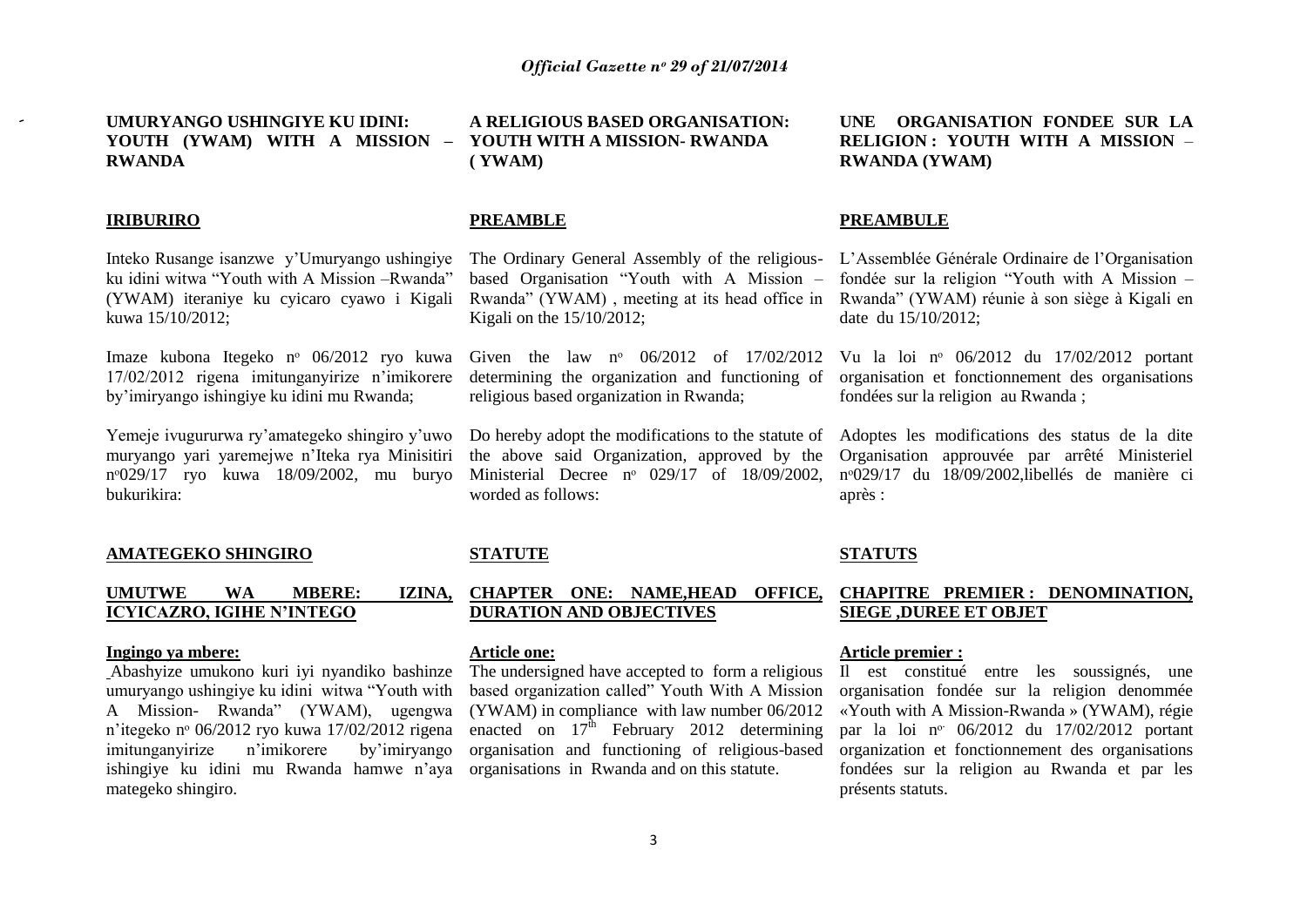# **Ingingo ya 2:**

# Icyicaro cy"umuryango gishyizwe ku Kabeza, Umurenge wa Kanombe, Akarere ka Kicukiro, Umujyi wa Kigali. Gishobora ariko kwimurirwa ahandi mu Rwanda byemejwe n"inteko Rusange.

# **Ingingo ya 3:**

Umuryango ukorera imirimo yawo mu Rwanda hose. igihe uzamara ntikigenwe.

## **Ingingo ya 4:**

Intego n"ibikorwa by"Umuryango:

a) Gushishikariza urubyiruko kumenya Yesu kumumenyekanisha mu bandi no kubafasha kumwitangira;

b) Kumenyekanisha inkuru nziza ya Yesu Kristo nkuko isobanuye muri Bibiliya hakoreshejwe uburyo bushoboka bwose cyane cyane:

i) Gushyiraho amashuri yigisha Bibiliya;

ii) Gushinga amashuri abanza ,ayisumbuye, amakuru, ay"imyuga n"ubukorikori;

iii) Gusohora no gukwirakwiza ibitabo, ibinyamakuru n"ibindi;

iv) Gukoresha ibiganiro mbwirwaruhame, amahugurwa n"imyiherero;

v) Gutegura, gukoresha no gushyigikira gahunda z"amasengesho, amakorari, amamurika n"amateraniro yo gusenga ashingiye kuri Bibiliya kugirango urubyiruko rurusheho gutera intambwe mu byerekeye Imana;

# **Article 2:**

The registered office of the Organization shall be Le siège de l"Organisation est établi à Kabeza, located at Kabeza, Kanombe Sector, Kicukiro District, Kigali City. It may, however, be shifted to any other place in Rwanda subject to a pertinent Rwanda sur décision de l"Assemblée Générale. decision by the General Assembly.

# **Article 3:**

The Organization functions from all over Rwanda. It is created for an unlimited term.

# **Article 4:**

The vision and mission of the Organisation: a) Encouraging the youth to know God,to make Him known to others and to be loyal to Him;

b) Spreading the Gospel of Jesus Christ as explained in the Bible and by all possible means, especially by establishing biblical training possibles notamment : programs:

i) Establishing training programs based on the Holy i) implanter des écoles bibliques ; Bible;

ii) Establishing primary ,secondary ,vocational and university schools.

iii) making and producing videos and films etc;

iv) rganizingdebates, conferences, seminars, iv) Organiser des conférences –débats,des training sessions and retreats;

v) initiating,organising and supporting prayer v) Préparer ,organiser et appuyer des croisades de crusades,musical teams,exhibitions and prayer meetings centered on the Bible; in order to strengthen maturity among the youths that believe in God;

#### **Article 2 :**

Secteur Kanombe, District de Kicukiro,Ville de Kigali. Il peut néamoins être transféré ailleurs au

# **Article 3:**

L"Organisation exerce ses activités sur tout le territoire Rwandais. Elle est crée pour une durée indéterminée.

#### **Article 4:**

la vision et la mission de l"Organisation :

a) Encourager les jeunes à connaitre Jesus, à le faire connaitre aux autres et les aider à se dévouer pour lui ;

b) Répandre la bonne nouvelle de Jesus Christ telle que définie dans la bible par tout les moyens

ii) créer des écoles primaires,secondaires, universitaires, professionnelles et artisanales.

iii) éditer et publier des livres , des revues et autres ;

formations et des retraites ;

prières,des chorales, des expositions et des réunions basées sur la Bible pour que les jeunes puissent de plus en plus acquérir la maturité en ce qui concerne Dieu ;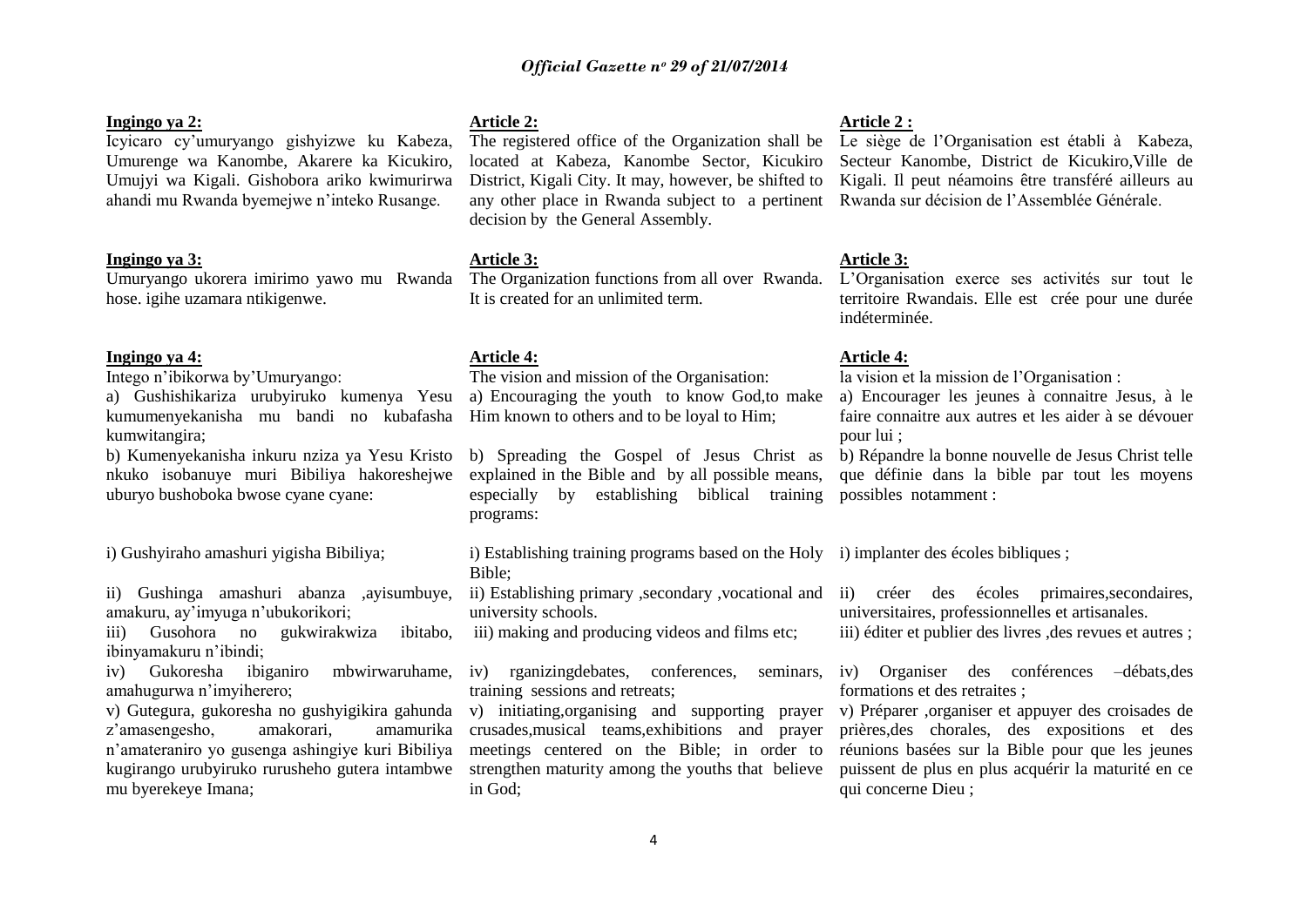c) Gutangira no gukora nta nyungu imishinga na gahunda bigamije gufasha, gusana no kuzamura imibereho y"abanyarwanda babikeneye;

d) Kubana neza n"imiryango ndetse n"amatorero hagamijwe kumenyekanisha ibikorwa bya Yesu Kristo.

# **Ingingo ya 5:**

Umuryango ugendera ku myizerere ikurikira: Youth With A Mission Rwanda(YWAM) ni ihuriro ry"abakiristo bakomoka mu madini menshi anyuranye agamije kumenyekanisha Yesu ku giti cye ku rubyiruko rw"ubu, gukangurira umubare mwinshi ushoboka mu barugize kugirango rufashe muri uwo murimo kugirango duhugure kandi duhe ibikoresho abemera gutanga inkunga yabo mu isohozwa ry"iyo ntego nkuru.

Nk"abaturage b"ubwami bw"Imana, duhamagariwe gukunda, gusingiza no kubaha umwami wacu, gukunda no gukorera umubiri we ariwo itorero no kumenyesha umuntu wese ubutumwa bwiza kwisi hose.

Rwanda (YWAM), twemerako:

a) Bibiliya ari ijambo ryatekerejwe kandi ryategetswe n"Imana, ryemezwa ko Yesu Kristo word,revealing that Jesus Christ is God"s Son; ari umwana wayo;

b) Abantu baremwe mu ishusho y"Imana;

c) Imana yaturemye kugirango tugire ubugingo bw"iteka biyuze muri Yesu Kristo;

rehabilitation programmes for the benefit of needy people over and above promoting their socio – socio-économique des Rwandais nécessiteux ; economic standards;

vii) Sustaining partnerships with other deeds of Jesus Christ.

#### **Article 5:**

The Organization hinges on the following statement of faith:Youth With A Mission –Rwanda (YWAM) is a organization of christians from many denominations dedicated to preaching Jesus personally to the contemporary generation in addition to mobilising as many people as possible in the endeavor of helping in His task and His calling ,and for the sake of training and equipping believers;so that they play a role in fulfillment of l"accomplissement de ce grand engagement. the great commission.

As citizens of God"s Kingdom,we are called to love ,to worship and to obey our Lord while also loving and serving his Body,the church much as we have to present the Gospel to all people throughout the whole world.

Twebwe abo muri Youth with A Mission – We members of Youth With A Mission-Rwanda Nous les membres de Youth with A Missionbelieve:

a) That the bible is God"s inspired and authoritative

b) That people are created in God"s image;

c) That He created us to have eternal life through Jesus Christ;

vi) Initiating and elaborating assistance and vi) Initier et élaborer gratuitement des programmes d"assistance, de réhabilitation et de promotion

organizations and churches, in order to spread the d"autres organisations et des églises dans le but de vii) Maintenir des liens de coopération avec faire connaitre les œuvres de Jésus –Christ.

# **Article 5 :**

L"Organisation a pour doctrine :

Youth With A Mission Rwanda (YWAM) est une organisation de chrétiens issues de beaucoup de confessions religieuses visant à faire connaître personnellement Jesus à cette génération, à mobiliser le plus grand nombre possible d"entre eux pour aider dans cette tâche et à former et équiper les croyants pour contribuer à

En tant que citoyens du royaume de Dieu , nous sommes appelés à aimer, adorer et obéir notre Seigneur, aimer et servir son corps, l"Eglise , et présenter tout l"Evangile à toute personne à travers le monde entier.

Rwanda croyons que:

a) La Bible est la parole inspirée de l"autorité de Dieu, attestant que Jésus Christ est le fils de Dieu;

b) Les hommes ont été crées à l"image de Dieu; c) Dieu nous a crée pour avoir la vie éternelle à travers Jésus Christ ;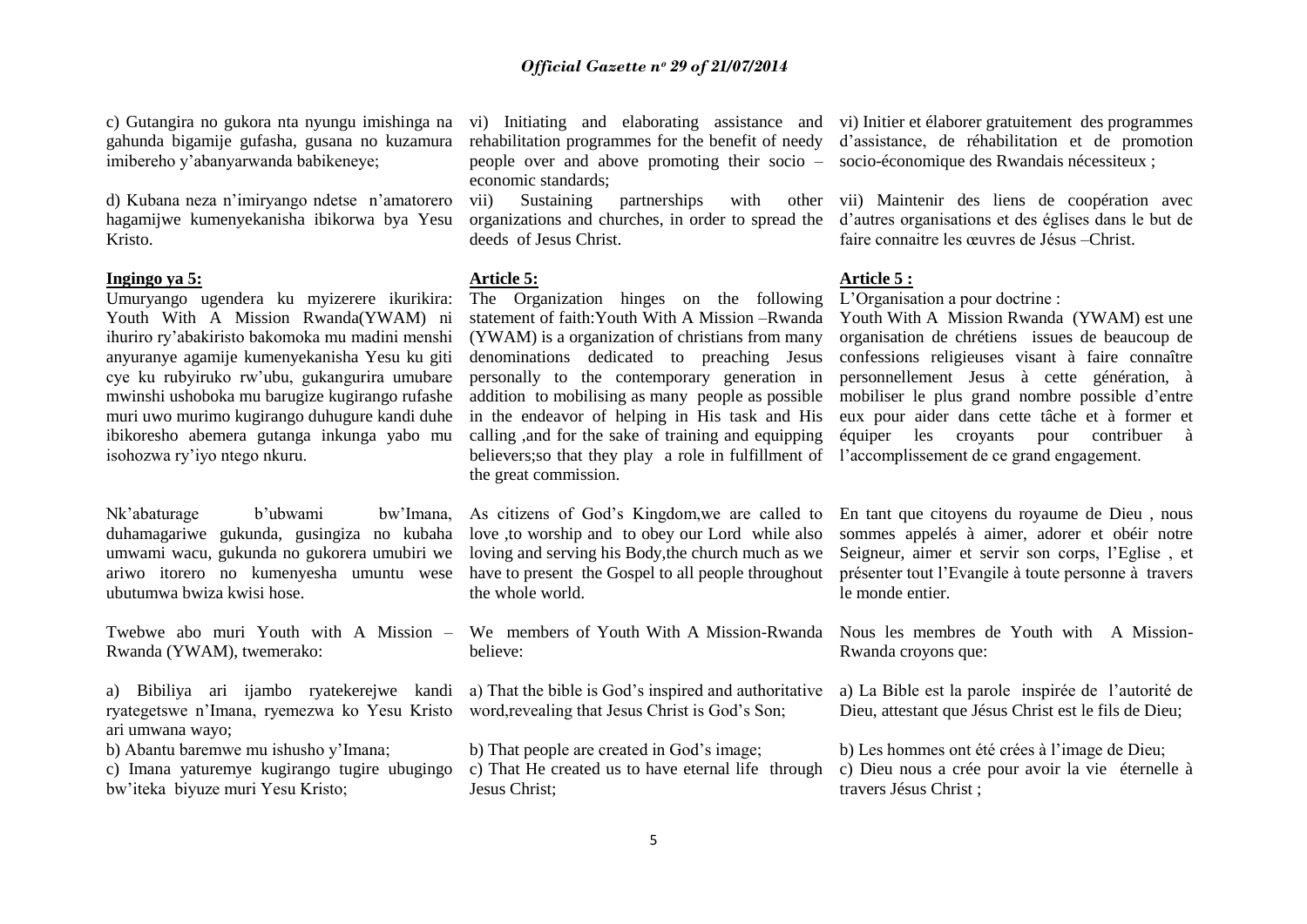d) Nubwo abantu bacumuye bakitesha ikuzo ry"Imana ,Imana yabateguriye inzira y"agakiza binyuze mu rupfu rwa Yesu Kristo ku musaraba no mu izuka rye;

e) kwihana ibyaha,kwemera urukundo no kumvira ni ibisubizo nyakuri by"ubuntu bw"Imana kuri twe;

f) Imana irashaka ko abantu bose bakizwa kandi bakamenya ukuri;

g) Imbaraga z"Umwuka wera zigaragaza muri twe kugirango dusohoze itegeko rya nyuma rya Kristo: "Mugende ku isi hose, mwamamaze Inkuru nziza ku bantu bose"(Mariko 16:15).

# **UMUTWE WA II: ABANYAMURYANGO**

#### **Ingingo ya 6:**

Umuryango ugizwe n"abanyamuryango bawushinze n"abawinjiramo.

Abashinze uyu muryango ni abashyize umukono kuri aya mategeko nshingiro.

Abawinjiramo ni abantu babisaba bamaze kwiyemeza gukurikiza aya mategeko shingiro kandi bakemerwa n"Inteko Rusange.

Abanyamuryango b"icyubahiro ni abantu cyangwa imiryango ifite ubuzimagatozi, bemerwa n"inteko Rusange kubera inkunga ishimishije batera umuryango. Bagishwa inama gusa.

short of God"s glory,God has made salvation cross and and the related resurrectio;

e) That repentance,faith,love and obedience are fitting responses to God"s initiative of grace towards us;

know the truth;

g) And that the Holy Spirit is demonstrated through us for the accomplishment of Christ"s last commandment: "Go ye into all the world and preach the Gospel to every creature" (Mark16:15).

# **CHAPTER II: MEMBERSHIP**

# **Article 6:**

The Organization is composed of founder and adherent members.

Founder members are signatories to these statutes .

Adherent members are physical or moral persons who , upon request and after subscription to these statues, shall be agreed by the General Assembly.

Honarary members are persons or legal organisations that are awarded that title by the General Assembly due to appreciable support rendered to the organization. They play an advisory role only.

d) That although all people have sinned and fallen d) Malgré que les hommes ont péché et manqué à possible through the death of Jesus Christ on the travers la mort de Jésus Christ sur la croix et sa la gloire de Dieu, Dieu a rendu le salut possible à ressurection ;

> e) La repentance, la foi, l"amour et l"obéissance sont des réponses appropriées à la grâce de Dieu envers nous;

f) That God desires all people to be saved and to f) Dieu veut que les hommes soient sauvés et arrivent à conaitre la vérité;

> g) La puissance de l"Esprit Saint est démontrée à travers nous pour accomplir le dernier commendement du Christ : « Allez au monde entier et préchez la Bonne Nouvelle à toute créature » (Marc 16 :15).

## **CHAPITRE II : DES MEMBRES**

# **Article 6:**

L"Organisation se compose des membres fondateurs et des membres adhérents.

Sont membres fondateurs les signataires des présents statuts.

Sonts membres adhérents les personnes physiques ou morales qui, sur demande et après avoir souscrit aux présents statuts, sont agréées par l"Assemblée Generale.

Les membres d"honneurs sont des personnes physiques ou morales auxquelles l"Assemblée Générale décerne cette qualité à cause de leur soutien appréciable apporté à l'organisation. Ils jouent un role consultatif.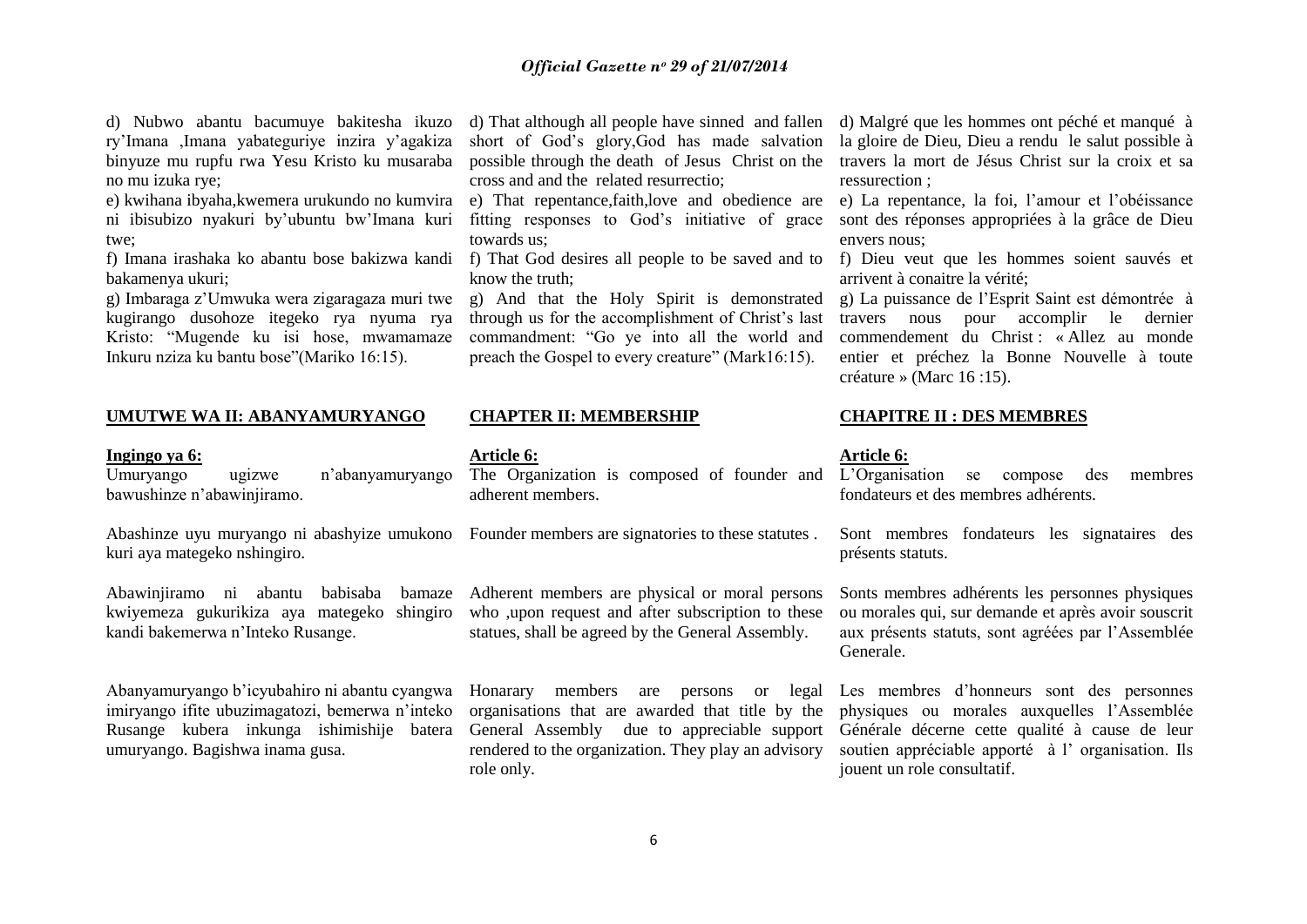# **Ingingo ya 7:**

Abashinze umuryango n"abawinjiramo ni abanyamuryango nyakuri. Biyemeza kugira uruhare muri gahunda zose z"umuryango.

# **Ingingo ya 8:**

Inzandiko zisaba kwinjira mu muryango zinyuzwa kuri Perezida wa Komite Nyobozi kandi bikemezwa n"inama y"ubuyobozi.

#### **Ingingo ya 9:**

Gutakaza ubunyamuryango biterwa n"urupfu, gusezera ku bushake, kwirukanwa cyangwa iseswa ry"umuryango.

Usezeye ku bushake yandikira Perezida wa Komite Nyobozi, maze bikemezwa n"Inteko Rusange.

Ku bwiganze bwa bibiri bya gatatu (2/3) by"amajwi Umunyamuryango asezererwa mu muryango iyo atacyubahiriza aya mategeko cyangwa amabwiriza mbonezamikorere y"umuryango.

#### **UMUTWE WA III: IBYEREKEYE INZEGO**

# **Ingingo ya 10:**

Umuryango ugizwe n"inzego enye ari zo:

- -Inteko Rusange
- -Komite Nyobozi
- -Akanama gashinzwe gukemura impaka
- -Ubugenzuzi bw"Imari

# **Article 7:**

Founder members and adherent members constitute the duly registered members of the ment in all programmes of the organization.

# **Article 8:**

addressed to President of the Executive Committee au Président du Comité Exécutif et approuvées par to be approved by the General Assembly.

# **Article 9:**

organization.

The application for voluntary resignation is Le retrait volontaire est adressé par écrit au and approuved by the General Assembly.

Exclusion is done by the Board of Directors and adopted by the General Assembly on basis of two thirds 2/3) majority votes against any member who no longer conforms either to these statutes or the organization"s internal regulations.

# **CHAPTER III: THE ORGANS**

# **Article 10:**

The organisation is composed of four organs : -the General Assembly -the Executive Committee -the Conflicts Resolution Committee -the Audit committee.

## **Article 7 :**

organisation.They are committed to active involve l"organisation. Ils s"engagent à participer Les membres fondateurs et les membres adhérents constituents les membres effectifs de activement à tous les programmes de l'organisation.

# **Article 8:**

Written applicatons for membership shall be Les demandes d"adhésion sont adressées par écrit l"Assembée Générale.

### **Article 9:**

Loss of membership is caused by death, voluntary La qualité de membre se perd par le décès, le retrait resignation, expulsion or dissolution of the volontaire, l'exclusion ou la dissolution de l'organisation.

addressed to President of the Executive Committee Président du Comité Exécutif et approuvé par l"Assembée Générale.

> L"exclusion est prononcée par l"Assemblée Générale à la majorité de deux tiers (2/3) ; contre un membtre qui ne se conforme plus aux présents statuts ou au réglement d"ordre intérieur de l"organisation.

# **CHAPITRE II : DES ORGANES**

# **Article 10 :**

L'organisation a quatre organes á savoir : -L"Assemblée Générale -Comitée Exécutif -Le Comité de Résolution de Conflits -Le Commissariat aux Comptes.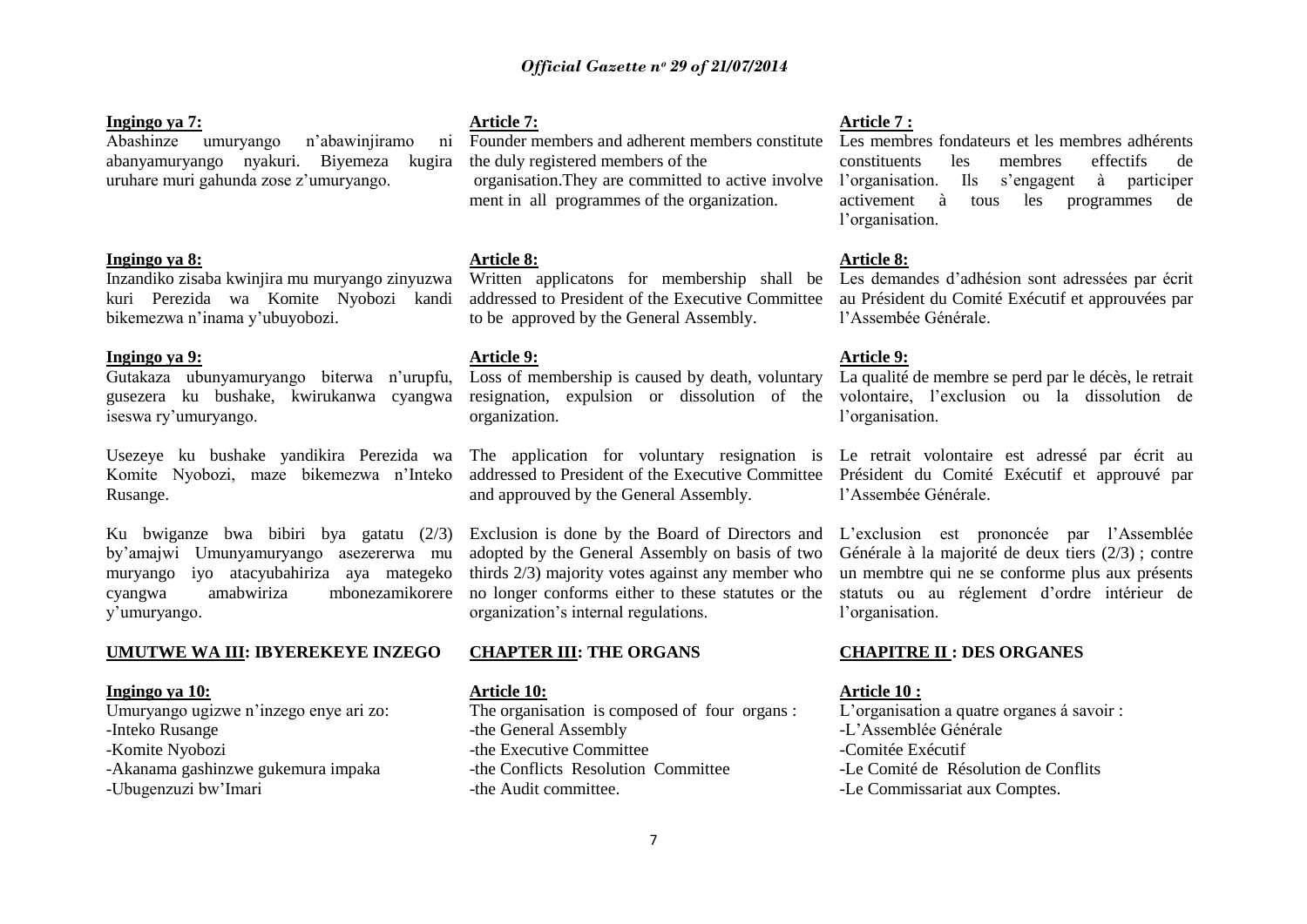**Umutwe wa mbere: Ibyerekeye Inteko Section Two: The general Assembly Rusange**

# **Ingingo ya 11:**

Inteko Rusange ya YWAM ni urwego rw"ikirenga ruyiyobora kandi rufata ibyemezo.

# **Ingingo ya 12:**

Inteko rusange iterana ku buryo busanzwe kabiri mu mwaka kandi igaterana ku buryo budasanzwe igihe cyose bibaye ngombwa.

#### **Ingingo ya 13:**

inama iterana.

Inama z"inteko rusange zitumizwa kandi zikayoborwa n"uhagarariye umuryango, yaba adahari bigakorwa n"umusimbura we.

Inama z"inteko rusange zishobora nanone gutumizwa zikanayoborwa n"umwe mu banyamuryango wabiherewe ububasha n"umuvugizi w"umuryango.

Gutumiza inteko rusange bikorwa mu nyandiko yohererezwa buri munyamuryango aho akorera cyangwa kuri adressi yatanze.

Ubutumire bw"abagize inteko rusange bugomba kujyana na gahunda y"ibizigwa mu nama kandi bigakorwa hasigaye nibura imnsi cumi n"itanu (15) kugira ngo inama iterane .Icyakora iyo ari inama idasanzwe icyo gihe nticyubahirizwa. Iyo inama itumijwe ari iya kabiri cyangwa iya gatatu kubera ko umubare ukenewe utagezweho, inyandiko z"ubutumire zohererezwa abagize inteko rusange nibura icyumweru mbere y"uko

**Article 11:**

The General Assembly of YWAM is the supreme governing and decision making organ.

# **Article 12:**

The General Assembly meets twice a year in ordinary session and also for extraordinary session as need arises.

### **Article 13:**

Meetings of the General Assembly are convened and presided over by the legal Representative of the Organization, in his absence by his deputy. In case both the legal Representative and his deputy are absent or fail to convene it, the legal representative can delegate his power to one of members of the Organization.

The General Assembly may also meet following the written request of at least half of the effective members. Notice of meetings of the General Assembly isCommunicated in writing and sent to each effective member at his place of work or his personal address.he invitations along with the agenda of the meeting must be sent at least 15 days prior to the holding of the meeting.However in the case of an extraordinary meeting that length of notice need not be observed.

Inteko rusange ifata ibyemezo iyo hari umubare If a second or third meeting has to be called due to Lorsqu'il s'agit d'une deuxième ou une troisième

# **Section deuxième : De l'Assemblée Générale**

## **Article 11 :**

L"Assemblée Générale de YWAM est l"organe suprême de direction et de prise de décision.

# **Article 12 :**

L"Assemblée Générale se réunit deux fois par an en session ordinaire et en session extraordinaire chaque fois que de besoin.

# **Article 13 :**

Les réunions de l"Assemblée Générale sont convoquées et dirigées par le Représentant légal, en cas d"absence ou d"empêchement, par le Représentant légal suppléant. En cas d"absence ou d"empêchement simultanés du Représentant légal et du Représentant suppléant, l"Assemblée générale est convoquée par écrit par un des membres delegué par le répresentant légal de l"organisation.

L"Assemblée Générale peut également se réunir suite à une demande écrite d"au moins la moitié de ses membres effectifs.

Les réunions de l"Assemblée Générale sont convoquées par écrit et sont envoyées Les invitations accompagnées de l"ordre du jour de la réunion sont obligatoirement expédiées au moins quinze jours avant la tenue de la réunion.

Toutefois, lorsque la convocation concerne une réunion extraordinaire, ce délai n"est pas respecté.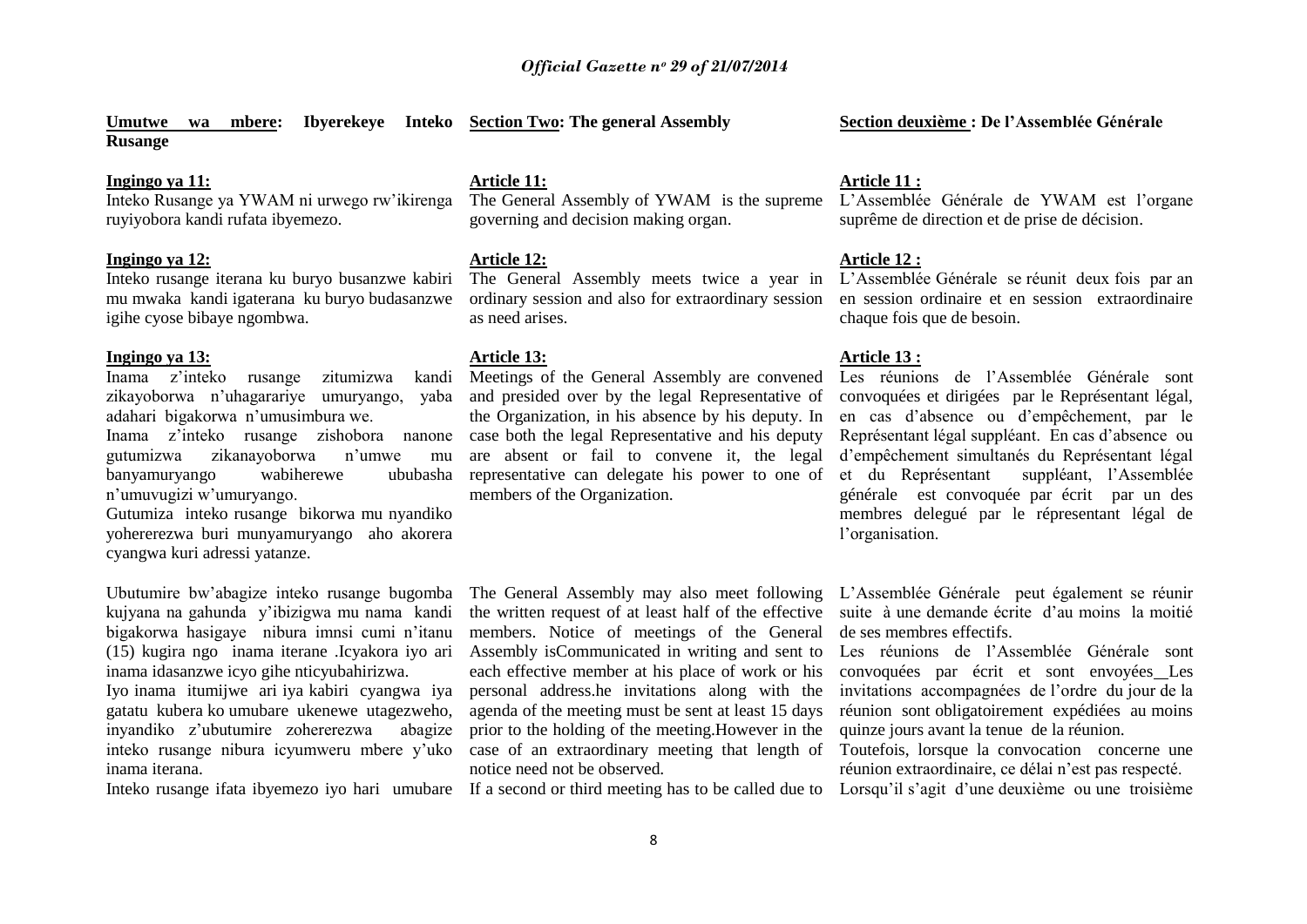ungana na 2/3 by"abanyamuryango bemerewe the lack of a quorum, invitations are to be sent out réunion convoquée pour motif d"absence de gutora.

Ibyemezo bifatwa ku buryo buhamye ku bwiganze bw"amajwi angana na 2/3 by"abanyamuryango baje mu nama.

Inteko rusange iterana kabiri (2) mu mwaka mu bihe bisanzwe.

#### **Ingingo ya 14:**

Iyo inteko rusange ihamagawe kabiri ntishobore kuzuza umubare ukenewe kugira ngo inama ishobore guterana, ibyemezo bifatwa ku buryo buhamye ku bwiganze bw"amajwi angana na 2/3 by"abanyamuryango baje mu nama ku nshuro ya kabiri. Iyo amajwi angana, nta bwumvikane bubonetse, irya Perezida rigira uburemere bw"abiri.

# **Ingingo ya 15:**

Uretse ibiteganywa ukundi n"itegeko rigena imikorere n"imitunganyirize by"imiryango ishingiye ku idini ndetse n"aya mategeko shingiro, ibyemezo by"inteko rusange bifatwa ku bwiganze bw"amajwi iyo amajwi anganye ijwi rya perezida ryivunjamo abiri

#### **Ingingo ya 16:**

Inshingano n"ububasha by"Inteko Rusange:

a) Kwemeza no guhindura amategeko shingiro n"amabwiriza ngengamikorere by"Umuryango

at least one week before the next meeting.

The quorum for meetings of the General Assembly shall be at least 2/3 of the effective members. Decisions are taken by consensus or, failing that, by majority of 2/3 of the members present. The general assembly meets twice a year in ordinary sessions.

#### **Article 14:**

In the absence of a quorum for two successive meetings of the General Assembly, decisions may legitimately be taken by a majority of 2/3 of the members present at the second meeting. In case of equal votes, the vote of the chairperson is counted twice.

# **Article15:**

Unless otherwise provided for by the law Law determining organisation and functioning of religious-based organisations plus these statutes; resolutions of the General Assembly are valid when adopted subject to absolute majority vote. In case of equal votes, the President has a casting vote.

# **Article 16:**

The General Assembly has the following powers:

a) Adopting and modifying statutes and internal regulations of the association;

quorum, les invitations sont envoyées au moins une semaine avant la tenue de la réunion.

L"Assemblée Générale délibère valablement en présence d"au moins 2/3 des membres effectifs. Les décisions sont prises par consensus et à défaut à la majorité des 2/3 des membres présents. L"assemblée générale se réunit deux fois par an en session ordinaire.

#### **Article 14 :**

Si par deux fois successives, l"Assemblée Générale n"a pas pu réunir le quorum, les décisions sont valablement prises à la majorité des 2/3 des membres présents à la deuxiéme réunion. En cas d"égalité de voix, celle du président compte double.

# **Article 15:**

Sauf pour les cas expressément prévus par la loi portant organisation et fonctionnement des organisations fondées sur la religion et par les présents statuts , les décisions de l"Assemblée Générale sont prises à la majorité absolue des voix En cas de parité de voix , celle du président compte double.

# **Article 16:**

L"Assemblée Générale est dotée des pouvoirs ciaprès :

a) adopter et modifier les statuts et le règlement d"ordre intérieur de l"association ;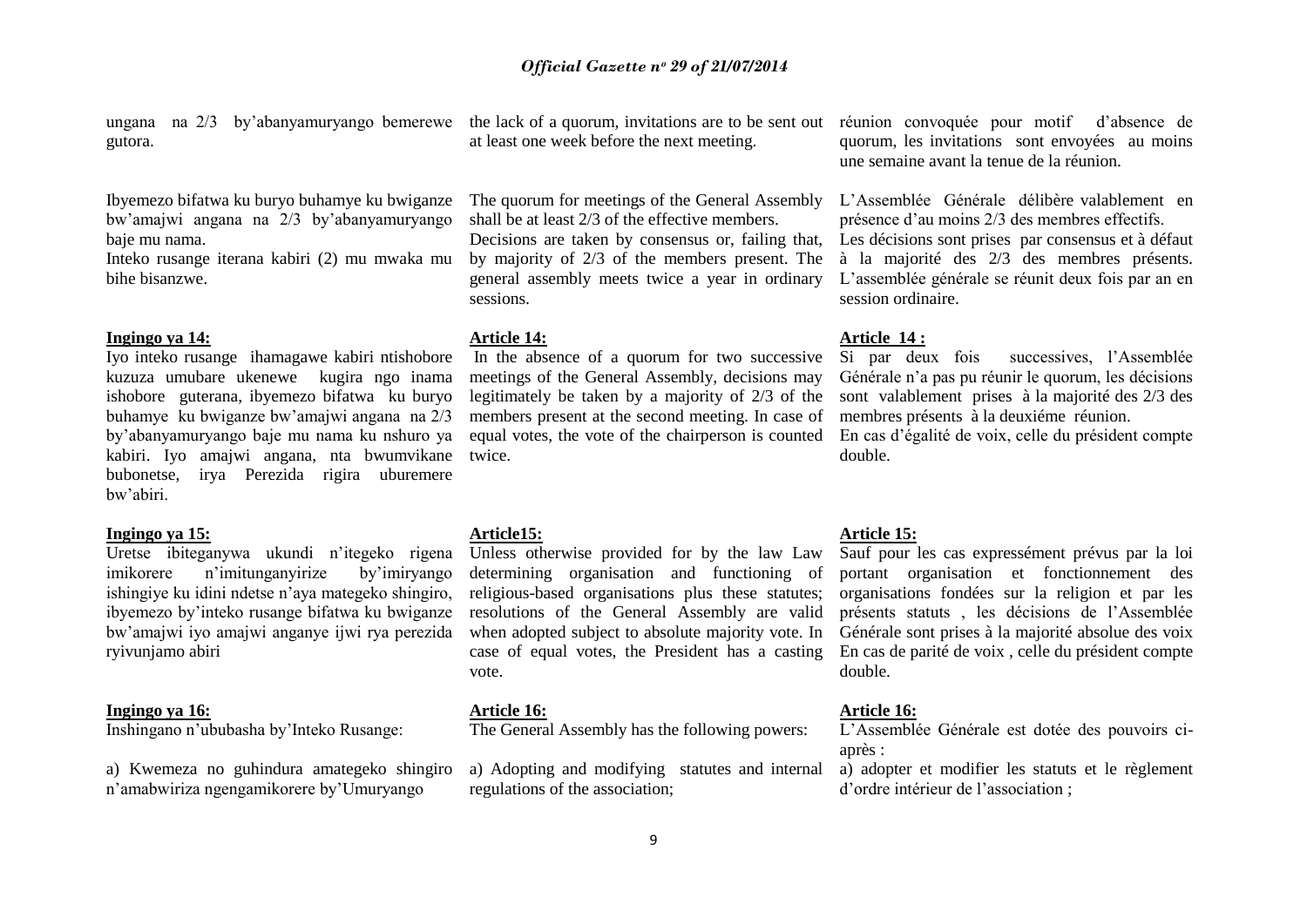| b) kwemeza ibikorwa by'umuryango;<br>c) kwemeza ibijyanye n'imicungire y'imari buri<br>mwaka;<br>d) kwemeza indagano, impano n'izungura;<br>e) kwemeza amakonti y'umuryango;<br>kwemeza, guhagarika<br>kwirukana<br>no<br>$\pm$ | b) Determining activities of the organization;<br>c) Admitting every year the management of the<br>budget,<br>d) Accept grants and donations;<br>e) Approving yearly accounts of the organization;<br>f) Admitting, suspending and expel member;                                                                                                                              | b) déterminer les activités de l'organisation<br>c) approuver chaque année la gestion du budget ;<br>d) accepter les dons et legs<br>e) approuver les comptes annuels ;<br>f) admettre, suspendre ou exclure un membre ;                    |
|---------------------------------------------------------------------------------------------------------------------------------------------------------------------------------------------------------------------------------|-------------------------------------------------------------------------------------------------------------------------------------------------------------------------------------------------------------------------------------------------------------------------------------------------------------------------------------------------------------------------------|---------------------------------------------------------------------------------------------------------------------------------------------------------------------------------------------------------------------------------------------|
| umunyamuryango;<br>burundu;                                                                                                                                                                                                     | g) Kwemeza no gusezerera abanyamuryango g) Admission and expulsion of YWAM members;                                                                                                                                                                                                                                                                                           | g) Admission et exclusion des membres de<br>YWAM.;                                                                                                                                                                                          |
| h) Kwemeza no gusezerera Komite Nyobozi;                                                                                                                                                                                        | h) Admission and expulsion of the Executive h) Approuver ou terminer le comité exécutif;<br>Committee;                                                                                                                                                                                                                                                                        |                                                                                                                                                                                                                                             |
| bibazo<br>nkemurampaka<br>ku<br>biri<br>hagati<br>y'abanyamuryango;<br>j) Kugira inama Komite Nyobozi ku miyoborere<br>ya YWAM;<br>rw'ibikorwa (action plan) by aYWAM.                                                          | i) Kwakira no kwemeza imyanzuro ya Komite i) Receiving and adopting resolutions from the<br>Conflicts Resolution Committee among members<br>of the organization;<br>j) Advising the Executive Committee of YWAM j) Conseiller le Comité exécutif de YWAM á<br>good governance;<br>k) Kwemeza ingengo y'imari hamwe n'urutonde k) Adopting the budget and action plan of YWAM. | i) Recevoir et adopter des résolutions des plaintes<br>faites par le Comité de résolution des conflits entre<br>les membres de l'organisation;<br>propos de sa bonne gouvernance;<br>k) Adopter le budget et le plan d'action pour<br>YWAM. |
| Umutwe<br>kabiri:<br><b>Ibyerekeye</b><br>wa<br><b>Nyobozi</b>                                                                                                                                                                  | Komite Section two: The Executive committee                                                                                                                                                                                                                                                                                                                                   | Section deuxième : Du comité Exécutif                                                                                                                                                                                                       |
| Ingingo ya 17:                                                                                                                                                                                                                  | <b>Article 17:</b>                                                                                                                                                                                                                                                                                                                                                            | <b>Article 17:</b>                                                                                                                                                                                                                          |

Komite nyobozi igizwe na : a) Perezida:Umuvugizi w"umuryango;

b) Visi-Perezida:Umuvugizi w"umuryango wungirije; c) Umunyamabanga; d) Umwanditsi ; e) Abajyanama babiri.

# **Ingingo ya 18 :**

Abagize Komite Nyobozi batorwa n"Inteko Members of the Executive Committee are elected Rusange mu banyamuryango nyakuri. Batorerwa

The Executive committee is composed of: a) The President :Chairperson of the organization;

b) The Vice-President : Deputy Chairperson of the organization; c) The Secretary; d) The Treasurer; e) Two Advisors.

#### **Article 18:**

by the General Assembly of effective members for

# Le Comité Executif est composé : a) Du Président: Représentant Légal de l'organisation: b) Du Vice –Président: Représentant Légal Suppléant de l'organisation ;

c) Du Secrétaire;

d) Du Trésorier ;

e) De deux Conseillers.

## **Article 18:**

igihe cy'imyaka itanu kandi bashobora kongera a five year renewable once. In case of voluntary pour un mandat de cinq ans renouvelable une fois. Les membres du Comité Exécutif sont élus parmi les membres effectifs par l"Assemblée Générale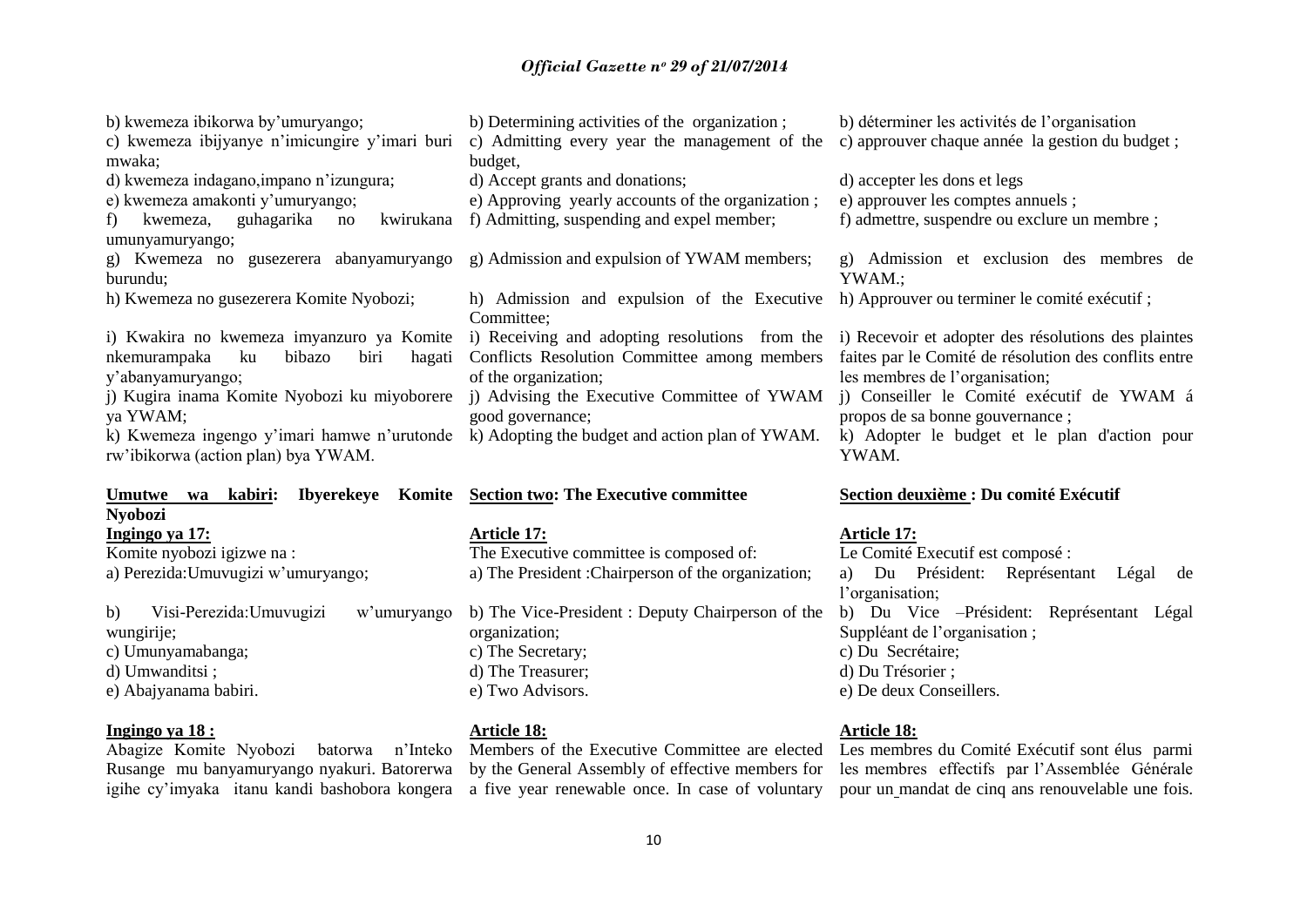gutorwa inshuro imwe. Iyo umwe mu bagize komite nyobozi yeguye ku bushake, avanywe ku mwanya we n"Inteko Rusange cyangwa yitabye Imana, umusimbuye arangiza manda ye.

#### **Ingingo ya 19 :**

Komite Nyobozi iterana igihe cyose bibaye ngombwa, ariko byanze bikunze rimwe mu gihembwe ihamagawe na Perezida, cyangwa Visi Perezida bibaye ngombwa.

Komite Nyobozi ntishobora guterana hatabonetse 2/3 by"abanyamuryango bayigize.

Ibyemezo bya Komite Nyobozi bigira agaciro iyo bifashwe ku bwiganze busesuye bw"abaje mu nama. Iyo hatabonetse umwanzuro, mu buryo bwo gutora, ijwi rya perezida ribarwamo kabiri mu buryo bwo gukemura impaka.

#### **Ingingo ya 20:**

Perezida wa Komite Nyobozi ni nawe Perezida w"Inteko Rusange. Visi Perezida wa Komite Nyobozi niwe usimbura Perezida mu mirimo ye yose.

# **Ingingo ya 21 :**

Komite Nyobozi ifite ububasha busesuye uretse Ubw"Inteko Rusange yihariye.

#### **Ingingo ya 22:**

Inshingano za Komite Nyobozi ni zi zikurikira: -Kuyobora ibikorwa bya buri munsi bya YWAM -Gutegura ingengo y"imari na action plan bya

resignation, resignation forced by the General Assembly or death of members of the Executive Committee, his successor completes the remaining term.

# **Article 19:**

The Executive Committee convenes whenever it is required but must meet at least once in three months. It is convened and chaired by the chairperson, or the vice chairperson if deemed Président ou à défaut, du Vice Président. necessary.

reached by an absolute majority vote of the voix, celle du président compte double. members present. In case there is no consensus, if there are equal votes, the chairperson shall have a deciding vote.

#### **Article 20:**

The President of the Executive Committee is also the president of the general assembly. The Vice the President in all his responsibilities.

# **Article 21:**

The Executive Committee has full responsibility for everything except for those matters explicitly reserved to the General Assembly.

#### **Ingingo ya 22:**

The attributions of the Executive Committee are: - Daily management of YWAM;

- Preparing the budget and action plan of YWAM

En cas de démission volontaire ou forcée prononcée par L"Assemblée Générale ou de décès d"un membre du Comité Exécutif au cours du mandat, le successeur élu achève le mandat de son prédécesseur.

#### **Article 19 :**

Le Comité Exécutif se réunit autant de fois que de besoin, mais obligatoirement une fois par trimestre, sur convocation et sous la direction du

The Executive Committee cannot meet unless the Le Comité Exécutif ne peut se réunir que si le quorum of 2/3 of its members is present. The quorum de 2/3 de ses membres est présent. Ses decisions of the committee are valid only if décisions ne sont prises qu"à la majorité absolue de

#### **Article 20 :**

President of the Executive Committee may replace Président du Comité Exécutif remplace le Président Le Président du Comité Exécutif est également Président de l"Assemblée Générale. Le Vice dans toutes ses fonctions.

# **Article 21:**

Le Comité Exécutif jouit de tous les pouvoirs les plus étendus sauf ceux réservés expressément à l"Assemblée Générale.

#### **Ingingo ya 22:**

Les attributions du Comité Executif sont : -Gestion quotidienne des activités de YWAM -Préparer le budget et le plan d'action d"YWAM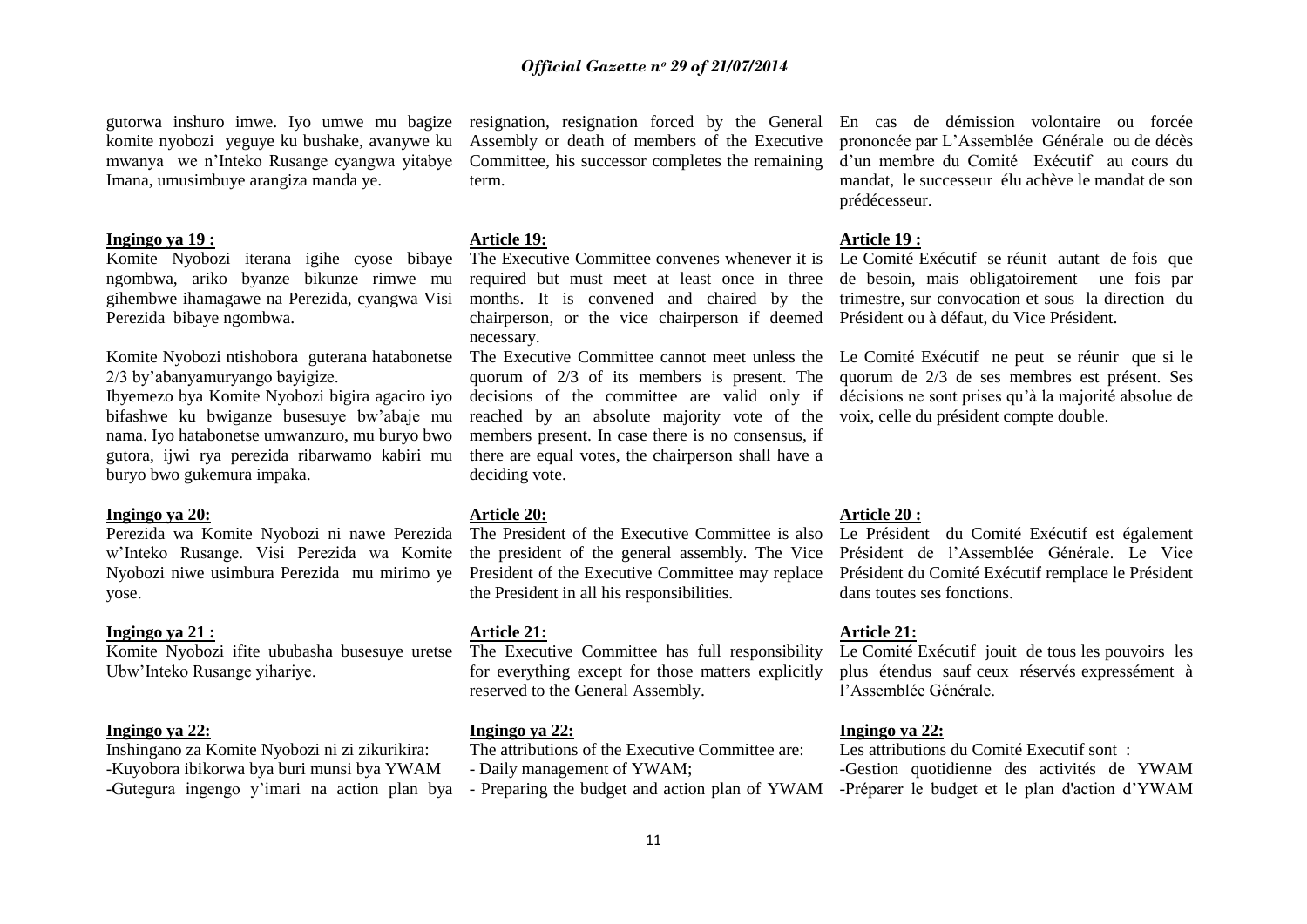| YWAM bigashyikirizwa Inama y'Ubuyobozi to be adopted by the board;                       |                                                                                       | qui sera adopté par le conseil d'administration;                                                  |
|------------------------------------------------------------------------------------------|---------------------------------------------------------------------------------------|---------------------------------------------------------------------------------------------------|
| kwemezwa;                                                                                |                                                                                       |                                                                                                   |
| -Guhagarika by'agateganyo umunyamuryango                                                 | - Suspending a member who acts in an unlawful                                         | -Suspendre un membre qui agit de manière                                                          |
| witwaye nabi;                                                                            | way;                                                                                  | $ill$ égale;                                                                                      |
| -Gusaba Inama y'Uboyozi guhagarika burundu                                               |                                                                                       | -Requesting the board to expel a member who acts -Demander au conseil d'administration d'expulser |
| umunyamuryango witwaye nabi;                                                             | in an unlawful way;                                                                   | un membre qui agit de manière illégale.                                                           |
| -Gushyira mu bikorwa ibyemezo n'ibyifuzo                                                 | -Execute the decisions and recommendations of the                                     | -Exécuter les décisions et les recommandations de                                                 |
| by'inteko rusange;                                                                       | General Assembly;                                                                     | l'Assembée Générale;                                                                              |
| -Kwita ku micungire ya buri munsi y'umuryango;                                           | - Deal with the daily management of the                                               | -S'occuper de la gestion quotidienne de                                                           |
|                                                                                          | organization;                                                                         | l'organization;                                                                                   |
| y'ibyakozwe mu<br>-Gukora raporo<br>mwaka                                                | -Elaborate budget provisions to submit to the -Rédiger le rapport annuel d'activités; |                                                                                                   |
| urangiye;                                                                                | approval of the General Assembly;                                                     |                                                                                                   |
| -Gutegura ingengo y'imari igomba gushyikirizwa                                           |                                                                                       | - Elaborate budget provisions to submit to the -Elaborer les prévisions budgétaires à soumettre a |
| inteko rusange;                                                                          | approval of the General Assembly;                                                     | l'Assemblée Générale;                                                                             |
| -Gusuzuma amategeko n'amabwiriza ngenga                                                  | -Propose to the General Assembly all the the                                          | -Proposer au Conseil d'administration des                                                         |
| mikorere bigomba guhindurwa;                                                             | amendments to the statutes and the internal                                           | modifications aux statuts et au règlement d'ordre                                                 |
|                                                                                          | regulations;                                                                          | intérieur ;                                                                                       |
| -Gutegura inama z'inteko rusange;                                                        | -Prepare the sessions of the sessions of the General                                  | -Préparer les sessions de l'Assemblée Générale;                                                   |
|                                                                                          | Assembly;                                                                             |                                                                                                   |
| -Gushakisha<br>y'amafaranga<br>inkunga<br>mu                                             | -Negotiate funding with partners.                                                     | financements<br>les<br>-Négocier<br>des<br>pour<br>par                                            |
| bagiraneza.                                                                              |                                                                                       | partenaires.                                                                                      |
|                                                                                          |                                                                                       |                                                                                                   |
| Igice cya 3: Akanama gashyinzwe gukemura Section Three: Committee of conflict resolution |                                                                                       | Section troisième : Comité de gestion des                                                         |

# **Igice cya 3: Akanama gashyinzwe gukemura Section Three: Committee of conflict resolution amakimbirane**

# **Ingingo ya 23:**

Akanama gashinzwe gukemura amakimbirane kagizwe n"abanyamuryango batanu (5) batorwa n"inteko Rusange. Iyo akanama gashinzwe gukemura impaka kamaze gukemura ikibazo kagishyikiriza Komite Nyobozi kugirango ibyemeze bwanyuma naho iyo kananiwe gukemura amakimbirane, abafitanye ibibazo bashobora kuregera urukiko rubifitiye ububasha.

# **Article 23:**

The committee in charge of conflict resolution is composed of five members. They are elected by conflict resolution fails to resolve the conflict, the concerned parties may file the case before the competent court.

# **Article 23 :**

**conflits**

The General Assembly. In case the committee of Dans le cas où le comité de résolutions de conflits Le Comité de gestion des conflits est composé de cinq membres élues par l"Assemblée Générale ne parvient pas à résoudre un conflit, les parties intéressées peuvent déposer leur plainte au tribunal compétent.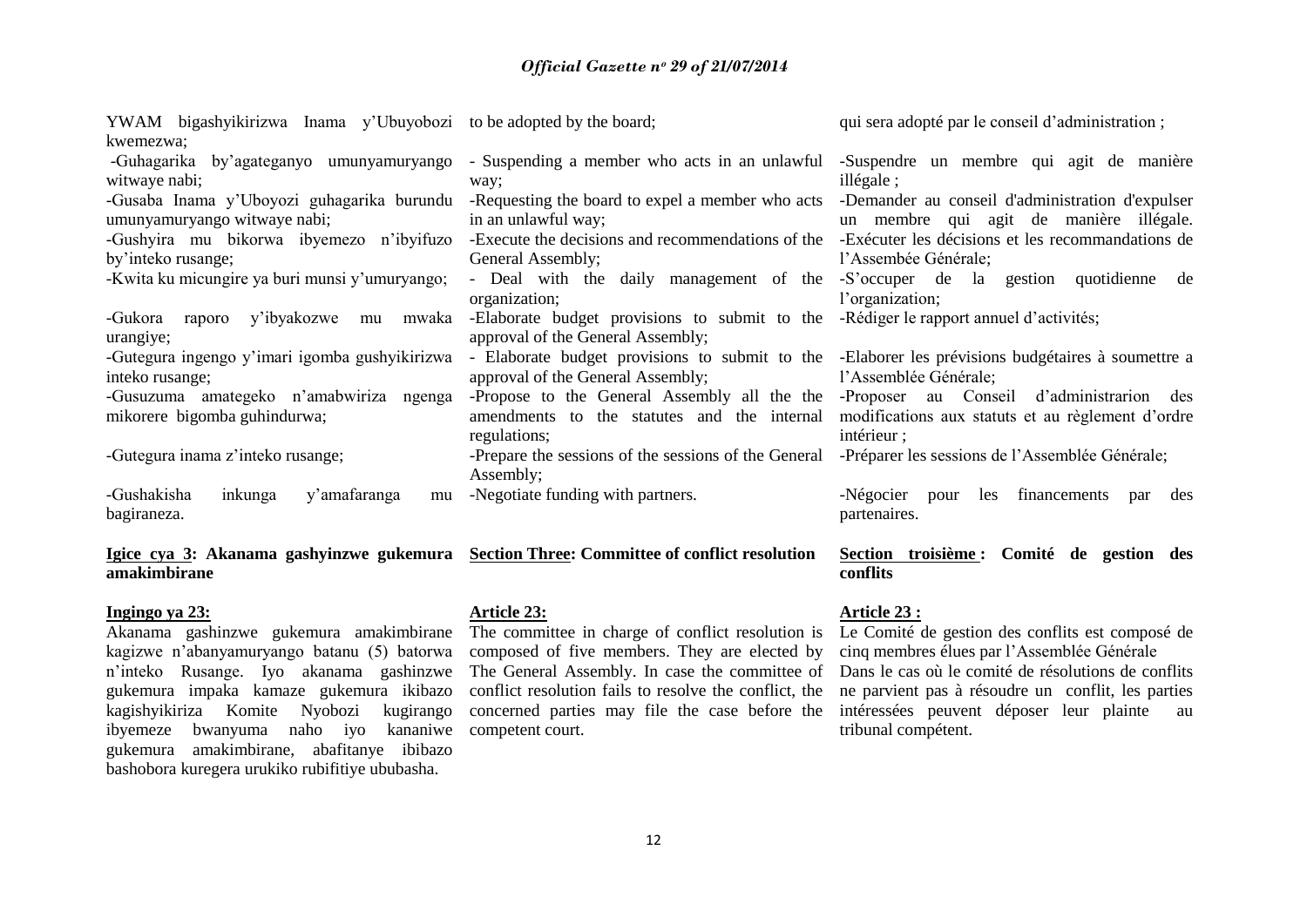# **Ingingo ya 24:**

Akanama gashinzwe gukemura amakimbirane gaterana igihe cyose bibaye ngombwa. Gakuriwe n"umunyamabanga uhoraho. buri gihe gateranye, kagomba kwitoramo Perezida n"umwanditsi. Gaterana mu buryo bwemewe iyo nibura hari bibiri bya gatatu (2/3) by"abakagize.

Ibyemezo byako bifatwa hakurikijwe ubwiganze busanzwe. Ibyifuzo by"ako kanama bishyikirizwa inteko rusange kugira ngo ibifateho umwanzuro. Iyo binaniranye ikibazo gishyikirizwa inkiko zibifitiye ububasha. Iyo mu bakemurampaka hari umunyamuryango urebwa n"ikimbirane,arahezwa kugeza igihe ikibazo kirangiriye.

# **Igice cya kane: Ibyerekeye ubugenzuzi Section four: The Audit committee bw'imari**

#### **Ingingo ya 25:**

Inteko rusange ishyiraho buri mwaka umugenzuzi umwe cyangwa babiri bafite inshingano yo kugenzura buri gihe imicungire y"imari n"indi mitungo by"umuryango no kuyikorera raporo.Bafite uburenganzira bwo kureba mu bitabo n"izindi nyandiko z"ibaruramari to the books and accounting documents. batabijyanye hanze y"ububiko.

# **UMUTWE WA IV: IBYEREKEYE CHAPTER IV: THE ASSETS UMUTUNGO**

# **Ingingo ya 26:**

byimukanywa n'ibitimukanwa

# **Article 24:**

The committee in charge of conflict resolution meets as often as necessary. it is coordinated by a permanent Secretary. At each session, the committee elects a chairman and a reporter. It legally meets when it gathers the two third  $(2/3<sup>rd</sup>)$ of the members.

Its proposals are approved by the board of litigation is tried before competent courts. When a conciliator is concerned with the litigation, he/she shall automaticallybe excluded from the debates until the end of the matter.

# **Article 25:**

The General Assembly appoints annually one or L"Assemblée Générale nomme annuellement un two Auditors committed to control the management of financial accounts and other properties of the organizatio and give account. They have access, without carrying them outside,

**Article 26:**

Umuryango ushobora gutira no gutunga ibintu The organisation may hire or own movable and L'organisation peut possèder, soit en jouissance,

# **Article 24 :**

Le comité pour résoudre des conflits se réunit autant de fois que de besoin. Il est coordonné par un Secrétaire permanent. A chaque session, le comitée élit un Président et un Rapporteur.

Il siège valablement à la majorité de deux tiers (2/3) des voix. Ses décisions sont prises à la majorité simple de voix.

directors. In case there is no consensus, the l"Assemblée Génêrale. Lorsque l"un des Ses propositions sont soumises à l"approbation de conciliateurs est concerné par le litige, il est tenu à l"écart jusqu'à la cloture de l"affaire.

# **Section Quatrième: Du commissariat aux comptes**

#### **Article 25 :**

ou deux commissaires aux comptes ayant pour mission de controler la gestion des finances et autre patrimoine de l"organisation et lui en faire rapport.Ils ont l"accès, sans les déplacer, aux livres et aux écritures comptables.

# **CHAPITRE IV : DU PATRIMOINE**

# **Article 26 :**

immovable properties needed to achieve its soit en propriété , les biens meubles et immeubles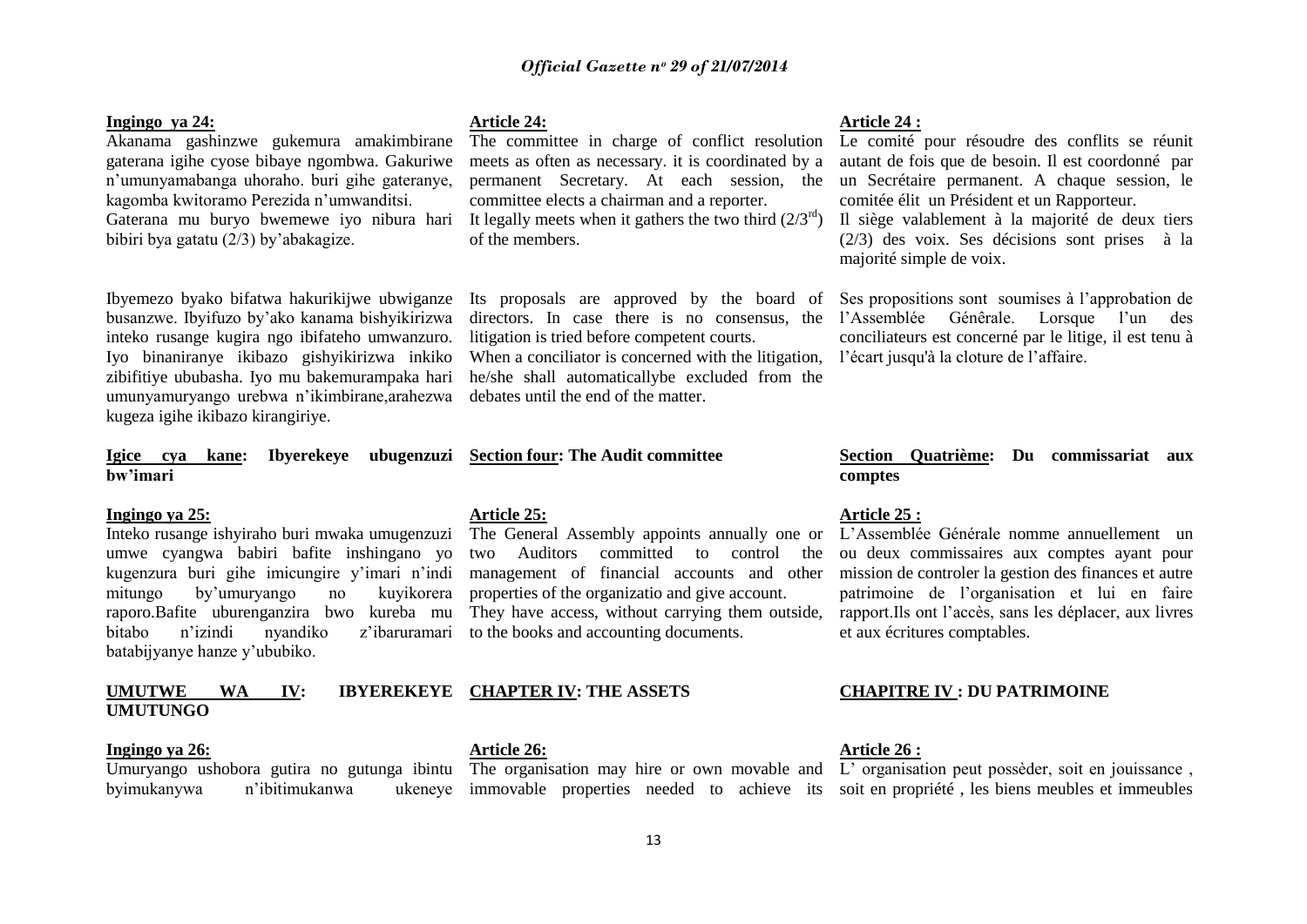kugirango ugere ku ntego zawo.

# **Ingingo ya 27:**

Umutungo w"umuryango ukomoka ku misanzu y"abanyamuryango,impano,imirage,imfashanyo zinyuranye n"umusaruro ukomoka ku bikorwa by"umuryango.

# **Ingingo ya 28:**

Umuryango ugenera umutungo wawo ibikorwa byose byatuma ugera ku ntego zawo mu buryo buziguye cyangwa butaziguye.

Nta munyamuryango ushobora kuwiyitirira cyangwa ngo agire umugabane asaba igihe asezeye,iyo yirukanwe cyangwa iyo umuryango usheshwe.

#### **Ingingo ya 29:**

Igihe umuryango usheshwe hamaze gukorwa ibarura ry"ibintu byimukanwa n"ibitimukanywa no kwishyura imyenda, umutungo usigaye uhabwa undi muryango nyarwanda bihuje intego.

**Igice cya gatanu: Ibishingirwaho kugira ngo umuntu abe umuyobozi n'uko abitakaza**

# **Ingingo ya 30 :**

Umuyobozi agomba kuba ari umukirisitu, inyangamugayo, kuba atarakatiwe ku buryo budasubirwaho igihano cy "iremezo cy"igifungo kingana cg kirenze amezi atandatu kitarahanagurwa n"imbabazi z"itegeko cg ihanagurabusembwa.

Kuba afite ubushobozi bwo kuyobora umuryango.

objectives.

# **Article 27:**

contribution of the members, donations, legacies,various subsides and revenues generated from its own activities.

# **Article 28:**

The organisation shall allocate its assets to to the archievement of its objectives.

No member has the right to own it or claim any share in case of voluntary resignation , expulsion or dissolution of the organisation.

# **Article 29:**

In case of dissolution, after the inventory of En cas de dissolution, après inventaire des biens movable and immovable propertise as well as the payment of debts, the remaining assets shall be similar Objectives.

**Section three: reasons for being elected or loosing readership** 

# **Article 30:**

The leader must be Christian, honest, have not Etre une personne intègre, chrétien, honnête been definitively sentenced to a main penalty of imprisonment of not less than six months is not crossed by amnesty or rehabilitation and have ability of leading Christian organizations. To have been trained In organization values.

nécessaires à la réalisation de ses objectifs.

#### **Article 27 :**

The assets of the organisation come from the Les ressources de l'organisation proviennent des contributions des membres, des dons , des legs, des subventions diverses et des revenus générés par ses propres activités.

# **Article 28 :**

whatever deed can directly or indirectly contribute concourt directement ou indirectement à la L" Organisation affecte ses ressources à tout ce qui réalisation de ses objectifs.

> Aucun membre ne peut s"en arroger le droit de possession ni réclammer une part quelconque en cas de démission, d"exclusion ou de dissolution de l'organisation.

#### **Article 29 :**

transferred to a Rwandan organisation pursuing organisation Rwandaise poursuivant des objectifs meubles et immeubles et après apurement du passif, l"actif du patrimoine est cédé à une similaires.

> **Section trois: les critères pour être et perdre la qualité du dirigeant**

# **Article ya 30 :**

n"avoir pas été définitivement condamné à une peine d"emprisonnement supérieur ou égale à six mois (6) qui n"a pas été rayée par l"amnistie ou la réhabilitation, avoir la capacité de diriger les organisation fondée sur le christianisme. Suivre les formations organisées par l"organisation relatives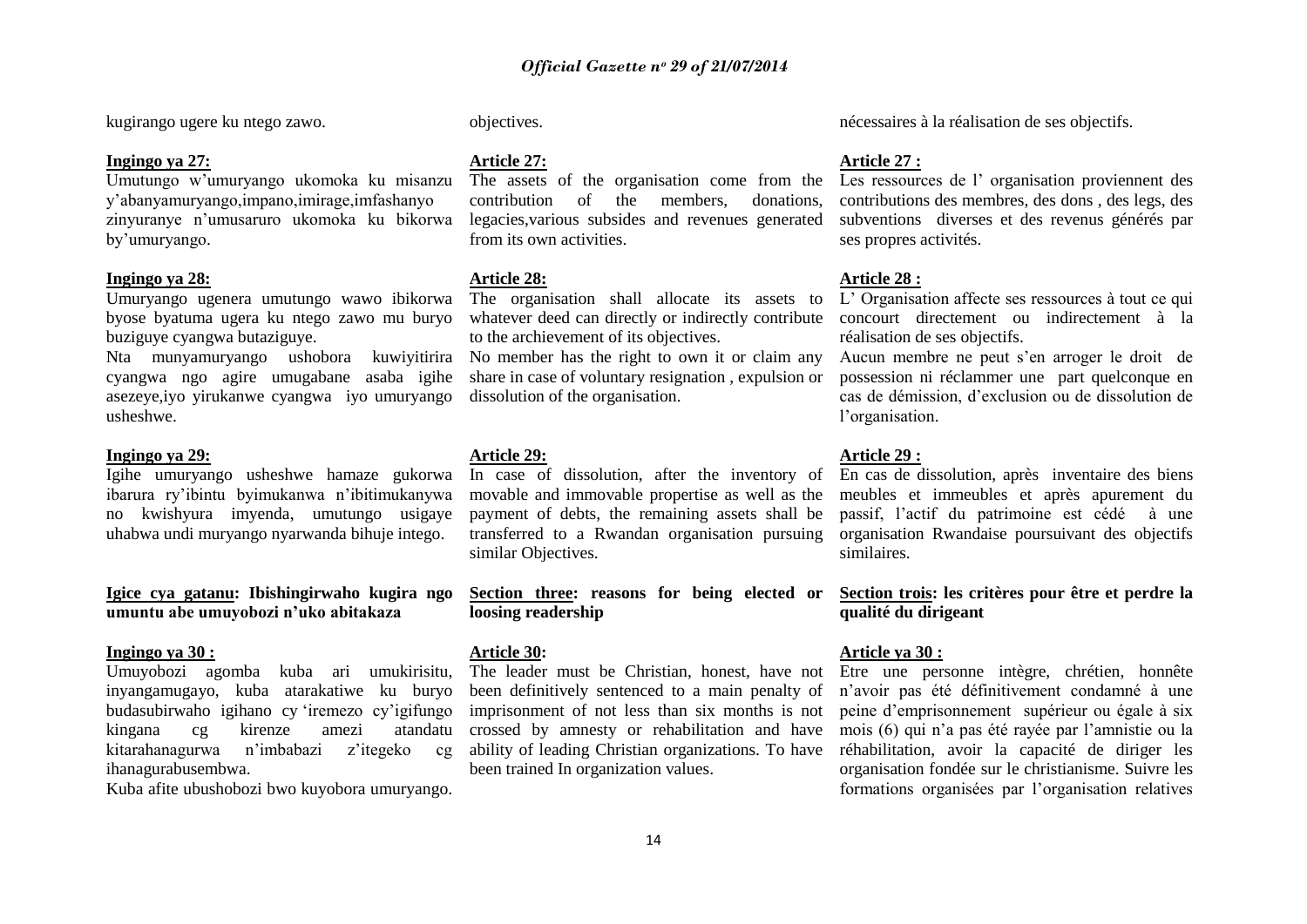Kuba yarakurikiranye amahugurwa ku ndangagaciro z"umuryango.

# **UMUTWE WA V: IHINDURWA CHAPTER V: AMENDMENTS TO THE RY'AMATEGEKO RY'UMURYANGO**

#### **Ingingo ya 31:**

Aya mategeko ashobora guhindurwa byemejwe n"Inteko rusange cyangwa kimwe cya gatatu( 1/3) cy"abanyamuryango bitabiriye.

# **UMUTWE WA VI: IBYEREKEYE INGINGO CHAPTER VI: FINAL PROVISIONS ZISOZA**

# **Ingingo ya 32:**

Uburyo aya mategeko shingiro azashyirwa mu bikorwa, kimwe n"ibindi byose bidateganijwemo bizasobanurwa ku buryo burambuye mu mabwiriza ngengamikorere yemejwe n"Inteko rusange.

# **Ingingo ya 33 :**

Aya mategeko yemejwe kandi ashyizweho umukono n"abanyamuryango, amazina n"imyirondoro yabo biri ku mugereka.

Bikorewe i Kigali, kuwa 30/09/2012

# **Article 32 :**

**Article 31:**

**THE ASSOCIATION**

the duly registered members.

The modalities of implementing these statutes and any other lacking provision shall be determined in the internal regulations adopted by the General Assembly.

These statutes may be amended by the General assembly, either upon proposal from the Executive

# **Article 33:**

The present statutes are approved and adopted by members of the organisation whose names and identification is attached to the list of whom is enclosed.

Done in Kigali, on 30/09/2012

à ses valeurs.

#### **CONSTITUTION AND DISSOLUTION OF CHAPITRE V : MODIFICATIONS DES STATUTS ET DISSOLUTION DE L'ASSOCIATION**

#### **Article 31 :**

committee or upon request from the third  $(1/3)$  of Générale ou par la demande d'un tier  $1/3$ ) des Les présents statuts peuvent faire objet de modifications sur décision de l"Assemblée membres présents.

# **CHAPITRE VI : DES DISPOSITIONS FINALES**

# **Article 32 :**

Les modalités d"exécution des présents statuts ainsi que toute clause qui n"y est pas prévue seront determinées dans un règlement d"ordre intérieur adopté par l"Assemblée Générale.

# **Article 33 :**

Les présents statuts sont approuvés et adoptés par les membres de l"organisation dont les noms et les identifications sont repris en annexe.

Fait à Kigali, le 30/09/2012.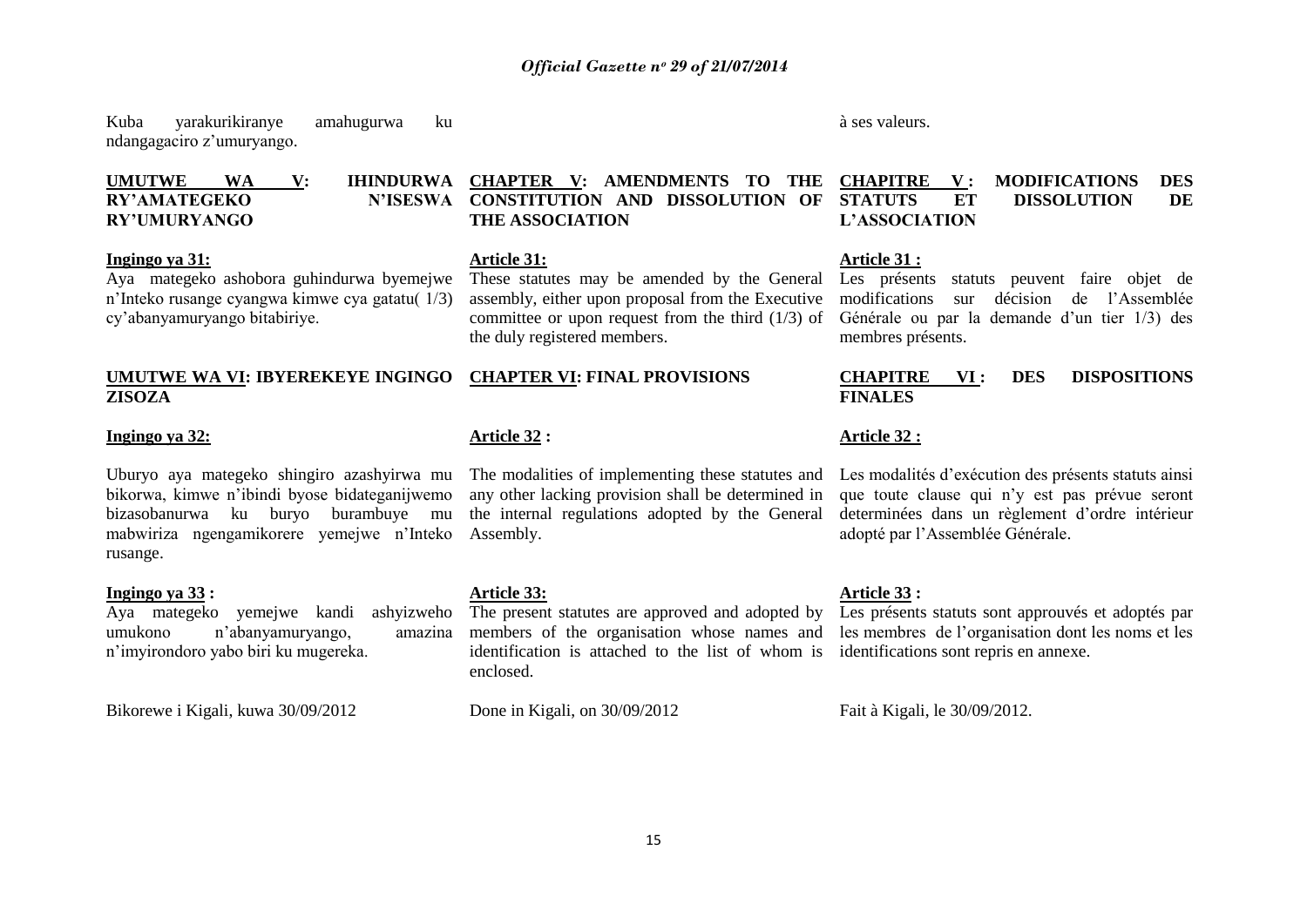**Umuvugizi w'umuryango KAMANZI Methode (sé)**

**The Legal Represantative of the organization KAMANZI Methode (sé)**

**Le Représentant Légal de l'Organisation KAMANZI Methode**  $(s\acute{e})$ 

**Umuvugizi w'Umuryango wungirije MULEEBWA Mary** (sé)

**The Deputy Legal Representative MULEEBWA MARY** (sé)

**Le Représentante Légale Suppléante MULEEBWA Mary** (sé)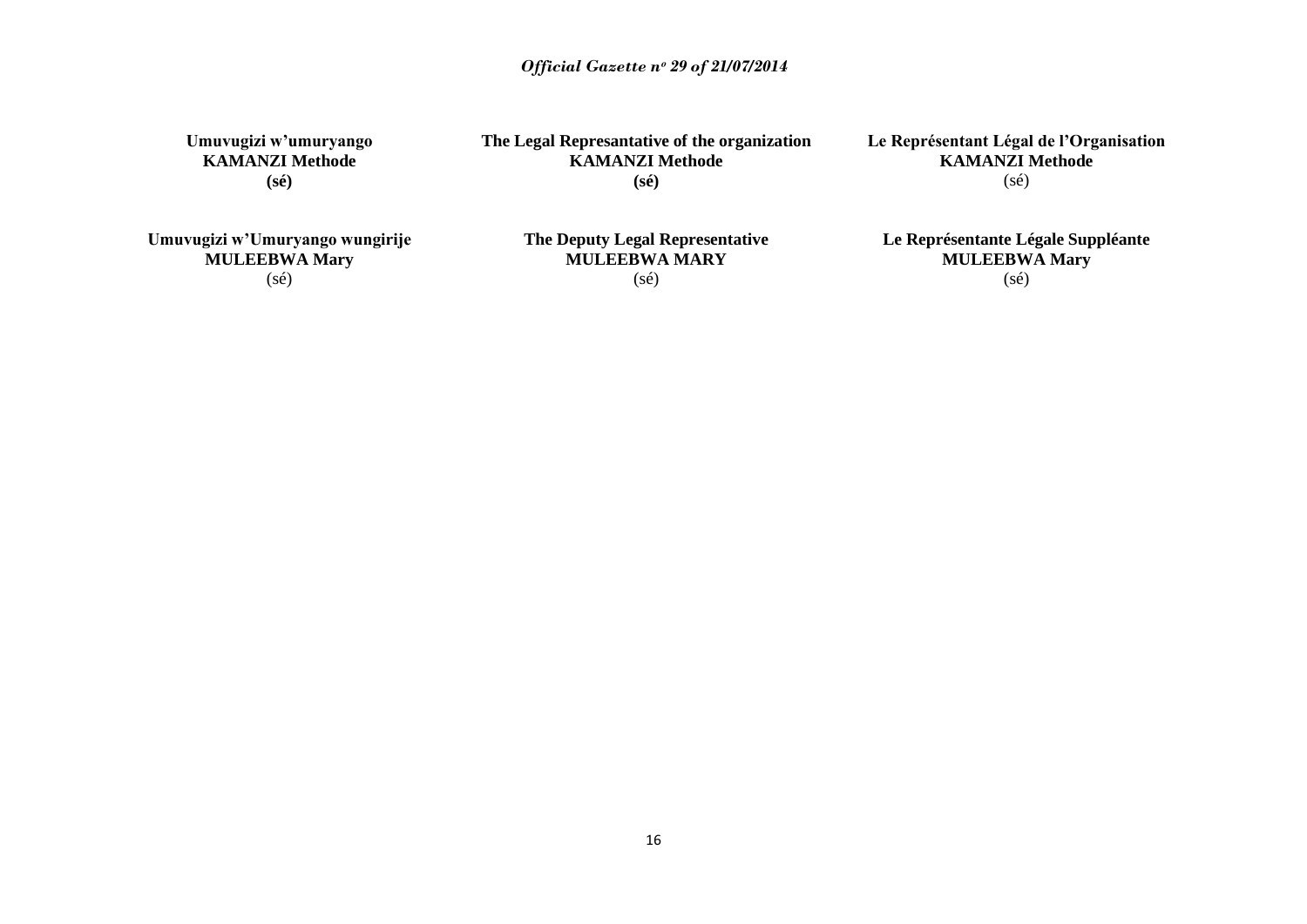# **ABANYAMURYANGO BITABIRA INAMA**

| $N^{\rm o}$    | <b>NOMS ET PRENOMS</b>      | C.I              | <b>SIGNATURES</b> |
|----------------|-----------------------------|------------------|-------------------|
|                | <b>KAMANZI Methode</b>      | 1195680002856026 | (sé)              |
| $\overline{2}$ | Muleebwa Mary               | 1196100003215070 | (sé)              |
| 3              | <b>RUGAZURA Etienne</b>     | 1197080007883001 | $(s\acute{e})$    |
| 4              | <b>UWIRINGIYE Sylvan</b>    | 1197580095430230 | $(s\acute{e})$    |
| 5              | NYIRAKINYANA Chantal        | 1198170017971016 | $(s\acute{e})$    |
| 6              | <b>DUSHIMIMANA Olivier</b>  | 1198980129000029 | (sé)              |
| 7              | KOMUKERA Emma               | 1197570095435185 | (sé)              |
| 8              | RAFIKI Gilbert              | 1198180017973084 | $(s\acute{e})$    |
| 9              | <b>ABAKUNDA Odette</b>      | 1197970015610018 | (sé)              |
| 10             | NYIRAMBARUSHIMANA Christine | 1198070155889092 | $(s\acute{e})$    |
| 11             | <b>MBABAZI</b> Margret      | 1197970015854182 | $(s\acute{e})$    |
| 12             | <b>DUSENGIMANA Josiane</b>  | 1198270022574057 | (sé)              |
|                |                             |                  |                   |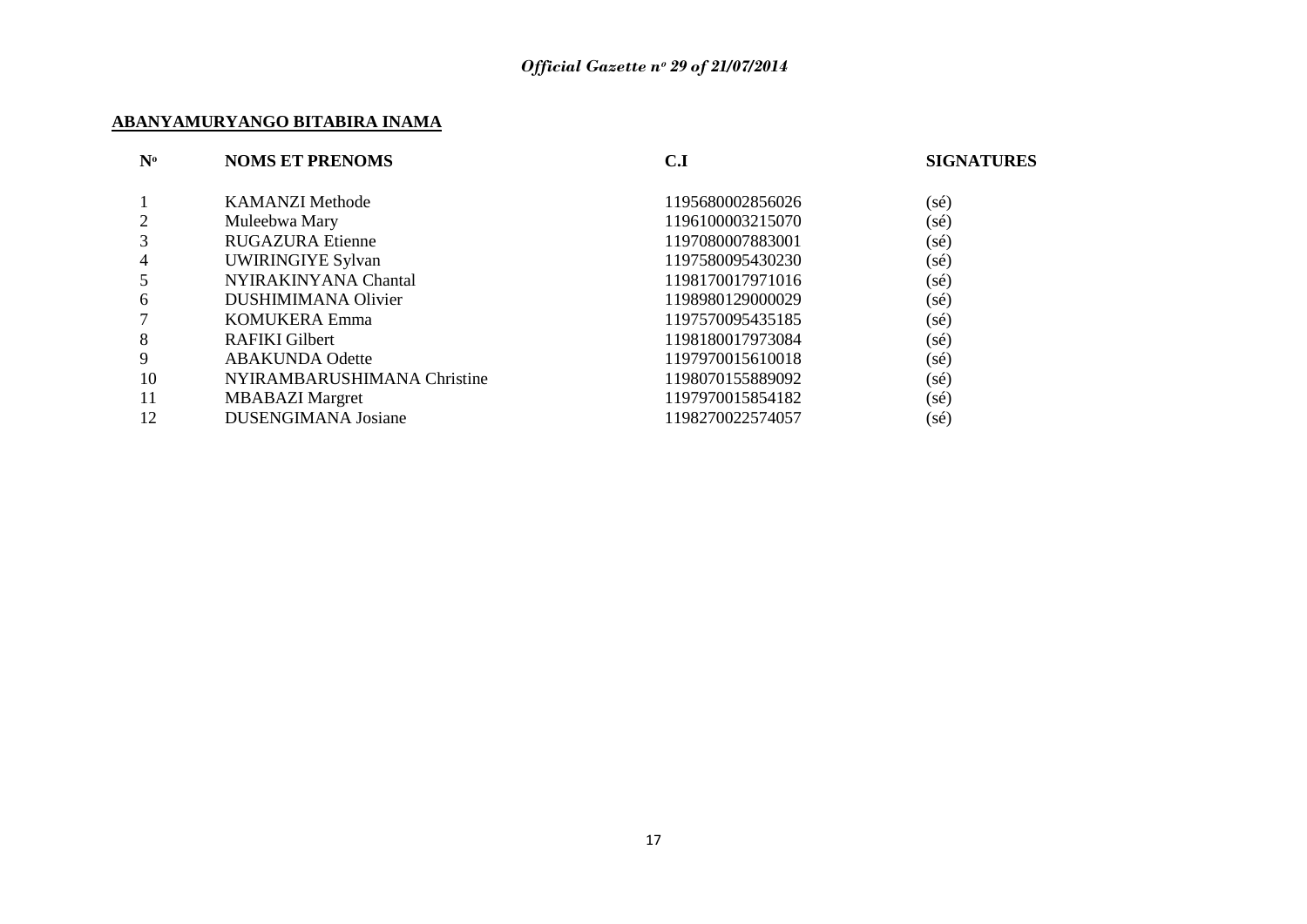# **PROCES-VERBAL DE L'ASSEMBLEE GENERALE CONSTITUTIVE YOUTH WITH A MISSION (YWAM)**

L"an deux mille douze, le vingtième jour du mois de mai, s"est tenue á Kigali, l"Assemblée Générale constitutive de l"Organisation religieuse **Youth with a Mission-Rwanda (YWAM)** sous la direction de Monsieur KAMANZI Méthode.

A l"ordre du jour figuraient quatre points :

- L"adaptation des ststuts à la nouvelle loi ;
- L"élection des membres du comité exécutif constitutif de Direction ;
- Election de membres du Comité pour résoudre des conflits ;
- Election de membres du commissariat aux comptes.

# **Première résolution**

Les membres ont examiné les stsatuts, article par article, et ont accepté d'en adopter.

# **Deuxième résolution**

L"élection du Comité exécutif de l"Organisation :

- 1. KAMANZI Méthode : Président et Représentant Légal de l"Organisation ;
- 2. MULEEBWA Mary : Vice –Présidente et Représentante Légale Suppléante ;
- 3. RUGAZURA Etienne : Secrétaire ;
- 4. MBABAZI Margret : Trésorière ;
- 5. UWIRINGIYE Sylvan : Conseiller ;
- 6. ABAKUNDA Odette : Conseillère.

# **Troisième résolution**

L"Election des Membres du Comite pour la Résolution des conflits :

- 1. Anastase Sebazungu
- 2. Dr Usta Kaitesi
- 3. Josephine Munyeri
- 4. Didier Rutagungira
- 5. Yvonne Kagoyire

# **Qutrième résolution**

L"Election de membres du commissariat aux comptes

- 1. Mr. Dixson Nzakamwita (Auditeur)
- 2. Mr. Ngabane Tuyisabe Kodo (Auditeur)

Fait á Kigali, le 20/05//2012

Le Président de la Réunion Le Rapporteur

# $(s\acute{e})$  (sé)

**KAMANZI Méthode RUGAZURA Etiènne**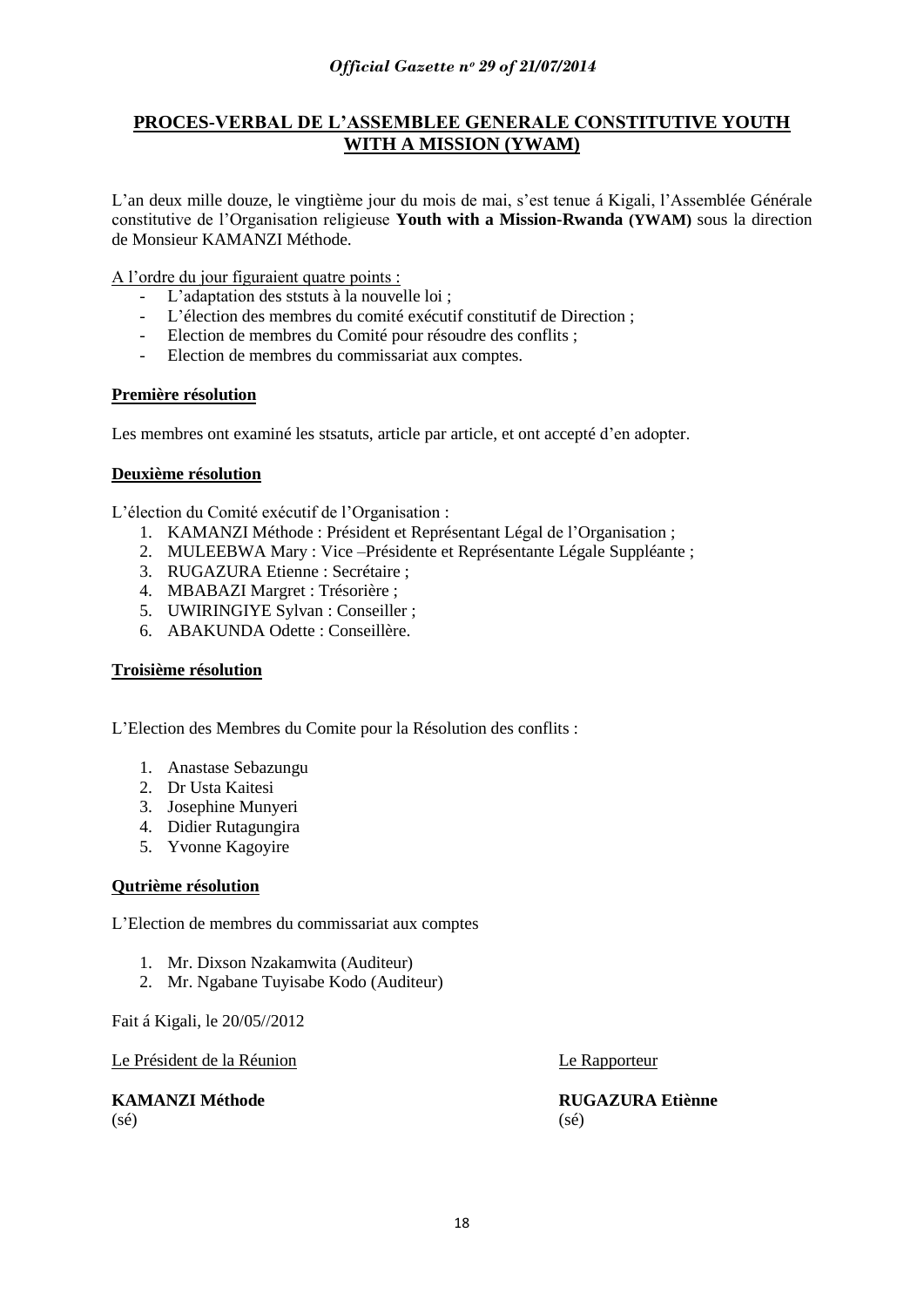# **DECLARATION DES REPRESENTANTS LEGAUX**

# **«YOUTH WITH A MISSION» (YWAM)**

Nous soussignés, KAMANZI Méthode et MULEEBWA Mary, membres fondateurs de l"Association « YOUTH WITH A MISSION » (YWAM), déclarons avoir été élus par l"Assemblée générale, respectivement comme Représentant Légal Représentante Légale Suppléante de notre association et acceptons volontiers d"assumer ces responsabilités.

Fait á Kigali, le 20/05/2012

 $(s\acute{e})$  (sé) **KAMANZI Méthode MULEBWA Mary**

Représentant Légal Représentante Légale Suppléante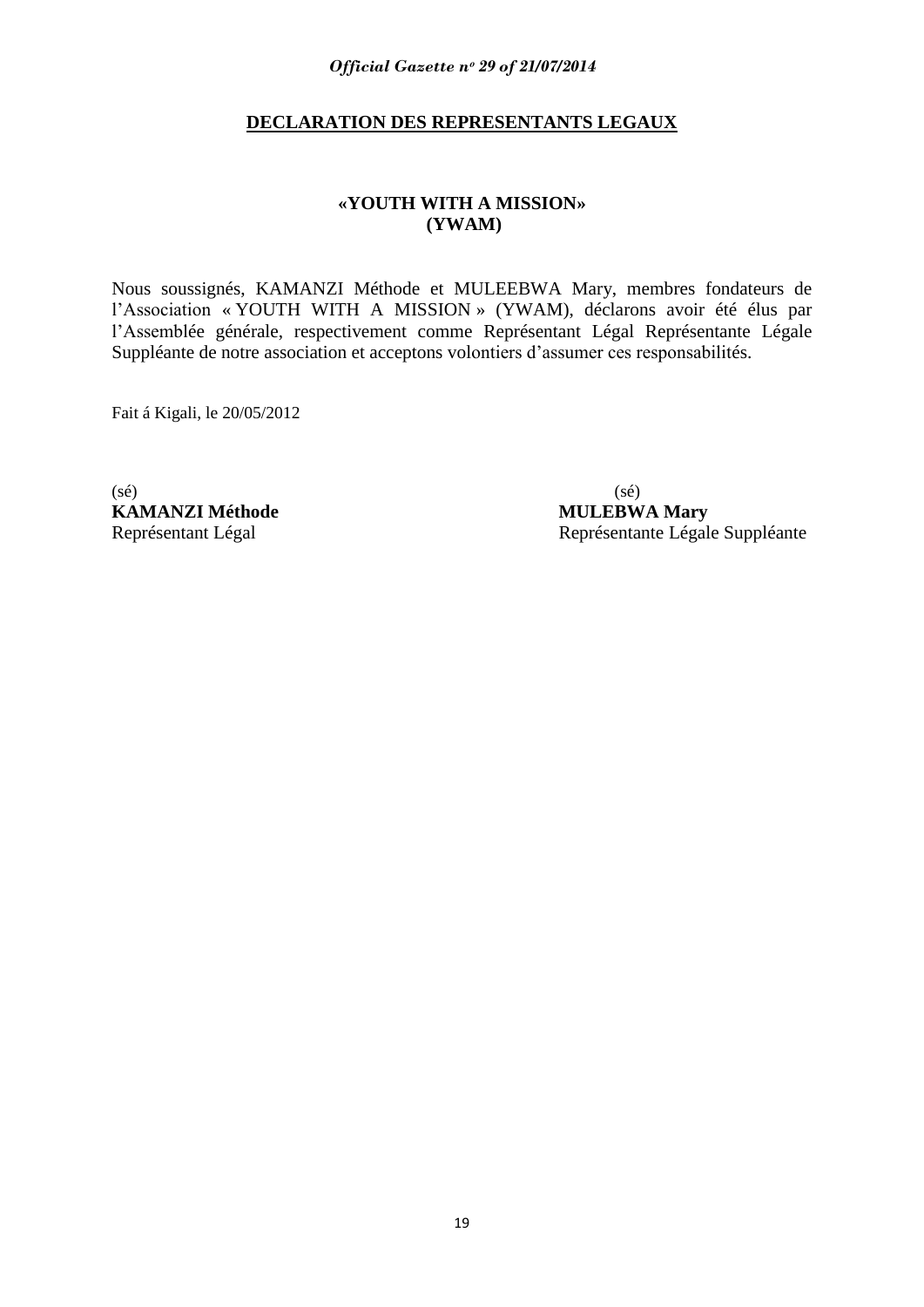# **AMATEGEKO SHINGIRO AGENGA UMURYANGO USHINGIYE KW'IDINI**

# **"THE CHURCH OF JESUS CHRIST OF LATTER-DAY SAINTS IN RWANDA"**

# **AMATEGEKO SHINGIRO**

# **A RELIGIOUS BASED ORGANIZATION**

# **THE CHURCH OF JESUS CHRIST OF LATTER-DAY SAINTS IN RWANDA**

# **STATUTES**

# **UMUTWE I: IZINA, ICYICARO, IGIHE, INTEGO N'ABAGENERWABIKORWA**

# **Ingingo ya 1: Izina**

Hashyizweho umuryango ushingiye ku Idini witwa "The Church of Jesus Christ of Latter-day Saints in Rwanda" (the "Organization").

# **Ingingo ya 2: Icyicaro**

Icyicaro cy"Umuryango gishyizwe mu Mujyi wa Kigali, mu Rwanda ariko gishobora kwimurirwa ahandi igihe cyose byemejwe n"Umuvugizi w"Umuryango.

# **Ingingo ya 3: Igihe Umuryango uzamara**

Usibye guseswa hakurikijwe aya Amategeko shingiro cyangwa se hakurikijwe andi amategeko, Umuryango uzakomeza kubaho kegeza igihe kitazwi.

# **Ingingo ya 4: Intego**

Uyu ni umuryango ushingiye ku idini ugamije

# **CHAPTER I: NAME, LOCATION OF HEADQUARTERS, DURATION, MISSION AND BENEFICIARIES**

#### **Article 1: Name**

The name of the religious-based organization is The Church of Jesus Christ of Latter-day Saints in Rwanda (the "Organization").

# **Article 2: Headquarters**

The headquarters of the Organization will be in Kigali City, Rwanda, or as otherwise determined by the Legal Representative from time to time.

# **Article 3: Duration**

Unless otherwise dissolved according to these Statutes or terminated pursuant to law, the Organization will have perpetual existence.

# **Article 4: Mission**

The Organization is a religious-based organization

# **UNE ORGANISATION FONDEE SUR LA RELIGION**

# **"THE CHURCH OF JESUS CHRIST OF LATTER-DAY SAINTS IN RWANDA"**

# **STATUTS**

# **CHAPITRE I : DENOMINATION, SIEGE, DUREE, MISSION ET BENEFICIAIRES**

# **Article 1: Dénomination**

Il est constitué une organisation axée sur la religion dénommée «The Church of Jesus Christ of Latter-day Saints in Rwanda ». Ci-après nommée « l"Organisation ».

# **Article 2: Siège**

Le siège social de l"Organisation est établi dans la ville de Kigali, au Rwanda. Il pourra, le cas échéants, être transféré ailleurs sur une décision du Représentant Légal.

#### **Article 3: Durée**

A l"exception d"une dissolution prévue par ces statuts ou autres dispositions y relatives l"Organisation est constituée pour une durée indéterminée.

#### **Article 4 : Mission**

L"Organisation est basée sur la religion,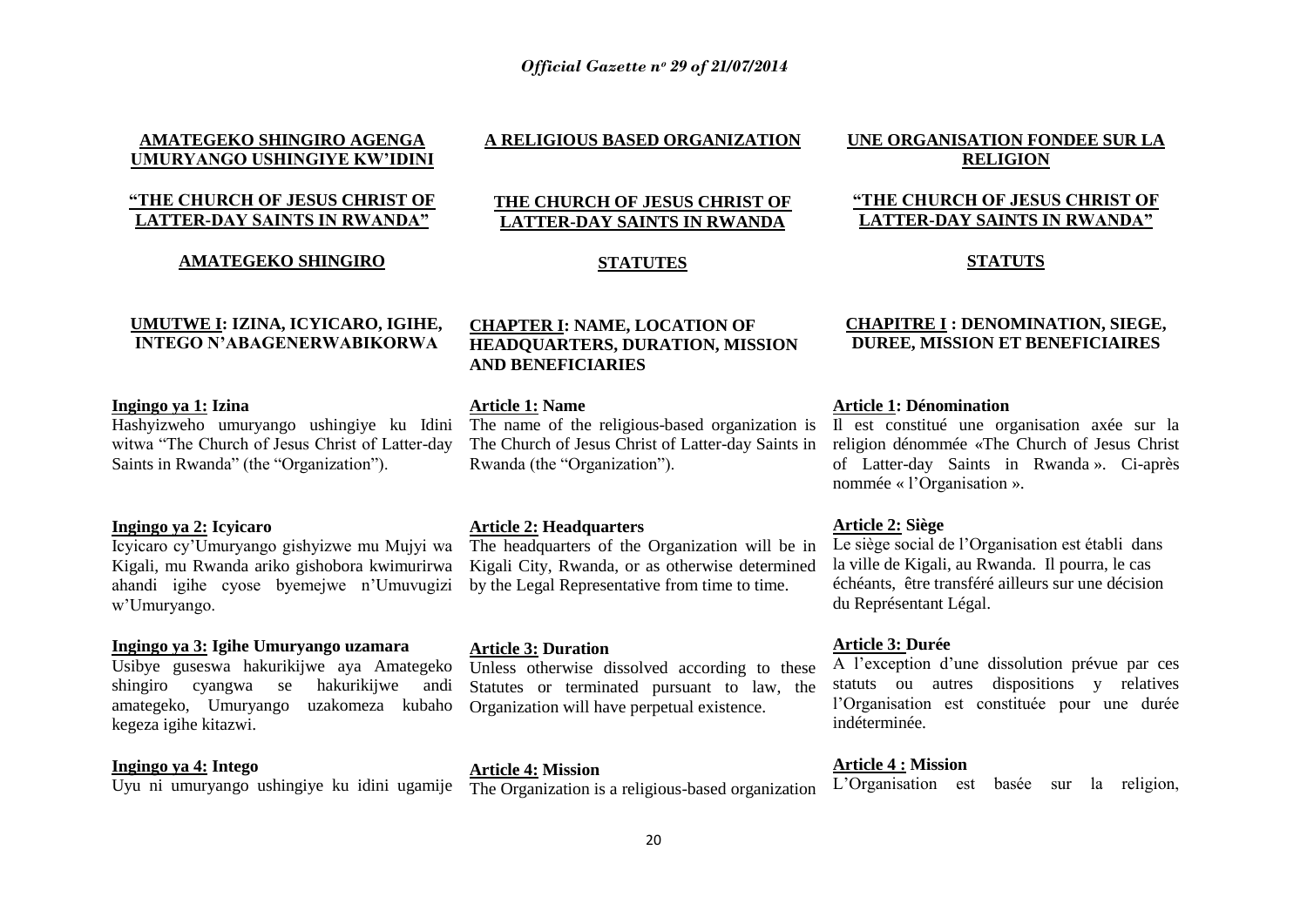guteza imbere ibikorwa by"iyobokamana, ivugabutumwa, uburezi, ubufasha, kugoboka abari mukaga, ubuzima, imibereho myiza, imyidagaduro n"umuco by"itorero "The Church of Jesus Christ of Latter-day Saints" (the "Church"), itorero rya gikirisitu rikorera ku Isi hose riyobowe n"Ubuyobozi bukuru "The First Presidency" bw"Itorero. Aya mategeko shingiro ashobora kunganirwa n"amategeko ngengamikorere yemejwe n"abanyamuryango nkuko biteganijwe mu mategeko shingiro.

established to further the religious, missionary, educational, charitable, humanitarian, health, welfare, social, genealogical, recreational and cultural purposes of The Church of Jesus Christ of Latter-day Saints (the "Church"), a worldwide Christian church which operates under the direction of The First Presidency of the Church ("The First Presidency"). These Statutes may be supplemented by bylaws (the "Bylaws") adopted by the Members as provided in the Statutes.

constituée dans le cadre de promouvoir ses objectifs dans les domaines tels que la théologie, le missionnariat, l"éducation, la charité, les actes humanitaires, la santé, le bien-être, le social, la généalogie, les loisirs et la culture au sein de l"Eglise dénommée « The Church of Jesus Christ of Latter-day Saints», une église chrétienne mondiale opérant sous la houlette de la Première Présidence de l'Eglise (« The First Presidency»). Ces statuts peuvent être complétés par des règlements d"ordre intérieur adoptés par les Membres tel que prévu dans les statuts.

# **L'Organisation accomplit sa mission par :**

#### **Itorero rirangiza ishingano ryazo binyuze mu: The Organization accomplishes its purposes by assisting the Church in the**

(i) Kwamamaza ubutumwa bwa Yesu kirisitu binyuze mubikorwa by"Abamisiyoneri;

(ii) Gutegurira abanyamuryango kwakira amahame y"ubutumwa;

(iii) Gutanga amahame abakurambere mu iyobokamana bafata nk"ayejejwe nkuko byagaragajwe n"ubushakashatsi burebana n"inkomoko;

(iv) Gushyiraho no guteza imbere gahunda zirebana n"iyobokamana, ivugabutumwa, uburezi, ibikorwa by"ubugiraneza, ibikorwa byo kugoboka abari mukaga, ubuzima, imibereho myiza, ibikorwa mbonezamubano, imyidagaduro n"umuco;

# **following areas:** (i) Proclaiming the gospel of Jesus Christ through

missionary work;

(ii) Perfecting the members by preparing them to receive the ordinances of the gospel;

(iii) Providing sacred ordinances for ancestors as identified by genealogical research;

(iv) Establishing and developing religious, missionary, educational, charitable, humanitarian, health, welfare, social, genealogical, recreational and cultural programs; and

# (i) Proclamer l'Évangile de Jésus-Christ à travers l'œuvre missionnaire;

(ii) Perfectionner des membres en vue de recevoir les préceptes de l'évangile;

(iii) Donner des ordonnances considérés comme sacrées par les ancêtres telles que révélée par des recherches généalogiques;

(iv) Mettre en place et développer des programmes dans les domaines tels que la théologie, le missionnariat, l"éducation, la charité, les actes humanitaires, la santé, le bien-être, le social, la généalogie, les loisirs et la culture; et

(v) Kubaka, guteza imbere no gucunga inyubako (v) Constructing, maintaining and operating (v) Construire, entretenir et gérer des centres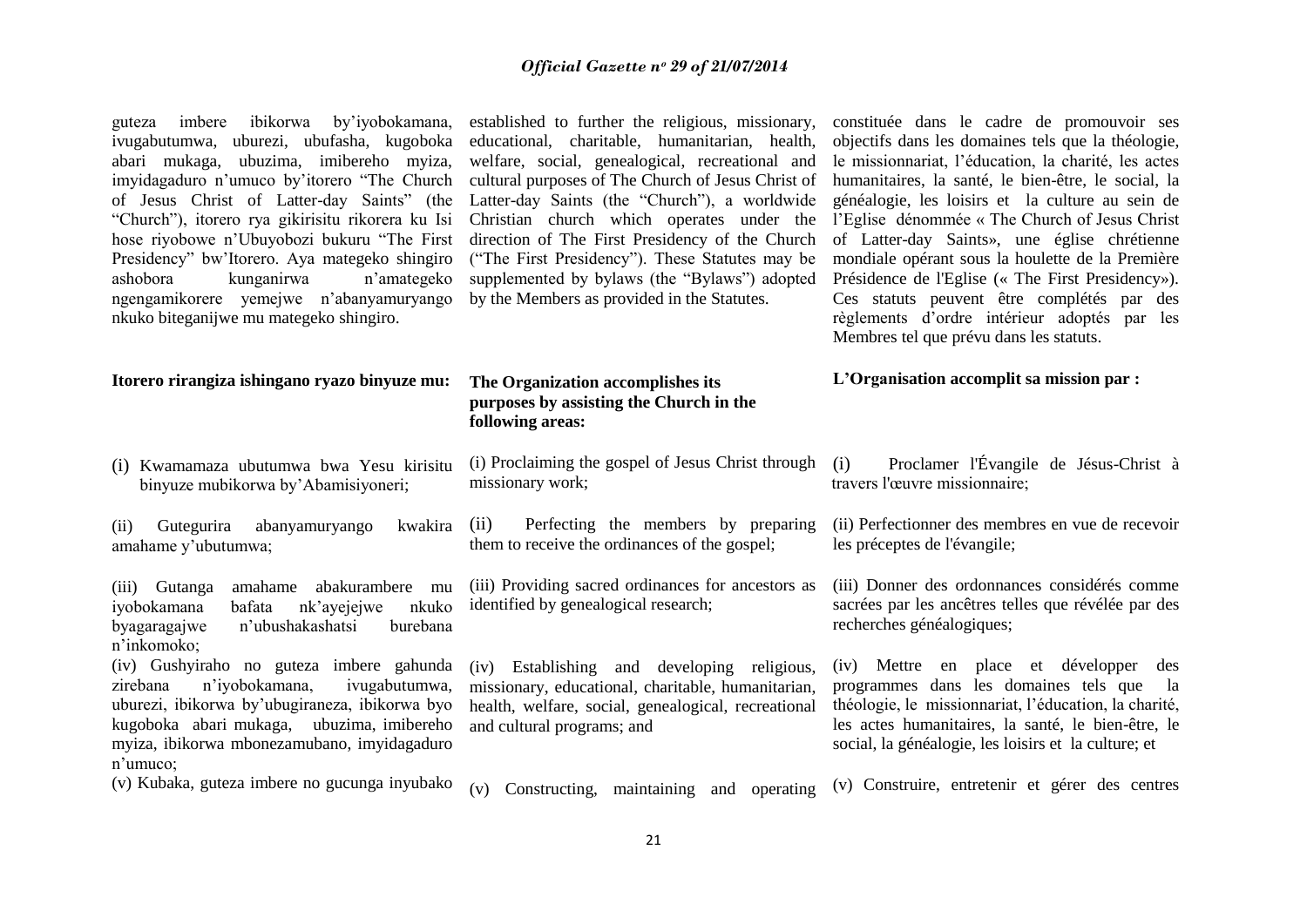mberabyombi zizajya zakira ibiterane, imyidagaduro, iserukiramuco, inyigisho n"ibikorwa bisigasira imibereho myiza. centers of worship, recreation, culture, education polyvalents qui vont héberger les activités liées à and welfare.

Kubera ko uyu ari muryango ushingiye ku idini, umugenerwabikorwa n"itorero "The Church of Jesus Christ of Latter-day Saints." Itorero rizateza imbere abantu bose hakubiyemo abanyamuryango babatije b"itorero binyuze muri gahunda zaryo zirebana n"iyobokamana, izirebana n"ibikorwa by"ingoboka, izirebana n"ibikorwa by"urukundo, izuburezi n"izindi.

# **UMUTWE II: ABAGIZE UMURYANGO**

# **Ingingo ya 5: Abanyamuryango**

# **Igice cya 1. Muri rusange**

Umuryango uzaba ugizwe byibuze n"abanyamuryango bari mu byiciro biri kandi buri wese azaba afite ijwi (1). Abanyamuryango bashobora kuba abantu bwite bafite imyaka y"ubukure, hatitawe kubwenegihugu cyangwa aho batuye. Buri munyamuryango agomba kuba byibuze umuntu bwite cyangwa umuryango ufite ubuzima gatozi ufitanye isano n"itorero cyangwa umunyamuryango w"itorero uzwiho kugira imyitwarire myiza. Inteko Rusange y"abanyamuryango ("Inteko Rusange") izaba igizwe n"abanyamuryango bose, kandi ikazajya iterana nkuko biteganijwe mu gice cya 5 kiri hasi.

organization, its beneficiary is The Church of Jesus Christ of Latter-day Saints. The Church in turn benefits all people, including baptized members of the Church, through its religious, humanitarian, charitable educational and other programs.

# **CHAPTER II: MEMBERSHIP OF THE ORGANIZATION**

#### **Article 5: Members**

# **Section 1. General**

The Organization shall be composed of at least two members (the "Members"), each of whom shall have one (1) vote. Members can be natural persons who have reached the age of majority, without regard to country of citizenship or residency, or legal entities, without regard to country of formation or operation. Each Member must be either a legal entity institutionally affiliated with the Church or an individual Church member in good standing according the Church"s internal rules, regulations, policies and procedures. The general assembly of Members ("General Assembly") shall be made up of all Members, and shall meet as set out in Section 5 below.

la culture, les loisirs, l"éducation et le bien-être.

As the Organization is a religious-based Etant donné que l"Organisation est une organisation axée sur la religion, le bénéfiaire est « The Church of Jesus Christ of Latter-day Saints», qui à son tour fera du bien à toutes les personnes y compris les members baptisés à travers ses programmes de la théologie, des actes humanitaires, de la charité, de l"éducation ainsi que d"autres programmes.

# **CHAPITRE II: DE MEMBRES DE L'ORGANISATION**

# **Article 5: Des Membres**

# **Section 1. Généralités**

L'Organisation est composée de deux types membres (les «Membres») dont chacun dispose d'une (1) voix. Les Membres peuvent être des personnes physiques qui ont atteint l'âge de la majorité, sans tenir compte du pays d"origine ou de résidence, ou les personnes morales ayant les personnalités juridiques, sans tenir compte du pays où elles ont été constituées ou opèrent. Chaque Membre doit être soit une entité juridique affiliée à l'Église ou bien un membre individuel de l'Église reconnue pour une bonne réputation selon les règles internes, règlements, politiques et procédures de l'Église. L'Assemblée Générale des Membres (« Assemblée Générale») est composée de tous les Membres, elle se réunit tel que disposé sous la Section 5 ci-dessous.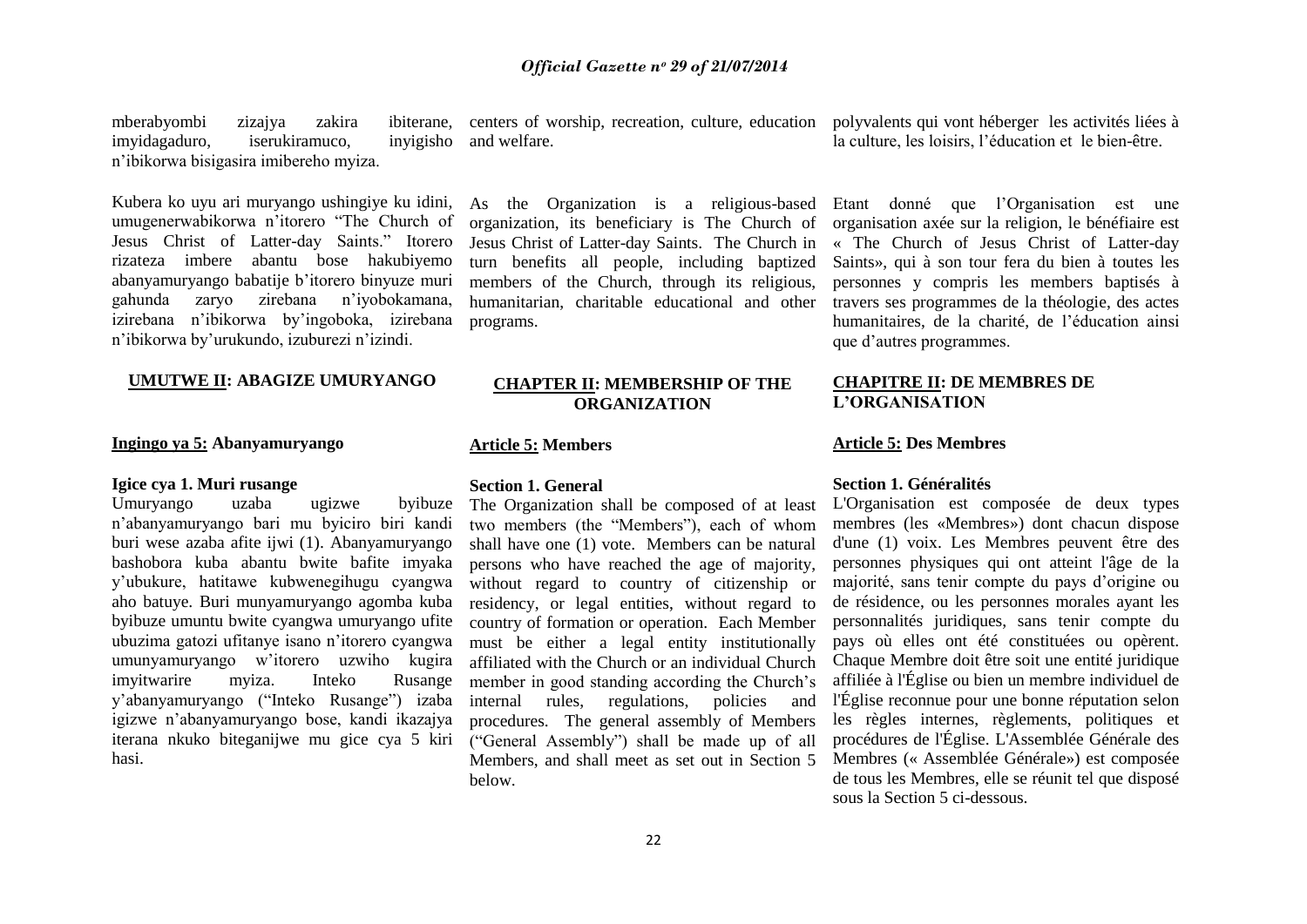# **Igice cya 2 : Guhitamo abanyamuryango**

Abanyamuryango shingiro b"umuryango nibo banyamuryango bumwimerere. Hanyuma, abandi banyamuryango bifuje gufatanya n"abandi bazongerwamo nkuko biteganijwe n"amategeko shingiro n"amategeko ngengamikorere y"umuryango.

# **Igice cya 3 : Gutakaza ubunyamuryango**

Abanyamuryango bazasezererwa bikozwe mu nyandiko n"ubuyobozi bukuru (The First Presidency) cyangwa ubuhagarariye wabiherewe ububasha munyandiko("Designated Representative"), nkuko biteganijwe mu mategeko ngengamikorere y"umuryango. Izindi mpamvu zishobora gutuma umuntu atakaza ubunyamuryango ziri mugice cya 4.

# **Igice cya 4. Igihe kuba umunyamuryango bizamara**

Iyo umunyamuryango ari umuntu bwite, akomeza kubawe kugeza: (i) apfuye; (ii) yeguye cyangwa agasezererwa kuba umunyamuryango w"itorero (hakubiyemo gucibwa mu muryango); (iii) kudakomeza gusabana n"abandi bayoboke cyangwa kudakurikiza imyitwarire n"amabwiriza by"itorero; cyangwa (iv) kwegura bikozwe ishyikirizwa Umuvugizi w"umuryango. Iyo umunyamuryango ari ikigo gifite ubuzima gatozi, gikomeza gufatwa nkumunyamuryango kugeza: (i) usheshwe; (ii) cyivanye mu muryango kubushake cyangwa ubundi buryo bugaragaza ko kitagifatanije n"itorero (hakubiyemo gucibwa mu muryango); (iii) kwegura bikozwe munyandiko ishyikirijwe

# **Section 2. Selection of Members**

original Members. Thereafter, Members shall be added as provided in these Statutes and in the Bylaws of the Organization.

## **Section 3. Loss of Membership**

Members shall be removed upon written designation by The First Presidency or its representative designated in writing (the "Designated Representative"), as described in the Bylaws of the Organization. Other reasons for loss of membership are described in Section 4.

# **Section 4. Duration of membership**

If the Member is an individual, he or she shall serve until the earlier of: (i) death; (ii) withdrawal from or other termination of Church membership (including excommunication); (iii) disfellowshipment or other loss of good standing according to the Church"s internal rules, regulations, policies and procedures; or (iv) resignation as a Member, by providing written notice to the Legal Representative. If the Member is a legal entity, it shall serve until the earlier of: (i) dissolution or liquidation; (ii) cessation of institutional affiliation with the Church; or (iii) resignation as a Member by providing written notice to the Legal Representative.

#### **Section2. Sélection des Membres**

The Founders of the Organization shall be the Les Fondateurs de l'Organisation sont les Membres originaux. Par aprés, d"autres Membres seront ajoutés tel que disposé par ces statuts et dans les règlements de l'Organisation.

# **Section 3. Perte de la qualité de Membre**

La perte de qualité de Membrese fera par une révocation écrite faite par la Première Présidence (The First Presidency) ou son suppléant dûment désigné par écrit (« Représentant Désigné») tel que prévu par les reglèments régissant l"Organisation. D"autres causes qui peuvent entrainer la perte de la qualité de membre sont décrites sous la Section 4.

#### **Section 4. La durée d'adhésion**

Si le Membre est un individu, il gardera ce statut jusqu"au moment de: (i) décès; (ii) retrait volontaire ou autres formes de cessation de sa qualité de membre de l'Église (y compris l'excommunication); (iii) d"interruption de la communion ou perte de sa bonne réputation requise conformément aux règles, politiques et procédures de l'Église ; ou (iv) présenter une lettre de démission en tant que Membre adressée au Représentant légal. Si le Membre est une personne morale ayant une personnalité juridique, il gardera sa qualité de Membre jusqu"au moment de: (i) dissolution ou liquidation; (ii) cessation d'affiliation institutionnelle à l'Église ; ou (iii) Présenter une lettre de démission en tant que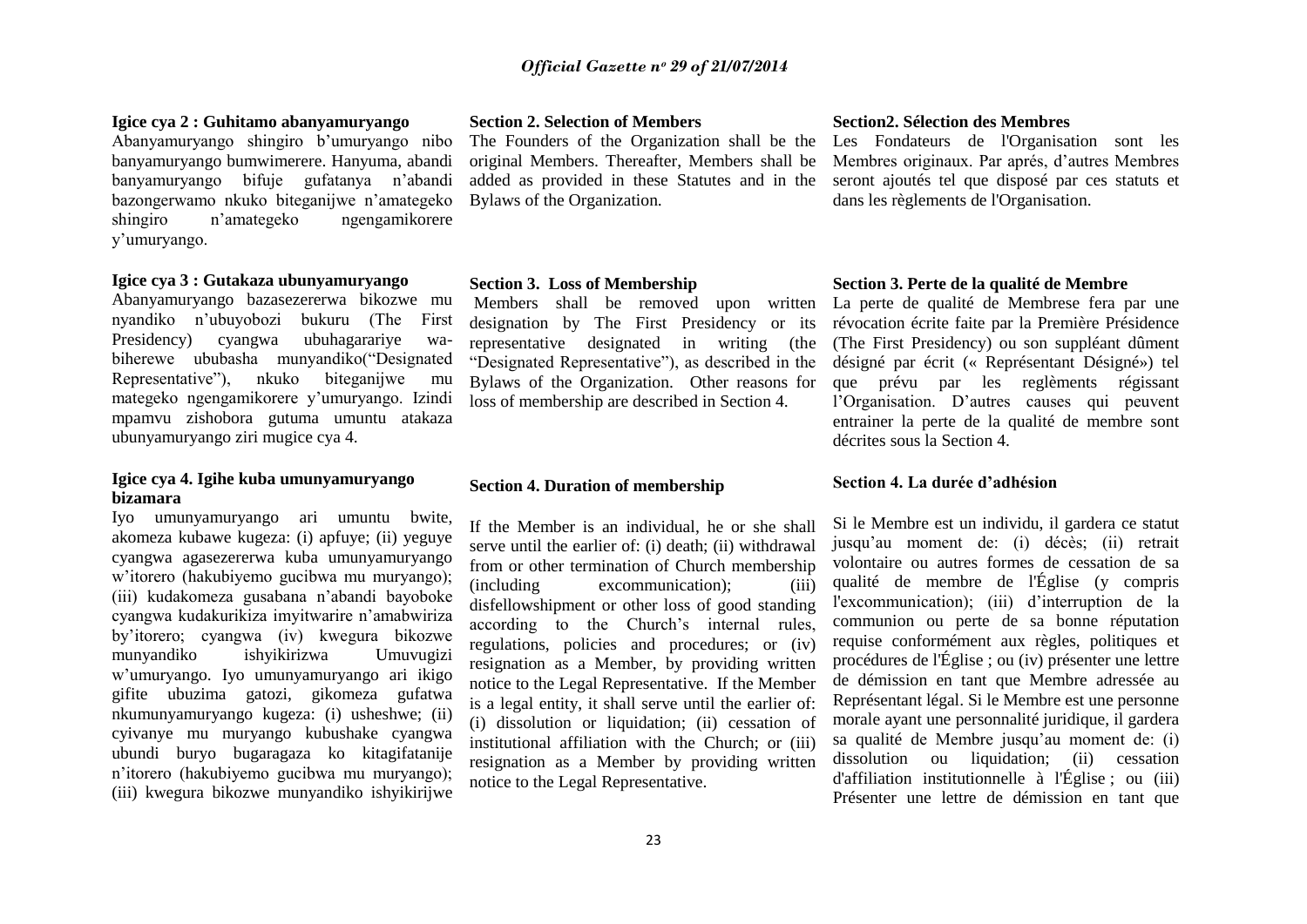Umuvugizi w"umuryango.

# **Igice cya 5. Inama**

Abanyamuryango bahura ku itariki n"igihe cyose umuvugizi w"umuryango abona ari ngombwa. Umuvugizi w"umuryango niwe uyobora inama ziteranije abanyamuryango.

# **Igice cya 6. Ubutumire bw'inama**

Umuvugizi w"umuryango atumira abanyamuryango mu nama binyuze munyandiko no muburyo abona bukwiye kandi bubereye.

# **Igice cya 7. Aho inama zibera**

Inama z"abanyamuryango zibera ahantu hose Umuvugizi yahisemo.

#### **Igice cya 8. Umubare wemewe n'amategeko**

Inama izaterana mu gihe habayeho ubwiganze burenze 50% by"b"abanyamuryango.

# **Igice cya 9. Ibisabwa mu matora**

Abanyamuryangobigirahamweibisabwa n"amategeko n"izidi ngingo zose ziri kumurongo w"ibyigwa nkuko byateguwe n"Umuvugizi w"Umuryango. Uretse ibiteganywa mu gika cya 2 igice cya 9, igikorwa cyose cyangwa icyemezo cyafashwe kubwiganze bwabanyamuryango bari mu nama yateguwe kuburyo bwemewe n"amategeko kandi igizwe n"umubare

# **Section 5. Meetings**

Members shall meet on such dates and at such times as the Legal Representative deems reasonable and necessary. The Legal Representative shall preside over all meetings of réunions des Membres. the Members.

# **Section 6. Notice**

The Legal Representative will notify Members of all meetings, in writing, in a manner that he deems reasonable and sufficient.

# **Section 7. Place of Meeting**

Meetings of the Members shall be held at any place that has been designated from time to time by the Legal Representative.

# **Section 8. Quorum**

Meetings shall convene when there is a majority (*i.e.*, more than 50%) of Members, which shall constitute a quorum.

# **Section 9. Voting Requirements**

The Members shall consider such issues required by law as well as any issues set forth on an agenda developed by the Legal Representative. Except as provided in paragraph 2 of Section 9, every act or decision done or made by a majority of the Members present at a meeting duly held at which a quorum is present shall be regarded as an act or decision of the Organization, unless a greater number is required by law. In the event that there

Membre adressée au Représentant légal.

# **Section 5. Réunions**

Les Membres se réunissent aux dates et aux moments jugés propice par Représentant Légal. Le Représentant Légal doit présider toutes les

# **Section 6. Avis d'une réunion**

Le Représentant Légal informe les Membres de toutes les réunions par écrit, d"une manière dont il estime raisonnable et suffisant.

# **Section 7. Lieu de réunion**

Les réunions des Membres se tiendront à tout endroit désigné par le Représentant Légal.

# **Section 8. Quorum**

Les réunions des Membres se tiendront quand le quorum est constitué (par la majorité des Membres (soit plus de 50%)).

# **Section 9. Exigences de vote**

Les Membres examinent les questions établies par la loi ainsi que les questions à l'ordre du jour élaboré par le Représentant Légal. Sous réserve des dispositions du paragraphe 2 de la Section 9, chaque acte ou décision fait ou prise par la majorité des Membres présents à une réunion est considéré comme un acte ou une décision de l'Organisation, à moins qu'un grand nombre soit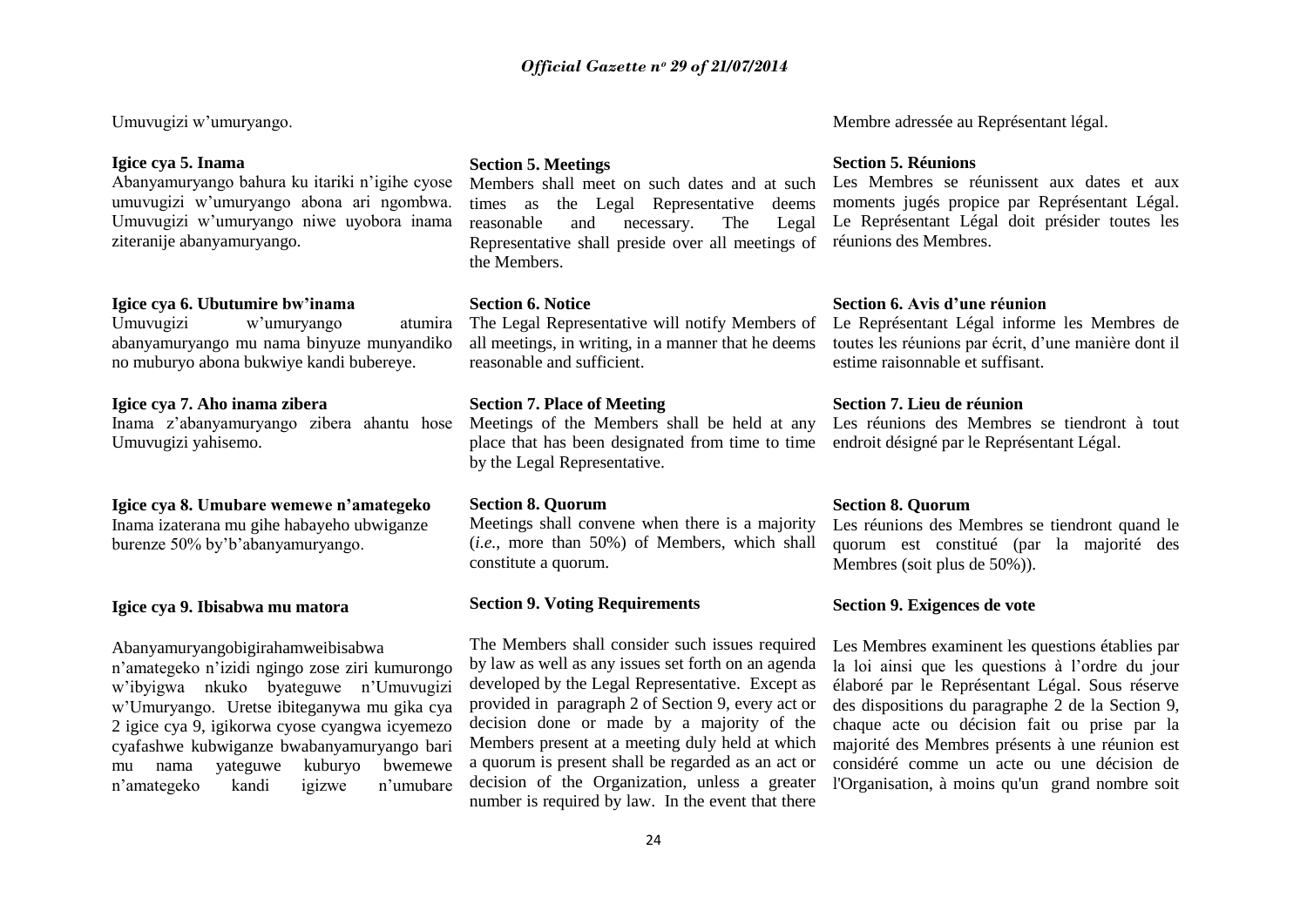w"abanyamuryango uteganijwe n"itegeko gifatwa nk"igikorwa cyangwa icyemezo cy"Umuryango keretse itegeko riteganyako haba umubare munini w"abanyamuryango urenze uteganywa n"itegeko. Iyo habayeho kungana kwamajwi y"abanyamuryango, ijwi ry"uhagarariye umuryango rikubwa kabiri.

Ibyemezo bikurikira bisaba ko byemezwa na 75% by"abanyamuryango bose (n"abatitabiriye inama): icyemezo cyo guhindura amategeko shingiro y"umuryango; icyemezo cyo gusesa umuryango; icyemezo cyo kwishyirahamwe n"indi miryango cyangwa kuvugurura imitunganyirize y"umuryango; icyemezo cyo kugurisha, guhagarika, cyangwa gutanga inyubako n"ubutaka by"umuryango; ibyemezo byo guhindura amabwiriza ajyanye n"itorwa n"isimburwa ry"abanyamuryango; hamwe n"ibyemezo bijyanye no kugurisha umutungo wose cyangwa hafi ya wose w"umuryango.

# **Igice cya 10. Abanyamuryango shingiro**

Abanyamuryango bawushinze ni "Corporation of the Presiding Bishop of The Church of Jesus Christ of Latter-day Saints," ishyirahamwe rigengwa n"amategeko ya leta ya Utah, U.S.A., hamwe na "Corporation of the President of The Church of Jesus Christ of Latter-day Saints," ishyirahamwe rikurikiza amategeko ya leta ya Utah, U.S.A. Aba banyamuryango shingiro bombi bakorana n"itorero.

Members for and against an issue, the Legal Representative shall have a casting or deciding vote.

is a tie or an equality of votes cast by the exigé par la loi. En cas de parité de voix exprimées par les Membres pour ou contre une question, le Représentant Légal dispose d'une voix ou décisive.

least 75% of all Members (not merely of Members present at the meeting): decisions to amend these Statutes; decisions to liquidate or dissolve the Organization; decisions to merge or reorganize the Organization; decisions to sell, encumber, or otherwise dispose of buildings or land owned by the Organization; decisions to amend provisions of the Bylaws relating to the selection and replacement of Members; and decisions to sell or otherwise dispose of all or nearly all the Organization"s assets.

#### **Section 10. Founding Members**

The founding Members ("Founders") shall be Corporation of the Presiding Bishop of The Church of Jesus Christ of Latter-day Saints, a corporation sole organized under the laws of the State of Utah, U.S.A., and Corporation of the President of The Church of Jesus Christ of Latterday Saints, a corporation sole organized under the laws of the State of Utah, U.S.A. Both Founders are institutionally affiliated with the Church.

The following decisions require approval by at Les décisions suivantes requièrent l'approbation d"au moins 75% de tous les Membres (y compris les Membres qui ne sont pas présents à la réunion): les décisions de modifier les présents statuts; les décisions de liquider ou de dissoudre l'Organisation; les décisions de fusionner ou de réorganiser l'Organisation ; les décisions de vendre, grever ou donner des immeubles ou des terrains appartenant à l'Organisation ; les décisions de modifier les dispositions des statuts relatives à la sélection et au remplacement des Membres ; et les décisions de vendre ou donner la totalité ou la quasi-totalité des actifs de l"Orgnisation.

# **Section 10. Membres fondateurs**

Les Membres fondateurs («Fondateurs») sont « Corporation of the Presiding Bishop of The Church of Jesus Christ of Latter-day Saints » et la « Corporation of the President of The Church of Jesus Christ of Latter-day Saints ». Toutes les deux sont constituées en vertu des lois de l"État de l'Utah, États-Unis et fondateurs affiliés de l'Église.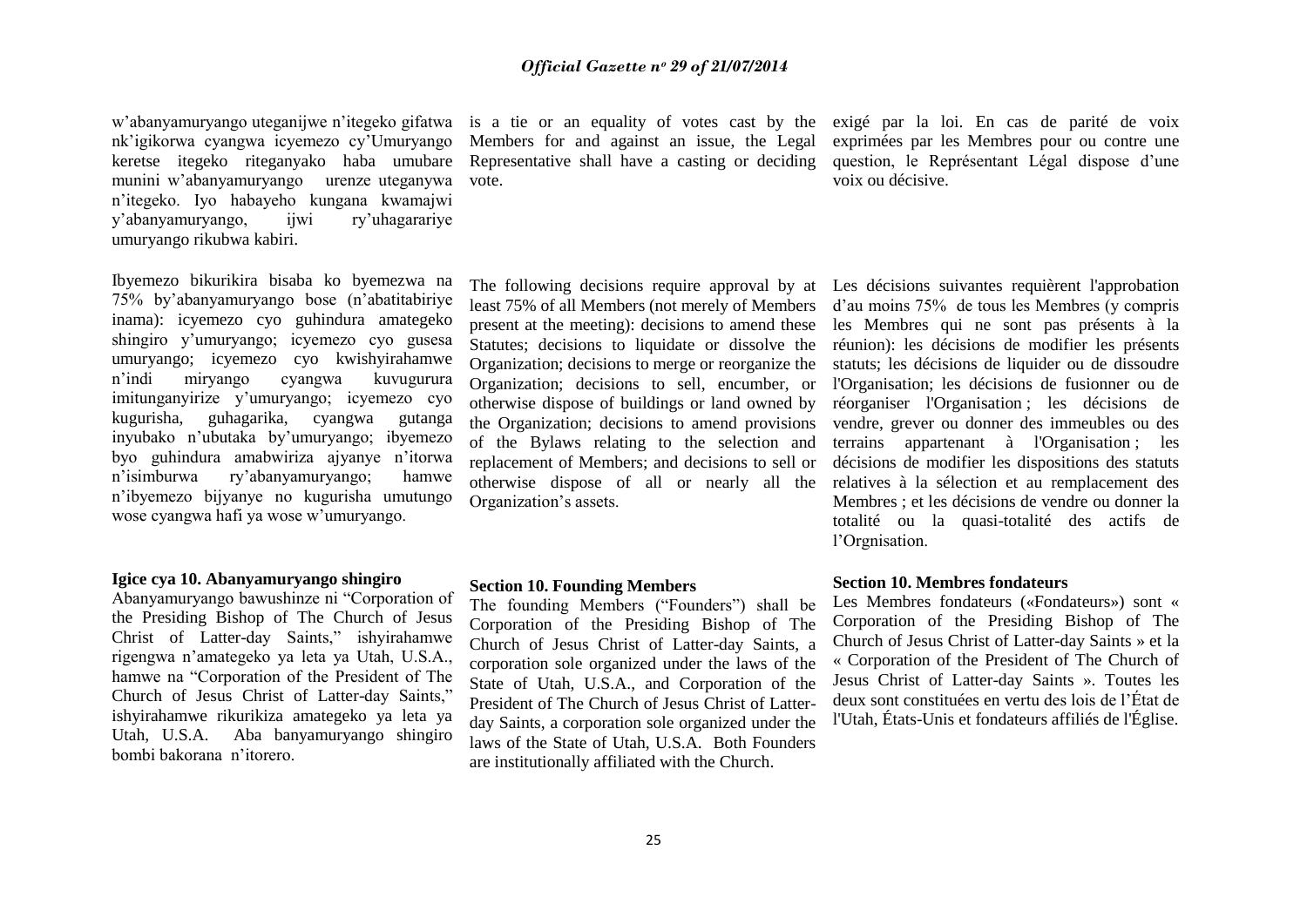# **UMUTWE WA III: INZEGO Z'UMURYANGO**

Umuryango ugizwe n"Inteko rusange na komite ngenzuzi. Ingingo ya 8 iteganya uburyo amakimbirane azakemurwa mugihe yaramuka abayeho.

# **Ingingo ya 6: General Assembly**

Inteko rusange y"abanyamuryango ("Inteko Rusange") igizwe n"abanyamuryango bose kandi izaterana nkuko biteganijwe mu gice cya 5 cy"igingo ya 5 yavuzwe haruguru**.**

# **Ingingo ya 7: Komite ngenzuzi**

Komité ngenzuzi ("Komite ngenzuzi") igizwe n"abantu babiri batorwa hakurikijwe amategeko. Komite ngenzuzi izajya isuzuma ibikorwa mu gihe giteganijwe n"amategeko.

#### **Ingingo ya 8: Gukemura amakimbirane**

Mu gihe habayeho amakimbirane hagati y"abanyamuryango bagize inteko rusange akemurwa n"ubuyobozi bukuru (The First Presidency) bw"itorero "The Church of Jesus Christ of Latter-day Saints" cyangwa ubuhagarariye wabiherewe ububasha mu nyandiko (Designated Representative).

# **CHAPTER III: ORGANS OF THE ORGANIZATION**

Assembly and Audit Committee and Article 8 Générale et du Comité d"Audit. Article 8 prévoit describes how conflicts in the organization are la méthode de résolution de conflit qui sera utilisé. resolved.

# **Article 6: General Assembly**

The general assembly of Members ("General Assembly") shall be made up of all Members, and shall meet as set out in Section 5 of Article 5 above.

#### **Article 7: Audit Committee**

An audit committee ("Audit Committee") composed of two persons shall be appointed as provided in the Bylaws. The Audit Committee shall, as provided in the Bylaws, periodically review the activities and records of the Organization and report findings to the Members.

# **Article 8: Conflict Resolution**

Conflicts between the Members of the General Tout conflit opposant les Membres de Assembly shall be resolved by The First l"Assemblée générale seront reglés par la Presidency of The Church of Jesus Christ of Première Présidence (The First Presidency) de Latter-day Saints or its Designated l'Eglise « The Church of Jesus Christ of Latter-Representative.

# **CHAPITRE III: LES ORGANES DE L'ORGANISATION**

The Organization is constituted of the General L"Organisation est constituée de l"Assembleé

# **Article 6: Assemblée Générale**

L"Assemblée générale de Membres (« L"Assemblée Générale ») est composé de tous les Membres est se reunira tel que prévu sous la Section 5 de l"Article 5 ci-haut mentioné.

# **Article 7: Comité de l'Audit**

Un comité d"audit (« Comité d"Audit ») composé de deux personnes désignées tel que disposé par les règlements sera mis en place. Le Comité d"Audit est chargé de d"audit périodique des activités et des registres de l'organisation et d"en faire rapport aux Membres.

#### **Article 8: Resolution de Conflict**

day Saints » ou son Représentant Désigné.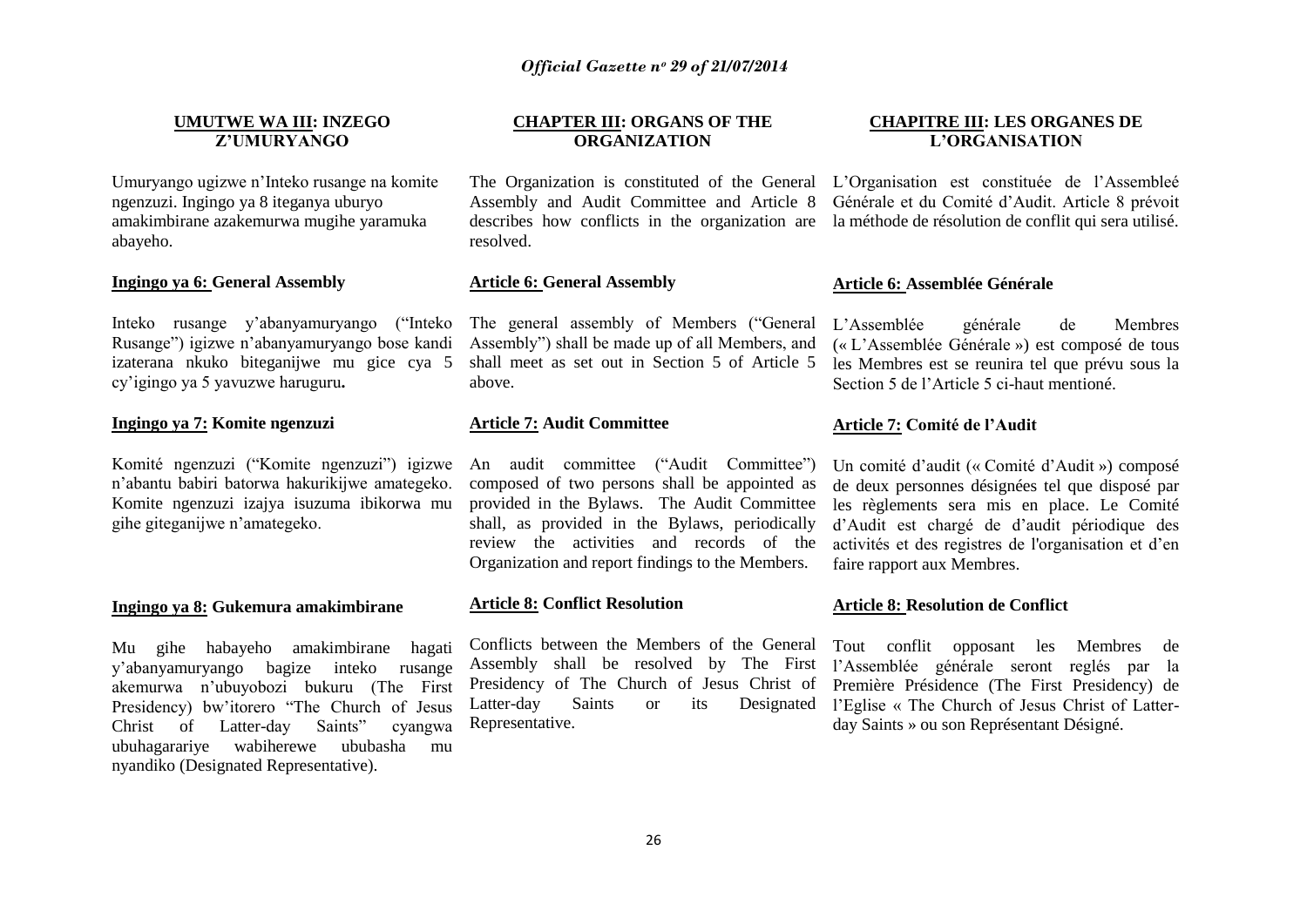# **UMUTWE WA IV: UBUVUGIZI BW'UMURYANGO**

# **Ingingo ya 9: Abavugizi b'Umuryango**

# **Igice cya 1. Inshingano**

Atanyuranije n"aya mategeko shingiro n"amabwiriza, Umuvugizi afite ububasha bwose bwo gukora ibikorwa byose n"imirimo y"umuryango ("Umuvugizi"), afite ububasha bwiyongera kubwo ahabwa n"amategekoshingiro y"umuryango kuburyo bukurikira:

- (a) Kuyobora, gucunga no kugenzura ibikorwa by"umuryango no gushyiraho amabwiriza abereye ariko atabangamira amategeko-shingiro, amategeko ngengamikorere, amabwiriza, politike n"imigenzereze y"itorero;
- (b) Kwemeza, gukora nogukoresha ikirango cyngwa guhindura imiterere yicyo kirango igihe cyose abona ko ari ngombwa;
- (c) Guhagararira umuryango imbere y"amategeko nizindi nzego;
- (d) Kwakira no kwemera inkunga, imitungo bwite, cyangwa indi mitungo yimukanwa yahawe umuryango no kwakira amafaranga, umutungo bwite,

# **CHAPTER IV: LEGAL REPRSENTATION**

# **Article 9: Legal representatives**

## **Section 1. Duties**

Subject to the limitations of these Statutes and the Bylaws, the activities and affairs of the Organization shall be conducted and all corporate powers shall be exercised by or under the direction of a legal representative ("Legal Representative"), who shall have the following powers in addition to the other powers granted or permitted by law or enumerated in these Statutes:

- (a) To conduct, manage and control the affairs and activities of the Organization and to make such rules and regulations as he may deem appropriate which are not inconsistent with law, these Statutes or the internal rules, regulations, policies and procedures of the Church;
- (b) To adopt, make and use a seal and to alter the form of such seal from time to time as he may deem appropriate;
- (c) To represent the Organization before judicial and extrajudicial bodies or authorities;
- (d) To acquire and accept on behalf of the Organizationany funds, personal property or other movable goods which may be donated to or acquired by the

# **CHAPITRE IV: REPRESENTANT LEGAL**

# **Article 9: Représentants Légaux**

# **Section 1. Fonctions**

Sous réserve des limites imposées par ces statuts et les règlements, les activités et les affaires de l'Organisation ainsi que tous ces pouvoirs sont effectués et exercés par le représentant légal («Représentant Légal ») ou sous sa direction. Outre les pouvoirs énumérés dans ces statuts et d"autres qui lui sont conférés par la loi, Il dispose des pouvoirs suivants:

- (a) Diriger, gérer et contrôler les affaires et les activités de l'Organisation ainsi qu"établir de manière appropriée les règles et règlements qui ne sont pas incompatibles avec la loi, les présents statuts ou les règles internes, les règlements, les politiques et les procédures de l'Eglise;
- (b) Adopter, (faire) fabriquer et utiliser un sceau ainsi que changer sa forme quand il le trouve opportun;
- (c) Représenter l'Organisation devant les instances judiciaires et extrajudiciaires;
- (d) Acquérir et recevoir les fonds, les biens personnels ou autres biens meubles au nom de l'Organisation ainsi que recueillir et recevoir les sommes d'argent, les biens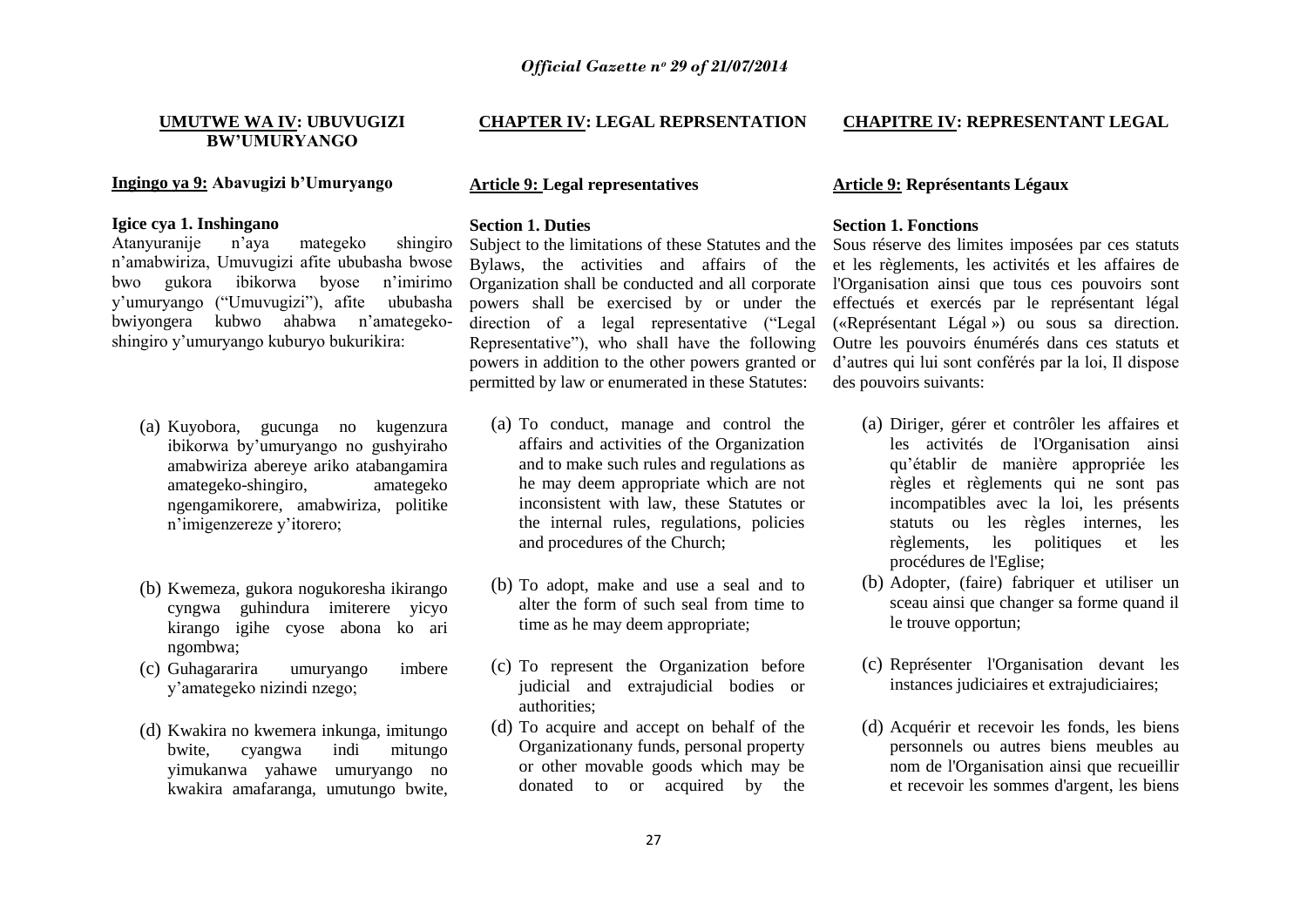imyenda n"indagano by"umuryango;

- (e) Gufungura no gucunga konti, gusinya sheki n"ubundi buryo bw"ihererekanya ry"amafaranga nkuko biteganijwe na politike n"imigenzereze y"Itorero;
- (f) Gutegura uburyo bukurikizwa kubifuza kuba abanyamuryango, ikigaragaza umunyamuryango n"uburyo bwo kwirukana umunyamuryango;
- (g) Gusinya amasezerano y"akazi, amasezerano, inyandiko, n"ibindi byangombwa mu izina ry"umuryango; guhagararira muri rusange umuryango mu kugura, gutanga, gukoresha, gukodesha, gutangaho ingwate cyangwa gukoresha umutungo bwite n"umutungo rusange w"umuryango nkuko biteganywa na politike n"imigenzereze y"itorero bikorwa keretse abanyamuryango babitangiye uburenganzira bwanditse mbere yuko bikorwa nkuko biteganywa n"amabwiriza: (i) gushyira mubikorwa amasezerano y"akazi, amasezerano cyangwa ikindi gikorwa cy"ubucuruzi,

Organization and to collect and receive any sums of money, personal property, goods, debts or legacies which are owned, payable or belong to the Organization;

- (e) To open and maintain bank accounts and to sign and endorse checks and other means of exchange in accordance with established Church policy and procedure;
- (f) To prescribe the manner in which application for membership in the Organization will be made and the manner in which membership in the Organization will be evidenced or terminated;
- (g) To sign contracts, agreements, documents, instruments on behalf of the Organization and to generally represent the Organization in buying, administering, using, renting, taking as security, selling or disposing of in any manner all real and personal property of the Organization in accordance with established Church policy and procedure, provided, however, that the following actions shall require the prior written approval by the Members as provided in the Bylaws: (i) execution and performance of any contract, agreement or other corporate action, the value of which exceeds the equivalent of US\$25,000.00; (ii) incurring

personnels, les biens, les dettes ou legs propriété appartenant ou dus à l'Organisation;

- (e) Ouvrir et entretenir les comptes bancaires ainsi que signer, endosser les chèques et les autres moyens d'échange conformément à la politique et la procédure de l"Eglise;
- (f) Déterminer la manière dont la demande d"adhésion est faite ainsi que la manière dont la qualité de membre se perd;
- (g) Signer les contrats, accords, documents, instruments au nom de l'Organisation ainsi que représenter l'Organisation d'une manière générale dans tout les actes d"achat, d"administration, d"usage, de location, de mise en garantie, de vente ou d"aliénation des biens meubles et immeubles conformément à la politique et la procédure de l'Eglise, pourvu que les actes suivant soit soumis à une autorisation écrite préalable des membres tel que prévu par les règlements: (i) mis en application et exécution de tout contrat, accord ou autre acte engageant l"Organisation dont la valeur est supérieure à US\$25,000.00; (ii) contracter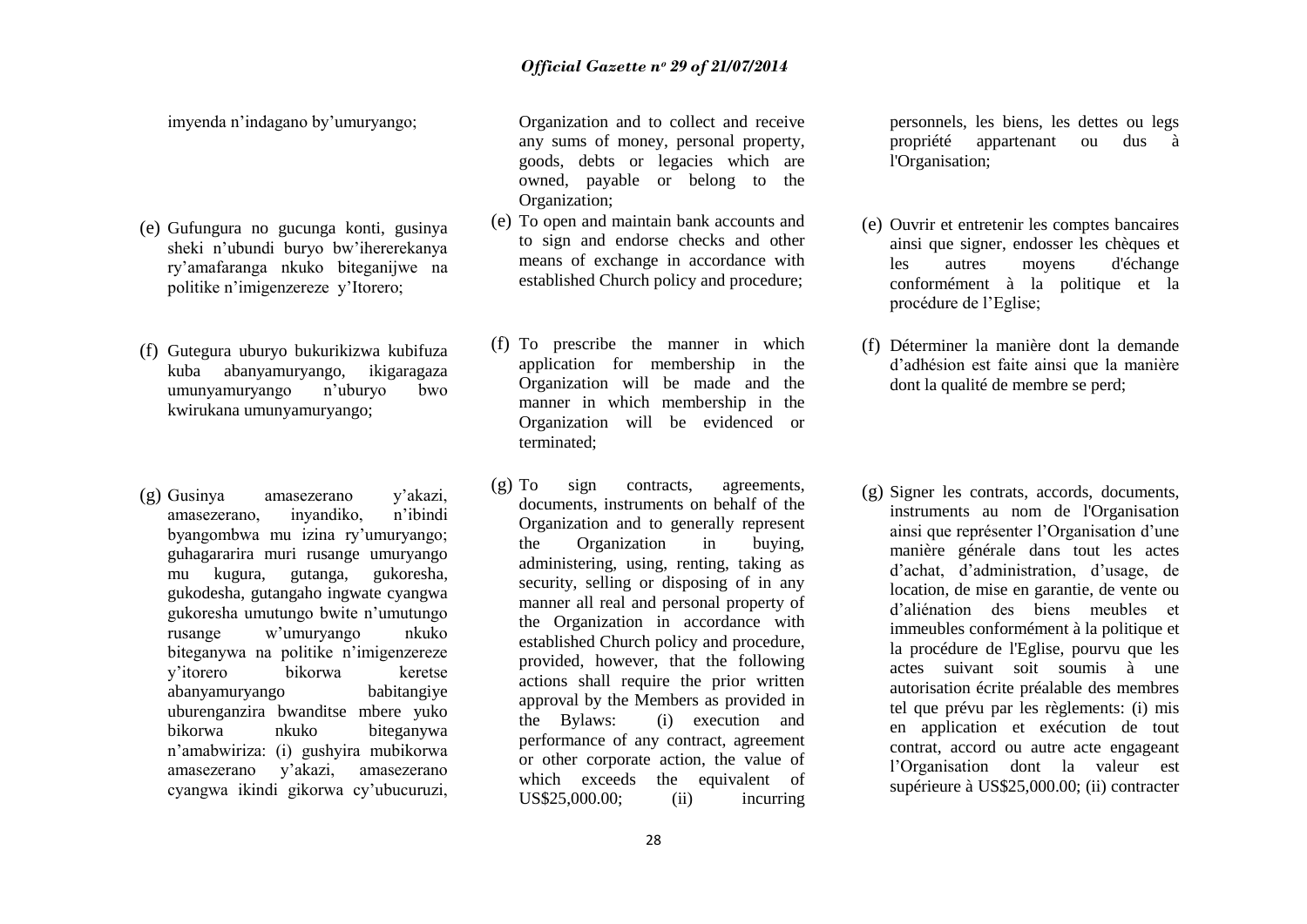gifite agaciro karenze US\$25,000.00; (ii) gufata umwenda uwo ariwo wose, harimo no gufatira umutungo bwite; (iii) kugurisha cyangwa gutanga umutungo bwite; cyangwa (iv) kugurisha umutungo wose cyangwa hafi ya wose w"umuryango;

- (h) Gutanga ububasha rusange cyangwa bwihariye by"umuryango, mu izina ry"umuryango hakurikijwe imigenzereze iteganijwe mu mabwiriza;
- (i) Gukoresha ubundi bubasha igihe ari ngombwa, bifite akamaro, cyangwa biri munyungu z"ibikorwa by"umuryango.

# **Igice cya 2. Gutorwa**

Umuvugizi w"Umuryango atorwa n"abanyamuryango mu banyamuryango b"itorero uzwiho kuba ari indakemwa mu mico n"imyifatire cyangwa hagatorwa umwe mubahagarariye ibigo bifatanya n"itorero. Uhagarariye Umuryango ashobora kuba umuntu bwite ufite imyaka yubukure, hatitawe kubwenegihugu cyangwa aho atuye, cyangwa hagatorwa umuryango ufite ubuzima gatozi, hatitawe aho washingiwe cyangwa ukorera. Iyo Uhagarariye Umuryango ari umuntu bwite, agomba kuba inyangamugayo, atarakatiwe kubera icyaha cya genocide, utazwiho ingengabitekerezo ya genocide, ivangura cyangwa ironda karere, cyangwa atarakatiwe igifungo kirengeje amezi atandatu; igihano

indebtedness of any kind, including encumbering any real property; (iii) the sale or disposition of any real property; or (iv) the sale of all or substantially all of the Organization"s assets;

- (h) To delegate general and special powers on behalf of the Organization, subject to the procedures set out in the Bylaws; and
- (i) To exercise any other power which is necessary, important or useful in administering the affairs of the Organization.

## **Section 2. Election**

Members from among members of the Church in good standing or from among legal entities institutionally affiliated with the Church. The Legal Representative may be a natural person of majority age, without regard to country of citizenship or residency, or a legal entity, without regard to country of formation or operation. If the Legal Representative is a natural person, he must be a person of integrity, have not been sentenced for the crime of genocide, genocide ideology, discrimination or sectarianism; and have not been definitively sentenced to a main penalty of imprisonment of not less than six (6) months which is not crossed by amnesty or rehabilitation. toute sorte de dette, y compris l"action de grever les biens immobiliers ; (iii) la vente ou l'aliénation de biens immobiliers ; ou (iv) la vente de tout ou la quasi-totalité des actifs de l'Organisation;

- (h) Déléguer les pouvoirs spécial et général de l"Organisation, sous réserve des procédures énoncées dans les règlements ; et
- (i) Exercer tout autre pouvoir nécessaire, important ou utile dans l'administration des affaires de l'Organisation.

# **Section 2. Nomination**

The Legal Representative shall be elected by the Le Représentant Légal est nommé par les Membres parmi les membres de l'Église de bonne réputation ou parmi les personnes morales institutionnellement affiliés à l'Église. Le représentant légal peut être une personne physique majeure, sans tenir compte de sa nationalité ou pays de résidence, ou alors une personne morale sans tenir compte du pays dans lequel elle s"est constituée ou opère. Si le Représentant Légal est une personne physique, il doit être une personne intègre, n"avoir pas été condamné pour crime de génocide, d"idéologie du génocide, de discrimination et de divisionnisme ; et n"avoir pas été condamné à une peine d"emprisonnement supérieure ou égale a six (6) mois qui n'a pas été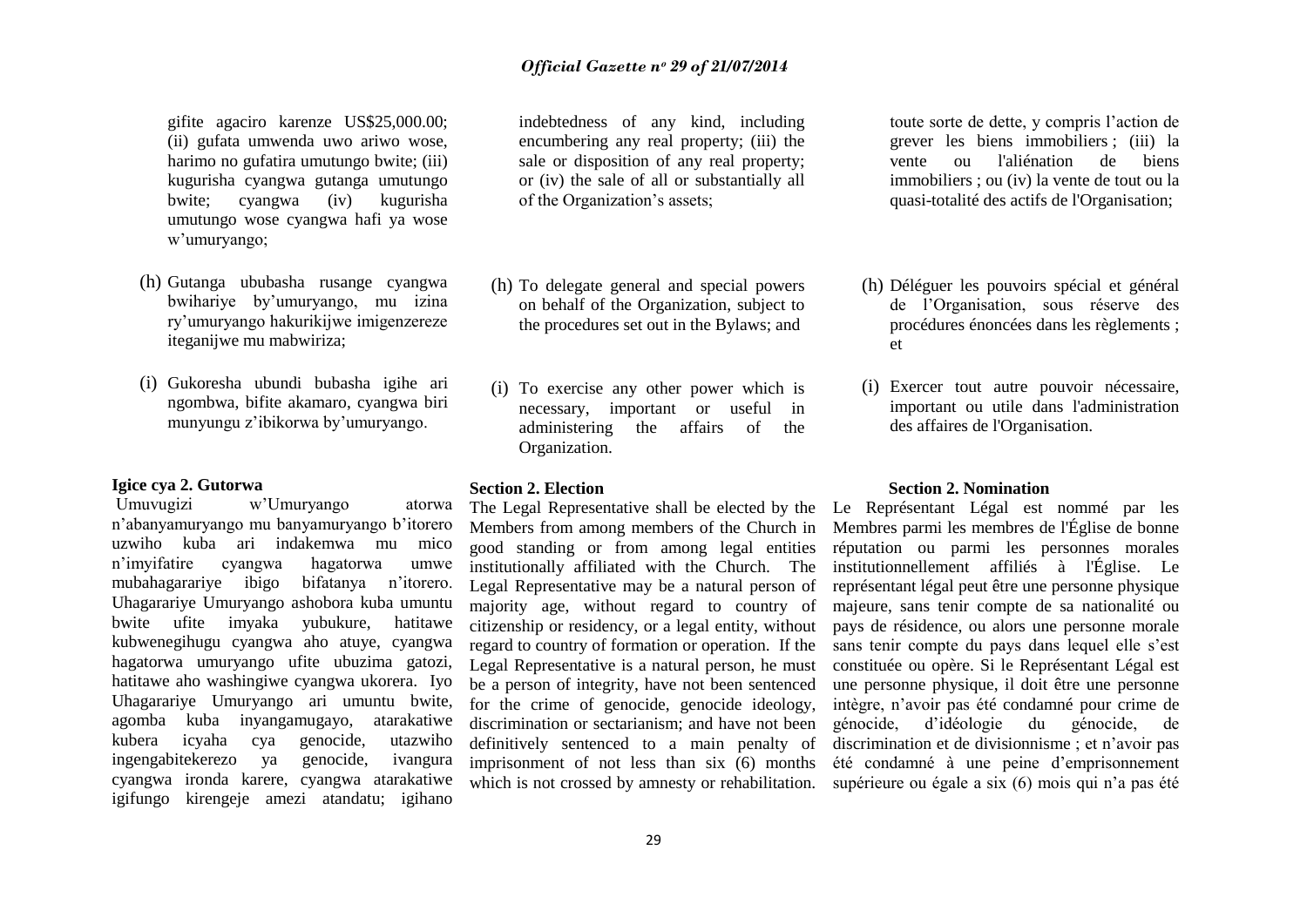kitavanweho n"imbabazi rusange cyangwa ihanagurabusembwa. Uhagarariye Umuryango atorwa nkuko biteganywa n"amabwiriza.

# **Igice cya 3. Igihe Umuvugizi amara ku buyobozi**

Iyo Uhagarariye Umuryango ari umuntu, akomeza inshinganoze kugeza: (i) Apfuye; (ii) yeguye cyangwa ahagaritswe kubunyamuryango bw"itorero (hakubiyemo gucibwa mu itorero); (iii) gusezererwa mu bayoboke hakurikijwe amabwiriza politiki n"imigenzereze by"itorero; cyangwa (iv) kwegura kubuvugizi bw"Umuryango, bikozwe mu nyandiko yandikiwe abanyamuryango. Iyo Umuvugiziari umuryango ufite ubuzima gatozi, ukomeza gukora izo nshingano kugeza: (i) iseswa; (ii) guhagarika imikoranire n"itorero; (iii) kwegura ku buvugizi bw"Umuryango bikozwe mu nyandiko yandikiwe kubanyamuryango.

# **Igice 4. Igihembo**

Umuvugizi w"Umuryango akora inshingano ze zose nkuko ziteganijwe adategereje igihembo.

# **Igice cya 5. Umuvugizi w'Umuryango wungirije**

Umuryango uzagira Umuvugizi w'ungirije; uzakora inshingano z"Umuvugizi w"umuryango igihe adahari. Umuvugizi wungirije atorwa n"abanyamuryango hakurikijwe amategeko y"umuryango kandi nawe ntahemberwa inshingano ze.

provided in the Bylaws.

The Legal Representative shall be elected as rayée par l"amnistie ou par réhabilitation. Le Représentant Légal est nommé conformément aux règlements.

# **Section 3. Le Mandat**

If the Legal Representative is an individual, he or she shall serve until the earlier of: (i) death; (ii) withdrawal from or other termination of Church membership (including excommunication); (iii) disfellowshipment according to the Church's internal rules, regulations, policies and procedures; or (iv) resignation as the Legal Representative, by providing written notice to the Members. If the Legal Representative is a legal entity, it shall serve until the earlier of: (i) dissolution or liquidation; (ii) cessation of institutional affiliation with the Church; or (iii) resignation as the Legal Representative by providing written notice to the Members.

#### **Section 4. ompensation**

**Section 3. Term** 

The Legal Representative shall perform all duties as Legal Representative without compensation.

# **Section 5. Deputy Legal Representative**

The Organization shall also have a deputy legal representative (the "Deputy" Representative"), who shall carry out the duties of Légal Suppléant»), qui exerce les fonctions de the Legal Representative when the Legal Representative is not available. The Deputy Legal Representative shall be elected by the Members as provided in the Bylaws and shall serve without

Si le Représentant Légal est un individu, il ou elle reste en fonction jusqu'au moment de: (i) décès; (ii) retrait ou cessation de la qualité de membre de l'Église (y compris l'excommunication); (iii) se séparer à la cause commune conformément aux règles internes, règlements, politiques et procédures de l'Église ; ou (iv) démission en tant que Représentant légal par écrit à adressée aux Membres. Si le Représentant Légal est une personne morale, elle reste en fonction jusqu"au moment de : (i) dissolution ou liquidation; (ii) cessation d'affiliation à l'Église ; ou (iii) démission en tant que Représentant Légal faite par écrit adressée aux Membres.

# **Section 4. Rémunération**

Le représentant légal rempli ses fonctions sans être rémunéré.

# **Section 5. Représentant Légal Suppléant**

L'Organisation dispose également d'un Legal représentant légal suppléant (le «Représentant représentant légal lorsque le Représentant Légal n'est pas disponible. Le Représentant Légal Suppléant est nommé par les Membres conformément aux règlements et n"est pas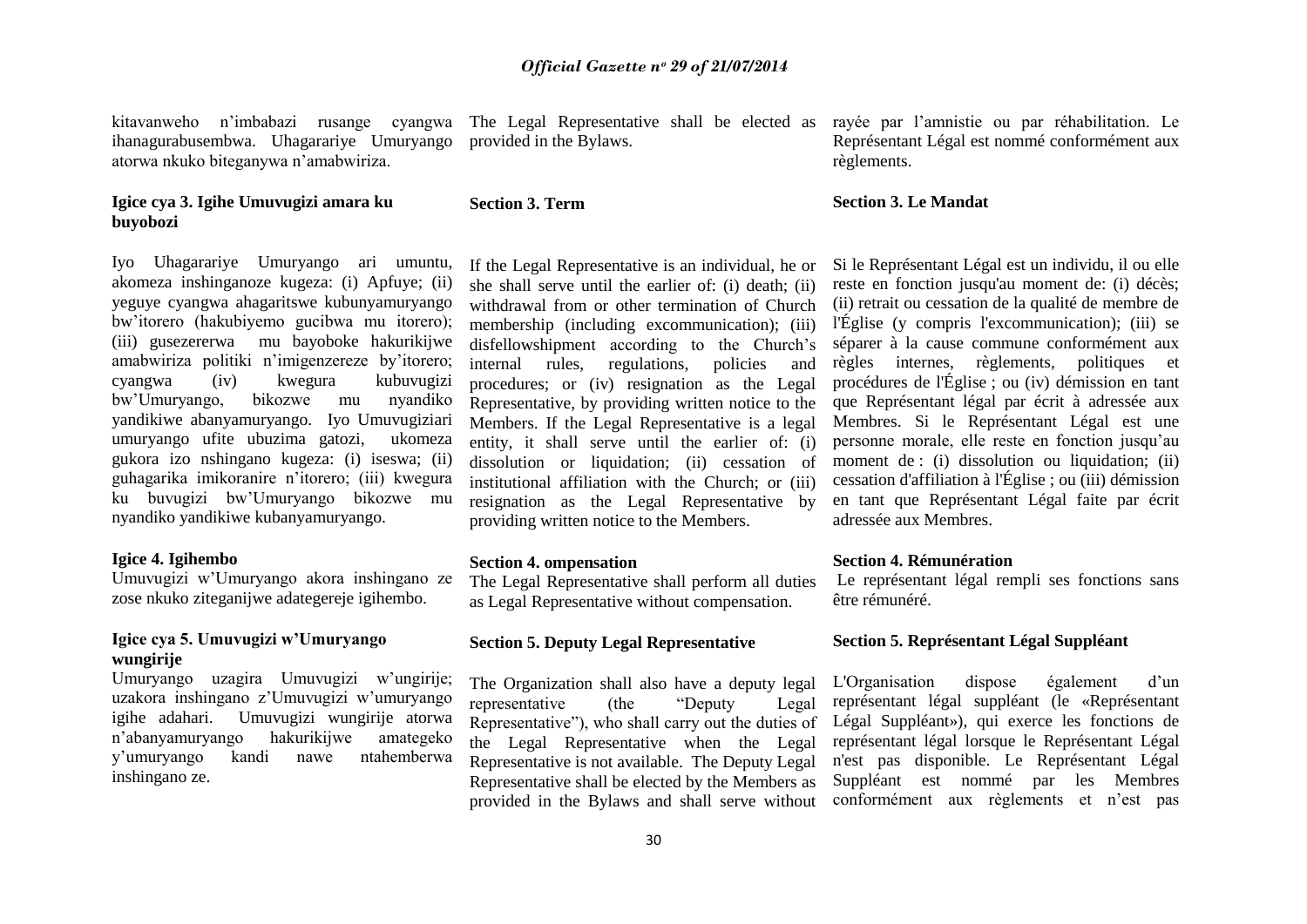compensation.

# **CHAPTER V: POWERS AND ASSETS**

#### **Article 10: Powers**

The powers of the Organization shall, at all times, be exercised consistent with the applicable laws of the Republic of Rwanda. To accomplish its purposes, the Organization will have, among others, the following powers:

- (a) To purchase, acquire, take by gift, devise or bequest, lease, hold, manage, exchange, retain, mortgage and dispose of property, whether real, personal or mixed, tangible or intangible, of whatever nature or kind and wherever situated;
- (b) To construct, improve, remodel, operate and maintain buildings, meeting houses, churches, temples and other facilities;
- (c) To produce, acquire, export, import and distribute religious literature, religious clothing, other printed, audio and video materials, and other religious materials;
- (d) To enter into and perform all kinds of contracts, agreements and obligations for any lawful purpose by or with any person, firm, association, corporation, partnership, government, governmental

rémunéré pour ses fonctions.

# **CHAPITRE V: DE POUVOIR ET ACTIFS**

#### **Article 10: Pouvoir**

Les pouvoirs de l'Organisation doivent, en tout temps, être exercés conformément aux lois en vigueur dans la République du Rwanda. Pour réaliser ses objectifs, l'Organisation dispose, entre autres, des pouvoirs suivants:

- (a)Acheter, acquérir notamment par don ou legs, louer, posséder, gérer, échanger, conserver, hypothéquer et aliéner les biens soient réels, personnels ou mixtes, corporels ou incorporels, de n"importe quelle nature ou genre et où qu"ils soient situés;
- (b) Construire, améliorer, transformer, exploiter et entretenir les bâtiments, les lieux de réunion, les églises, les temples et d'autres infrastructures;

(c) Produire, acquérir, exporter, importer et distribuer les ouvrages religieux, les vêtements religieux, d'autres matériaux imprimés, audio et vidéo, ainsi que d'autres matériaux religieux;

(d) Conclure et à exécuter toutes sortes de contrats, accords et obligations à toute fin légale par ou avec toute personne, entreprise, association, personne morale, société, gouvernement ou organismes publics;

# **UMUTWE WA V: UBUBASHA N'IMITUNGO**

# **Ingingo ya 10: Ububasha**

Ububasha bw"umuryango bukoreshwa igihe cyose hakurikijwe amategeko akurikizwa muri Repubulika y"Urwanda. Murwego rwo kuzuza Inshingano zawo, Umuryango uzagira ububasha bukurikira:

- (a) Kugura, gutunga, kwakira impano, umurage, cyangwa indagano gukodesha, gutunga, gucunga, guhererekanya, kubika, kugwatiriza no kugurisha umutungo, waba uwo wigengaho cyangwa rusange, wihariwe cyangwa ufatanijwe, ugaragara cyangwa utagaragara, w"ubwoko ubwo aribwo bwose aho waba uherereye hose;
- (b) kubaka, gusana, guhindura, gukoresha no gucunga inyubako, amazu mbera byombi, insengero, ibishushanyo mbonera nibindi bikoresho;
- (c) gukora, gutunga, kohereza hanze, gutumiza mugihugu nogukwirakwiza inyandiko z"idini, imyambaro y"idini, n"ibindi bikoresho by"idini byanditse, by"amajwi, cyangwa by"amashusho;
- (d) Gukora no kugirana amasezerano ayo ariyo yose, kugirana amasezerano n"ubwumvikane bitanyuranije n"amategeko n"umuntu, uruganda, ishyirahamwe, ikigo, ubwisungane mu by"ubucuruzi, guverinoma, ibigo bya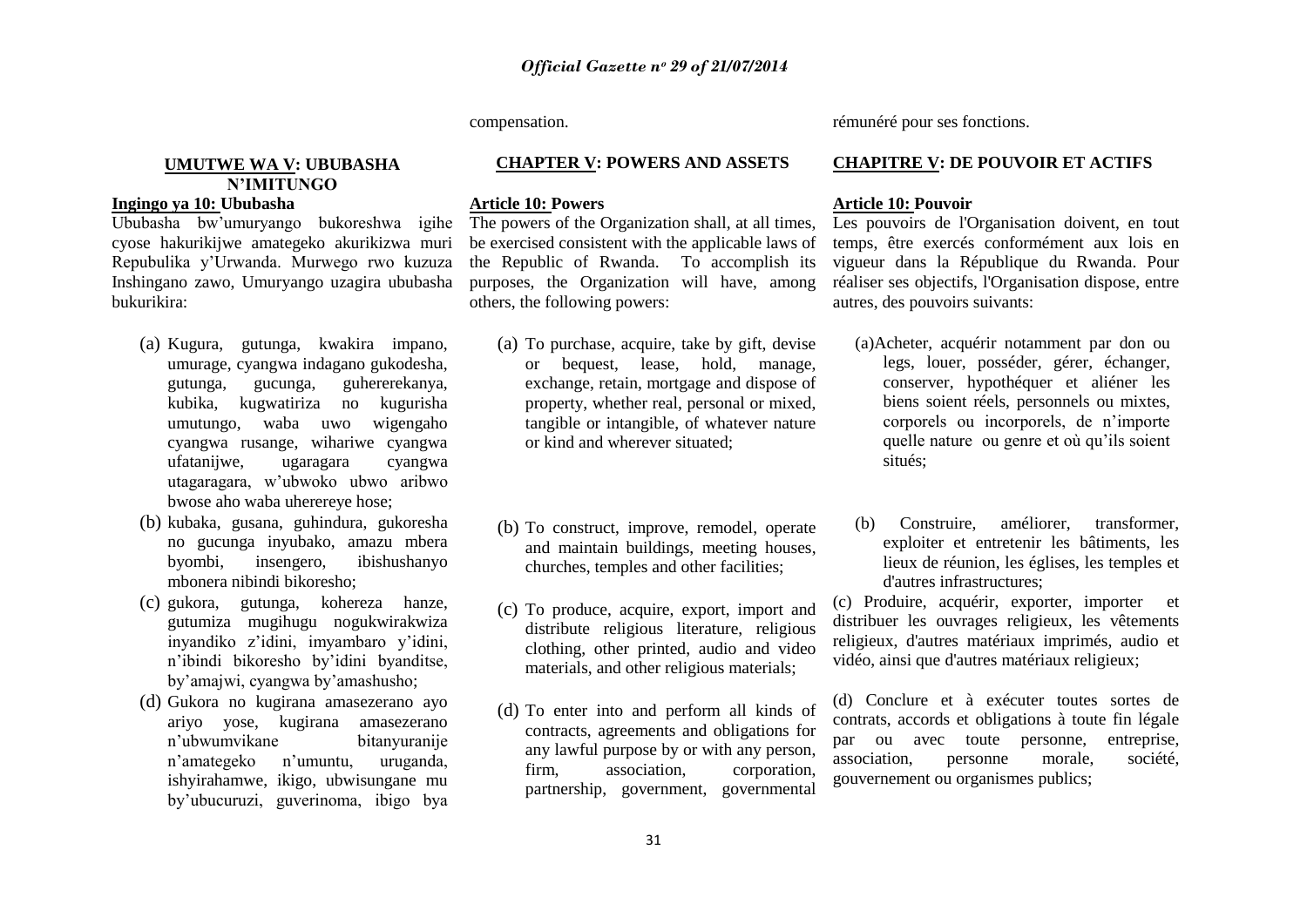leta cyangwa irindi huriro;

- (e) Gufungura no gutunga udutabo twa banki na zakonti, kubitsa no gushora imari cyangwa undi mutungo w"agaciro mu bigo by"imari cyangwa ibindi bigo bisa nkabyo, kohereza amafaranaga, gutanga imyenda no gusinya sheki hakurikijwe politike y"itorero;
- (f) Gusaba no kwakira amafaranga, impano n"inkunga zituritse munzira zose zemewe n"amategeko, gucunga nogukoresha ayo mafaranga, kuyatanga no kuyaguriza bigamije guteza imbere inyungu z'umuryango;
- (g) Gutumira, guha uburenganzira no gufasha abanyamahanga baza gufasha umuryango mu bikorwa n"intego zawo;
- (h) Gukora ibindi bikorwa n"akazi bikenewe, bibereye, bitunganye, biteganijwe mu mamategeko kandi byatuma umuryango ugera ku ntego zawo.

# **Ingingo ya 11: Imitungo**

Umutungo w'umuryango ugizwe n'umutungo bwite n"umutungo nyawo, waguzwe, watanzweho ibihembo, impano, indagano cyangwa ubundi buryo bwemewe n"amategeko. Abanyamuryango, (cya 1 cy"igingo ya 5 yavuzwe haruguru) nta burenganzira cyangwa inyungu bagira mu mutungo w"umuryango, kabone nigihe waba usheshwe. Igihe cy"iseswa, division or any instrumentality thereof;

- (e) To open and maintain checking and other types of accounts, deposit and invest funds or values of any kind in banking institutions or other similar institutions, transfer funds, execute drafts and endorse checks in accordance with established Church policy and procedure;
- (f) To solicit and receive funds, grants and contributions from any lawful source and to make, administer, disburse and lend such funds, grants and contributions in furtherance of the purposes of the Organization;
- (g) To invite and provide visa and other support to foreign citizens who will assist the Organization in carrying out its activities and objectives; and
- (h) To do any act and exercise any other function or purpose permitted by law to the Organization, which is necessary, suitable, proper, incidental or conducive to the attainment of its purposes and the proper functioning of the Organization.

# **Article 11: Assets**

The assets of the Organization consist of the property, both real and personal, acquired by the Organization by purchase, gift, donation, and succession or by any other lawful means. Members (defined in Section1 of Article 5 above) shall have no right or interest in the assets of the Organization, including upon dissolution of the Organization. In case of dissolution, following

- (e) Ouvrir et faire le contrôle et d'autres types de comptes, déposer et investir des fonds ou des valeurs de toute nature dans les établissements bancaires ou d'autres institutions similaires, virer les fonds, exécuter des projets et endosser les chèques conformément à la politique et la procédure établie par l"Eglise;
- (f) Demander et recevoir des fonds, subventions et contributions de toute source légale et administrer, distribuer et prêter ces fonds, subventions et contributions dans la poursuite des objectifs de l'Organisation;
	- (g) Inviter et donner de visas et autres formes d"appui aux citoyens étrangers qui apportent l"aide à l'Organisation dans l'exercice de ses activités et objectifs ; et
	- (j) Accomplir tout acte et exercer toute autre fonction ou activité en conformité avec la loi, étant nécessaire, approprié, convenable, favorable à la réalisation des objectifs ainsi que du bon fonctionnement de l"Organisation.

# **Article 11: Actif**

Les actifs de l'Organisation sont composés des biens, meubles et immeubles, acquis par achat, don, donation, legs ou et par tout autre moyen légal. Les membres (tel que défini à Section 1 de l'Article 5) n'ont aucun droit ou intérêt dans le patrimoine de l'Organisation, y compris en cas de dissolution de l'Organisation. En cas de dissolution, après avoir établir l'inventaire de tous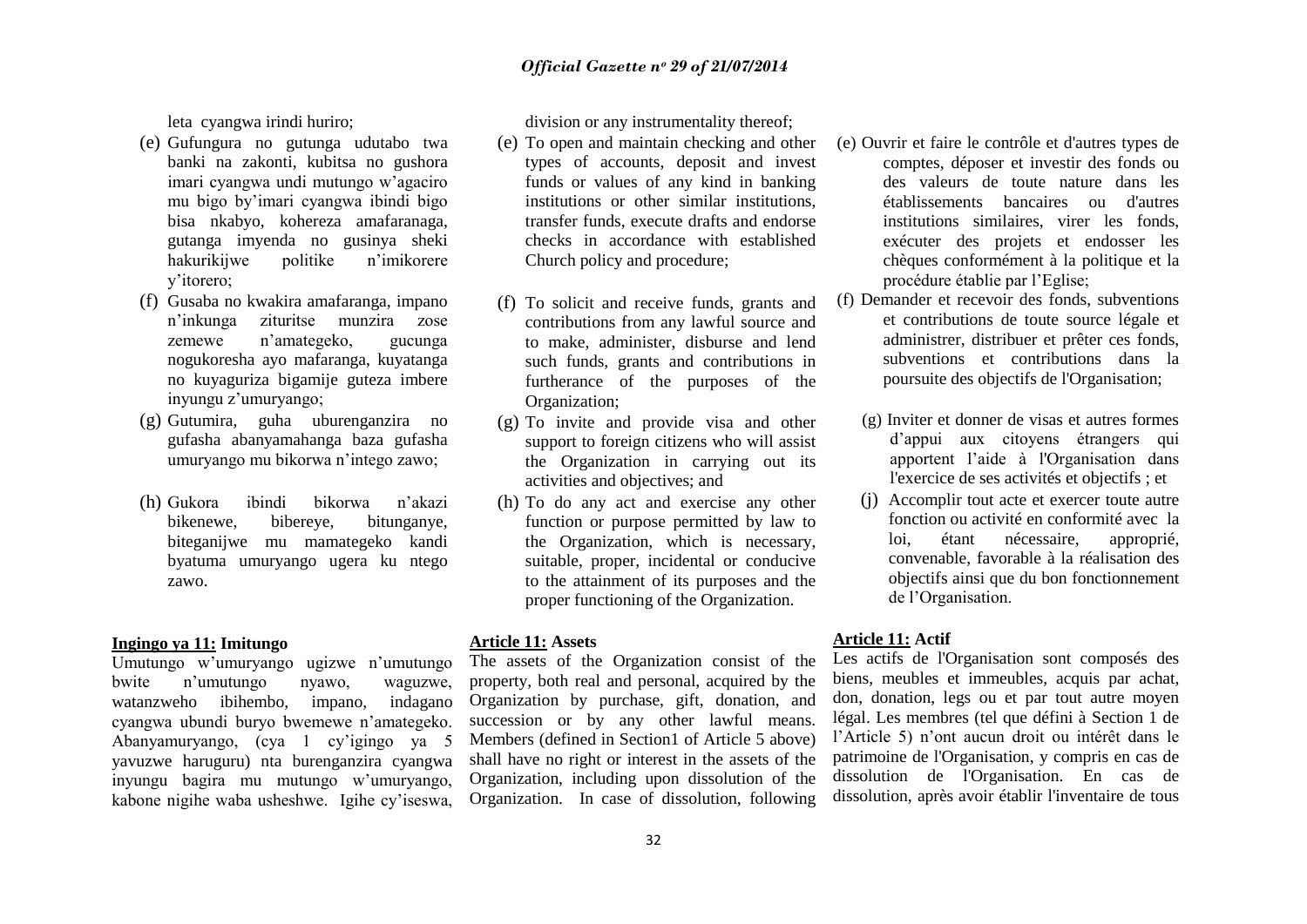nyuma yibarura ry"imitungo yimukanwa n"itimukanwa no kwishyura imyenda y"umuryango, imitungo isigaye ihabwa uwundi muryango ufite aho uhuriye n"itorero nkuko biteganywa n'amategeko by"umuryango.

# **UMUTWE WA VI: ISESWA NO KWISHYURA IMYENDA**

# **Ingingo ya 12 : Iseswa** I**gice cya 1. Uburyo bwiseswa**

 Umuryango ushobora guseswa kubushake n"icyemezo cy"Uhagarariye Umuryango, hatirengagijwe inyandiko yabanyamuryango<br>babvemera. Umuryango nanone ushobora Umuryango nanone ushobora guseswa utabyishakiye ariko hakurikijwe uko amategeko abiteganya.

# **Igice cya 2. Ushinzwe Iseswa**

Igihe Umuryango useshwe haba kubushake cyangwa utabishatse, Uhagarariye Umuryango, cyangwa abandi bantu bashyizweho n"Uhagarariye Umuryango, nibo bashingwa iseswa kandi bagira ububasha bwose bwo gucunga ibikorwa by"Umuryango.

# **Igice cya 3. Itangwa ry'umutungo**

Iyo Umuryango useshwe wabigambiriye cyangwa utabigambiriye, hamaze kwishyurwa imyenda n"inshingano by"umuryango, imitungo y"umuryango isigaye ihabwa umuryango ukorana n"itorero, mu Rwanda cyangwa hanze yarwo, nkuko byateganijwe mumategeko teka.

assets and payment of all debtors, the remaining assets shall be allocated to another organization affiliated with the Church as provided in the n'amateka Bylaws of the Organization.

# **CHAPTER VI: DISSSOLUTION AND LIQUIDATION**

# **Article 12: Dissolution Section 1. Methods of Dissolution**

The Organization may be voluntarily dissolved by a decision of the Legal Representative, subject to the prior written consent of the Members. The Organization may also be involuntarily dissolved pursuant to the grounds and in accordance with the procedures set forth by applicable law.

# **Section 2. Liquidator**

In the event of the Organization's voluntary or involuntary dissolution, the Legal Representative, or such other individual or group of individuals appointed by the Legal Representative, shall be the liquidator and shall take over all powers to manage the affairs of the Organization.

# **Section 3. Distribution of Assets**

Upon the voluntary or involuntary dissolution of the Organization, after paying or providing for the debts and obligations of the Organization, the remaining assets of the Organization shall be distributed to an affiliated organization of the Church, in or outside the Republic of Rwanda, as

the inventory of all moveable and immoveable les biens mobiliers et immobiliers et le paiement de toutes les dettes, les actifs restants seront attribué à une autre organisation affiliée à l'Eglise tel que prévu dans les règlements de l"Organisation.

# **CHAPITRE VI: DISSSOLUTION ET LIQUIDATION**

# **Article 12: Dissolution Section 1. Méthodes de dissolution**

L'Organisation peut être volontairement dissoute par une décision du Représentant Légal, sous réserve d"une préalable autorisation écrite des Membres. L'Organisation peut également être dissoute indépendamment de la volonté des membres sur base des motifs et suivant les procédures établis par la loi applicable.

# **Section 2. Liquidateur**

En cas de dissolution volontaire ou involontaire de l'Organisation, le Représentant Légal, un autre individu ou un groupe de personnes nommées par le Représentant Légal, assumera le rôle liquidateur et prendra tous les pouvoirs de gérer les affaires de l'Organisation.

# **Section 3. Répartition de l'actif**

Lors de la dissolution volontaire ou involontaire de l'Organisation, après apurement des dettes et des engagements de l'Organisation, l"actif restant de l'Organisation sera distribué à une organisation affiliée à l'Église, se trouvant dans la République du Rwanda ou à l"extérieur, selon le choix des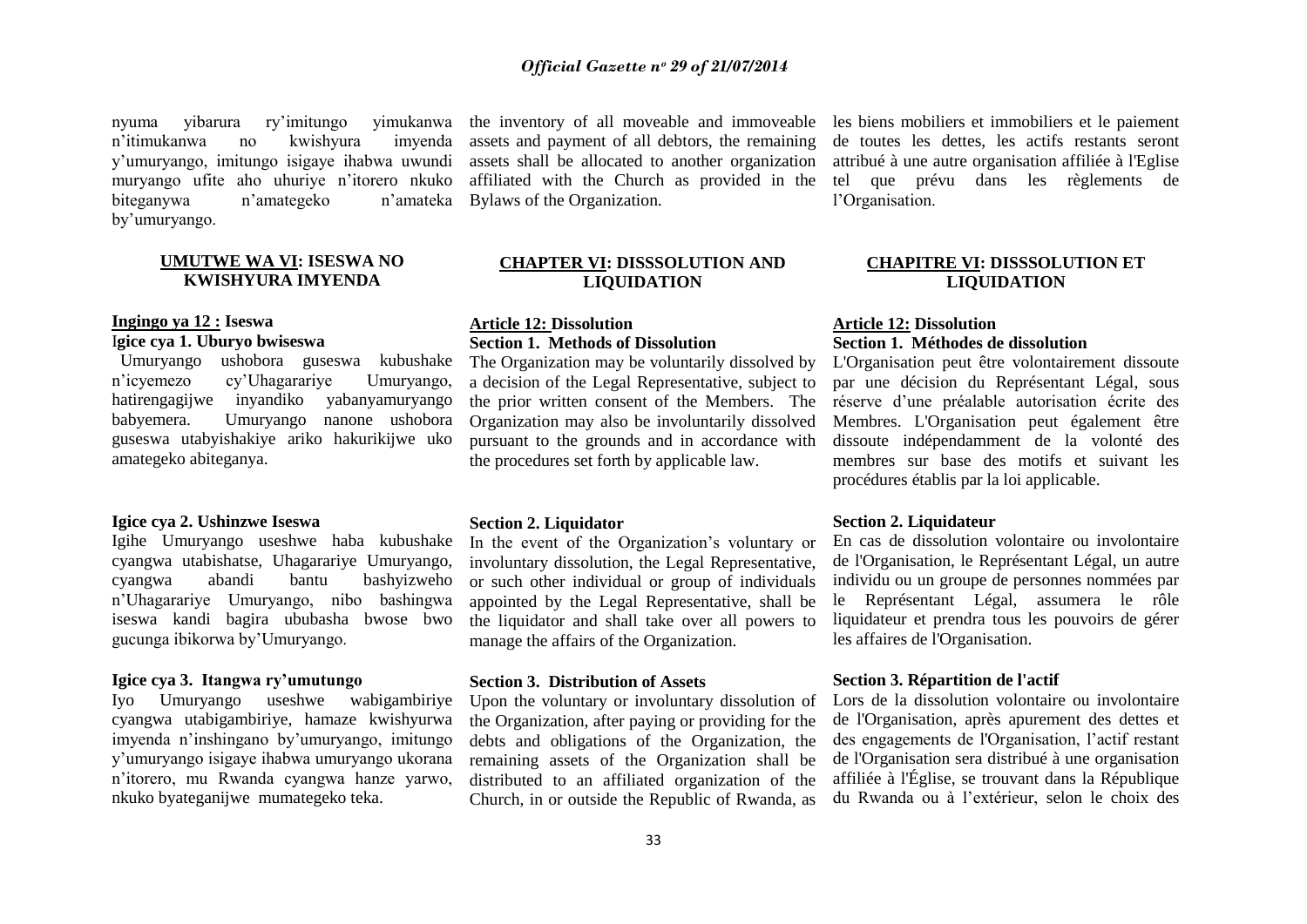designated by the Members as provided in the Membres tel que prévu dans les règlements. Bylaws.

# **Igice cya 4. Kumenyesha Leta**

Umuryango uzamenyesha Ikigo cy"Igihugu gishinzwe Imiyoborere, cyangwa ikizagisimbura, ko umuryango waseshwe mugihe giteganywa n"amategeko.

# **UMUTWE WA VII: IVUGURURA N'UBUSOBANURO**

# **Ingingo ya 13: Ivugurura ry'amategekoshingiro**

Kuvuguruza aya mategeko shingiro bizagira agaciro mu gihe bikozwe n"abanyamuryango nkuko biteganijwe n"aya mategeko shingiro n"andi mategeko ngengamikorere.

# **Ingingo ya 14: Ubusobauro**

Impaka cyangwa ibibazo byose bijyanye no gusobanukirwa no gushyira mu bikorwa aya mategeko shingiro bikemurwa na "The First Presidency"cyangwa uhagarariye "The First Presidency" wabiherewe ububasha mu nyandiko (Designated Representative), keretse iyo amategeko y"u Rwanda abiteganya ukundi.

# **Section 4. Notice to Government**

The Organization shall inform the Rwanda Governance Board, or successor competent authority, of the Organization"s dissolution within the time period required by applicable law.

# **CHAPTER VII: AMENDMENTS AND INTERPRETATION**

# **Article 13: Amendments**

Any amendments to these Statutes shall be valid only if adopted by the Members as provided by these Statutes and the Bylaws.

# **Article 14: Interpretation**

All doubts and questions of interpretation and application of these Statutes, unless otherwise defined by the laws of the Republic of Rwanda shall be resolved by the First Presidency or its Designated Representative.

# **Section 4. Avis au gouvernement**

L"Organisation informera l"Office Rwandais de la Gouvernance ou toute autre autorité compétente de la dissolution dans les délais exigé par la loi en vigueur.

# **CHAPITRE VII: MODIFICATION ET INTERPRETATION**

# **Article 13: Modification des statuts**

Tout amendement de ces statuts n"est valable que si elle est adoptée par les Membres tel que disposé par les présents statuts et des règlements.

# **Article 14: Interpretation**

Tous doutes et les questions d'interprétation et d'application des présents statuts, à moins qu'autrement défini par les les lois de la République du Rwanda, seront résolus par le Premier Président ou son Représentant Désigné.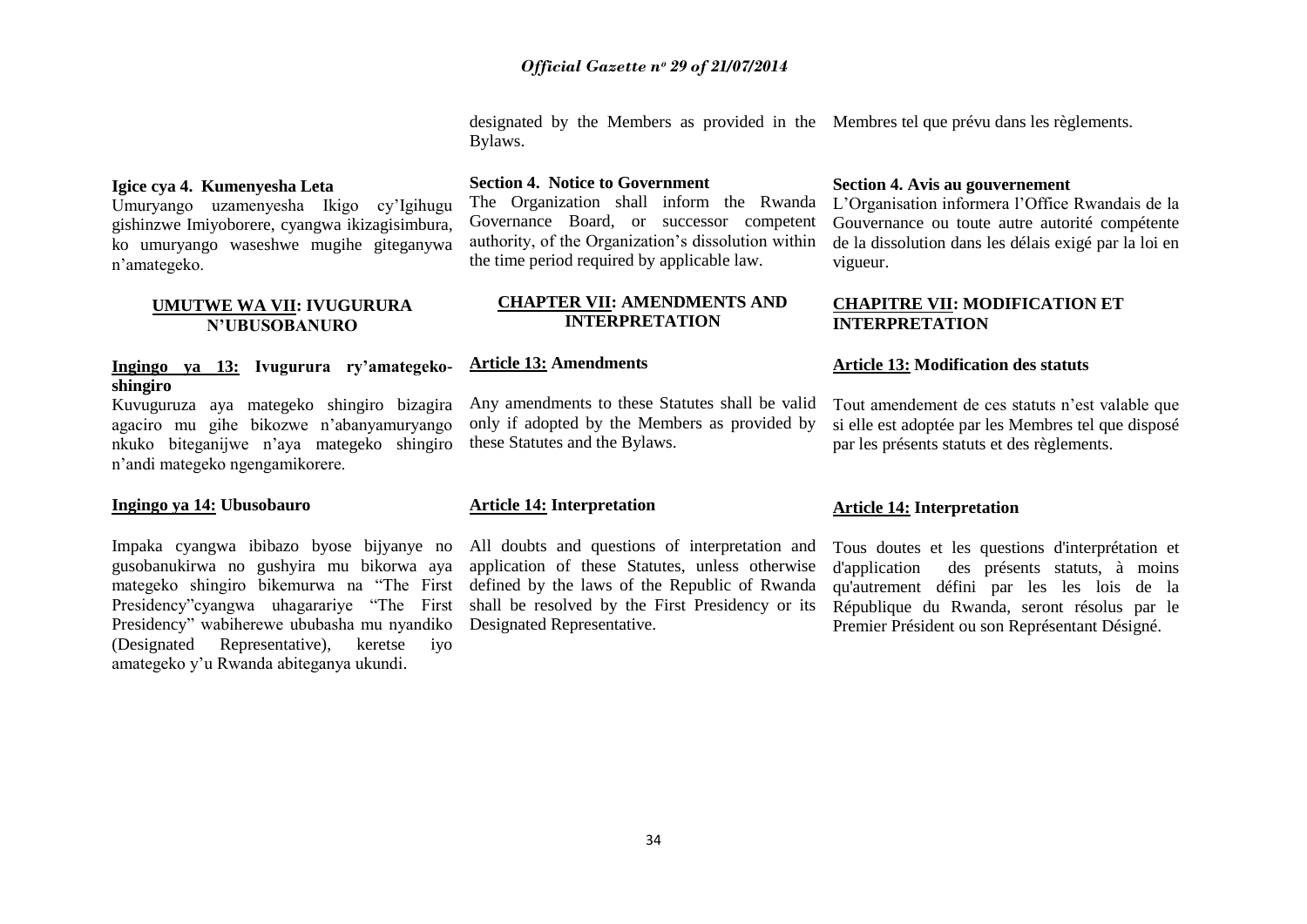| <b>BYEMEJWE</b><br>kandi<br>UMUKONO n'abanyamuryango bawushinze ku effective the 15th day of August, 2013.<br>itariki ya 15/08/2013. | BISHYIZWEHO APPROVED AND SIGNED by the Founders APPROUVE et SIGNE par les Fondateurs ce 15 | jour de août, 2013.                               |
|--------------------------------------------------------------------------------------------------------------------------------------|--------------------------------------------------------------------------------------------|---------------------------------------------------|
| Corporation of the Presiding Bishop of The                                                                                           | Corporation of the Presiding Bishop of The                                                 | Corporation of the Presiding Bishop of The        |
| Church of Jesus Christ of Latter-day Saints                                                                                          | Church of Jesus Christ of Latter-day Saints                                                | Church of Jesus Christ of Latter-day Saints       |
| Na: $(s\acute{e})$                                                                                                                   |                                                                                            |                                                   |
| Craig L. Christensen (sé)                                                                                                            | Craig L. Christensen (sé)                                                                  | Craig L. Christensen (sé)                         |
| Umuvugizi Ubyemerewe                                                                                                                 | <b>Authorized Agent</b>                                                                    | Représentant Agréé                                |
| <b>United States of America</b>                                                                                                      | <b>United States of America</b>                                                            | <b>United States of America</b>                   |
| State of Utah                                                                                                                        | State of Utah                                                                              | State of Utah                                     |
| County of Salt Lake                                                                                                                  | County of Salt Lake                                                                        | County of Salt Lake                               |
| Bikorewe kandi birahiriwe imbere yanjye, ku wa                                                                                       | Subscribed and sworn to before me on this 15th                                             | Souscrit et juré devant moile 15ème jour de août, |
| 15/08/2013 na Craig L. Christensen.                                                                                                  | day of August, 2013 by Craig L. Christensen.                                               | 2013 par Craig L.Christensen.                     |
| $(s\acute{e})$                                                                                                                       | $(s\acute{e})$                                                                             | $(s\acute{e})$                                    |
| Noteri wa Leta                                                                                                                       | Notary Public                                                                              | Notaire de l'Etat                                 |
| Corporation of the President of The Church of                                                                                        | Corporation of the President of The Church of                                              | Corporation of the President of The Church of     |
| Jesus Christ of Latter-day Saints                                                                                                    | Jesus Christ of Latter-day Saints                                                          | Jesus Christ of Latter-day Saints                 |
| By:                                                                                                                                  | By:                                                                                        | By:                                               |
| Robert W. Cantwell (sé)                                                                                                              | Robert W. Cantwell (sé)                                                                    | Robert W. Cantwell (sé)                           |
| Umuvugizi Ubyemerewe                                                                                                                 | <b>Authorized Agent</b>                                                                    | Représentant Agréé                                |
| <b>United States of America</b>                                                                                                      | <b>United States of America</b>                                                            | <b>United States of America</b>                   |
| State of Utah                                                                                                                        | State of Utah                                                                              | State of Utah                                     |
| County of Salt Lake                                                                                                                  | County of Salt Lake                                                                        | County of Salt Lake                               |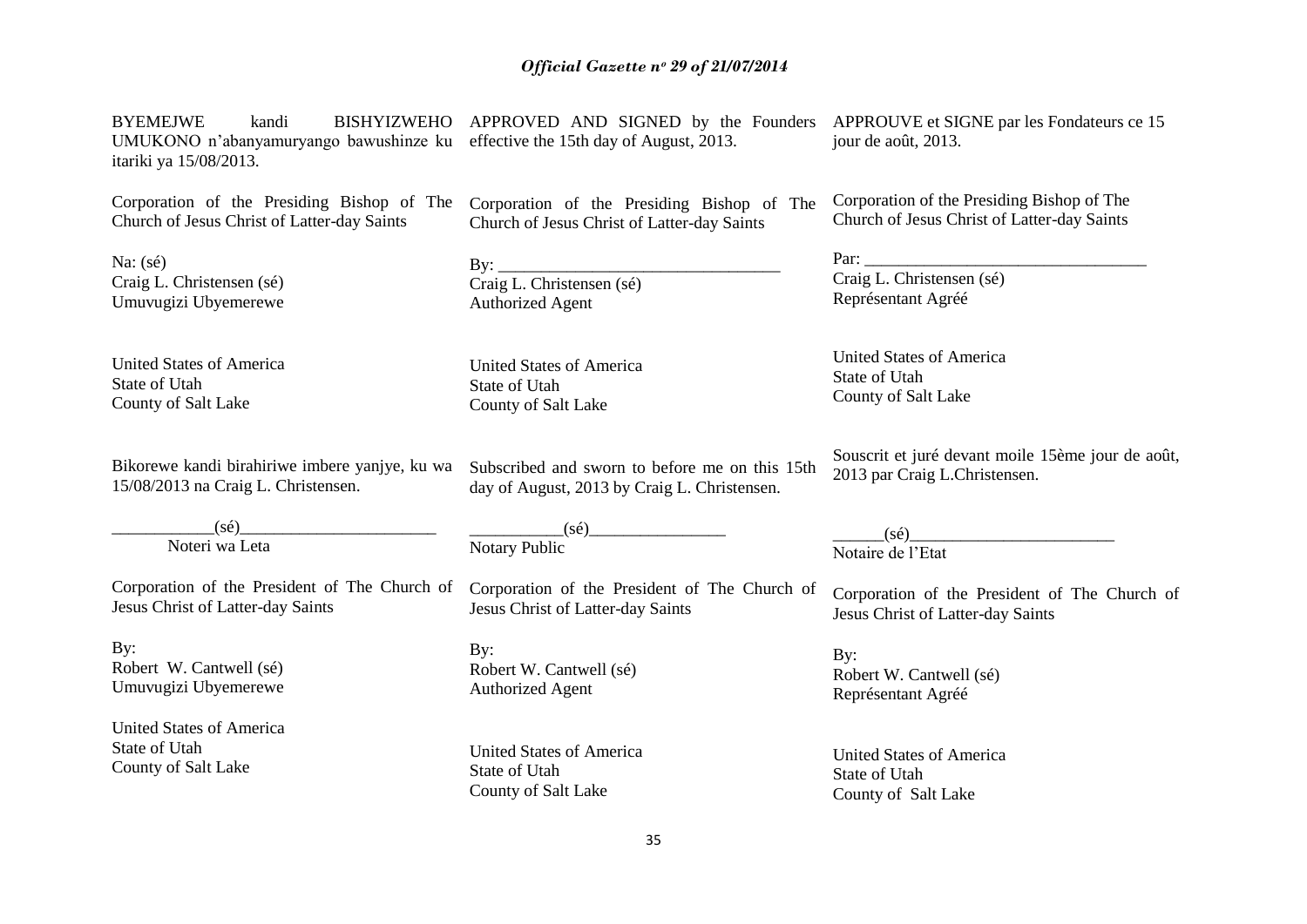15/08/2013 na Robert W. Cantwell

day of August, 2013 by Robert W. Cantwell

Bikorewe kandi birahiriwe imbere yanjye, ku wa Subscribed and sworn to before me on this 15th Souscrit et juré devant moi le 15ème jour de août, 2013 par Robert W. Cantwell

 $(s\acute{e})$ Noteri wa Leta

 $(s\acute{e})$ Notary Public

 $(s\acute{e})$ Notaire de l"Etat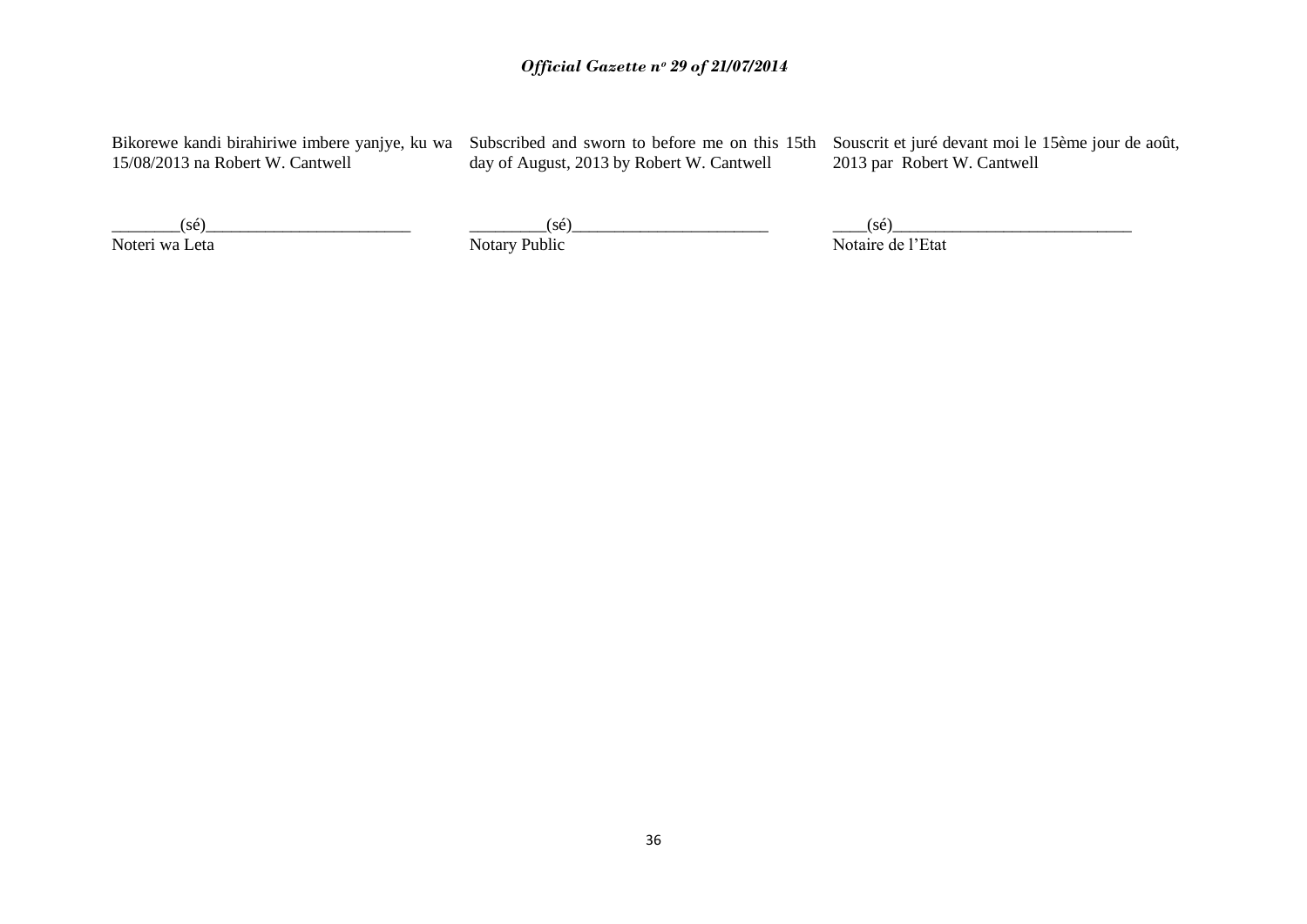# **MINUTES OF THE GENERAL ASSEMBLY**

### CORPORATION OF THE PRESIDING BISHOP OF THE CHURCH OF JESUS CHRIST OF LATTER-DAY SAINTS, a Utah (U.S.A.) corporation sole, and

CORPORATION OF THE PRESIDENT OF THE CHURCH OF JESUS CHRIST OF LATTER-DAY SAINTS, a Utah (U.S.A.) corporation sole,

do hereby resolve:

- (1) As members, to form a new religious based organization in Rwanda called the The Church of Jesus Christ of Latter-day Saints in Rwanda;
- (2) To approve the Statutes of the organization (*Statuts*) signed effective July 26, 2013, in accordance with article 5 of the law no. 06/2012 of 17 February 2012, determining the organization and functioning of religious based organizations;
- (3) To appoint the Legal Representative and Deputy Legal Representative as authorized bank signatories.
- (4) To appoint as additional bank signatories:
	- a. Charles Nyagwoka Gesimba
	- b. Joshua Muchiri Njoroge
	- c. Rolf William Randall
	- d. Sarika Johanna Thomas

The General Assembly issues this resolution in lieu of meeting minutes.

Head Office of The Church of Jesus Christ of Latter-day Saints in Rwanda: Parcel # 1183, Kimihurura III, Kigali, Rwanda

SIGNED:

### CORPORATION OF THE PRESIDING BISHOP OF THE CHURCH OF JESUS CHRIST OF LATTER-DAY SAINTS

By: \_\_\_\_\_\_\_\_\_\_\_\_\_(sé)\_\_\_\_\_\_\_\_\_\_\_\_\_\_\_\_\_\_\_\_\_ Craig L. Christensen Authorized Agent

UNITED STATES OF AMERICA ) STATE OF UTAH ) ss. COUNTY OF SALT LAKE )

On this 15th day of July 2013, personally appeared before me Craig L. Christensen, who acknowledged to me that he signed the foregoing instrument as the Authorized Agent of Corporation of the Presiding Bishop of The Church of Jesus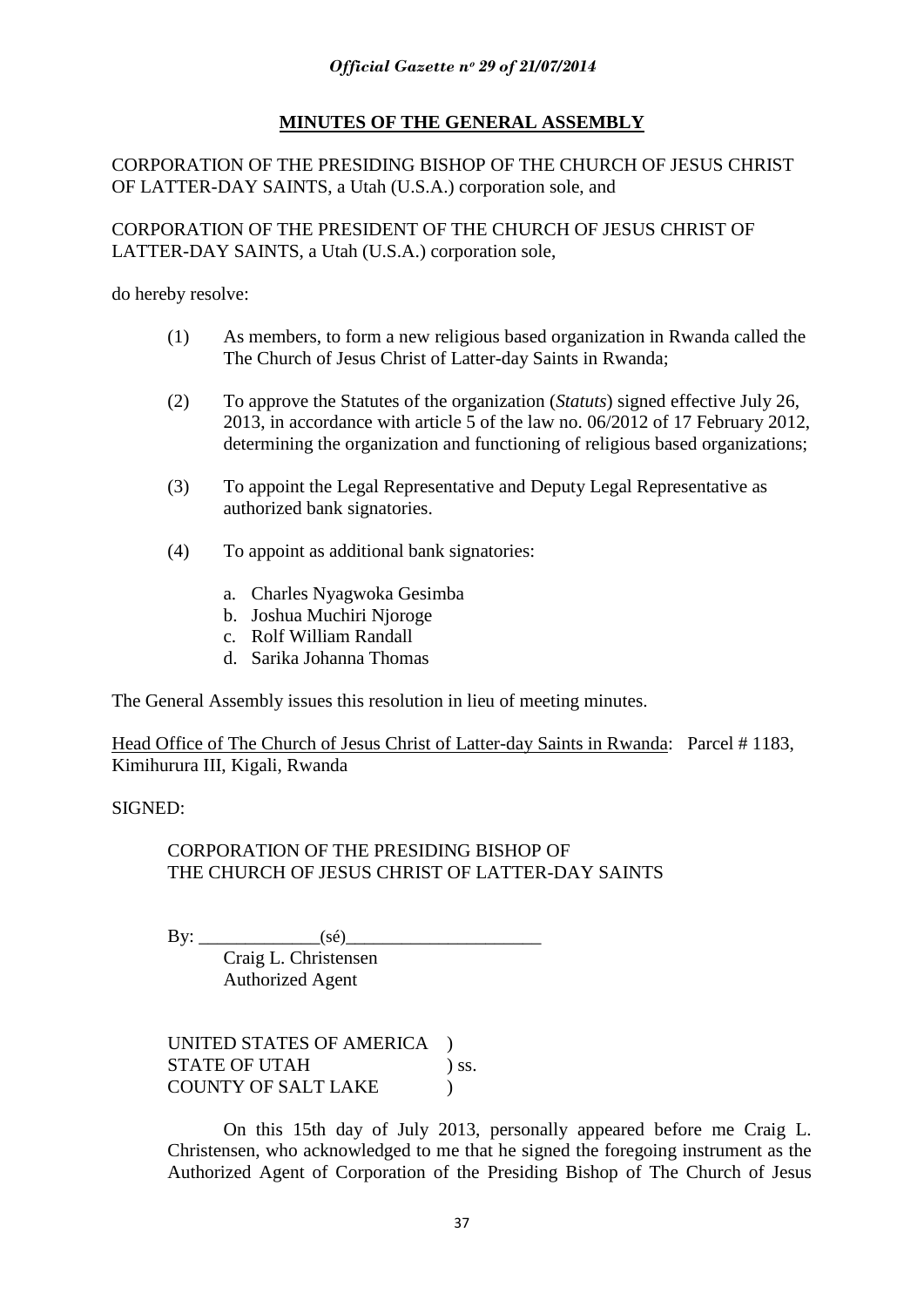#### *Official Gazette nᵒ 29 of 21/07/2014*

Christ of Latter-day Saints (the "Company"), and that he executed such document for and as the act of the Company.

WITNESS my hand and official seal.

 $(s\acute{e})$ Notary Public in and for the State of Utah, United States of America

### CORPORATION OF THE PRESIDENT OF THE CHURCH OF JESUS CHRIST OF LATTER-DAY SAINTS

By: \_\_\_\_\_\_\_\_\_\_\_\_\_\_\_\_(sé)\_\_\_\_\_\_\_\_\_\_\_\_\_\_\_\_\_\_ Robert W. Cantwell Authorized Agent

UNITED STATES OF AMERICA ) STATE OF UTAH ) ss. COUNTY OF SALT LAKE )

On this 15th day of August 2013, personally appeared before me Robert W. Cantwell, who acknowledged to me that he signed the foregoing instrument as the Authorized Agent of Corporation of the President of The Church of Jesus Christ of Latter-day Saints (the "Corporation"), and that he executed such document for and as the act of the Corporation.

WITNESS my hand and official seal.

 $(s\acute{e})$ Notary Public in and for the State of Utah, United States of America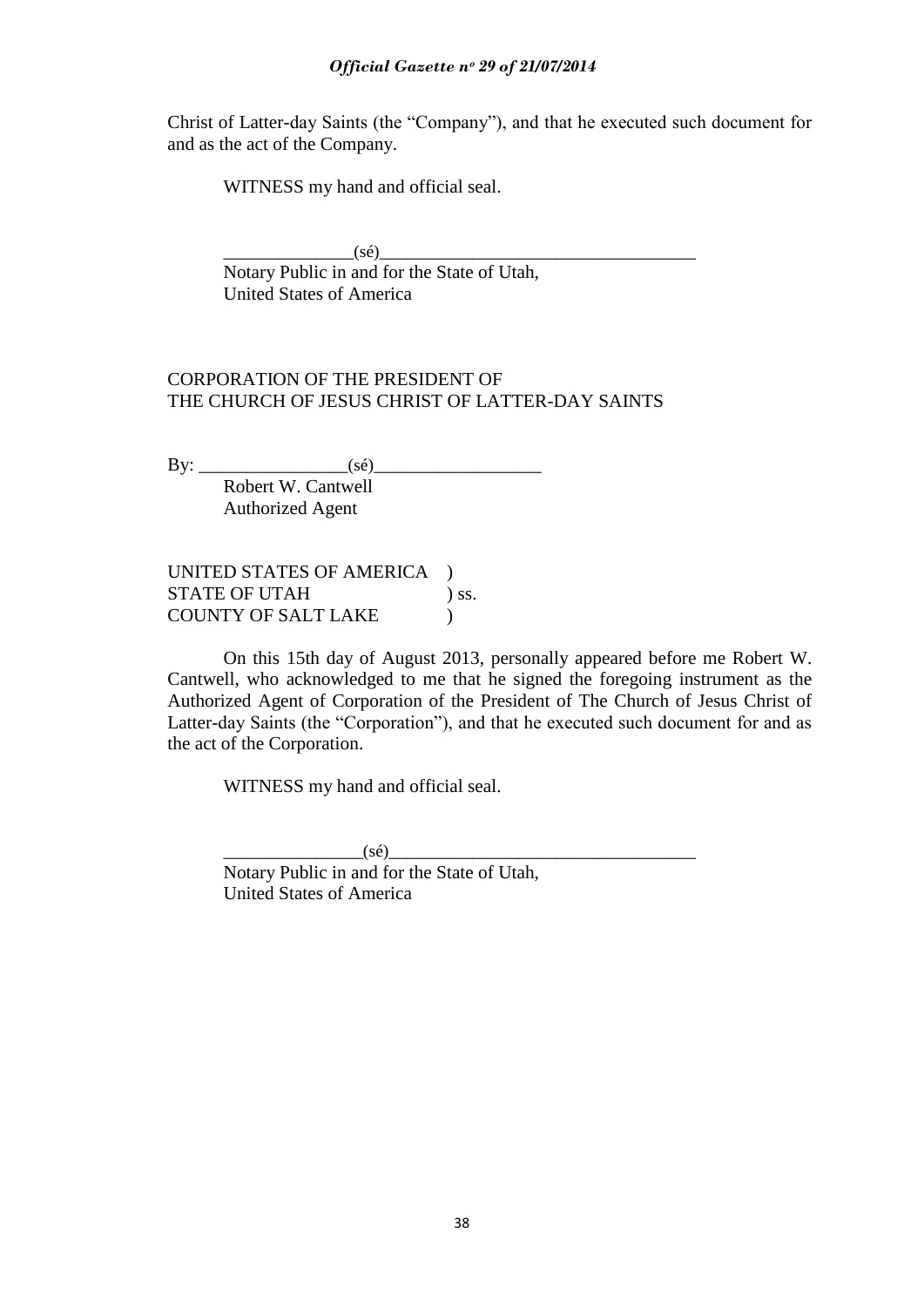## **RESOLUTION OF THE GENERAL ASSEMBLY APPOINTING LEGAL REPRESENTATIVES**

CORPORATION OF THE PRESIDING BISHOP OF THE CHURCH OF JESUS CHRIST OF LATTER-DAY SAINTS, a Utah corporation sole,

and CORPORATION OF THE PRESIDENT OF THE CHURCH OF JESUS CHRIST OF LATTER-DAY SAINTS, a Utah corporation sole,

do hereby resolve:

As members, to appoint as the Legal Representative and Deputy Legal Representative of the The Church of Jesus Christ of Latter-day Saints in Rwanda, the following individuals:

Georges Andre Bonnet Legal Representative

Mark Alan Austin Deputy Legal Representative

SIGNED:

### CORPORATION OF THE PRESIDING BISHOP OF THE CHURCH OF JESUS CHRIST OF LATTER-DAY SAINTS

By:  $\qquad \qquad$  (sé)

Craig L. Christensen Authorized Agent

UNITED STATES OF AMERICA ) STATE OF UTAH ) ss. COUNTY OF SALT LAKE )

On this 15th day of August 2013, personally appeared before me Craig L. Christensen, who acknowledged to me that he signed the foregoing instrument as the Authorized Agent of Corporation of the Presiding Bishop of The Church of Jesus Christ of Latter-day Saints (the "Company") and that he executed such document for and as the act of the Company.

WITNESS my hand and official seal.

 $(s\acute{e})$ Notary Public in and for the State of Utah, United States of America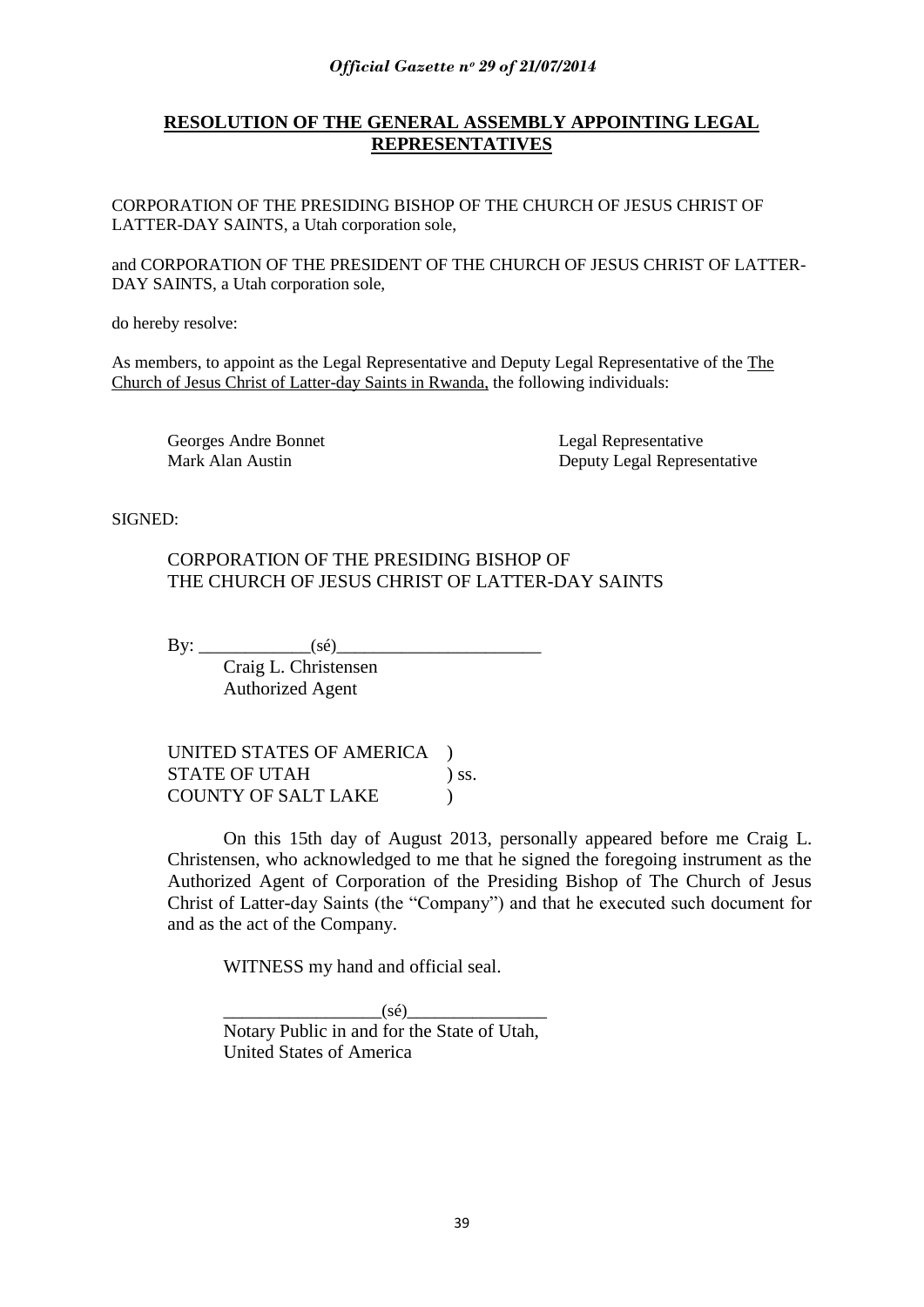#### *Official Gazette nᵒ 29 of 21/07/2014*

#### CORPORATION OF THE PRESIDENT OF THE CHURCH OF JESUS CHRIST OF LATTER-DAY SAINTS

By:  $(s\acute{e})$ Robert W. Cantwell Authorized Agent

UNITED STATES OF AMERICA ) STATE OF UTAH ) ss. COUNTY OF SALT LAKE )

On this 15th day of August 2013, personally appeared before me Robert W. Cantwell, who acknowledged to me that he signed the foregoing instrument as the Authorized Agent of Corporation of the President of The Church of Jesus Christ of Latter-day Saints (the "Corporation") and that he executed such document for and as the act of the Corporation.

WITNESS my hand and official seal.

 $(s\acute{e})$ 

Notary Public in and for the State of Utah, United States of America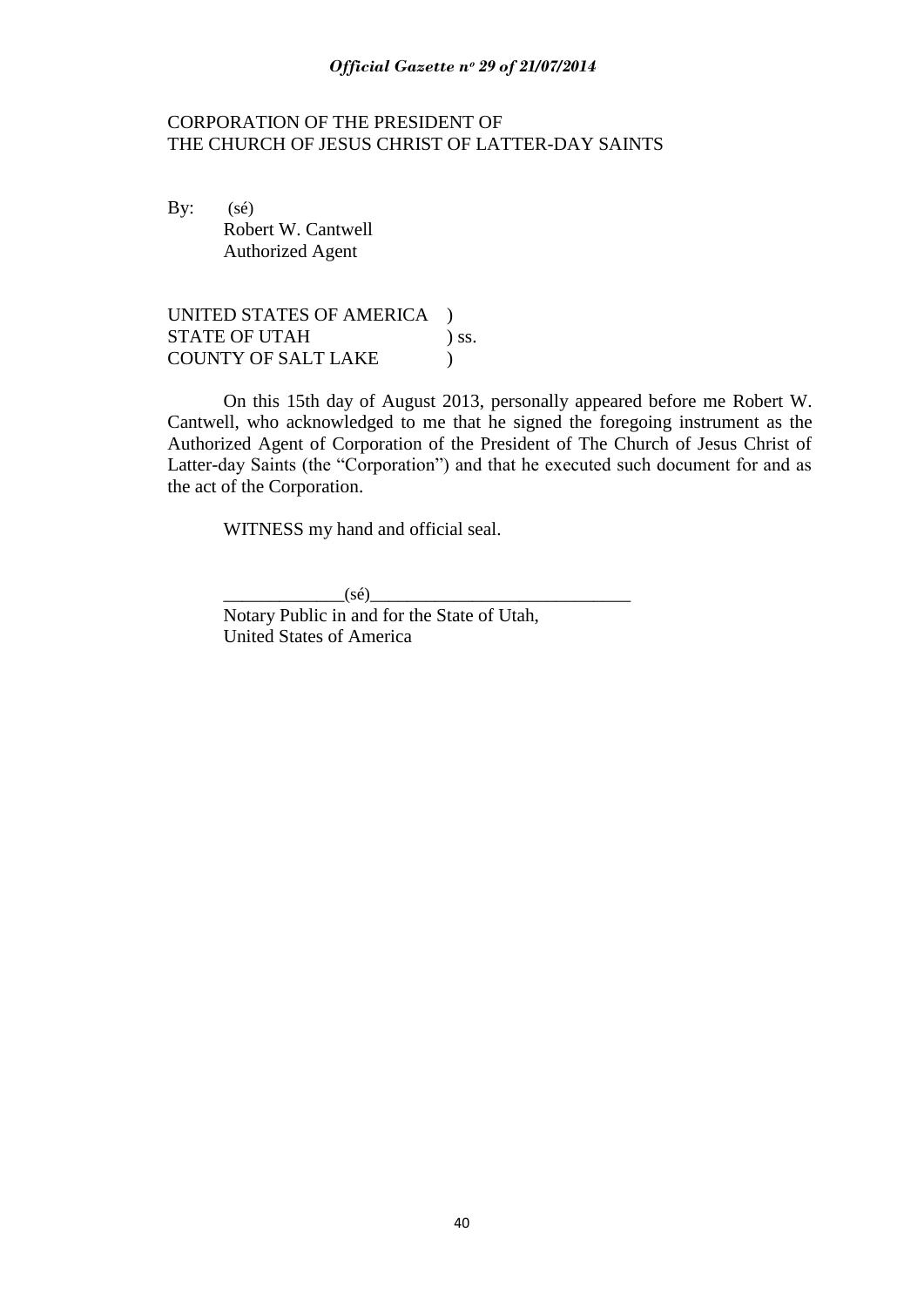# **ACCEPTANCE OF APPOINTMENT**

I, Georges Andre Bonnet, do hereby accept appointment as Legal Representative of the The Church of Jesus Christ of Latter-day Saints in Rwanda.

Georges Andre Bonnet

 $(\text{se})$  Date:  $13/09/2013$ 

# **ACCEPTANCE OF APPOINTMENT**

I, Mark Alan Austin, do hereby accept appointment as Deputy Legal Representative of the The Church of Jesus Christ of Latter-day Saints in Rwanda.

 $24/09/2013$  Date:  $24/09/2013$ 

Mark Alan Austin

# **LIST OF FOUNDING MEMBERS**

| Name                                             | <b>ID</b> /Passport | signature |
|--------------------------------------------------|---------------------|-----------|
| 1. Corporation of the Presiding Bishop   A660533 |                     | (sé)      |
| of the Church of Jesus Christ of                 |                     |           |
| latter-day Saints                                |                     |           |
| 2. Corporation of the President of the           | A660533             | (sé)      |
| Church of Jesus Christ of Latter-                |                     |           |
| day Saints                                       |                     |           |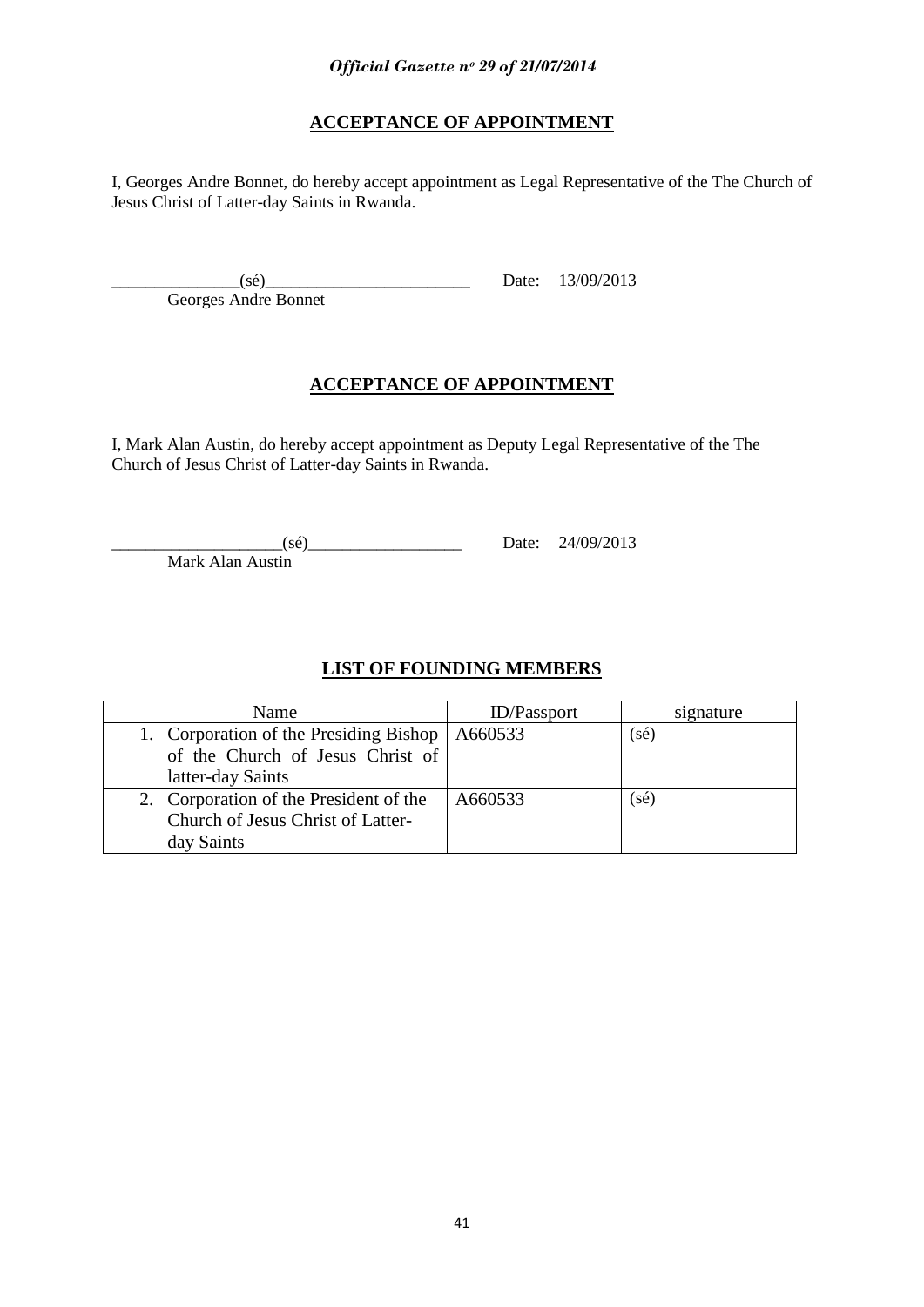### **ICYEMEZO** *N<sup>O</sup>RCA/0333/2014* CYO KUWA 03/04/2014 GIHA UBUZIMAGATOZI **KOPERATIVE TERIMBERE RWANDA KUMURIMO-NTARAMA «COTRK-NTARAMA»**

#### **Umuyobozi w'Ikigo cy'Igihugu gishinzwe guteza imbere Amakoperative;**

Ashingiye ku Itegeko nº 50/2007 ryo kuwa 18 Nzeri 2007 rigena ishyirwaho, imiterere n"imikorere y"Amakoperative mu Rwanda, nk"uko ryahinduwe kandi ryujujwe kugeza ubu, cyane cyane mu ngingo yaryo ya 23, igika cya 3;

Ashingiye ku Itegeko n°48/2013 ryo kuwa 28/06/2013 rishyiraho Ikigo cy'Igihugu gishinzwe guteza Imbere Amakoperative, cyane cyane mu ngingo yaryo ya 3, igika cya 2;

Abisabwe na Perezida wa Koperative **«COTRK-NTARAMA»** ifite icyicaro i Kanzenze, Umurenge wa Ntarama, Akarere ka Bugesera, Intara y"Iburasirazuba;

### **YEMEJE:**

#### **Ingingo ya mbere:**

Koperative «**COTRK-NTARAMA»** ifite icyicaro i Kanzenze, Umurenge wa Ntarama, Akarere ka Bugesera, Intara y"Iburasirazuba, ihawe ubuzimagatozi.

#### **Ingingo ya 2:**

Koperative **«COTRK-NTARAMA»** igamije guteza imbere ubucuruzi bw"amabuye yo kubaka. Ntiyemerewe gukora indi mirimo inyuranye n"iyo iherewe umuzimagatozi keretse ibanje kubisaba ikanabiherwa uburenganzira.

#### **Ingingo ya 3:**

Koperative **«COTRK-NTARAMA»** itegetswe gutangaza iki cyemezo mu Igazeti ya Leta ya Repubulika y"u Rwanda mu gihe kitarenze iminsi mirongo itatu (30) ikimara kugihabwa.

### **Kigali, kuwa 03/04/2014**

**(sé)**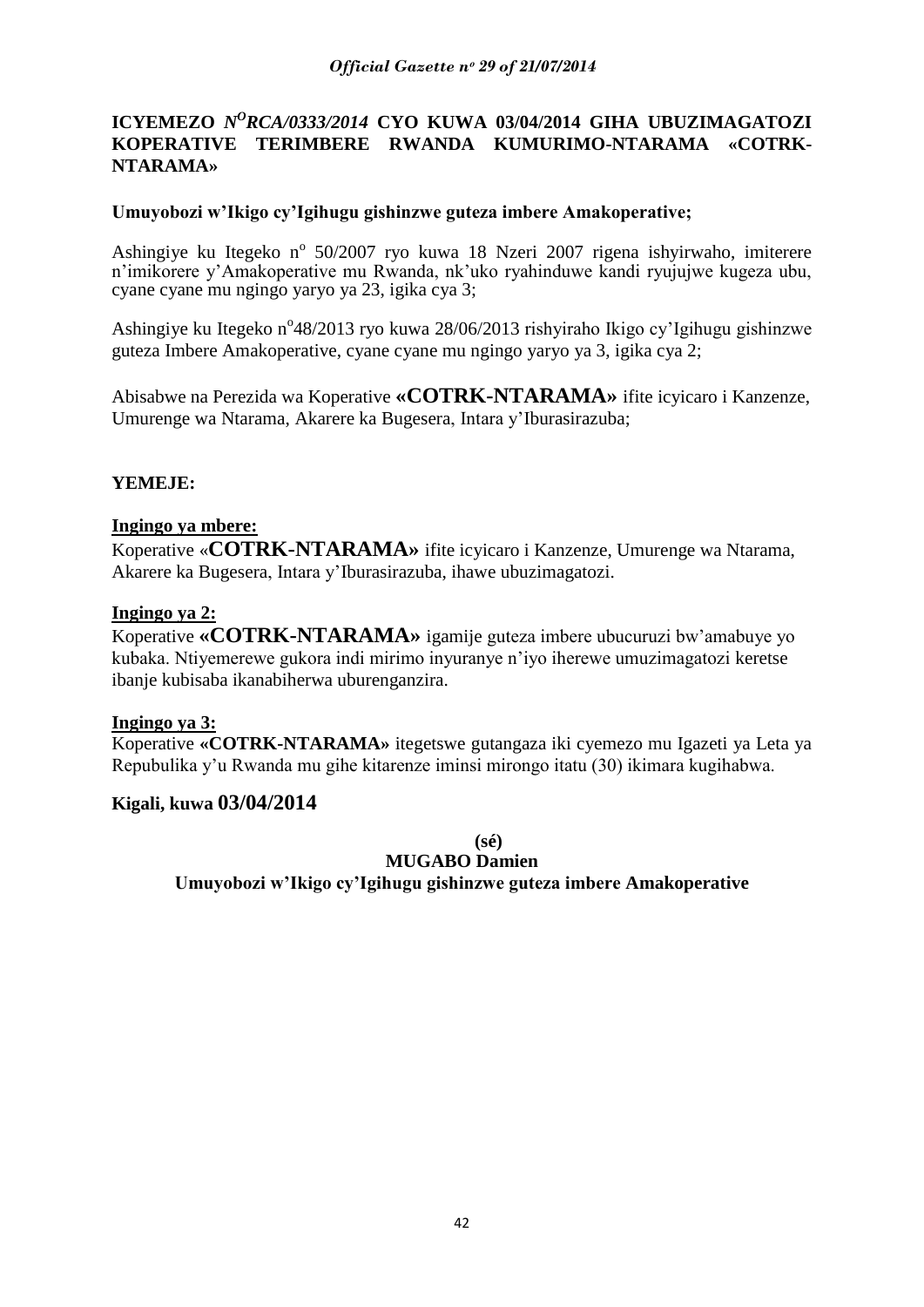### **ICYEMEZO** *N<sup>O</sup>RCA/353/2012* CYO KUWA 12/06/2012 GIHA UBUZIMAGATOZI **KOPERATIVE. «ABANYAMURAVA-RUBAKA»**

#### **Umuyobozi w'Ikigo cy'Igihugu gishinzwe guteza imbere Amakoperative;**

Ashingiye ku Itegeko nº 50/2007 ryo kuwa 18 Nzeri 2007 rigena ishyirwaho, imiterere n"imikorere y"Amakoperative mu Rwanda, nk"uko ryahinduwe kandi ryujujwe kugeza ubu, cyane cyane mu ngingo yaryo ya 23, igika cya 3;

Ashingiye ku Itegeko n°16/2008 ryo kuwa 11/06/2008 rishyiraho Ikigo cy'Igihugu gishinzwe guteza Imbere Amakoperative, cyane cyane mu ngingo yaryo ya 3, igika cya 2;

Abisabwe na Perezida wa Koperative **«ABANYAMURAVA-RUBAKA»** ifite icyicaro i Mudakama, Umurenge wa Gataraga, Akarere ka Musanze, Intara y"Amajyaruguru;

### **YEMEJE:**

#### **Ingingo ya mbere:**

Koperative «**ABANYAMURAVA-RUBAKA»** ifite icyicaro i Mudakama, Umurenge wa Gataraga, Akarere ka Musanze, Intara y"Amajyaruguru, ihawe ubuzimagatozi.

#### **Ingingo ya 2:**

Koperative **«ABANYAMURAVA-RUBAKA»** igamije guteza imbere ubuhinzi bw"ibirayi. Ntiyemerewe gukora indi mirimo inyuranye n"iyo iherewe umuzimagatozi keretse ibanje kubisaba ikanabiherwa uburenganzira.

#### **Ingingo ya 3:**

Koperative **«ABANYAMURAVA-RUBAKA»** itegetswe gutangaza iki cyemezo mu Igazeti ya Leta ya Repubulika y"u Rwanda mu gihe kitarenze iminsi mirongo itatu (30) ikimara kugihabwa.

### **Kigali, kuwa 12/06/2012**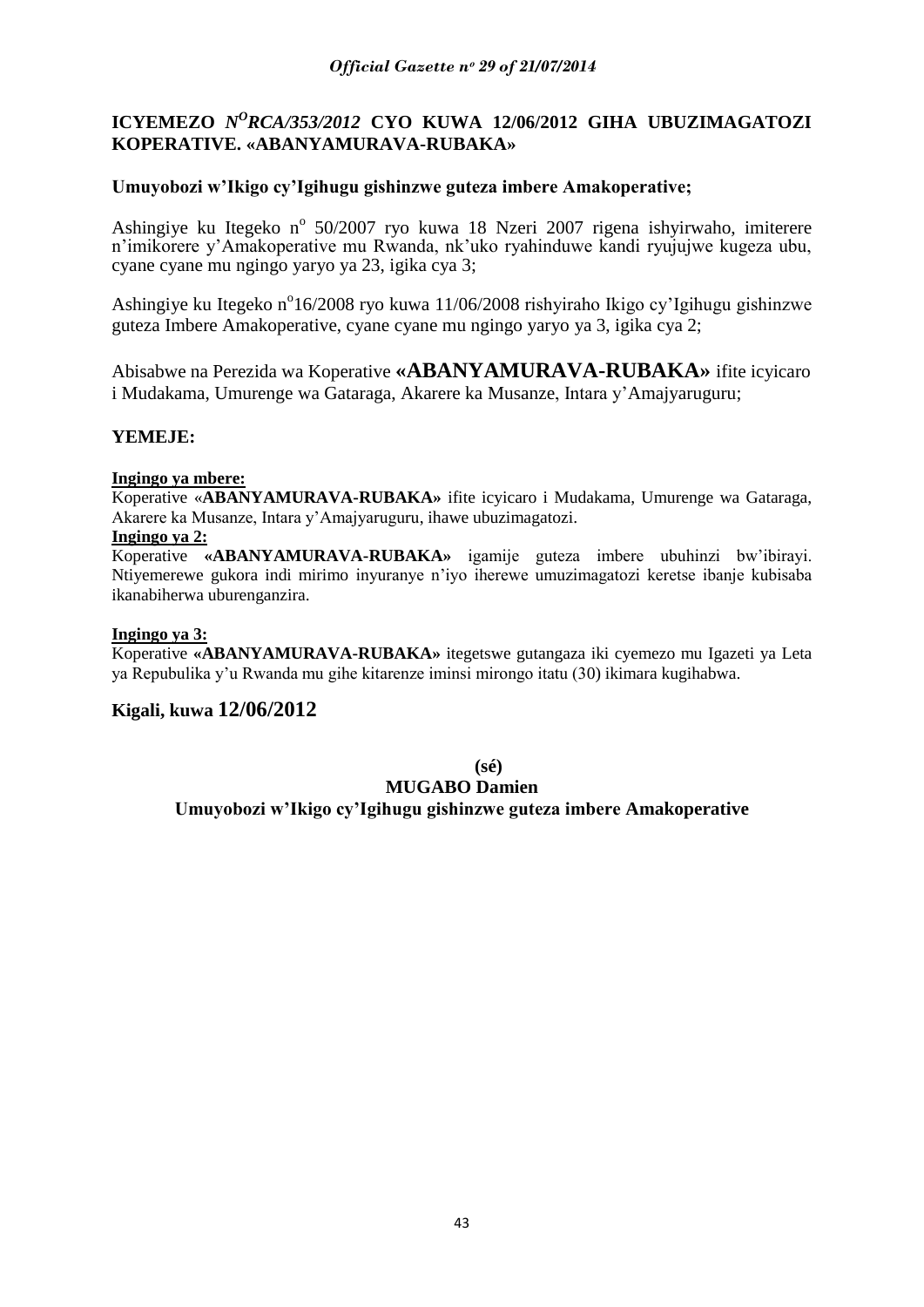## **ICYEMEZO** *N<sup>O</sup>RCA/082/2013* CYO KUWA 11/02/2013 GIHA UBUZIMAGATOZI **COOPERATIVE DES AGRICULTEURS POUR LA MULTIPLICATION DE POMMES DE TERRE ET DE BLE «COOPAMPB-TWIHESHAGACIRO»**

### **Umuyobozi w'Ikigo cy'Igihugu gishinzwe guteza imbere Amakoperative;**

Ashingiye ku Itegeko nº 50/2007 ryo kuwa 18 Nzeri 2007 rigena ishyirwaho, imiterere n"imikorere y"Amakoperative mu Rwanda, nk"uko ryahinduwe kandi ryujujwe kugeza ubu, cyane cyane mu ngingo yaryo ya 23, igika cya 3;

Ashingiye ku Itegeko n°16/2008 ryo kuwa 11/06/2008 rishyiraho Ikigo cy'Igihugu gishinzwe guteza Imbere Amakoperative, cyane cyane mu ngingo yaryo ya 3, igika cya 2;

Abisabwe na Perezida wa Koperative **«COOPAMPB-TWIHESHAGACIRO»** ifite icyicaro i Kavumu, Umurenge wa Busogo, Akarere ka Musanze, Intara y"Amajyaruguru;

### **YEMEJE:**

### **Ingingo ya mbere:**

Koperative «**COOPAMPB-TWIHESHAGACIRO»** ifite icyicaro i Kavumu, Umurenge wa Busogo, Akarere ka Musanze, Intara y"Amajyaruguru, ihawe ubuzimagatozi.

#### **Ingingo ya 2:**

Koperative **«COOPAMPB-TWIHESHAGACIRO»** igamije guteza imbere ubuhinzi bw"ibirayi n"ingano. Ntiyemerewe gukora indi mirimo inyuranye n"iyo iherewe umuzimagatozi keretse ibanje kubisaba ikanabiherwa uburenganzira.

#### **Ingingo ya 3:**

Koperative **«COOPAMPB-TWIHESHAGACIRO»** itegetswe gutangaza iki cyemezo mu Igazeti ya Leta ya Repubulika y"u Rwanda mu gihe kitarenze iminsi mirongo itatu (30) ikimara kugihabwa.

### **Kigali, kuwa 11/02/2013**

**(sé)**

#### **MUGABO Damien**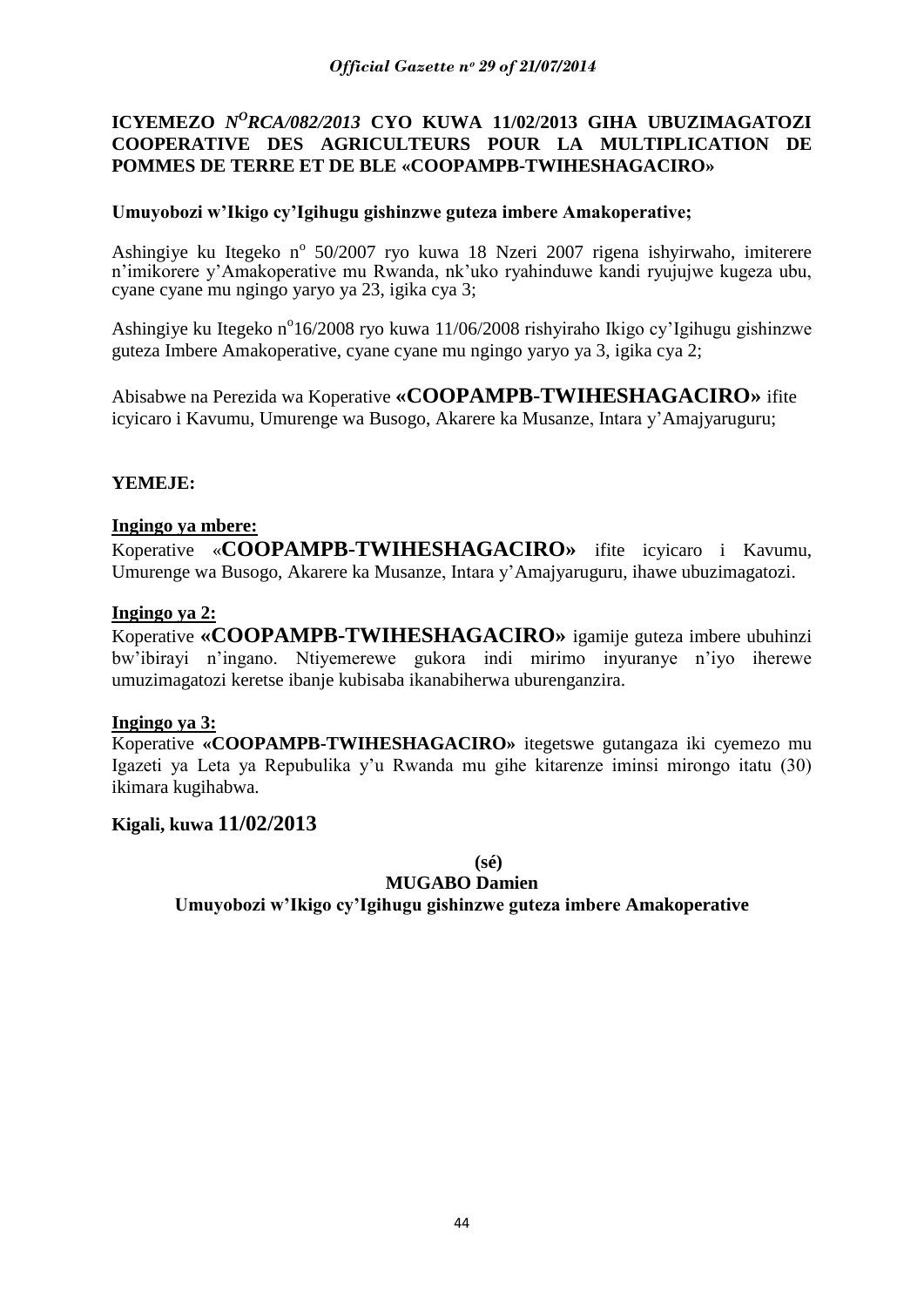### **ICYEMEZO** *N<sup>O</sup>RCA/0437/2014* CYO KUWA 08/05/2014 GIHA UBUZIMAGATOZI **IHURIRO RY'AMAKOPERATIVE Y'ABAHINZI B'INGANO BA MUSANZE NA GAKENKE «IAAIMUGA»**

### **Umuyobozi w'Ikigo cy'Igihugu gishinzwe guteza imbere Amakoperative;**

Ashingiye ku Itegeko nº 50/2007 ryo kuwa 18 Nzeri 2007 rigena ishyirwaho, imiterere n"imikorere y"Amakoperative mu Rwanda, nk"uko ryahinduwe kandi ryujujwe kugeza ubu, cyane cyane mu ngingo yaryo ya 23, igika cya 3;

Ashingiye ku Itegeko n°48/2013 ryo kuwa 28/06/2013 rishyiraho Ikigo cy'Igihugu gishinzwe guteza Imbere Amakoperative, cyane cyane mu ngingo yaryo ya 3, igika cya 2;

Abisabwe na Perezida w"Ihuriro **«IAAIMUGA»** rifite icyicaro i Gisesero, Umurenge wa Busogo, Akarere ka Musanze, Intara y"Amajyaruguru;

### **YEMEJE:**

### **Ingingo ya mbere:**

Ihuriro «**IAAIMUGA»** rifite icyicaro i Gisesero, Umurenge wa Busogo, Akarere ka Musanze, Intara y"Amajyaruguru, rihawe ubuzimagatozi.

#### **Ingingo ya 2:**

Ihuriro **«IAAIMUGA»** rigamije guteza imbere ubuhinzi bw"ingano no kurengera inyungu z"abanyamuryango b"Amakoperative arigize. Ntiryemerewe gukora indi mirimo inyuranye n"iyo riherewe umuzimagatozi keretse ribanje kubisaba rikanabiherwa uburenganzira.

#### **Ingingo ya 3:**

Ihuriro **«IAAIMUGA»** ritegetswe gutangaza iki cyemezo mu Igazeti ya Leta ya Repubulika y"u Rwanda mu gihe kitarenze iminsi mirongo itatu (30) rikimara kugihabwa.

### **Kigali, kuwa 08/05/2014**

**(sé)**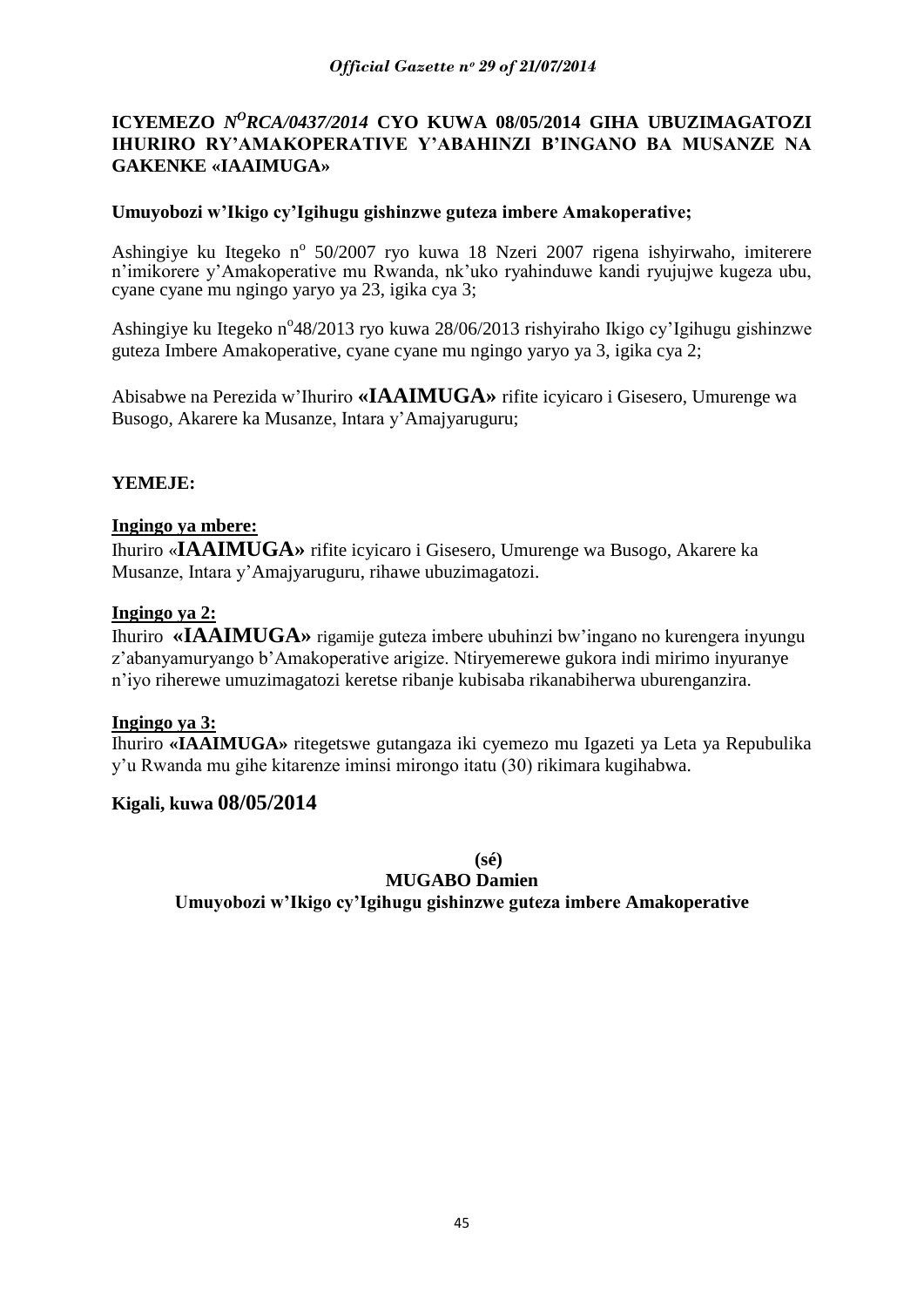# **ICYEMEZO** *N<sup>O</sup>RCA/0396/2014* CYO KUWA 23/04/2014 GIHA UBUZIMAGATOZI **KOPERATIVE BUNGANIRE MUNANIRA «KOBUMU»**

### **Umuyobozi w'Ikigo cy'Igihugu gishinzwe guteza imbere Amakoperative;**

Ashingiye ku Itegeko nº 50/2007 ryo kuwa 18 Nzeri 2007 rigena ishyirwaho, imiterere n"imikorere y"Amakoperative mu Rwanda, nk"uko ryahinduwe kandi ryujujwe kugeza ubu, cyane cyane mu ngingo yaryo ya 23, igika cya 3;

Ashingiye ku Itegeko n°48/2013 ryo kuwa 28/06/2013 rishyiraho Ikigo cy'Igihugu gishinzwe guteza Imbere Amakoperative, cyane cyane mu ngingo yaryo ya 3, igika cya 2;

Abisabwe na Perezida wa Koperative **«KOBUMU»** ifite icyicaro i Nyange, Umurenge wa Coko, Akarere ka Gakenke, Intara y"Amajyaruguru;

### **YEMEJE:**

#### **Ingingo ya mbere:**

Koperative «**KOBUMU»** ifite icyicaro i Nyange, Umurenge wa Coko, Akarere ka Gakenke, Intara y"Amajyaruguru, ihawe ubuzimagatozi.

#### **Ingingo ya 2:**

Koperative **«KOBUMU»** igamije gutanga serivisi zijyanjye n"ubujyanama bw"ubuzima no guteza imbere ubworozi bw"ingurube. Ntiyemerewe gukora indi mirimo inyuranye n"iyo iherewe umuzimagatozi keretse ibanje kubisaba ikanabiherwa uburenganzira.

#### **Ingingo ya 3:**

Koperative **«KOBUMU»** itegetswe gutangaza iki cyemezo mu Igazeti ya Leta ya Repubulika y"u Rwanda mu gihe kitarenze iminsi mirongo itatu (30) ikimara kugihabwa.

#### **Kigali, kuwa 23/04/2014**

**(sé)**

**MUGABO Damien**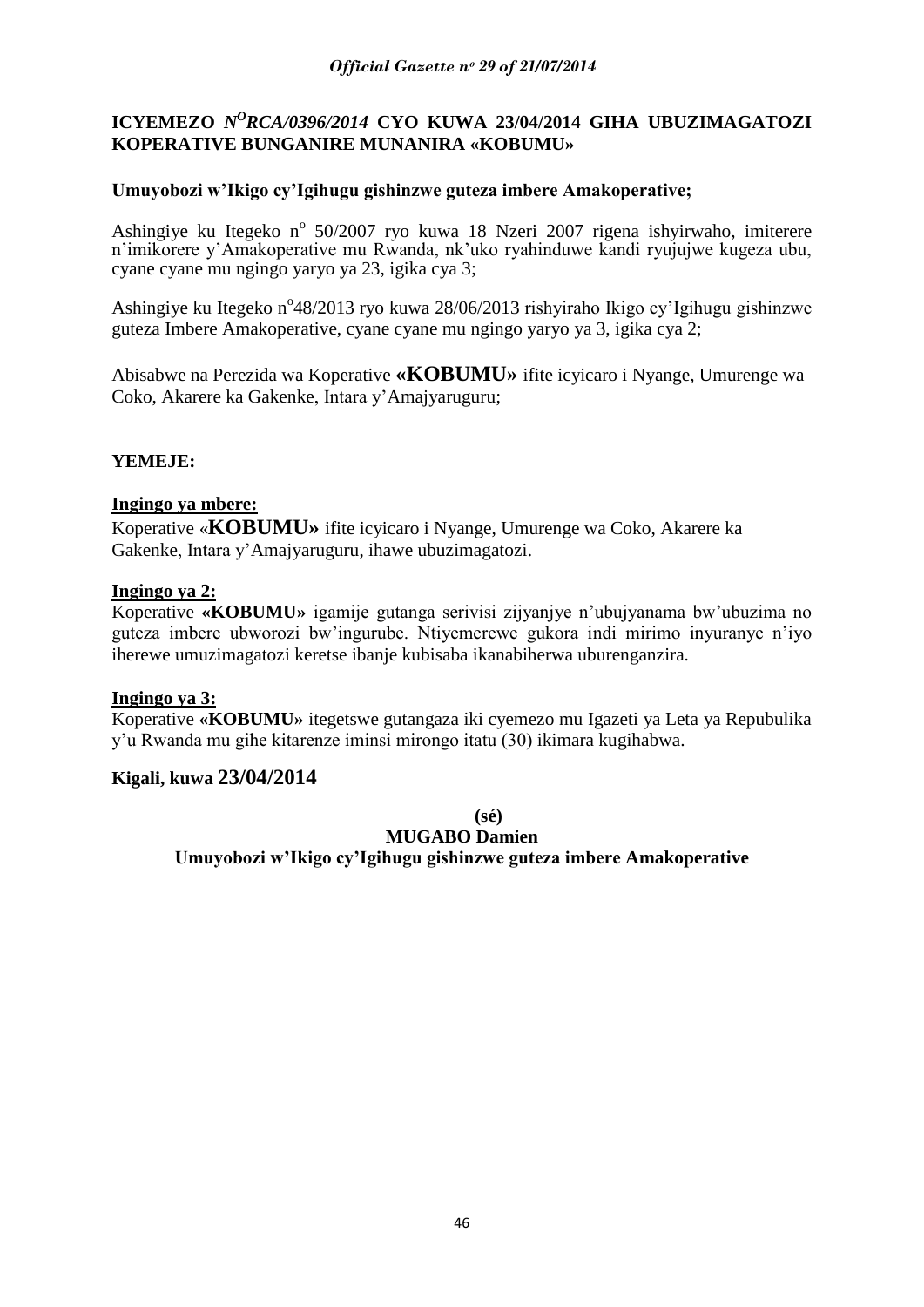# ICYEMEZO *N<sup>O</sup>RCA/0417/2014* CYO KUWA 02/05/2014 GIHA UBUZIMAGATOZI **MURURU SHINING TAXI MOTO COOPERATIVE «MUSTACO»**

### **Umuyobozi w'Ikigo cy'Igihugu gishinzwe guteza imbere Amakoperative;**

Ashingiye ku Itegeko nº 50/2007 ryo kuwa 18 Nzeri 2007 rigena ishyirwaho, imiterere n"imikorere y"Amakoperative mu Rwanda, nk"uko ryahinduwe kandi ryujujwe kugeza ubu, cyane cyane mu ngingo yaryo ya 23, igika cya 3;

Ashingiye ku Itegeko n°48/2013 ryo kuwa 28/06/2013 rishyiraho Ikigo cy'Igihugu gishinzwe guteza Imbere Amakoperative, cyane cyane mu ngingo yaryo ya 3, igika cya 2;

Abisabwe na Perezida wa Koperative **«MUSTACO»** ifite icyicaro i Kigarama, Umurenge wa Mururu, Akarere ka Rusizi, Intara y"Iburengerazuba;

### **YEMEJE:**

#### **Ingingo ya mbere:**

Koperative «**MUSTACO»** ifite icyicaro i Kigarama, Umurenge wa Mururu, Akarere ka Rusizi, Intara y"Iburengerazuba, ihawe ubuzimagatozi.

#### **Ingingo ya 2:**

Koperative **«MUSTACO»** igamije gutanga serivisi zijyanjye no gutwara abantu hakoreshejwe amapikipiki (Taxi Moto). Ntiyemerewe gukora indi mirimo inyuranye n"iyo iherewe umuzimagatozi keretse ibanje kubisaba ikanabiherwa uburenganzira.

#### **Ingingo ya 3:**

Koperative **«MUSTACO»** itegetswe gutangaza iki cyemezo mu Igazeti ya Leta ya Repubulika y"u Rwanda mu gihe kitarenze iminsi mirongo itatu (30) ikimara kugihabwa.

#### **Kigali, kuwa 02/05/2014**

**(sé)**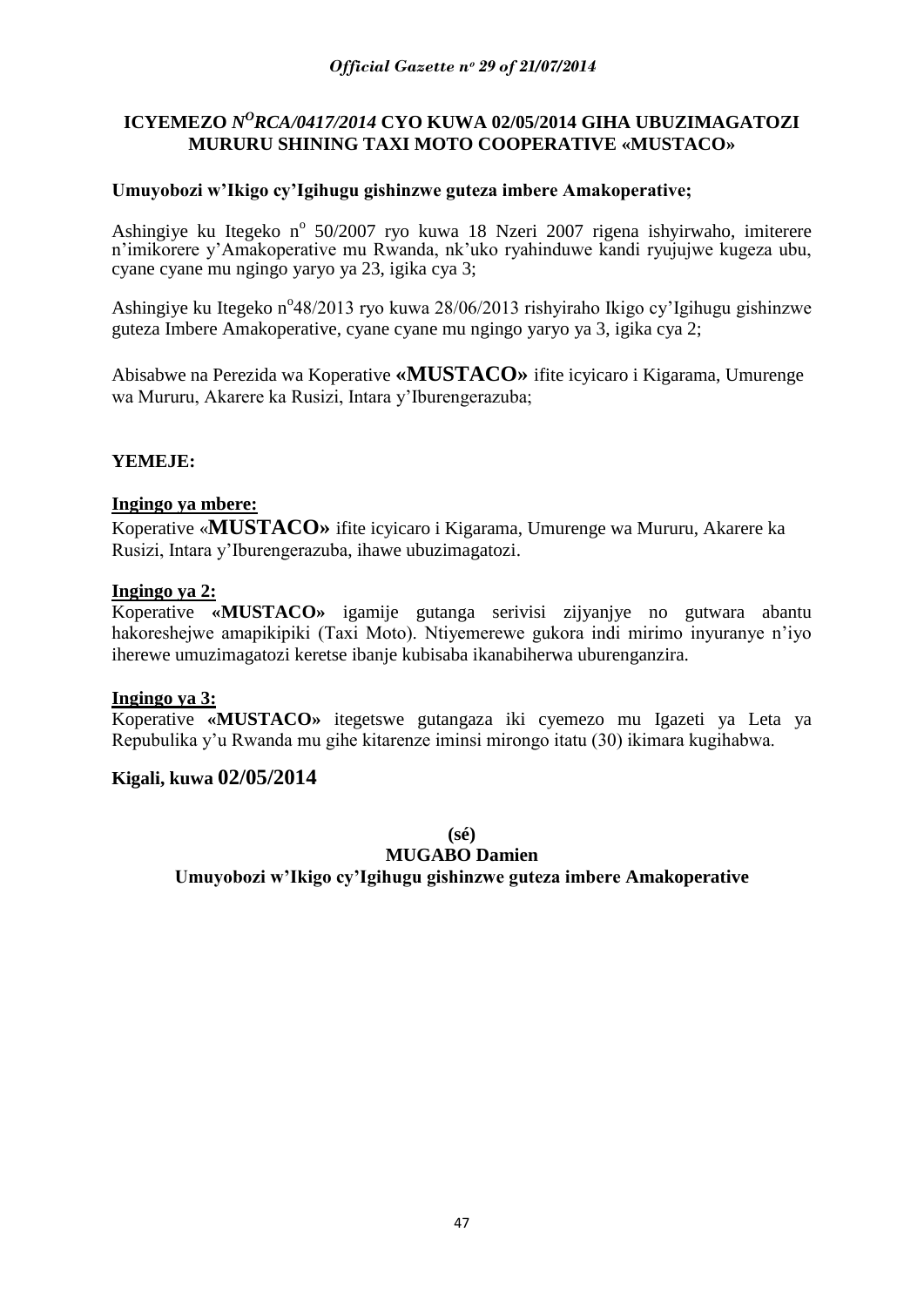# **ICYEMEZO** *N<sup>O</sup>RCA/0365/2014* **CYO KUWA 15/04/2014 GIHA UBUZIMAGATOZI KOPERATIVE «UBUMWE BURAKIZA»**

### **Umuyobozi w'Ikigo cy'Igihugu gishinzwe guteza imbere Amakoperative;**

Ashingiye ku Itegeko nº 50/2007 ryo kuwa 18 Nzeri 2007 rigena ishyirwaho, imiterere n"imikorere y"Amakoperative mu Rwanda, nk"uko ryahinduwe kandi ryujujwe kugeza ubu, cyane cyane mu ngingo yaryo ya 23, igika cya 3;

Ashingiye ku Itegeko n°48/2013 ryo kuwa 28/06/2013 rishyiraho Ikigo cy'Igihugu gishinzwe guteza Imbere Amakoperative, cyane cyane mu ngingo yaryo ya 3, igika cya 2;

Abisabwe na Perezida wa Koperative **«UBUMWE BURAKIZA»** ifite icyicaro i Karama, Umurenge wa Ruhashya, Akarere ka Huye, Intara y"Amajyepfo;

### **YEMEJE:**

#### **Ingingo ya mbere:**

Koperative «**UBUMWE BURAKIZA»** ifite icyicaro i Karama, Umurenge wa Ruhashya, Akarere ka Huye, Intara y"Amajyepfo, ihawe ubuzimagatozi.

#### **Ingingo ya 2:**

Koperative **«UBUMWE BURAKIZA»** igamije guteza imbere imirimo ijyanye no gukora ubuhumbikiro bvw"ibiti by"ishyamba n"iby"imbuto ziribwa. Ntiyemerewe gukora indi mirimo inyuranye n"iyo iherewe umuzimagatozi keretse ibanje kubisaba ikanabiherwa uburenganzira.

#### **Ingingo ya 3:**

Koperative **«UBUMWE BURAKIZA»** itegetswe gutangaza iki cyemezo mu Igazeti ya Leta ya Repubulika y"u Rwanda mu gihe kitarenze iminsi mirongo itatu (30) ikimara kugihabwa.

#### **Kigali, kuwa 15/04/2014**

**(sé)**

#### **MUGABO Damien**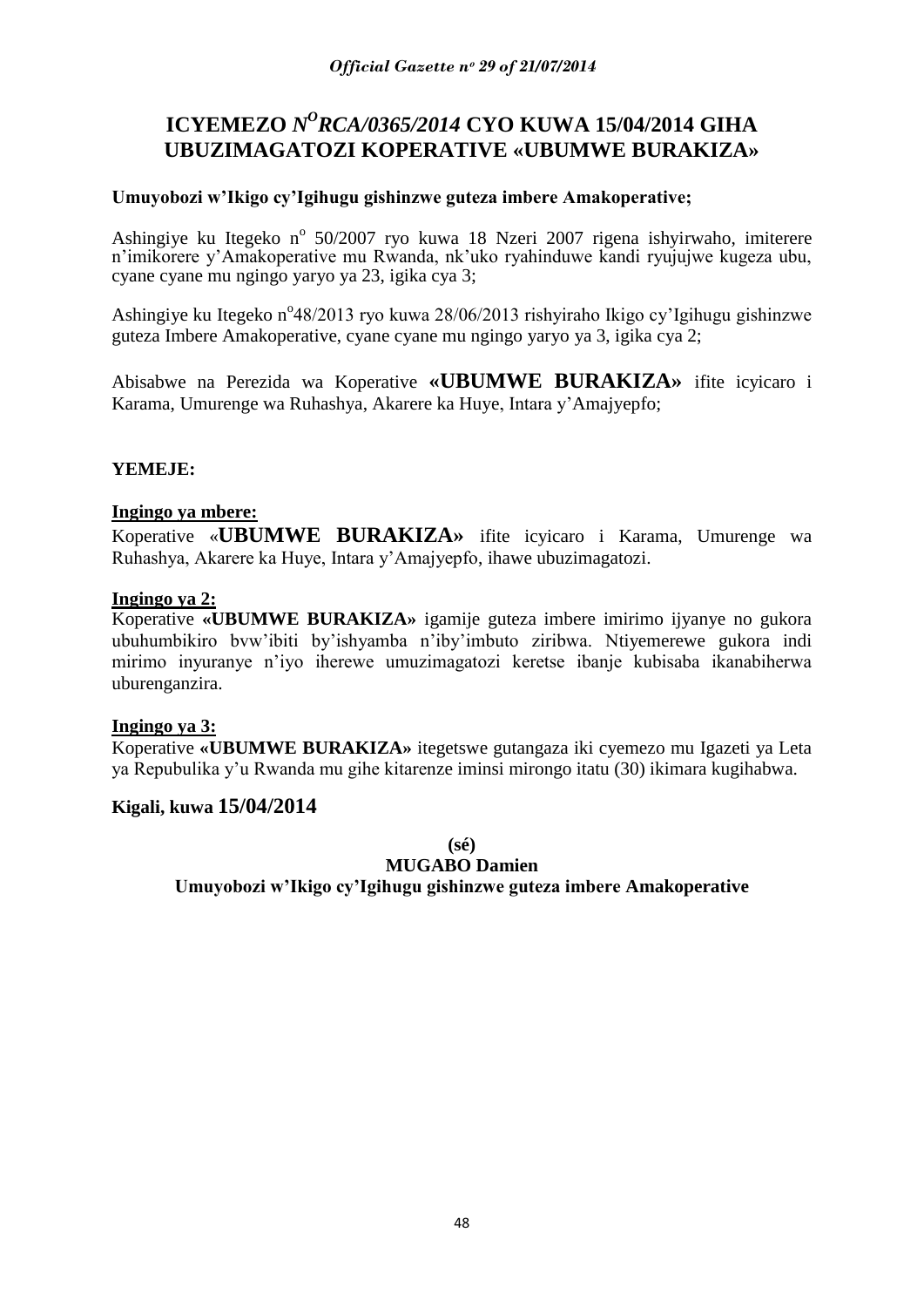#### **ICYEMEZO** *N <sup>O</sup>RCA/0079/2014* **CYO KUWA 28/01/2014 GIHA UBUZIMAGATOZI KOPERATIVE DUKORANE N'IGIHE NYANGE «KODONI NYANGE»**

### **Umuyobozi w'Ikigo cy'Igihugu gishinzwe guteza imbere Amakoperative;**

Ashingiye ku Itegeko nº 50/2007 ryo kuwa 18 Nzeri 2007 rigena ishyirwaho, imiterere n"imikorere y"Amakoperative mu Rwanda, nk"uko ryahinduwe kandi ryujujwe kugeza ubu, cyane cyane mu ngingo yaryo ya 23, igika cya 3;

Ashingiye ku Itegeko n°48/2013 ryo kuwa 28/06/2013 rishyiraho Ikigo cy'Igihugu gishinzwe guteza Imbere Amakoperative, cyane cyane mu ngingo yaryo ya 3, igika cya 2;

Abisabwe na Perezida wa Koperative **«KODONI NYANGE»** ifite icyicaro i Nyange, Umurenge wa Ngororero, Akarere ka Ngororero, Intara y"Iburengerazuba;

### **YEMEJE:**

#### **Ingingo ya mbere:**

Koperative «**KODONI NYANGE»** ifite icyicaro i Nyange, Umurenge wa Ngororero, Akarere ka Ngororero, Intara y"Iburengerazuba, ihawe ubuzimagatozi.

#### **Ingingo ya 2:**

Koperative **«KODONI NYANGE»** igamije gutanga serivisi z"ubujyanama bw"ubuzima no guteza imbere ubworozi bw"inkoko. Ntiyemerewe gukora indi mirimo inyuranye n"iyo iherewe umuzimagatozi keretse ibanje kubisaba ikanabiherwa uburenganzira.

#### **Ingingo ya 3:**

Koperative **«KODONI NYANGE»** itegetswe gutangaza iki cyemezo mu Igazeti ya Leta ya Repubulika y"u Rwanda mu gihe kitarenze iminsi mirongo itatu (30) ikimara kugihabwa.

### **Kigali, kuwa 28/01/2014**

**(sé)**

#### **MUGABO Damien**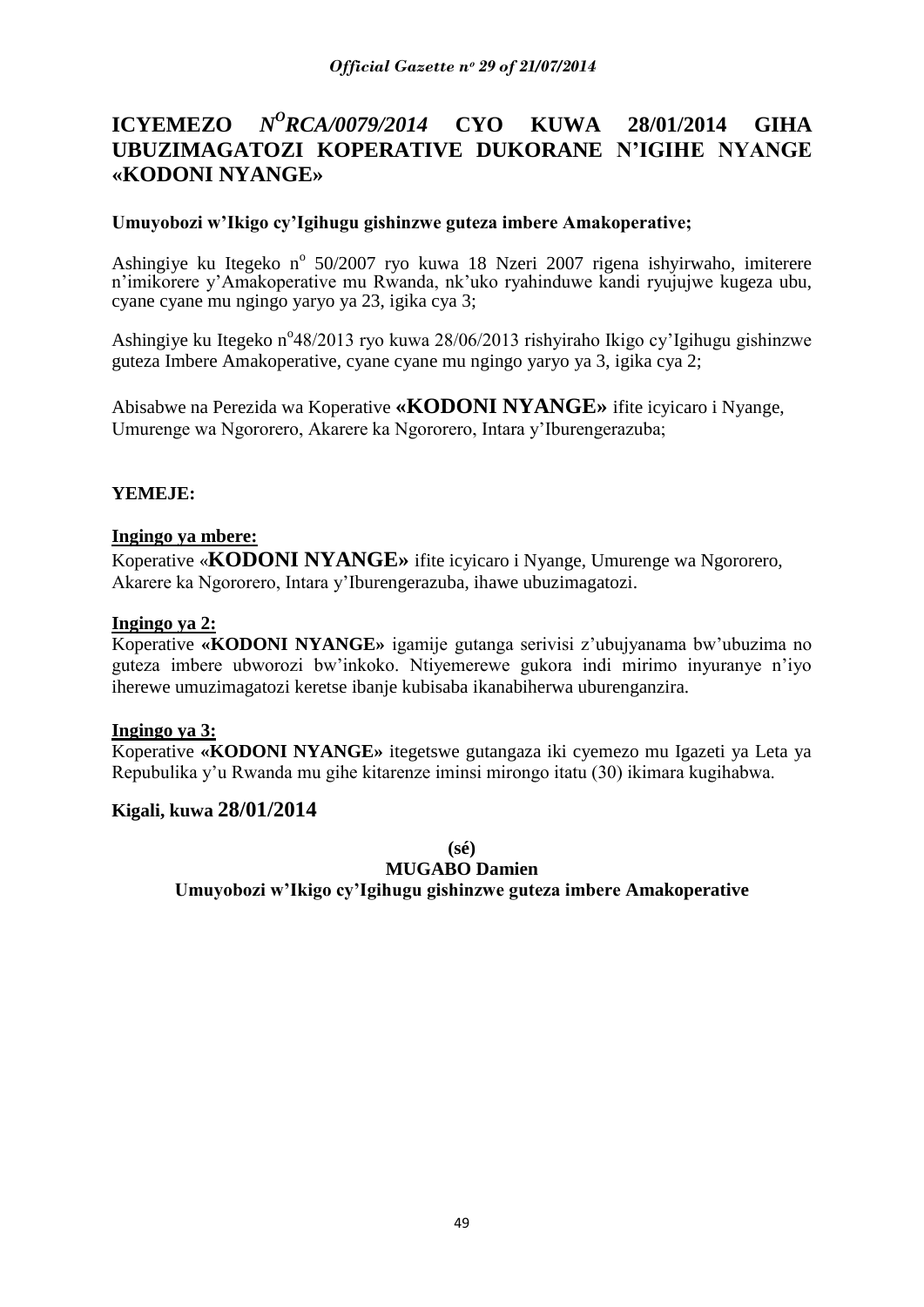# **ICYEMEZO** *N<sup>O</sup>RCA/0393/2014* **CYO KUWA 22/04/2014 GIHA UBUZIMAGATOZI KOPERATIVE «TWITEZIMBERE-BUTARO»**

# **Umuyobozi w'Ikigo cy'Igihugu gishinzwe guteza imbere Amakoperative;**

Ashingiye ku Itegeko nº 50/2007 ryo kuwa 18 Nzeri 2007 rigena ishyirwaho, imiterere n"imikorere y"Amakoperative mu Rwanda, nk"uko ryahinduwe kandi ryujujwe kugeza ubu, cyane cyane mu ngingo yaryo ya 23, igika cya 3;

Ashingiye ku Itegeko n°48/2013 ryo kuwa 28/06/2013 rishyiraho Ikigo cy'Igihugu gishinzwe guteza Imbere Amakoperative, cyane cyane mu ngingo yaryo ya 3, igika cya 2;

Abisabwe na Perezida wa Koperative **«TWITEZIMBERE-BUTARO»** ifite icyicaro i Butaro, Umurenge wa Butaro, Akarere ka Burera, Intara y"Amajyaruguru;

### **YEMEJE:**

### **Ingingo ya mbere:**

Koperative «**TWITEZIMBERE-BUTARO»** ifite icyicaro i Butaro, Umurenge wa Butaro, Akarere ka Burera, Intara y"Amajyaruguru, ihawe ubuzimagatozi.

### **Ingingo ya 2:**

Koperative **«TWITEZIMBERE-BUTARO»** igamije gutanga serivisi z"ubujyanama bw"ubuzima no guteza imbere ubucuruzi bw"imyaka ( ibishyimbo, amasaka, ibigori, amashaza na soya). Ntiyemerewe gukora indi mirimo inyuranye n"iyo iherewe umuzimagatozi keretse ibanje kubisaba ikanabiherwa uburenganzira.

### **Ingingo ya 3:**

Icyemezo No RCA/065/2012 cyo kuwa 06/02/2012 kivanyweho

#### **Ingingo ya 4**

Koperative **«TWITEZIMBERE-BUTARO»** itegetswe gutangaza iki cyemezo mu Igazeti ya Leta ya Repubulika y"u Rwanda mu gihe kitarenze iminsi mirongo itatu (30) ikimara kugihabwa.

# **Kigali, kuwa 22/04/2014**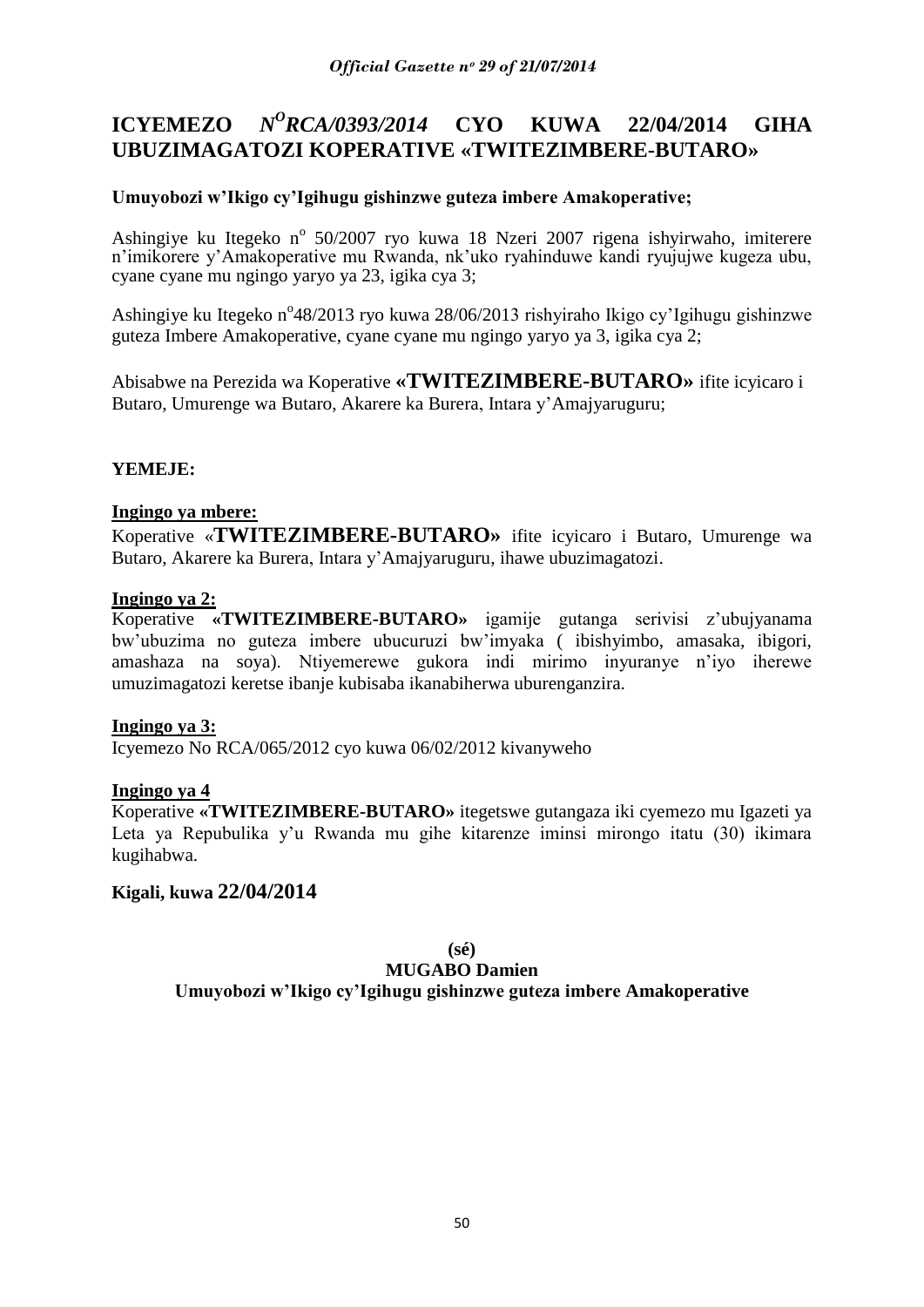#### **ICYEMEZO** *N <sup>O</sup>RCA/0398/2014* **CYO KUWA 24/04/2014 GIHA UBUZIMAGATOZI KOPERATIVE EJO HEZA COKO «KEHCO»**

# **Umuyobozi w'Ikigo cy'Igihugu gishinzwe guteza imbere Amakoperative;**

Ashingiye ku Itegeko nº 50/2007 ryo kuwa 18 Nzeri 2007 rigena ishyirwaho, imiterere n"imikorere y"Amakoperative mu Rwanda, nk"uko ryahinduwe kandi ryujujwe kugeza ubu, cyane cyane mu ngingo yaryo ya 23, igika cya 3;

Ashingiye ku Itegeko n°48/2013 ryo kuwa 28/06/2013 rishyiraho Ikigo cy'Igihugu gishinzwe guteza Imbere Amakoperative, cyane cyane mu ngingo yaryo ya 3, igika cya 2;

Abisabwe na Perezida wa Koperative **«KEHCO»** ifite icyicaro i Nyanza, Umurenge wa Coko, Akarere ka Gakenke, Intara y"Amajyaruguru;

### **YEMEJE:**

### **Ingingo ya mbere:**

Koperative «**KEHCO»** ifite icyicaro i Nyanza, Umurenge wa Coko, Akarere ka Gakenke, Intara y"Amajyaruguru, ihawe ubuzimagatozi.

### **Ingingo ya 2:**

Koperative **«KEHCO»** igamije gutanga serivisi z"ubujyanama bw"ubuzima no guteza imbere ubucuruzi bw"inyongeramusaruro (ifumbire). Ntiyemerewe gukora indi mirimo inyuranye n"iyo iherewe umuzimagatozi keretse ibanje kubisaba ikanabiherwa uburenganzira.

### **Ingingo ya 3:**

Icyemezo No RCA/065/2012 cyo kuwa 06 Ugushyingo 2012 gikuweho

### **Ingingo ya 4**

Koperative **«KEHCO»** itegetswe gutangaza iki cyemezo mu Igazeti ya Leta ya Repubulika y"u Rwanda mu gihe kitarenze iminsi mirongo itatu (30) ikimara kugihabwa.

### **Kigali, kuwa 24/04/2014**

**(sé)**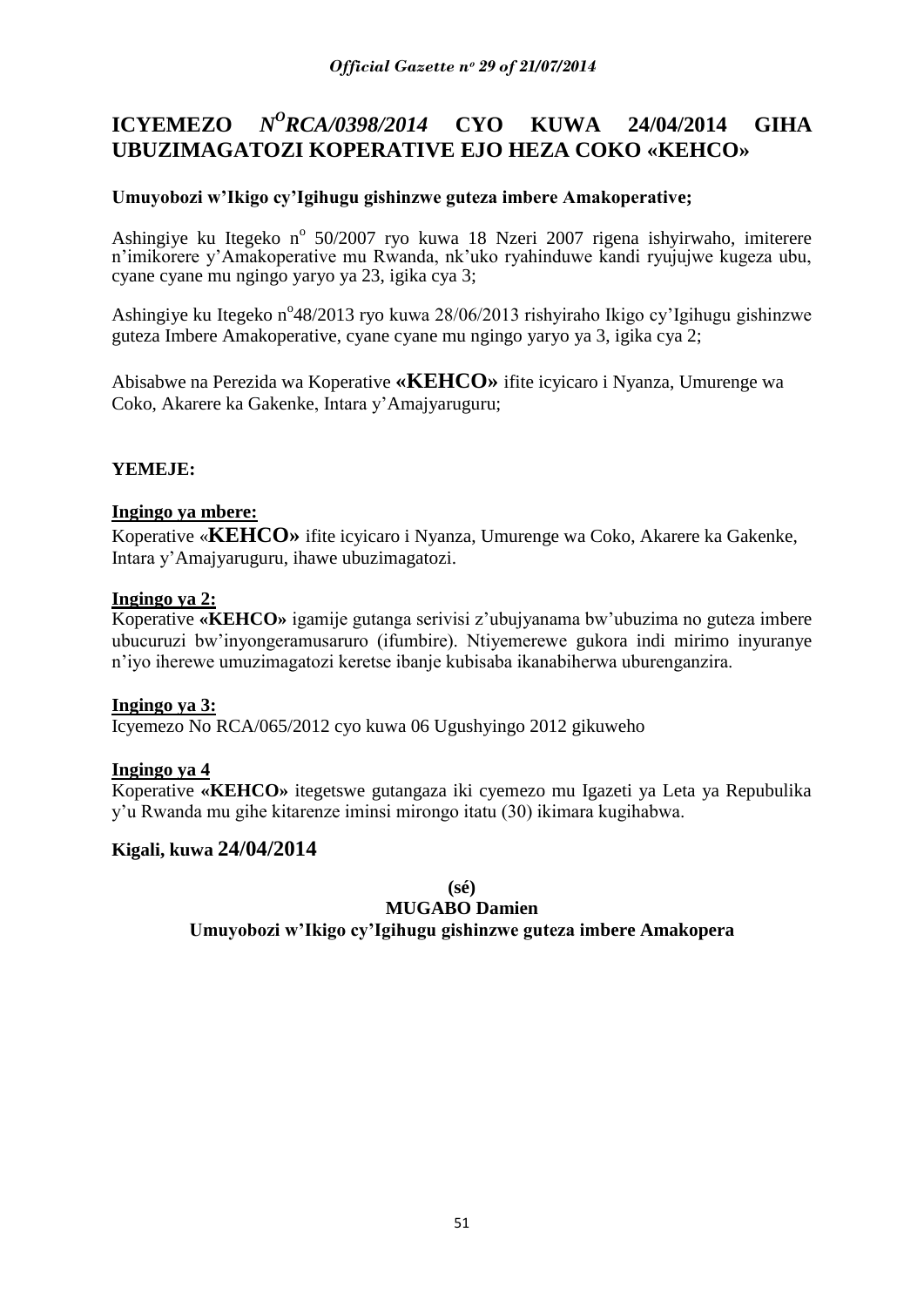#### **ICYEMEZO** *N <sup>O</sup>RCA/0392/2014* **CYO KUWA 22/04/2014 GIHA UBUZIMAGATOZI KOPERATIVE «TWITEZIMBERE GISHARI»**

# **Umuyobozi w'Ikigo cy'Igihugu gishinzwe guteza imbere Amakoperative;**

Ashingiye ku Itegeko nº 50/2007 ryo kuwa 18 Nzeri 2007 rigena ishyirwaho, imiterere n"imikorere y"Amakoperative mu Rwanda, nk"uko ryahinduwe kandi ryujujwe kugeza ubu, cyane cyane mu ngingo yaryo ya 23, igika cya 3;

Ashingiye ku Itegeko n°48/2013 ryo kuwa 28/06/2013 rishyiraho Ikigo cy'Igihugu gishinzwe guteza Imbere Amakoperative, cyane cyane mu ngingo yaryo ya 3, igika cya 2;

Abisabwe na Perezida wa Koperative **«TWITEZIMBERE GISHARI»** ifite icyicaro i Binunga, Umurenge wa Gishari, Akarere ka Rwamagana, Intara y"Iburasirazuba;

### **YEMEJE:**

### **Ingingo ya mbere:**

Koperative «**TWITEZIMBERE GISHARI»** ifite icyicaro i Binunga, Umurenge wa Gishari, Akarere ka Rwamagana, Intara y"Iburasirazuba, ihawe ubuzimagatozi.

### **Ingingo ya 2:**

Koperative **«TWITEZIMBERE GISHARI»** igamije guteza imbere ubuhinzi bw"ibigori. Ntiyemerewe gukora indi mirimo inyuranye n"iyo iherewe umuzimagatozi keretse ibanje kubisaba ikanabiherwa uburenganzira.

#### **Ingingo ya 3:**

Koperative **«TWITEZIMBERE GISHARI»** itegetswe gutangaza iki cyemezo mu Igazeti ya Leta ya Repubulika y'u Rwanda mu gihe kitarenze iminsi mirongo itatu (30) ikimara kugihabwa.

### **Kigali, kuwa 22/04/2014**

**(sé)**

#### **MUGABO Damien**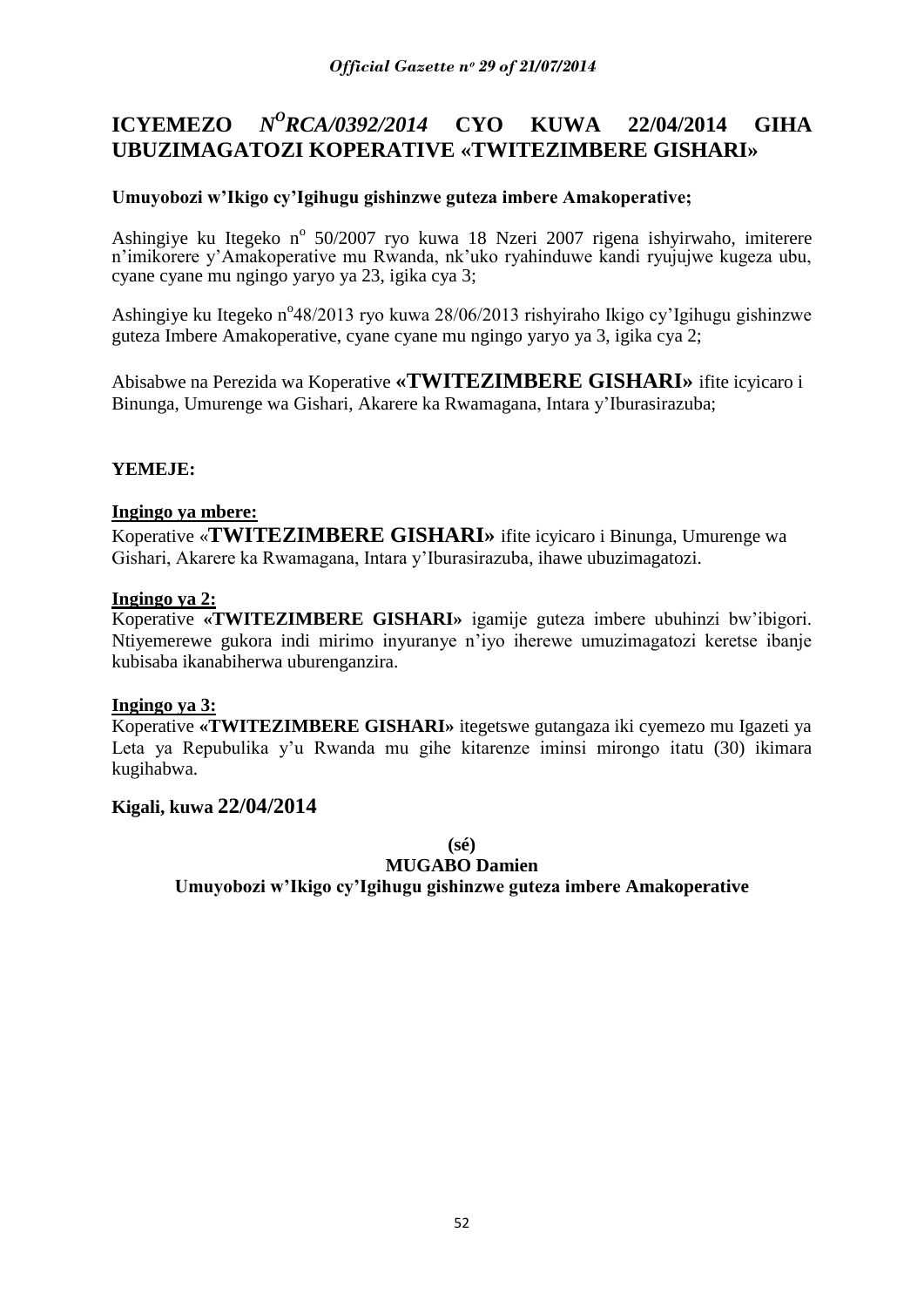#### **ICYEMEZO** *N <sup>O</sup>RCA/0388/2014* **CYO KUWA 21/04/2014 GIHA UBUZIMAGATOZI KOPERATIVE DUHARANIRE UBUZIMA BWA BOSE GACUBA II «KODUBGA II»**

### **Umuyobozi w'Ikigo cy'Igihugu gishinzwe guteza imbere Amakoperative;**

Ashingiye ku Itegeko nº 50/2007 ryo kuwa 18 Nzeri 2007 rigena ishyirwaho, imiterere n"imikorere y"Amakoperative mu Rwanda, nk"uko ryahinduwe kandi ryujujwe kugeza ubu, cyane cyane mu ngingo yaryo ya 23, igika cya 3;

Ashingiye ku Itegeko n°48/2013 ryo kuwa 28/06/2013 rishyiraho Ikigo cy'Igihugu gishinzwe guteza Imbere Amakoperative, cyane cyane mu ngingo yaryo ya 3, igika cya 2;

Abisabwe na Perezida wa Koperative **«KODUBGA II»** ifite icyicaro i Rubavu, Umurenge wa Gisenyi, Akarere ka Rubavu, Intara y"Iburengerazuba;

### **YEMEJE:**

#### **Ingingo ya mbere:**

Koperative «**KODUBGA II»** ifite icyicaro i Rubavu, Umurenge wa Gisenyi, Akarere ka Rubavu, Intara y"Iburengerazuba, ihawe ubuzimagatozi.

#### **Ingingo ya 2:**

Koperative **«KODUBGA II»** igamije gutanga servisi z"ubujyanama bw"ubuzima n"ubuhinzi bw"ibihumyo. Ntiyemerewe gukora indi mirimo inyuranye n"iyo iherewe umuzimagatozi keretse ibanje kubisaba ikanabiherwa uburenganzira.

#### **Ingingo ya 3:**

Koperative **«KODUBGA II»** itegetswe gutangaza iki cyemezo mu Igazeti ya Leta ya Repubulika y"u Rwanda mu gihe kitarenze iminsi mirongo itatu (30) ikimara kugihabwa.

### **Kigali, kuwa 21/04/2014**

**(sé)**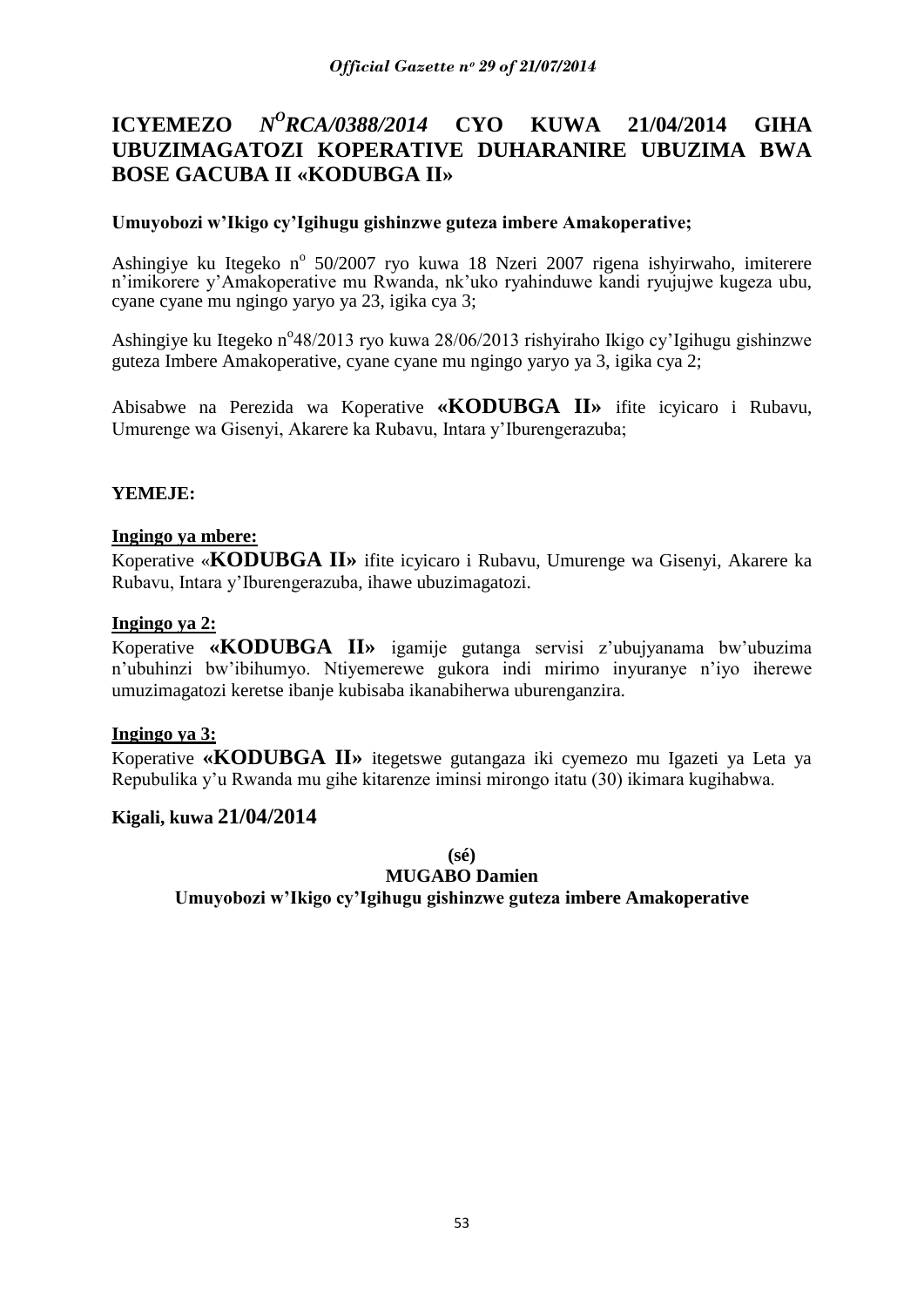#### **ICYEMEZO** *N <sup>O</sup>RCA/0389/2014* **CYO KUWA 21/04/2014 GIHA UBUZIMAGATOZI KOPERATIVE DUHARANIRE ITERAMBERE M'UBUZIMA BYAHI «KODIUBY»**

### **Umuyobozi w'Ikigo cy'Igihugu gishinzwe guteza imbere Amakoperative;**

Ashingiye ku Itegeko nº 50/2007 ryo kuwa 18 Nzeri 2007 rigena ishyirwaho, imiterere n"imikorere y"Amakoperative mu Rwanda, nk"uko ryahinduwe kandi ryujujwe kugeza ubu, cyane cyane mu ngingo yaryo ya 23, igika cya 3;

Ashingiye ku Itegeko n<sup>o</sup>48/2013 ryo kuwa 28/06/2013 rishyiraho Ikigo cy'Igihugu gishinzwe guteza Imbere Amakoperative, cyane cyane mu ngingo yaryo ya 3, igika cya 2;

Abisabwe na Perezida wa Koperative **«KODIUBY»** ifite icyicaro i Rukoko, Umurenge wa Rubavu, Akarere ka Rubavu, Intara y"Iburengerazuba;

### **YEMEJE:**

#### **Ingingo ya mbere:**

Koperative «**KODIUBY»** ifite icyicaro i Rukoko, Umurenge wa Rubavu, Akarere ka Rubavu, Intara y"Iburengerazuba, ihawe ubuzimagatozi.

#### **Ingingo ya 2:**

Koperative **«KODIUBY»** igamije gutanga servisi z"ubujyanama bw"ubuzima no gukora amasabune. Ntiyemerewe gukora indi mirimo inyuranye n"iyo iherewe umuzimagatozi keretse ibanje kubisaba ikanabiherwa uburenganzira.

#### **Ingingo ya 3:**

Koperative **«KODIUBY»** itegetswe gutangaza iki cyemezo mu Igazeti ya Leta ya Repubulika y"u Rwanda mu gihe kitarenze iminsi mirongo itatu (30) ikimara kugihabwa.

### **Kigali, kuwa 21/04/2014**

**(sé)**

**MUGABO Damien**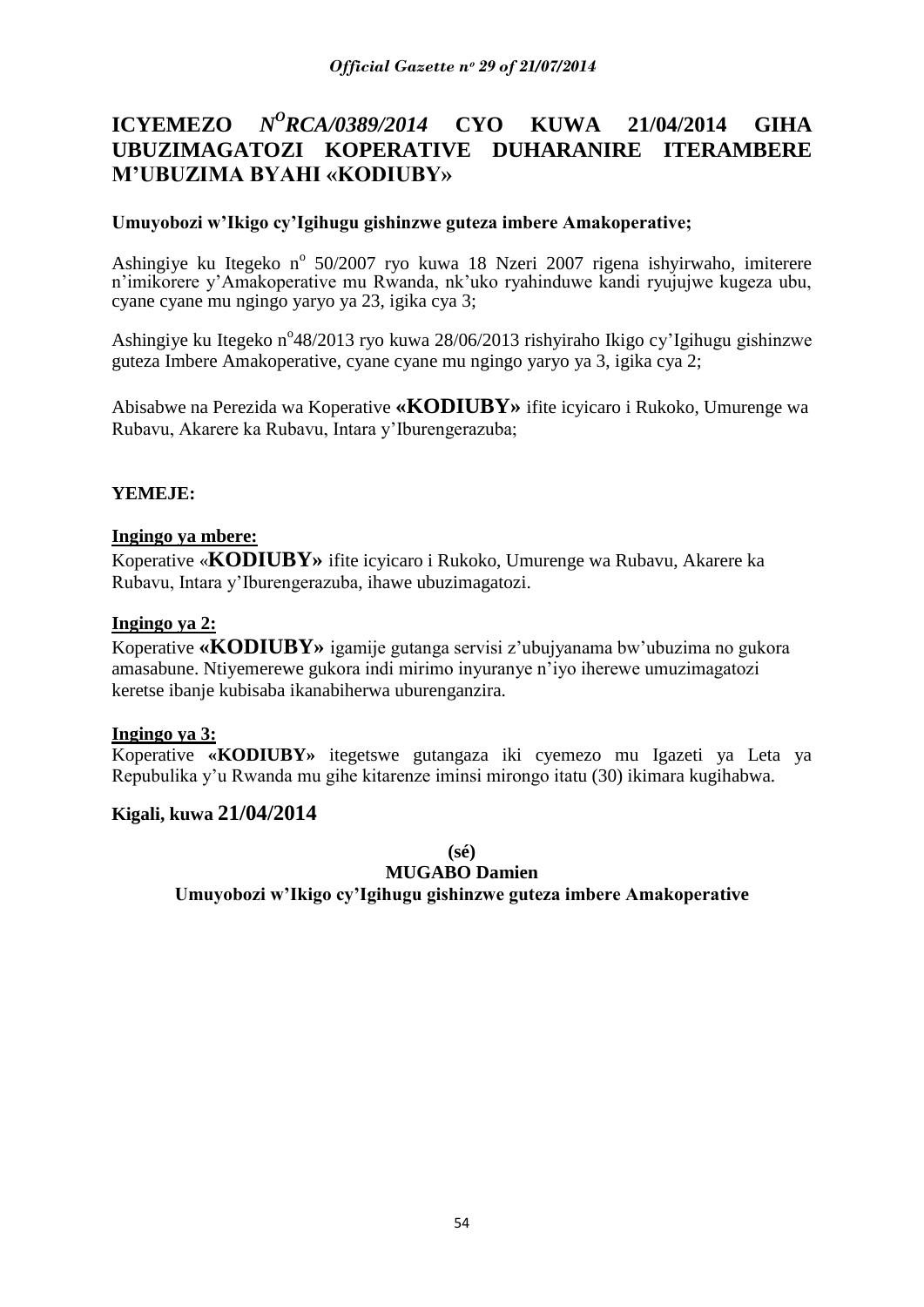# **ICYEMEZO** *N<sup>O</sup>RCA/0381/2014* **CYO KUWA 21/04/2014 GIHA UBUZIMAGATOZI KOPERATIVE «DUKOMERE KU BUZIMA»**

# **Umuyobozi w'Ikigo cy'Igihugu gishinzwe guteza imbere Amakoperative;**

Ashingiye ku Itegeko nº 50/2007 ryo kuwa 18 Nzeri 2007 rigena ishyirwaho, imiterere n"imikorere y"Amakoperative mu Rwanda, nk"uko ryahinduwe kandi ryujujwe kugeza ubu, cyane cyane mu ngingo yaryo ya 23, igika cya 3;

Ashingiye ku Itegeko n°48/2013 ryo kuwa 28/06/2013 rishyiraho Ikigo cy'Igihugu gishinzwe guteza Imbere Amakoperative, cyane cyane mu ngingo yaryo ya 3, igika cya 2;

Abisabwe na Perezida wa Koperative **«DUKOMERE KU BUZIMA»** ifite icyicaro i Musabike, Umurenge wa Kanama, Akarere ka Rubavu, Intara y"Iburengerazuba;

### **YEMEJE:**

### **Ingingo ya mbere:**

Koperative «**DUKOMERE KU BUZIMA»** ifite icyicaro i Musabike, Umurenge wa Kanama, Akarere ka Rubavu, Intara y"Iburengerazuba, ihawe ubuzimagatozi.

### **Ingingo ya 2:**

Koperative **«DUKOMERE KU BUZIMA»** igamije gutanga servisi z"ubujyanama bw"ubuzima no guteza imbere ubworozi bw"ingurube. Ntiyemerewe gukora indi mirimo inyuranye n"iyo iherewe umuzimagatozi keretse ibanje kubisaba ikanabiherwa uburenganzira.

#### **Ingingo ya 3:**

Icyemezo No RCA/1284/2010 cyo ku wa 22 Ugushyingo 2010 kivanyweho.

#### **Ingingo ya 4:**

Koperative **«DUKOMERE KU BUZIMA»** itegetswe gutangaza iki cyemezo mu Igazeti ya Leta ya Repubulika y'u Rwanda mu gihe kitarenze iminsi mirongo itatu (30) ikimara kugihabwa.

# **Kigali, kuwa 21/04/2014**

# **(sé)**

# **MUGABO Damien**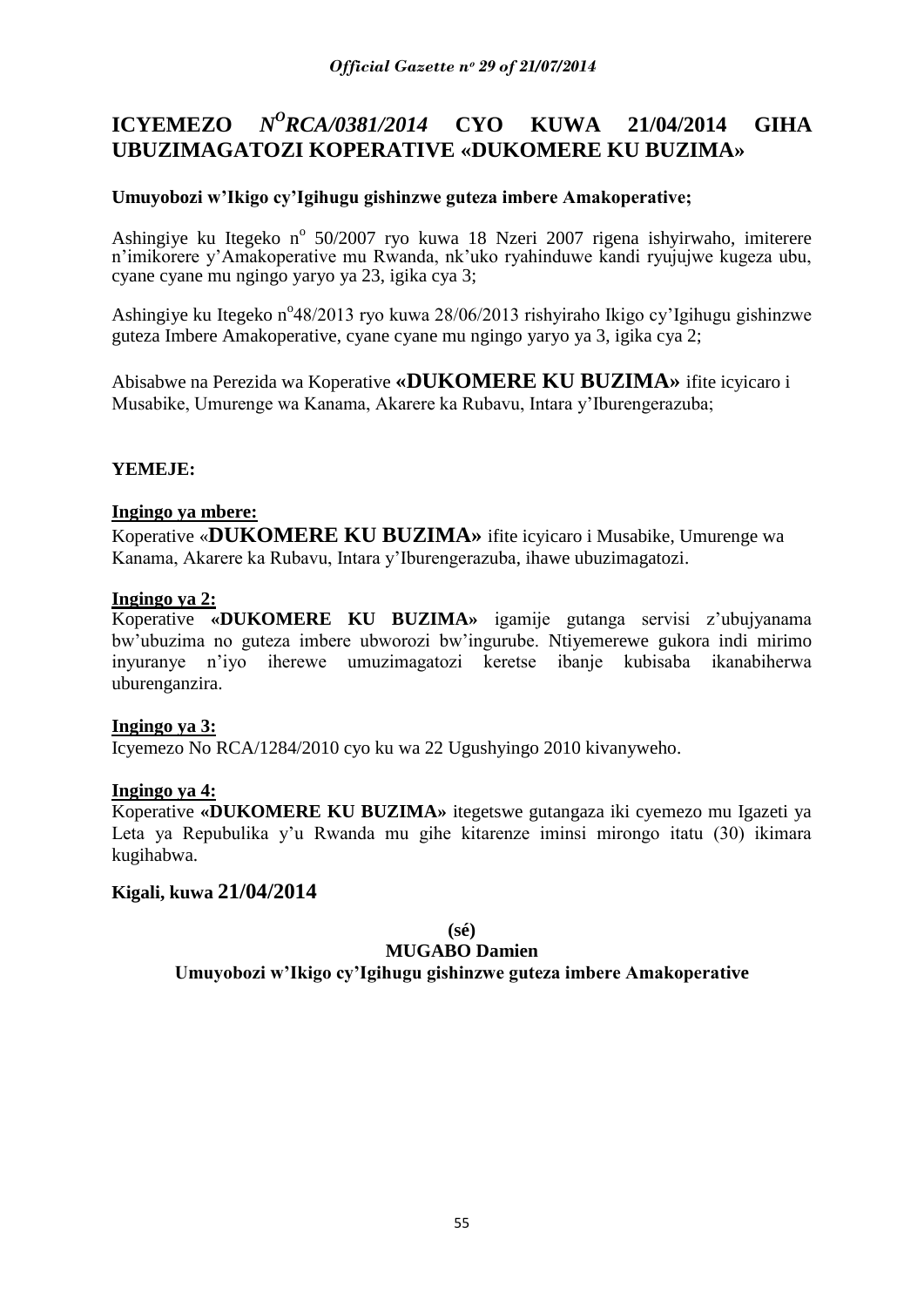#### **ICYEMEZO** *<sup>O</sup>RCA/905/2010* **CYO KUWA 16/07/2010 GIHA UBUZIMAGATOZI «COOPERATIVE DE DEVELOPEMENT DE MAIS DE RURENGE» (CODMR)**

### **Umuyobozi w'Ikigo cy'Igihugu gishinzwe guteza imbere Amakoperative;**

Ashingiye ku Itegeko nº 50/2007 ryo kuwa 18 Nzeri 2007 rigena ishyirwaho, imiterere n"imikorere y"Amakoperative mu Rwanda, nk"uko ryahinduwe kandi ryujujwe kugeza ubu, cyane cyane mu ngingo yaryo ya 23, igika cya 3;

Ashingiye ku Itegeko n<sup>o</sup>16/2008 ryo kuwa 11/06/2008 rishyiraho Ikigo cy'Igihugu gishinzwe guteza Imbere Amakoperative, cyane cyane mu ngingo yaryo ya 3, igika cya 2;

Abisabwe na Perezida wa Koperative **«CODMR»** ifite icyicaro i Rurenge, Umurenge wa Rukomo, Akarere ka Nyagatare, Intara y"Iburasirazuba, mu rwandiko rwe rwakiriwe kuwa 27 Mutarama 2010;

### **YEMEJE:**

### **Ingingo ya mbere:**

Koperative «**CODMR»** ifite icyicaro icyicaro i Rurenge, Umurenge wa Rukomo, Akarere ka Nyagatare, Intara y"Iburasirazuba, ihawe Ubuzimagatozi.

#### **Ingingo ya 2:**

Koperative **«CODMR»** igamije guteza imbere ubuhinzi bw "ibigori. Ntiyemerewe gukora indi mirimo inyuranye n"iyo iherewe umuzimagatozi keretse ibanje kubisaba ikanabiherwa uburenganzira.

#### **Ingingo ya 3:**

Koperative **«CODMR»** itegetswe gutangaza iki cyemezo mu Igazeti ya Leta ya Repubulika y"u Rwanda mu gihe kitarenze iminsi mirongo itatu (30) ikimara kugihabwa.

### **Kigali, kuwa 16/07/2010**

**(sé)**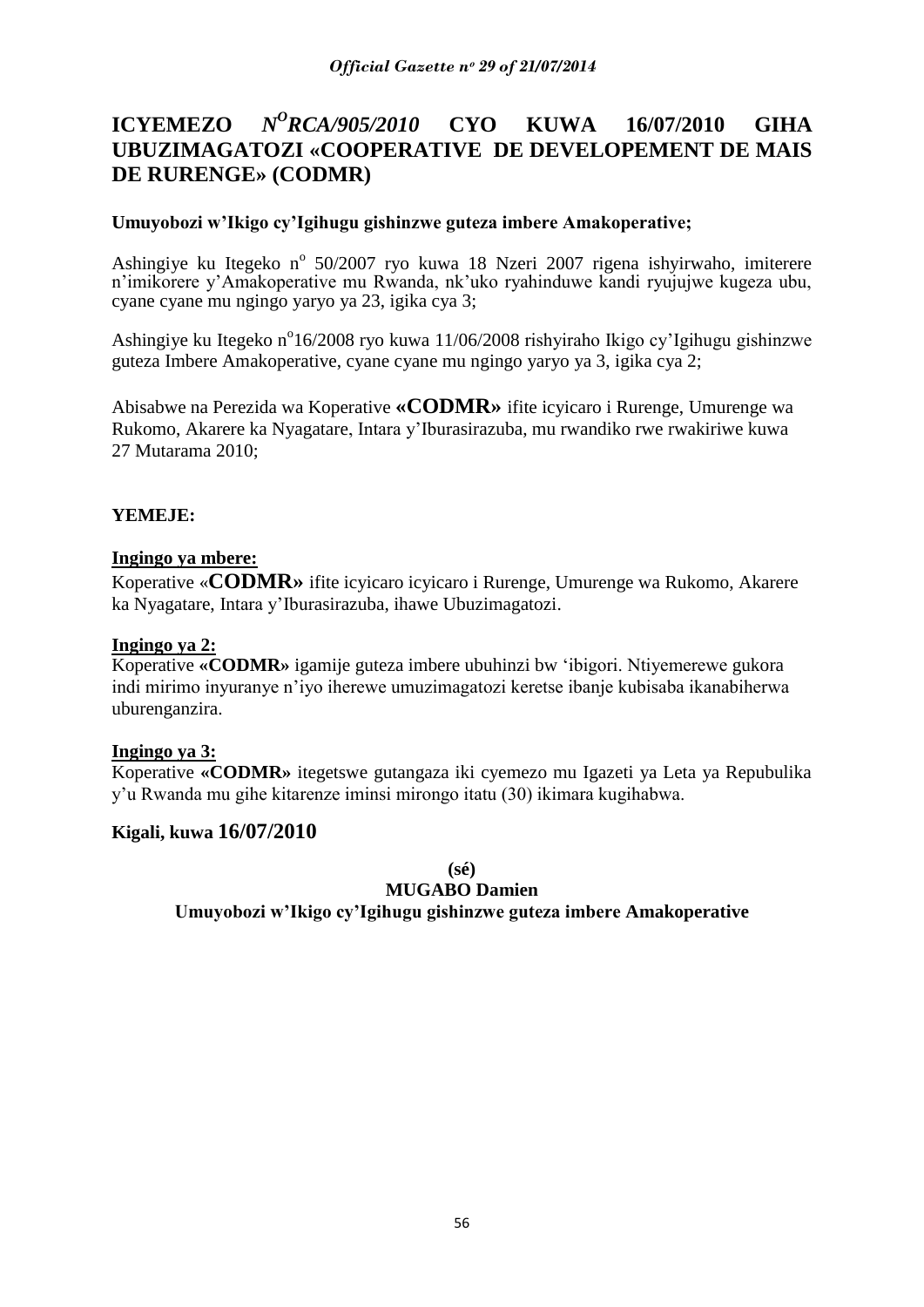#### **ICYEMEZO** *N <sup>O</sup>RCA/0379/2014* **CYO KUWA 21/04/2014 GIHA UBUZIMAGATOZI KOPERATIVE «GIRA UBUZIMA BURAMBYE GISENYI» (KO.G.U.BU.GI)**

### **Umuyobozi w'Ikigo cy'Igihugu gishinzwe guteza imbere Amakoperative;**

Ashingiye ku Itegeko nº 50/2007 ryo kuwa 18 Nzeri 2007 rigena ishyirwaho, imiterere n"imikorere y"Amakoperative mu Rwanda, nk"uko ryahinduwe kandi ryujujwe kugeza ubu, cyane cyane mu ngingo yaryo ya 23, igika cya 3;

Ashingiye ku Itegeko n°48/2013 ryo kuwa 28/06/2013 rishyiraho Ikigo cy'Igihugu gishinzwe guteza Imbere Amakoperative, cyane cyane mu ngingo yaryo ya 3, igika cya 2;

Abisabwe na Perezida wa Koperative **«KO.G.U.BU.GI»** ifite icyicaro i Kivumu, Umurenge wa Gisenyi, Akarere ka Rubavu, Intara y"Iburengerazuba

### **YEMEJE:**

#### **Ingingo ya mbere:**

Koperative «**KO.G.U.BU.GI»** ifite icyicaro icyicaro i Kivumu, Umurenge wa Gisenyi, Akarere ka Rubavu, Intara y"Iburengerazuba, ihawe Ubuzimagatozi.

#### **Ingingo ya 2:**

Koperative **«KO.G.U.BU.GI»** igamije gutanga serivisi z"ubujyanama bw"ubuzima no gukora imigati (Boulangerie). Ntiyemerewe gukora indi mirimo inyuranye n"iyo iherewe umuzimagatozi keretse ibanje kubisaba ikanabiherwa uburenganzira.

#### **Ingingo ya 3:**

Koperative **«KO.G.U.BU.GI»** itegetswe gutangaza iki cyemezo mu Igazeti ya Leta ya Repubulika y"u Rwanda mu gihe kitarenze iminsi mirongo itatu (30) ikimara kugihabwa.

### **Kigali, kuwa 21/04/2014**

**(sé)**

#### **MUGABO Damien**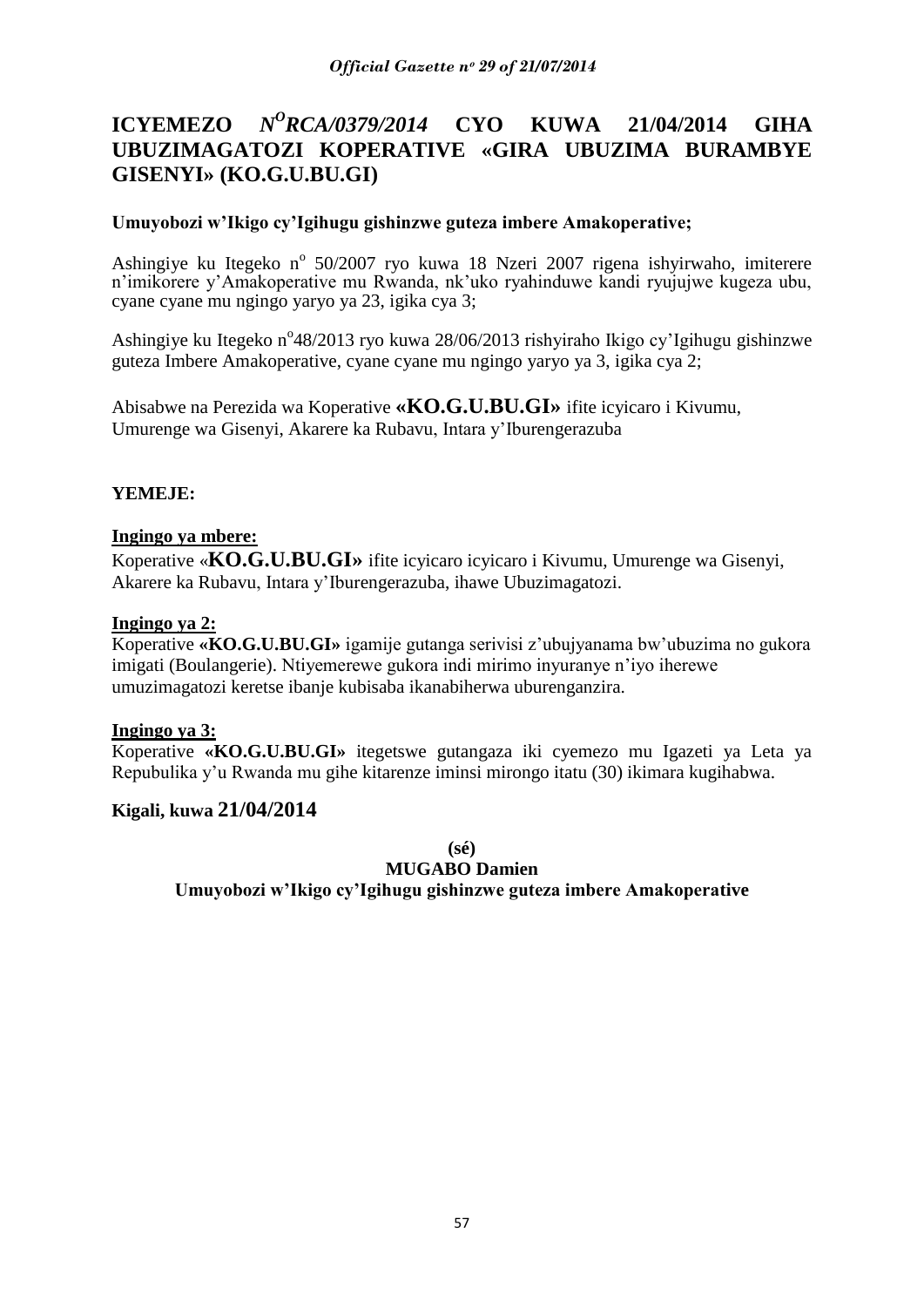#### **ICYEMEZO** *<sup>O</sup>RCA/698/2013* **CYO KUWA 25/07/2013 GIHA UBUZIMAGATOZI COOPERATIVE DES CULTIVATEURS DE BLE DE KARAGO «COCUBKA»**

### **Umuyobozi w'Ikigo cy'Igihugu gishinzwe guteza imbere Amakoperative;**

Ashingiye ku Itegeko nº 50/2007 ryo kuwa 18 Nzeri 2007 rigena ishyirwaho, imiterere n"imikorere y"Amakoperative mu Rwanda, nk"uko ryahinduwe kandi ryujujwe kugeza ubu, cyane cyane mu ngingo yaryo ya 23, igika cya 3;

Ashingiye ku Itegeko n°48/2013 ryo kuwa 28/06/2013 rishyiraho Ikigo cy'Igihugu gishinzwe guteza Imbere Amakoperative, cyane cyane mu ngingo yaryo ya 3, igika cya 2;

Abisabwe na Perezida wa Koperative **«COCUBKA»** ifite icyicaro i Gatagara, Umurenge wa Karago, Akarere ka Nyabihu, Intara y"Iburengerazuba;

### **YEMEJE:**

#### **Ingingo ya mbere:**

Koperative «**COCUBKA»** ifite icyicaro i Gatagara, Umurenge wa Karago, Akarere ka Nyabihu, Intara y"Iburengerazuba, ihawe ubuzimagatozi.

#### **Ingingo ya 2:**

Koperative **«COCUBKA»** igamije guteza imbere ubuhinzi bw"ingano. Ntiyemerewe gukora indi mirimo inyuranye n"iyo iherewe umuzimagatozi keretse ibanje kubisaba ikanabiherwa uburenganzira.

#### **Ingingo ya 3:**

Koperative **«COCUBKA»** itegetswe gutangaza iki cyemezo mu Igazeti ya Leta ya Repubulika y"u Rwanda mu gihe kitarenze iminsi mirongo itatu (30) ikimara kugihabwa.

#### **Kigali, kuwa 25/07/2013**

**(sé)**

#### **MUGABO Damien**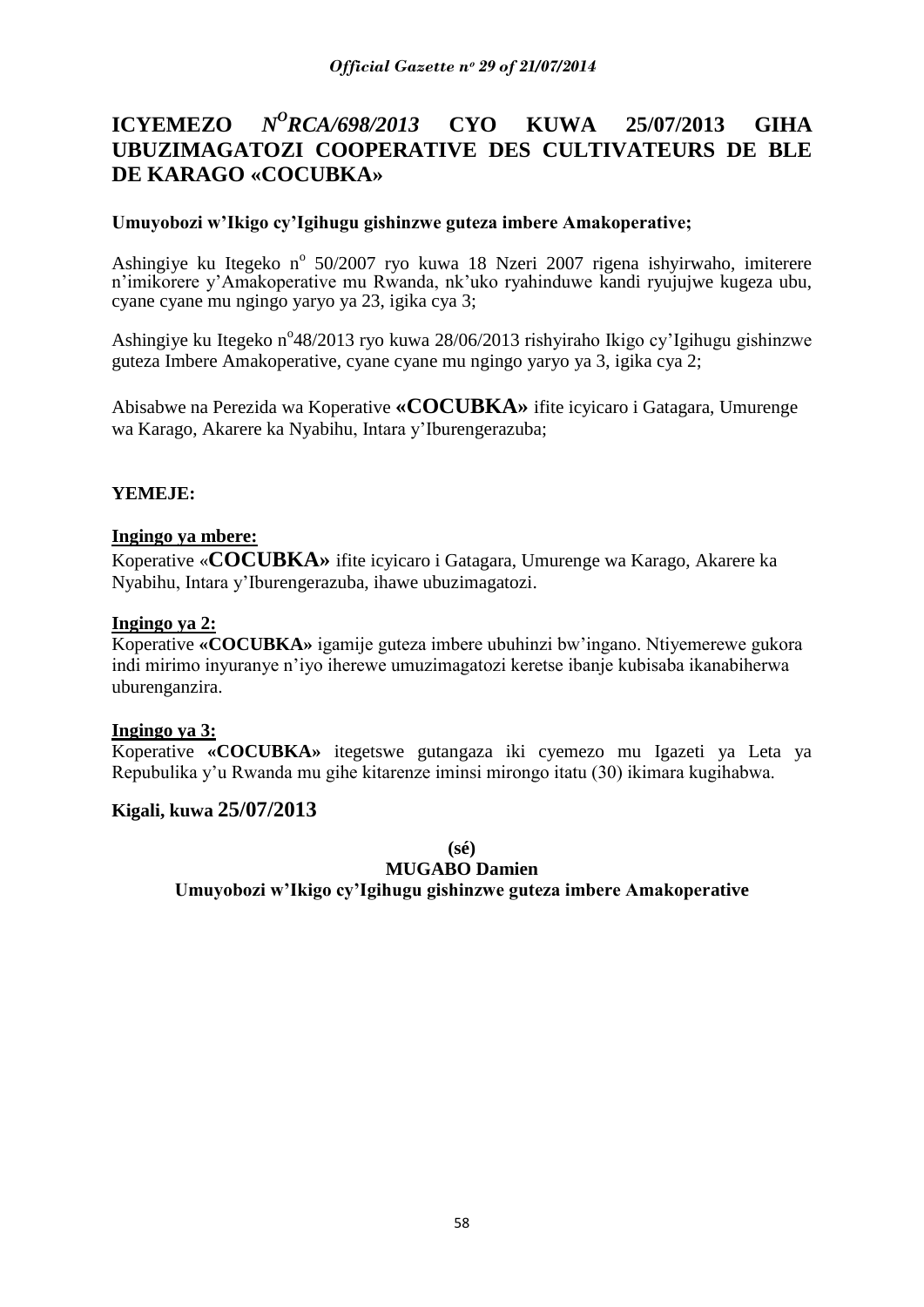# **ICYEMEZO** *N<sup>O</sup>RCA/1121/2013* **CYO KUWA** 12/12/2013 **GIHA UBUZIMAGATOZI KOPERATIVE «TWITEKUBUZIMA MUTUNTU»**

# **Umuyobozi w'Ikigo cy'Igihugu gishinzwe guteza imbere Amakoperative;**

Ashingiye ku Itegeko nº 50/2007 ryo kuwa 18 Nzeri 2007 rigena ishyirwaho, imiterere n"imikorere y"Amakoperative mu Rwanda, nk"uko ryahinduwe kandi ryujujwe kugeza ubu, cyane cyane mu ngingo yaryo ya 23, igika cya 3;

Ashingiye ku Itegeko n°48/2013 ryo kuwa 28/06/2013 rishyiraho Ikigo cy'Igihugu gishinzwe guteza Imbere Amakoperative, cyane cyane mu ngingo yaryo ya 3, igika cya 2;

Abisabwe na Perezida wa Koperative **«TWITEKUBUZIMA MUTUNTU»** ifite icyicaro i Gasharu, Umurenge wa Mutuntu, Akarere ka Karongi, Intara y"Iburengerazuba;

### **YEMEJE:**

### **Ingingo ya mbere:**

Koperative «**TWITEKUBUZIMA MUTUNTU»** ifite icyicaro i Gasharu, Umurenge wa Mutuntu, Akarere ka Karongi, Intara y"Iburengerazuba, ihawe ubuzimagatozi.

### **Ingingo ya 2:**

Koperative **«TWITEKUBUZIMA MUTUNTU»** igamije gutanga servisi z"ubujyanama bw"ubuzima no guteza imbere ububumbyi bw"amategura n"amatafari. Ntiyemerewe gukora indi mirimo inyuranye n"iyo iherewe umuzimagatozi keretse ibanje kubisaba ikanabiherwa uburenganzira.

#### **Ingingo ya 3:**

Koperative **«TWITEKUBUZIMA MUTUNTU»** itegetswe gutangaza iki cyemezo mu Igazeti ya Leta ya Repubulika y"u Rwanda mu gihe kitarenze iminsi mirongo itatu (30) ikimara kugihabwa.

# **Kigali, kuwa 12/12/2013**

**((sé)**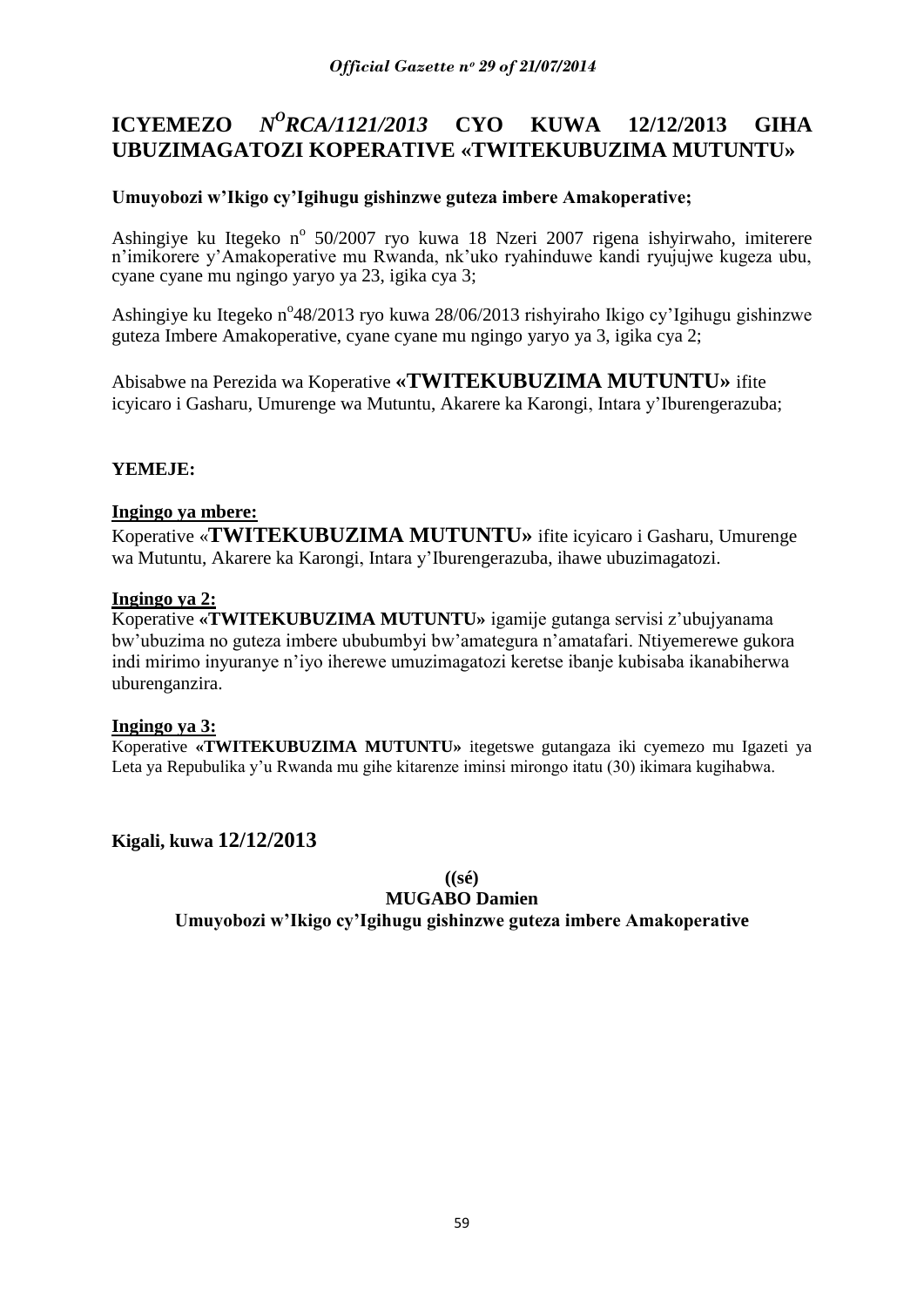# **ICYEMEZO** *N<sup>O</sup>RCA/0320/2014* **CYO KUWA 28/03/2014 GIHA UBUZIMAGATOZI KOPERATIVE «INDAKEMWA MUGANDAMURE»**

### **Umuyobozi w'Ikigo cy'Igihugu gishinzwe guteza imbere Amakoperative;**

Ashingiye ku Itegeko nº 50/2007 ryo kuwa 18 Nzeri 2007 rigena ishyirwaho, imiterere n"imikorere y"Amakoperative mu Rwanda, nk"uko ryahinduwe kandi ryujujwe kugeza ubu, cyane cyane mu ngingo yaryo ya 23, igika cya 3;

Ashingiye ku Itegeko n°48/2013 ryo kuwa 28/06/2013 rishyiraho Ikigo cy'Igihugu gishinzwe guteza Imbere Amakoperative, cyane cyane mu ngingo yaryo ya 3, igika cya 2;

Abisabwe na Perezidante wa Koperative **«INDAKEMWA MUGANDAMURE»** ifite icyicaro i Kavumu, Umurenge wa Busasamana, Akarere ka Nyanza, Intara y"Amajyepfo;

### **YEMEJE:**

#### **Ingingo ya mbere:**

Koperative «**INDAKEMWA MUGANDAMURE»** ifite icyicaro i Kavumu, Umurenge wa Busasamana, Akarere ka Nyanza, Intara y"Amajyepfo, ihawe ubuzimagatozi.

#### **Ingingo ya 2:**

Koperative **«INDAKEMWA MUGANDAMURE»** igamije guteza imbere ubucuruzi bw"amata. Ntiyemerewe gukora indi mirimo inyuranye n"iyo iherewe umuzimagatozi keretse ibanje kubisaba ikanabiherwa uburenganzira.

#### **Ingingo ya 3:**

Koperative **«INDAKEMWA MUGANDAMURE»** itegetswe gutangaza iki cyemezo mu Igazeti ya Leta ya Repubulika y"u Rwanda mu gihe kitarenze iminsi mirongo itatu (30) ikimara kugihabwa.

**Kigali, kuwa 28/03/2014**

**(sé)**

#### **MUGABO Damien**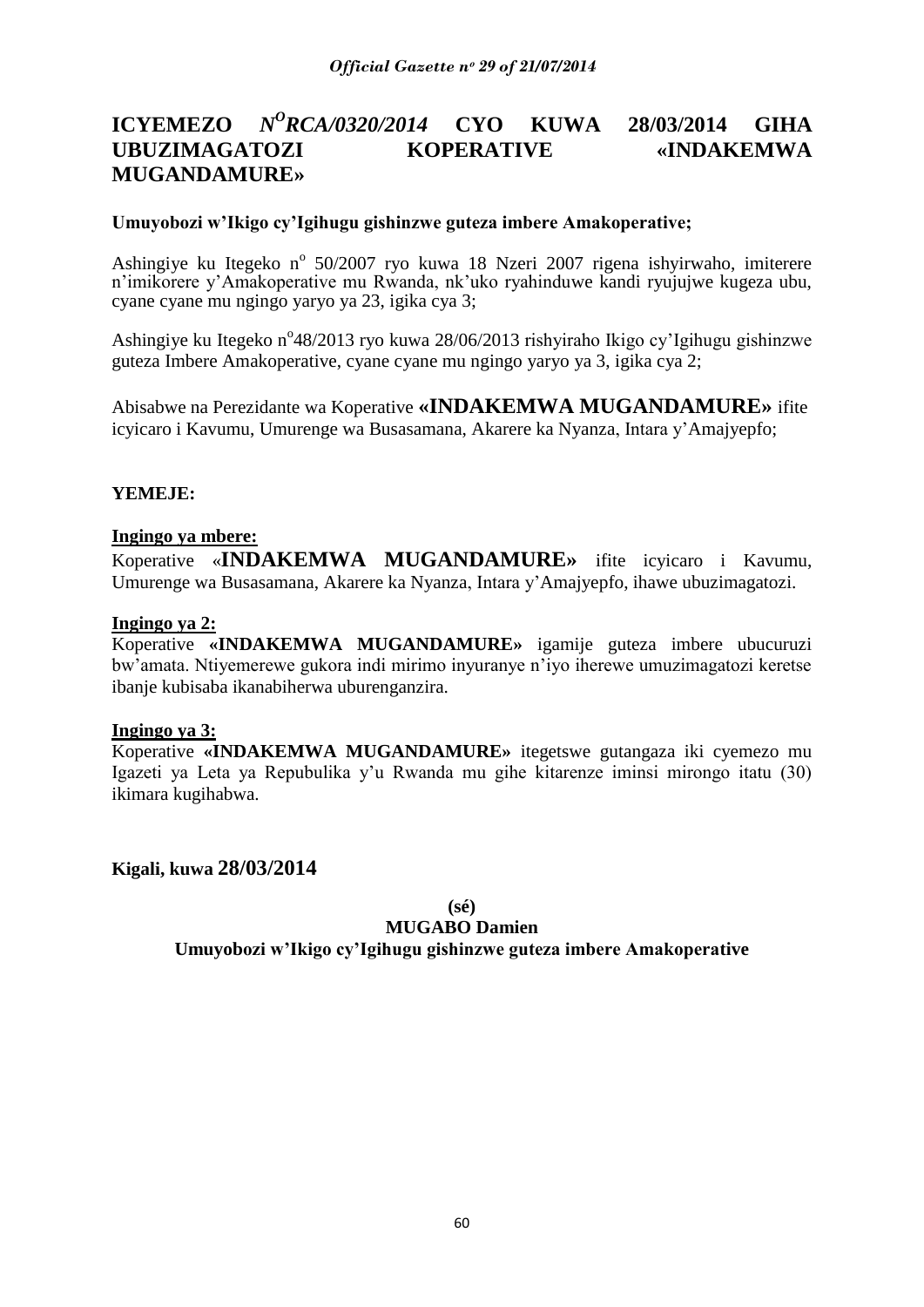#### **ICYEMEZO** *<sup>O</sup>RCA/0382/2013* **CYO KUWA 21/04/2014 GIHA UBUZIMAGATOZI KOPERATIVE «GIRA UBUZIMA MUGENDE»**

# **Umuyobozi w'Ikigo cy'Igihugu gishinzwe guteza imbere Amakoperative;**

Ashingiye ku Itegeko nº 50/2007 ryo kuwa 18 Nzeri 2007 rigena ishyirwaho, imiterere n"imikorere y"Amakoperative mu Rwanda, nk"uko ryahinduwe kandi ryujujwe kugeza ubu, cyane cyane mu ngingo yaryo ya 23, igika cya 3;

Ashingiye ku Itegeko n°48/2013 ryo kuwa 28/06/2013 rishyiraho Ikigo cy'Igihugu gishinzwe guteza Imbere Amakoperative, cyane cyane mu ngingo yaryo ya 3, igika cya 2;

Abisabwe na Perezida wa Koperative **«GIRA UBUZIMA MUGENDE»** ifite icyicaro i Gahanika, Akagali ka Kanyundo, Umurenge wa Mudende, Akarere ka Rubavu, Intara y"Iburengerazuba;

# **YEMEJE:**

### **Ingingo ya mbere:**

Koperative «**GIRA UBUZIMA MUGENDE»** ifite icyicaro i Gahanika, Akagali ka Kanyundo, Umurenge wa Mudende, Akarere ka Rubavu, Intara y"Iburengerazuba, ihawe ubuzimagatozi.

### **Ingingo ya 2:**

Koperative **«GIRA UBUZIMA MUGENDE»** igamije gutanga serivisi z"ubujyanama bw"ubuzima n"ubworozi bw"intama za kijyambere. Ntiyemerewe gukora indi mirimo inyuranye n"iyo iherewe umuzimagatozi keretse ibanje kubisaba ikanabiherwa uburenganzira.

#### **Ingingo ya 3:**

Koperative **«GIRA UBUZIMA MUGENDE»** itegetswe gutangaza iki cyemezo mu Igazeti ya Leta ya Repubulika y"u Rwanda mu gihe kitarenze iminsi mirongo itatu (30) ikimara kugihabwa.

### **Kigali, kuwa 21/04/2014**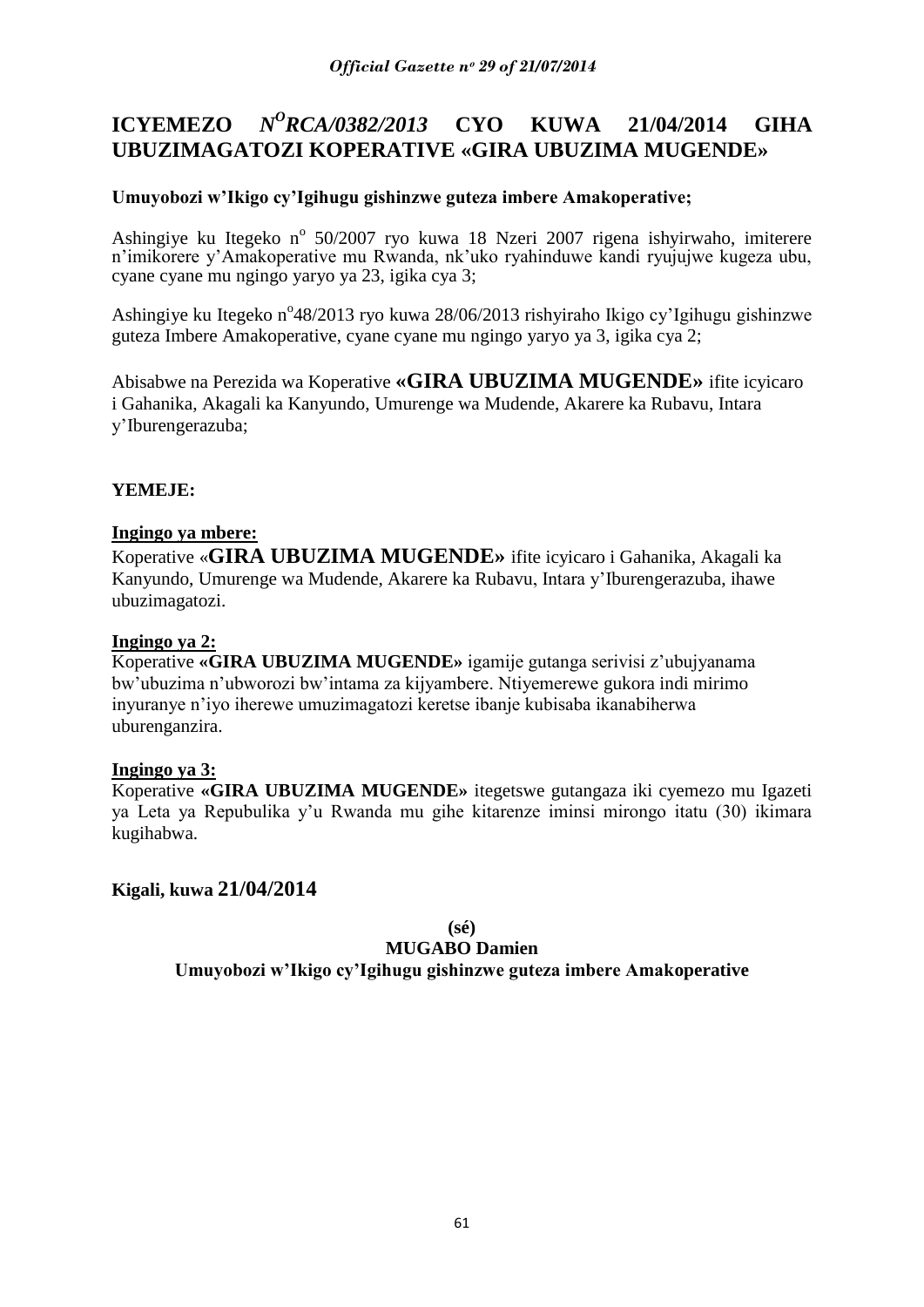# **ICYEMEZO** *N<sup>O</sup>RCA/0384/2014* **CYO KUWA 21/04/2014 GIHA UBUZIMAGATOZI KOPERATIVE SHYIGIKIRA UBUZIMA/CS NYUNDO «KOSU/CS NYUNDO»**

### **Umuyobozi w'Ikigo cy'Igihugu gishinzwe guteza imbere Amakoperative;**

Ashingiye ku Itegeko nº 50/2007 ryo kuwa 18 Nzeri 2007 rigena ishyirwaho, imiterere n"imikorere y"Amakoperative mu Rwanda, nk"uko ryahinduwe kandi ryujujwe kugeza ubu, cyane cyane mu ngingo yaryo ya 23, igika cya 3;

Ashingiye ku Itegeko n°48/2013 ryo kuwa 28/06/2013 rishyiraho Ikigo cy'Igihugu gishinzwe guteza Imbere Amakoperative, cyane cyane mu ngingo yaryo ya 3, igika cya 2;

Abisabwe na Perezida wa Koperative **«KOSU/CS NYUNDO»** ifite icyicaro i Nyundo, Umurenge wa Rubavu, Akarere ka Rubavu, Intara y"Iburengerazuba;

### **YEMEJE:**

#### **Ingingo ya mbere:**

Koperative «**KOSU/CS NYUNDO»** ifite icyicaro i Nyundo, Umurenge wa Rubavu, Akarere ka Rubavu, Intara y"Iburengerazuba, ihawe ubuzimagatozi.

#### **Ingingo ya 2:**

Koperative **«KOSU/CS NYUNDO»** igamije gutanga serivisi z"ubujyanama bw"ubuzima no guteza imbere ubworozi bw"ingurube. Ntiyemerewe gukora indi mirimo inyuranye n"iyo iherewe umuzimagatozi keretse ibanje kubisaba ikanabiherwa uburenganzira.

#### **Ingingo ya 3:**

Icyemezo nᵒ RCA/1066/2010 cyo kuwa 23 Kanama 2010 kivanyweho.

#### **Ingingo ya 4:**

Koperative **«KOSU/CS NYUNDO»** itegetswe gutangaza iki cyemezo mu Igazeti ya Leta ya Repubulika y"u Rwanda mu gihe kitarenze iminsi mirongo itatu (30) ikimara kugihabwa.

#### **Kigali, kuwa 21/04/2014**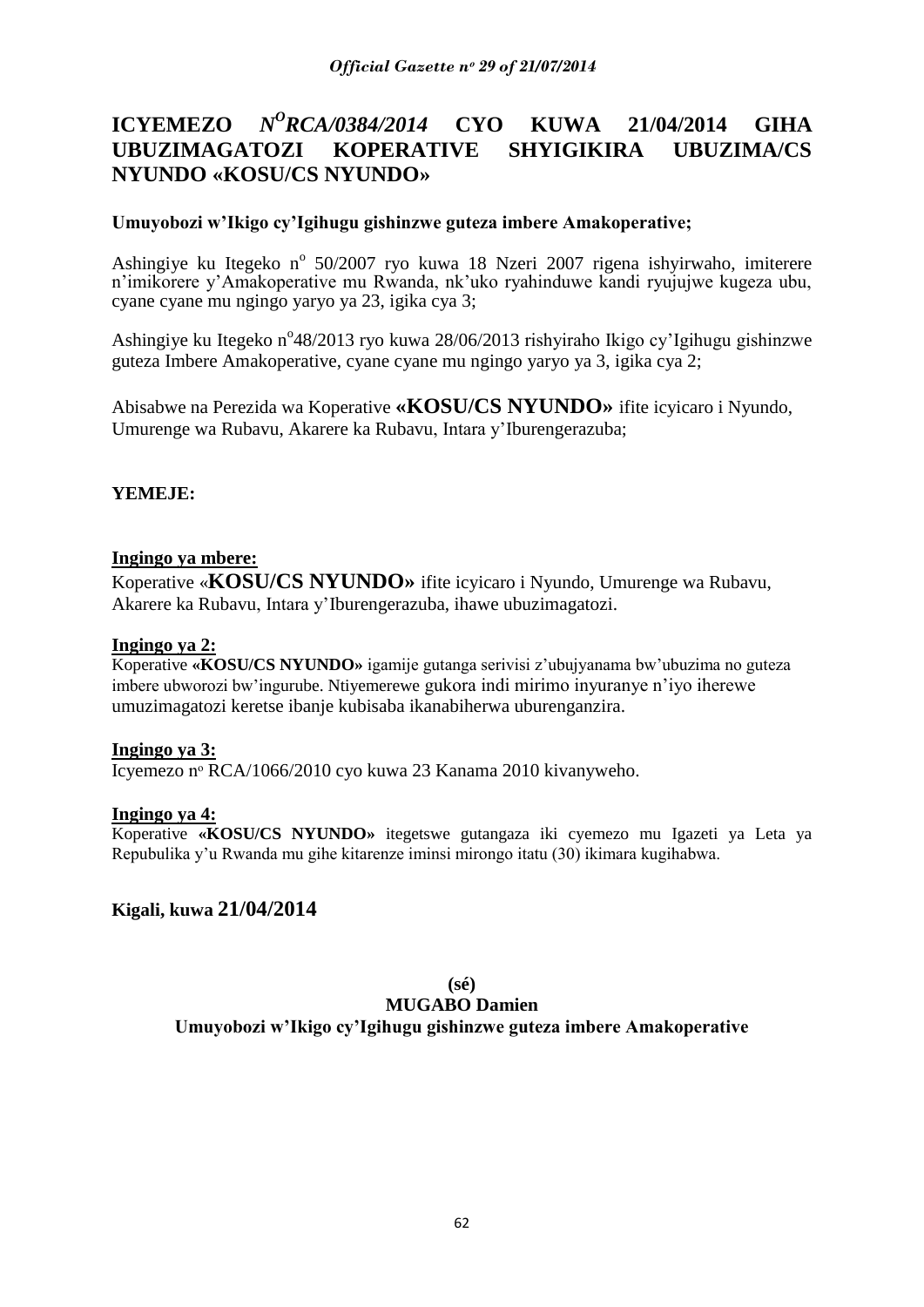# **ICYEMEZO** *N<sup>O</sup>RCA/1019/2013* **CYO KUWA 20/11/2013 GIHA UBUZIMAGATOZI COOPERATIVE D'ORTHOPEDIE KIGALI KANAGAWA «CORTHOKIKA»**

### **Umuyobozi w'Ikigo cy'Igihugu gishinzwe guteza imbere Amakoperative;**

Ashingiye ku Itegeko nº 50/2007 ryo kuwa 18 Nzeri 2007 rigena ishyirwaho, imiterere n"imikorere y"Amakoperative mu Rwanda, nk"uko ryahinduwe kandi ryujujwe kugeza ubu, cyane cyane mu ngingo yaryo ya 23, igika cya 3;

Ashingiye ku Itegeko n°48/2013 ryo kuwa 28/06/2013 rishyiraho Ikigo cy'Igihugu gishinzwe guteza Imbere Amakoperative, cyane cyane mu ngingo yaryo ya 3, igika cya 2;

Abisabwe na Perezida wa Koperative **«CORTHOKIKA»** ifite icyicaro ku Kimihurura, Umurenge wa Kimihurura, Akarere ka Gasabo, Umujyi wa Kigali;

### **YEMEJE:**

#### **Ingingo ya mbere:**

Koperative «**CORTHOKIKA»** ifite icyicaro ku Kimihurura, Umurenge wa Kimihurura, Akarere ka Gasabo, Umujyi wa Kigali, ihawe ubuzimagatozi.

### **Ingingo ya 2:**

Koperative **«CORTHOKIKA»** ifite intego yo gukora insimburangingo n"inyunganirangingo n"ibindi byafasha umuntu ubana n"ubumuga. Ntiyemerewe gukora indi mirimo inyuranye n"iyo iherewe umuzimagatozi keretse ibanje kubisaba ikanabiherwa uburenganzira.

#### **Ingingo ya 3:**

Koperative **«CORTHOKIKA»** itegetswe gutangaza iki cyemezo mu Igazeti ya Leta ya Repubulika y"u Rwanda mu gihe kitarenze iminsi mirongo itatu (30) ikimara kugihabwa.

**Kigali, kuwa 20/11/2013**

**(sé)**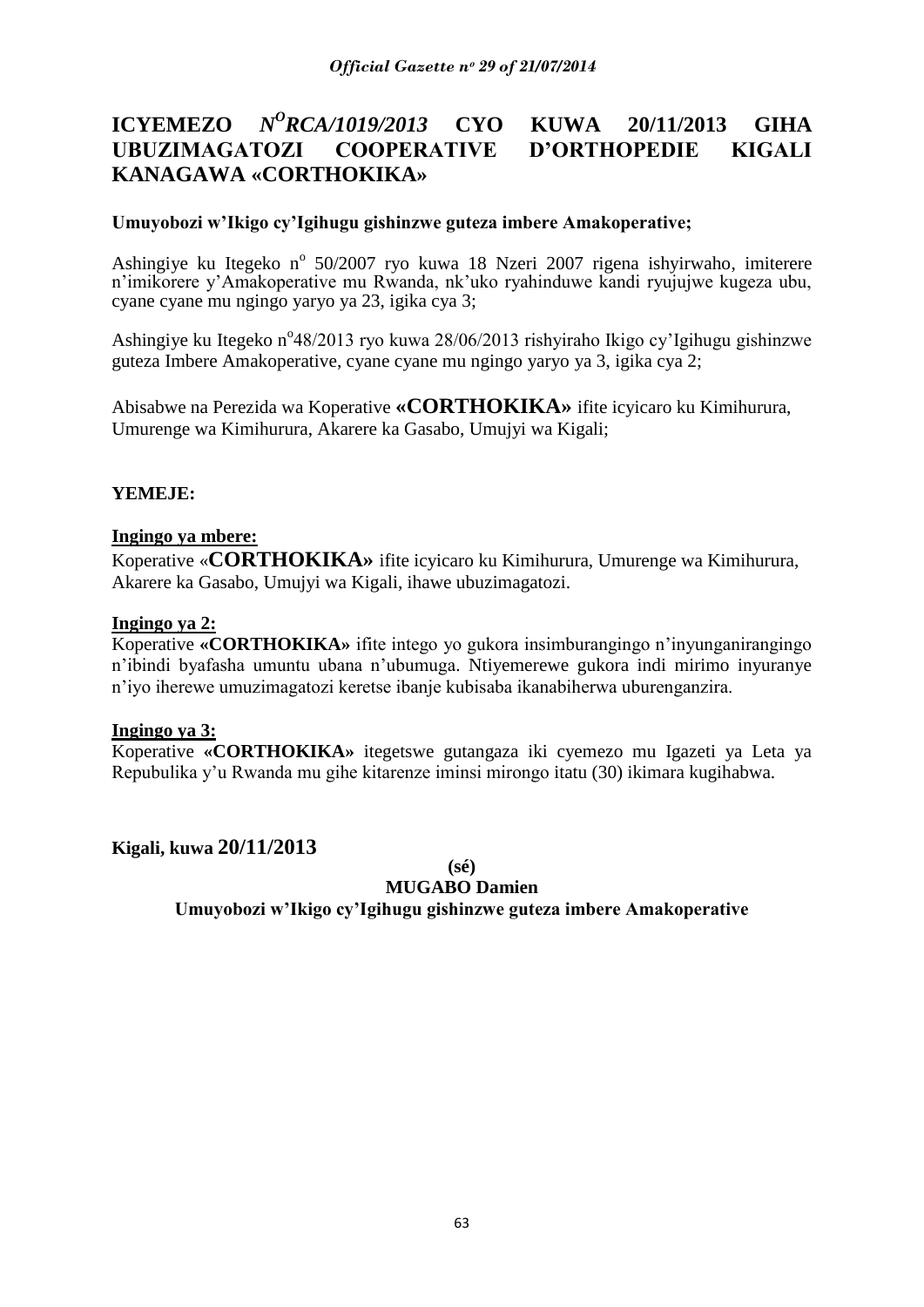#### **ICYEMEZO** *N <sup>O</sup>RCA/0419/2014* **CYO KUWA 02/05/2014 GIHA UBUZIMAGATOZI KOPERATIVE ABASANGIYE UBUZIMA KAYENZI «KOAKA»**

### **Umuyobozi w'Ikigo cy'Igihugu gishinzwe guteza imbere Amakoperative;**

Ashingiye ku Itegeko nº 50/2007 ryo kuwa 18 Nzeri 2007 rigena ishyirwaho, imiterere n"imikorere y"Amakoperative mu Rwanda, nk"uko ryahinduwe kandi ryujujwe kugeza ubu, cyane cyane mu ngingo yaryo ya 23, igika cya 3;

Ashingiye ku Itegeko n°48/2013 ryo kuwa 28/06/2013 rishyiraho Ikigo cy'Igihugu gishinzwe guteza Imbere Amakoperative, cyane cyane mu ngingo yaryo ya 3, igika cya 2;

Abisabwe na Perezidante wa Koperative **«KOAKA»** ifite icyicaro i Bugarama, Umurenge wa Kayenzi, Akarere ka Kamonyi, Intara y"Amajyepfo;

### **YEMEJE:**

#### **Ingingo ya mbere:**

Koperative «**KOAKA»** ifite icyicaro i Bugarama, Umurenge wa Kayenzi, Akarere ka Kamonyi, Intara y"Amajyepfo, ihawe ubuzimagatozi.

#### **Ingingo ya 2:**

Koperative **«KOAKA»** igamije gutanga serivisi z"ubujyanama bw"ubuzima no guteza imbere ubworozi bw"inkoko. Ntiyemerewe gukora indi mirimo inyuranye n"iyo iherewe umuzimagatozi keretse ibanje kubisaba ikanabiherwa uburenganzira.

#### **Ingingo ya 3:**

Koperative **«KOAKA»** itegetswe gutangaza iki cyemezo mu Igazeti ya Leta ya Repubulika y"u Rwanda mu gihe kitarenze iminsi mirongo itatu (30) ikimara kugihabwa.

### **Kigali, kuwa 02/05/2014**

**(sé)**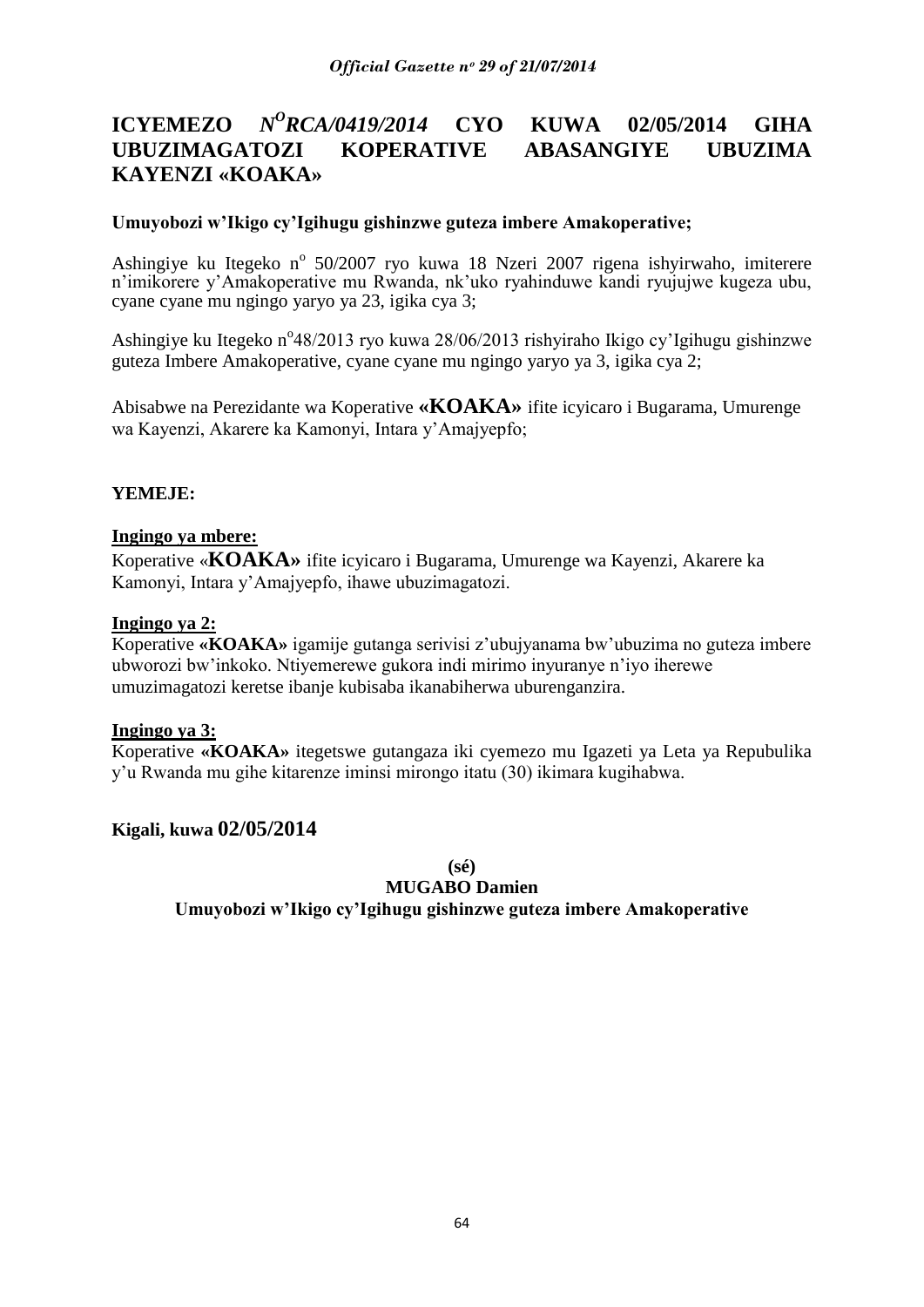# **ICYEMEZO** *N<sup>O</sup>RCA/0314/2014* **CYO KUWA 26/03/2014 GIHA UBUZIMAGATOZI KOPERATIVE «TURWANE KUBUZIMA RUKOMA»**

### **Umuyobozi w'Ikigo cy'Igihugu gishinzwe guteza imbere Amakoperative;**

Ashingiye ku Itegeko nº 50/2007 ryo kuwa 18 Nzeri 2007 rigena ishyirwaho, imiterere n"imikorere y"Amakoperative mu Rwanda, nk"uko ryahinduwe kandi ryujujwe kugeza ubu, cyane cyane mu ngingo yaryo ya 23, igika cya 3;

Ashingiye ku Itegeko n°48/2013 ryo kuwa 28/06/2013 rishyiraho Ikigo cy'Igihugu gishinzwe guteza Imbere Amakoperative, cyane cyane mu ngingo yaryo ya 3, igika cya 2;

Abisabwe na Perezida wa Koperative **«TURWANE KUBUZIMA RUKOMA»** ifite icyicaro i Rukoma, Umurenge wa Rukoma, Akarere ka Kamonyi, Intara y"Amajyepfo;

### **YEMEJE:**

#### **Ingingo ya mbere:**

Koperative «**TURWANE KUBUZIMA RUKOMA»** ifite icyicaro i Rukoma, Umurenge wa Rukoma, Akarere ka Kamonyi, Intara y"Amajyepfo, ihawe ubuzimagatozi.

### **Ingingo ya 2:**

Koperative **«TURWANE KUBUZIMA RUKOMA»** igamije gutanga serivisi z"ubujyanama bw"ubuzima no guteza imbere ubworozi bw"inkoko. Ntiyemerewe gukora indi mirimo inyuranye n"iyo iherewe umuzimagatozi keretse ibanje kubisaba ikanabiherwa uburenganzira.

#### **Ingingo ya 3:**

Koperative **«TURWANE KUBUZIMA RUKOMA»** itegetswe gutangaza iki cyemezo mu Igazeti ya Leta ya Repubulika y"u Rwanda mu gihe kitarenze iminsi mirongo itatu (30) ikimara kugihabwa.

#### **Kigali, kuwa 26/03/2014**

**(sé)**

#### **MUGABO Damien**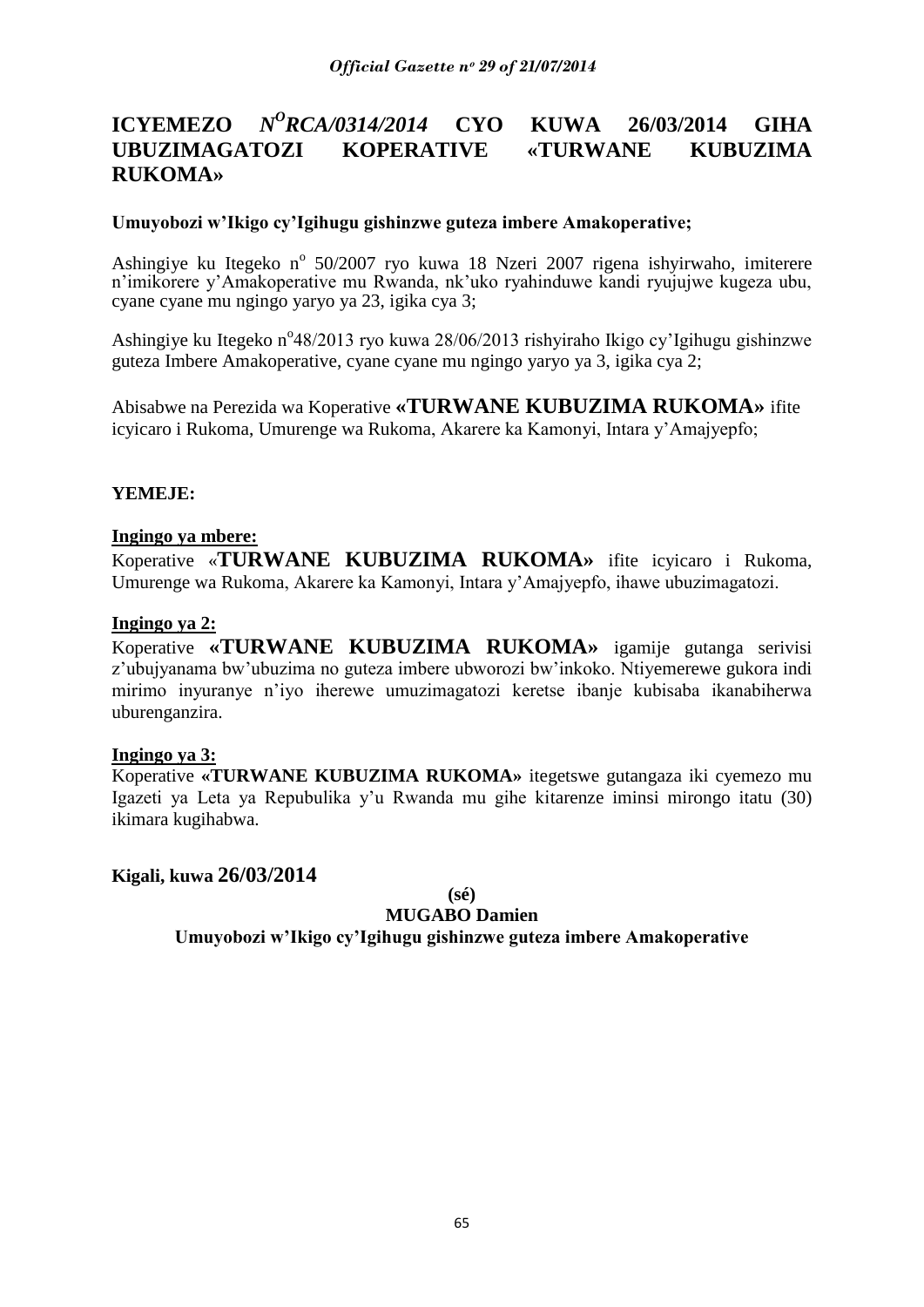#### **ICYEMEZO** *N <sup>O</sup>RCA/998/2013* **CYO KUWA 01/11/2013 GIHA UBUZIMAGATOZI KOPERATIVE «GIRUBUZIMA KINYINYA»**

# **Umuyobozi w'Ikigo cy'Igihugu gishinzwe guteza imbere Amakoperative;**

Ashingiye ku Itegeko nº 50/2007 ryo kuwa 18 Nzeri 2007 rigena ishyirwaho, imiterere n"imikorere y"Amakoperative mu Rwanda, nk"uko ryahinduwe kandi ryujujwe kugeza ubu, cyane cyane mu ngingo yaryo ya 23, igika cya 3;

Ashingiye ku Itegeko n°48/2013 ryo kuwa 28/06/2013 rishyiraho Ikigo cy'Igihugu gishinzwe guteza Imbere Amakoperative, cyane cyane mu ngingo yaryo ya 3, igika cya 2;

Abisabwe na Perezidante wa Koperative **«GIRUBUZIMA KINYINYA»** ifite icyicaro i Murama, Umurenge wa Kinyinya, Akarere ka Gasabo, Umujyi wa Kigali;

### **YEMEJE:**

### **Ingingo ya mbere:**

Koperative «**GIRUBUZIMA KINYINYA»** ifite icyicaro i Murama, Umurenge wa Kinyinya, Akarere ka Gasabo, Umujyi wa Kigali, ihawe ubuzimagatozi.

### **Ingingo ya 2:**

Koperative **«GIRUBUZIMA KINYINYA»** igamije gutanga serivisi z"ubujyanama bw"ubuzima no korora ingurube za kijyambere. Ntiyemerewe gukora indi mirimo inyuranye n"iyo iherewe umuzimagatozi keretse ibanje kubisaba ikanabiherwa uburenganzira.

#### **Ingingo ya 3:**

Koperative **«GIRUBUZIMA KINYINYA»** itegetswe gutangaza iki cyemezo mu Igazeti ya Leta ya Repubulika y"u Rwanda mu gihe kitarenze iminsi mirongo itatu (30) ikimara kugihabwa.

### **Kigali, kuwa 01/11/2013**

**(sé)**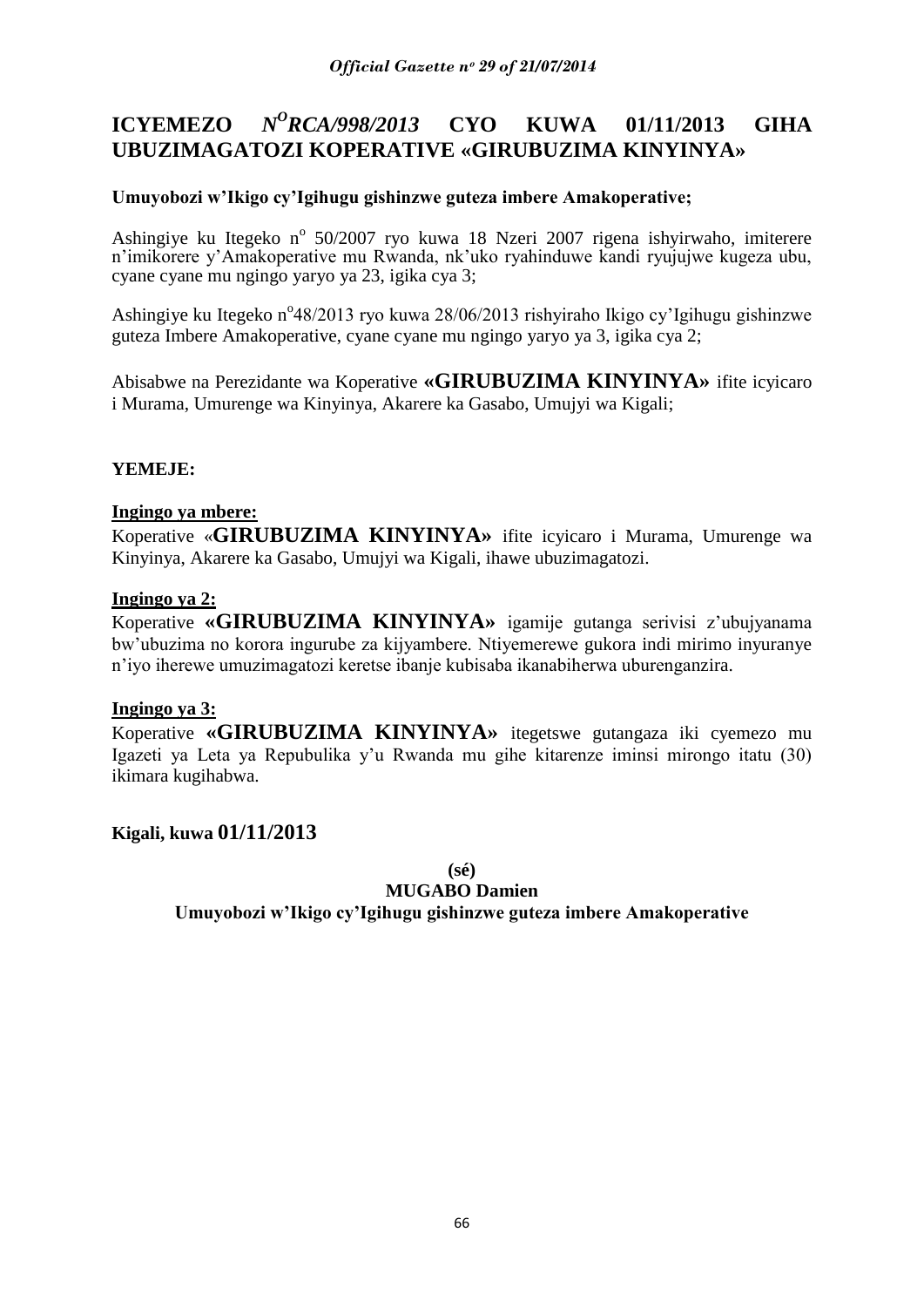#### **ICYEMEZO** *<sup>O</sup>RCA/0343/2014* **CYO KUWA 09/04/2014 GIHA UBUZIMAGATOZI KOPERATIVE Y'UBUHINZI BW'URUTOKI MUGANZA «KOUUMU»**

### **Umuyobozi w'Ikigo cy'Igihugu gishinzwe guteza imbere Amakoperative;**

Ashingiye ku Itegeko nº 50/2007 ryo kuwa 18 Nzeri 2007 rigena ishyirwaho, imiterere n"imikorere y"Amakoperative mu Rwanda, nk"uko ryahinduwe kandi ryujujwe kugeza ubu, cyane cyane mu ngingo yaryo ya 23, igika cya 3;

Ashingiye ku Itegeko n°48/2013 ryo kuwa 28/06/2013 rishyiraho Ikigo cy'Igihugu gishinzwe guteza Imbere Amakoperative, cyane cyane mu ngingo yaryo ya 3, igika cya 2;

Abisabwe na Perezida wa Koperative **«KOUUMU»** ifite icyicaro i Remera, Umurenge wa Muganza, Akarere ka Gisagara, Intara y"Amajyepfo;

### **YEMEJE:**

#### **Ingingo ya mbere:**

Koperative «**KOUUMU»** ifite icyicaro i Remera, Umurenge wa Muganza, Akarere ka Gisagara, Intara y"Amajyepfo, ihawe ubuzimagatozi.

#### **Ingingo ya 2:**

Koperative **«KOUUMU»** igamije guteza imbere ubuhinzi bw"urutoki. Ntiyemerewe gukora indi mirimo inyuranye n"iyo iherewe umuzimagatozi keretse ibanje kubisaba ikanabiherwa uburenganzira.

#### **Ingingo ya 3:**

Koperative **«KOUUMU»** itegetswe gutangaza iki cyemezo mu Igazeti ya Leta ya Repubulika y"u Rwanda mu gihe kitarenze iminsi mirongo itatu (30) ikimara kugihabwa.

#### **Kigali, kuwa 09/04/2014**

**(sé)**

### **MUGABO Damien**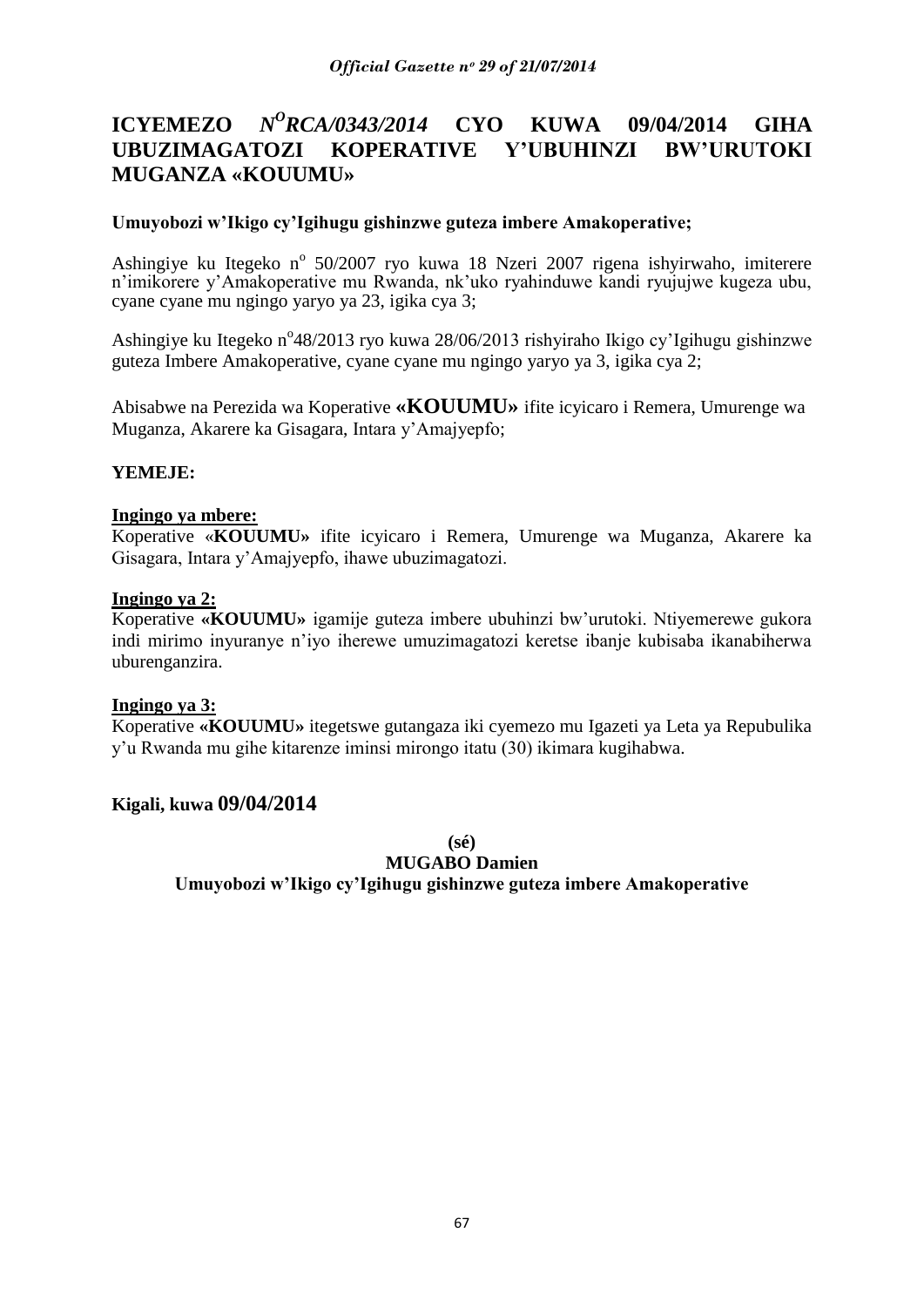#### **ICYEMEZO** *<sup>O</sup>RCA/0274/2014* **CYO KUWA 13/03/2014 GIHA UBUZIMAGATOZI KOPERATIVE «ABATANYURANYA GAHONDO»**

# **Umuyobozi w'Ikigo cy'Igihugu gishinzwe guteza imbere Amakoperative;**

Ashingiye ku Itegeko nº 50/2007 ryo kuwa 18 Nzeri 2007 rigena ishyirwaho, imiterere n"imikorere y"Amakoperative mu Rwanda, nk"uko ryahinduwe kandi ryujujwe kugeza ubu, cyane cyane mu ngingo yaryo ya 23, igika cya 3;

Ashingiye ku Itegeko n°48/2013 ryo kuwa 28/06/2013 rishyiraho Ikigo cy'Igihugu gishinzwe guteza Imbere Amakoperative, cyane cyane mu ngingo yaryo ya 3, igika cya 2;

Abisabwe na Perezida wa Koperative **«ABATANYURANYA GAHONDO»** ifite icyicaro i Gahondo, Umurenge wa Busasamana, Akarere ka Nyanza, Intara y"Amajyepfo;

### **YEMEJE:**

### **Ingingo ya mbere:**

Koperative «**ABATANYURANYA GAHONDO»** ifite icyicaro i Gahondo, Umurenge wa Busasamana, Akarere ka Nyanza, Intara y"Amajyepfo, ihawe ubuzimagatozi.

### **Ingingo ya 2:**

Koperative **«ABATANYURANYA GAHONDO»** igamije guteza imbere ubuhinzi bw"ibigori n"imboga. Ntiyemerewe gukora indi mirimo inyuranye n"iyo iherewe umuzimagatozi keretse ibanje kubisaba ikanabiherwa uburenganzira.

#### **Ingingo ya 3:**

Koperative **«ABATANYURANYA GAHONDO»** itegetswe gutangaza iki cyemezo mu Igazeti ya Leta ya Repubulika y"u Rwanda mu gihe kitarenze iminsi mirongo itatu (30) ikimara kugihabwa.

### **Kigali, kuwa 13/03/2014**

**(sé)**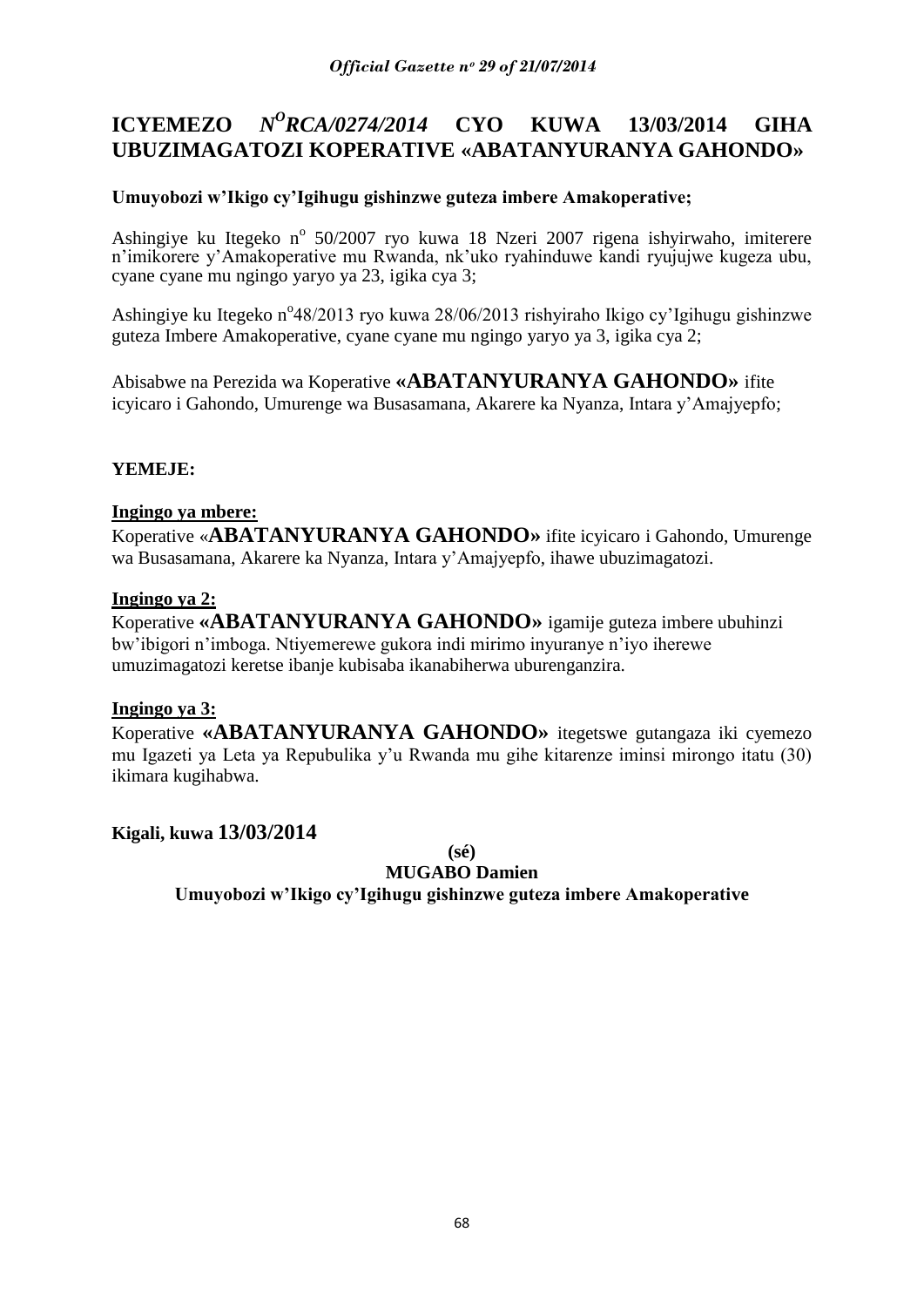#### **ICYEMEZO** *N <sup>O</sup>RCA/0439/2014* **CYO KUWA 09/05/2014 GIHA UBUZIMAGATOZI KOPERATIVE «AMAHORO-KIMISAGARA»**

# **Umuyobozi w'Ikigo cy'Igihugu gishinzwe guteza imbere Amakoperative;**

Ashingiye ku Itegeko nº 50/2007 ryo kuwa 18 Nzeri 2007 rigena ishyirwaho, imiterere n"imikorere y"Amakoperative mu Rwanda, nk"uko ryahinduwe kandi ryujujwe kugeza ubu, cyane cyane mu ngingo yaryo ya 23, igika cya 3;

Ashingiye ku Itegeko n°48/2013 ryo kuwa 28/06/2013 rishyiraho Ikigo cy'Igihugu gishinzwe guteza Imbere Amakoperative, cyane cyane mu ngingo yaryo ya 3, igika cya 2;

Abisabwe na Perezida wa Koperative **«AMAHORO-KIMISAGARA»** ifite icyicaro i Katabaro, Umurenge wa Kimisagara, Akarere ka Nyarugenge, Umujyi wa Kigali;

### **YEMEJE:**

### **Ingingo ya mbere:**

Koperative «**AMAHORO-KIMISAGARA»** ifite icyicaro i Gahondo, Umurenge wa Busasamana, Akarere ka Nyanza, Intara y"Amajyepfo, ihawe ubuzimagatozi.

### **Ingingo ya 2:**

Koperative **«AMAHORO-KIMISAGARA»** igamije guteza imbere ubucuruzi bw"ibiribwa binyuranye (ibirayi, ibitoki n"ibishyimbo). Ntiyemerewe gukora indi mirimo inyuranye n"iyo iherewe umuzimagatozi keretse ibanje kubisaba ikanabiherwa uburenganzira.

### **Ingingo ya 3:**

Koperative **«AMAHORO-KIMISAGARA»** itegetswe gutangaza iki cyemezo mu Igazeti ya Leta ya Repubulika y"u Rwanda mu gihe kitarenze iminsi mirongo itatu (30) ikimara kugihabwa.

### **Kigali, kuwa 09/05/2014**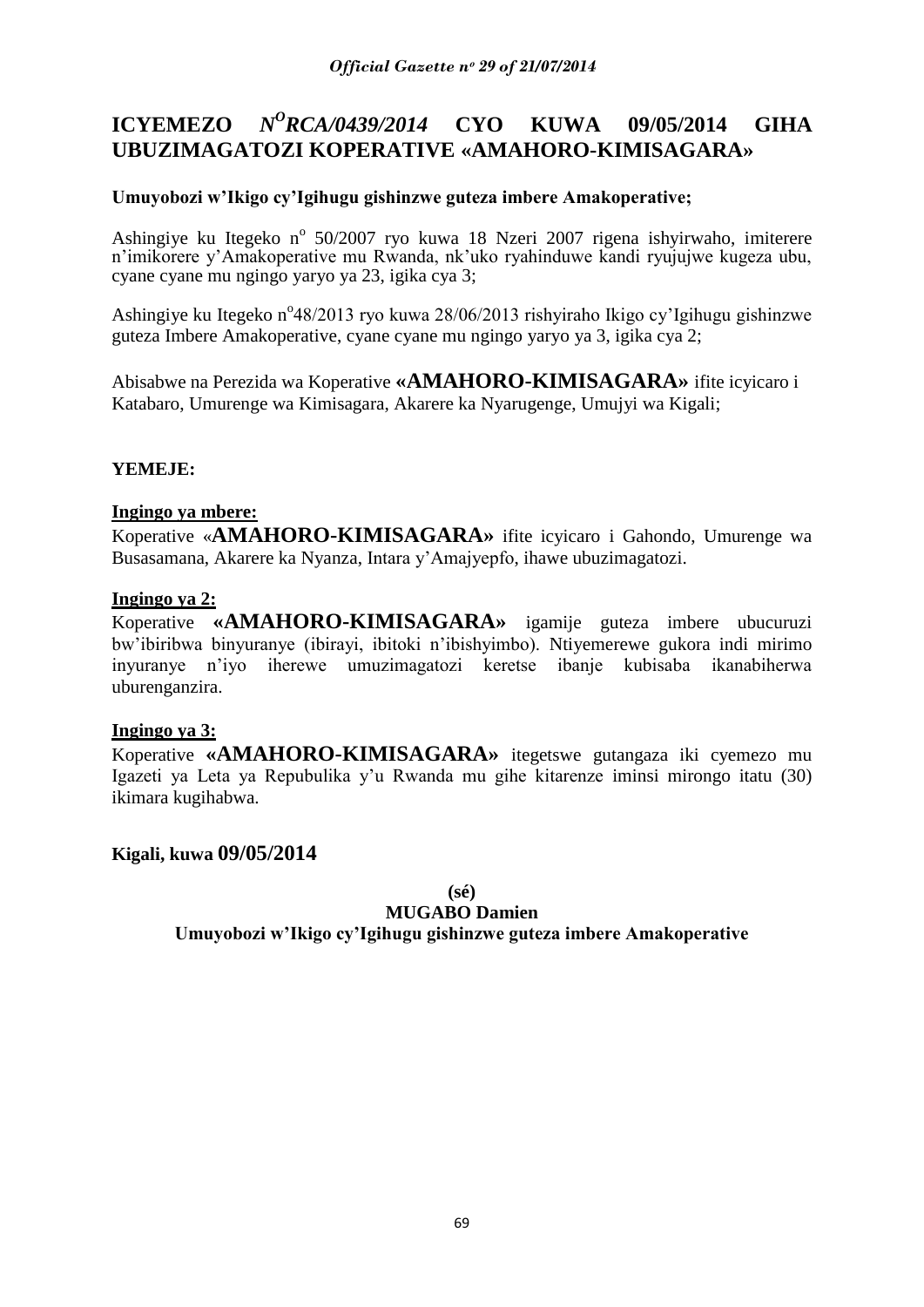#### **ICYEMEZO** *<sup>O</sup>RCA/686/2013* **CYO KUWA 19/07/2013 GIHA UBUZIMAGATOZI «KOPERATIVE TURWANYE UBUKENE RWIMBOGO»**

### **Umuyobozi w'Ikigo cy'Igihugu gishinzwe guteza imbere Amakoperative;**

Ashingiye ku Itegeko nº 50/2007 ryo kuwa 18 Nzeri 2007 rigena ishyirwaho, imiterere n"imikorere y"Amakoperative mu Rwanda, nk"uko ryahinduwe kandi ryujujwe kugeza ubu, cyane cyane mu ngingo yaryo ya 23, igika cya 3;

Ashingiye ku Itegeko n<sup>o</sup> 16/2008 ryo kuwa 11/06/2008 rishyiraho Ikigo cy'Igihugu gishinzwe guteza Imbere Amakoperative, cyane cyane mu ngingo yaryo ya 3, igika cya 2;

Abisabwe na Perezida wa Koperative **«KOPERATIVE TURWANYE UBUKENE RWIMBOGO»** ifite icyicaro i Munini, Umurenge wa Rwimbogo, Akarere ka Gatsibo, Intara y"Iburasirazuba;

### **YEMEJE:**

#### **Ingingo ya mbere:**

Koperative «**KOPERATIVE TURWANYE UBUKENE RWIMBOGO»** ifite icyicaro i Munini, Umurenge wa Rwimbogo, Akarere ka Gatsibo, Intara y"Iburasirazuba, ihawe ubuzimagatozi.

#### **Ingingo ya 2:**

# Koperative **«KOPERATIVE TURWANYE UBUKENE RWIMBOGO»**

igamije guteza imbere ubuhinzi bw"urutoki. Ntiyemerewe gukora indi mirimo inyuranye n"iyo iherewe umuzimagatozi keretse ibanje kubisaba ikanabiherwa uburenganzira.

#### **Ingingo ya 3:**

Koperative **«KOPERATIVE TURWANYE UBUKENE RWIMBOGO»**  itegetswe gutangaza iki cyemezo mu Igazeti ya Leta ya Repubulika y"u Rwanda mu gihe kitarenze iminsi mirongo itatu (30) ikimara kugihabwa.

### **Kigali, kuwa 19/07/2013**

**(sé)**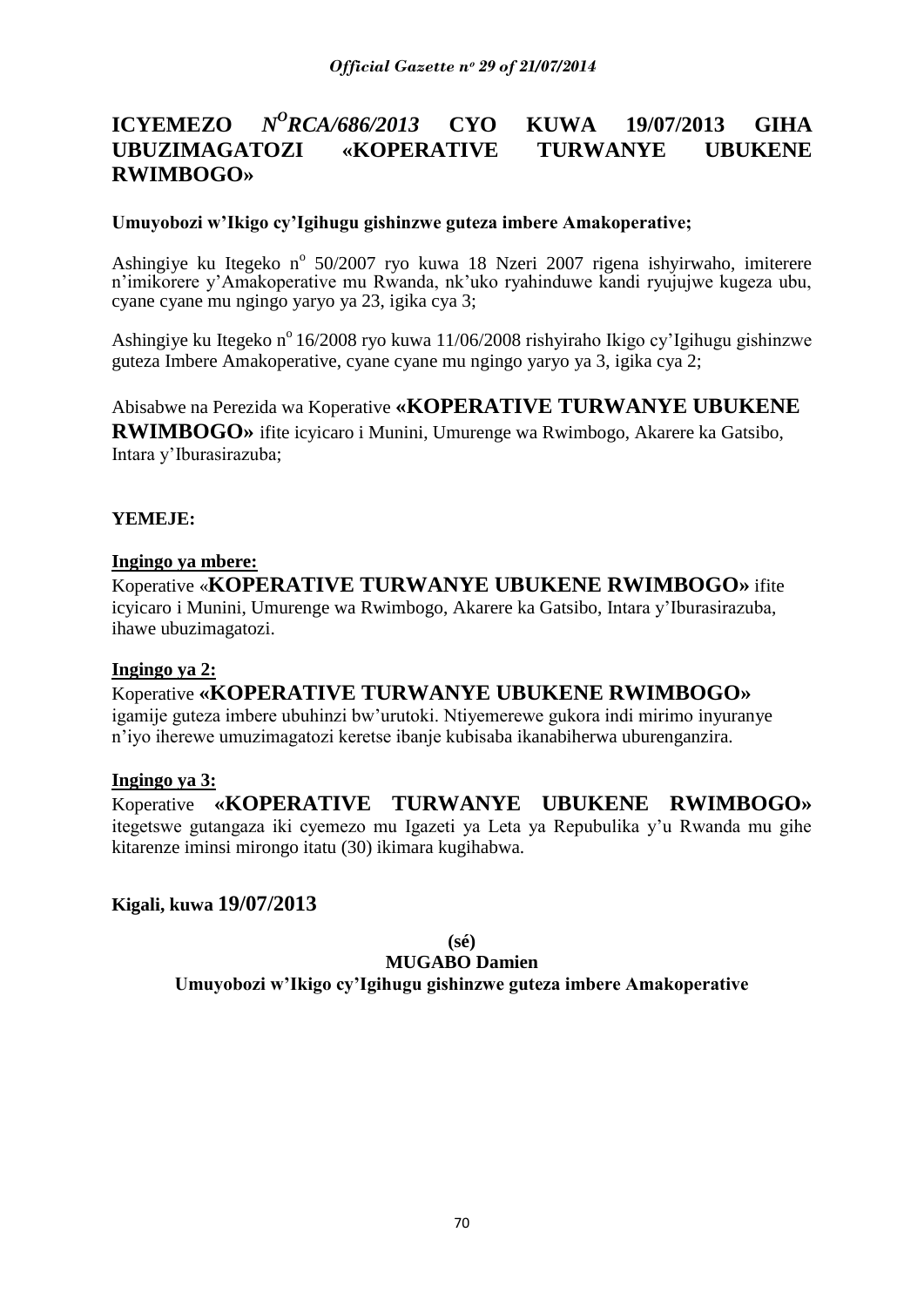#### **ICYEMEZO** *<sup>O</sup>RCA/688/2013* **CYO KUWA 19/07/2013 GIHA UBUZIMAGATOZI KOPERATIVE «ABAKUNDAKURIMA NYAGIHANGA»**

### **Umuyobozi w'Ikigo cy'Igihugu gishinzwe guteza imbere Amakoperative;**

Ashingiye ku Itegeko nº 50/2007 ryo kuwa 18 Nzeri 2007 rigena ishyirwaho, imiterere n"imikorere y"Amakoperative mu Rwanda, nk"uko ryahinduwe kandi ryujujwe kugeza ubu, cyane cyane mu ngingo yaryo ya 23, igika cya 3;

Ashingiye ku Itegeko n<sup>o</sup> 16/2008 ryo kuwa 11/06/2008 rishyiraho Ikigo cy'Igihugu gishinzwe guteza Imbere Amakoperative, cyane cyane mu ngingo yaryo ya 3, igika cya 2;

Abisabwe na Perezida wa Koperative **«ABAKUNDAKURIMA NYAGIHANGA»**  ifite icyicaro i Murambi, Umurenge wa Nyagihanga, Akarere ka Gatsibo, Intara y"Iburasirazuba;

### **YEMEJE:**

#### **Ingingo ya mbere:**

Koperative «**ABAKUNDAKURIMA NYAGIHANGA»** ifite icyicaro i Murambi, Umurenge wa Nyagihanga, Akarere ka Gatsibo, Intara y"Iburasirazuba, ihawe ubuzimagatozi.

#### **Ingingo ya 2:**

Koperative **«ABAKUNDAKURIMA NYAGIHANGA»** igamije guteza imbere ubuhinzi bw"urutoki. Ntiyemerewe gukora indi mirimo inyuranye n"iyo iherewe umuzimagatozi keretse ibanje kubisaba ikanabiherwa uburenganzira.

#### **Ingingo ya 3:**

Koperative **«ABAKUNDAKURIMA NYAGIHANGA»** itegetswe gutangaza iki cyemezo mu Igazeti ya Leta ya Repubulika y"u Rwanda mu gihe kitarenze iminsi mirongo itatu (30) ikimara kugihabwa.

### **Kigali, kuwa 19/07/2013**

**(sé)**

#### **MUGABO Damien**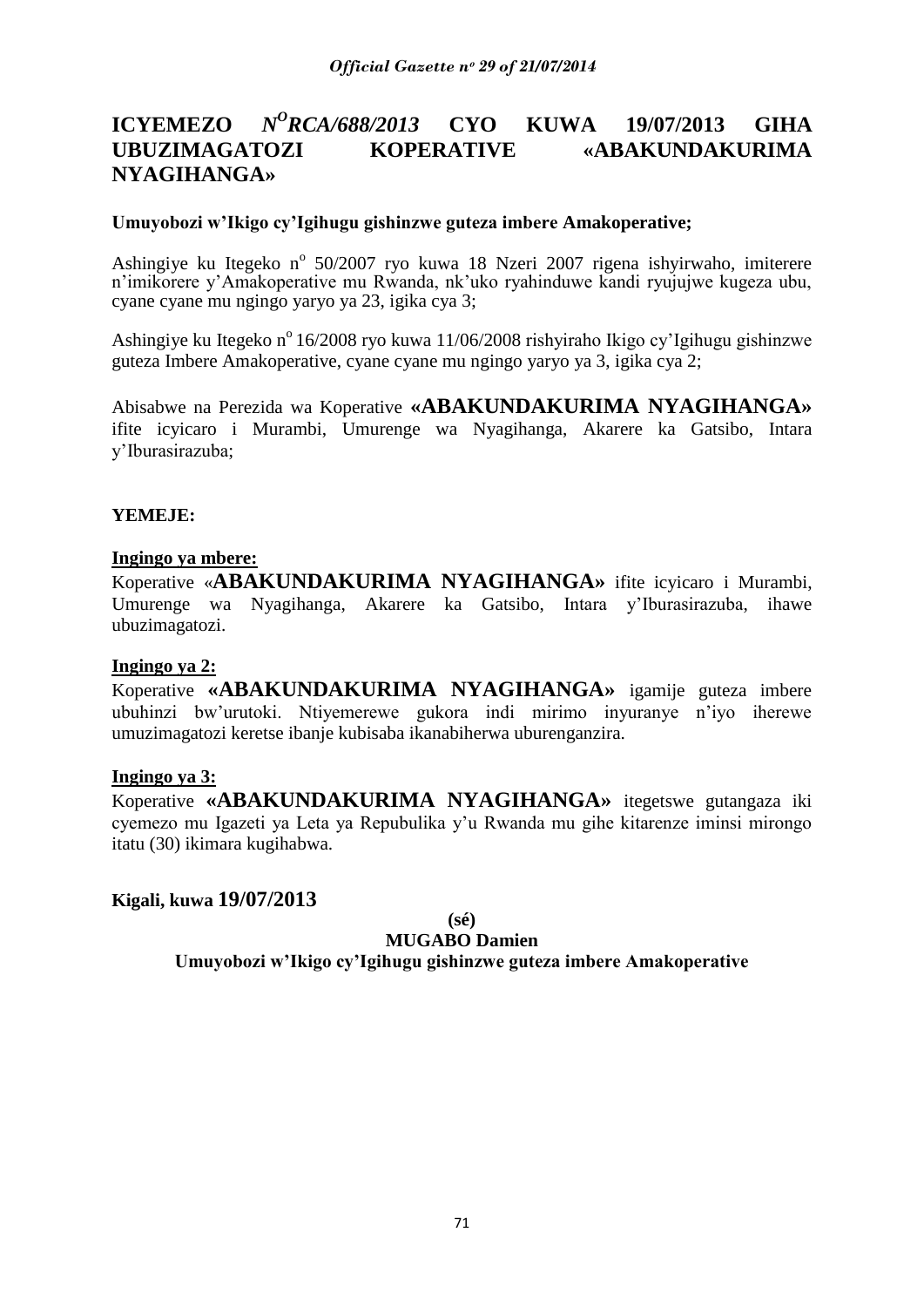# **ICYEMEZO** *N<sup>O</sup>RCA/1083/2013* **CYO KUWA 03/12/2013 GIHA UBUZIMAGATOZI KOPERATIVE KANGUKIRUBUZIMA NYAGIHANGA «KOKABUNYA»**

### **Umuyobozi w'Ikigo cy'Igihugu gishinzwe guteza imbere Amakoperative;**

Ashingiye ku Itegeko nº 50/2007 ryo kuwa 18 Nzeri 2007 rigena ishyirwaho, imiterere n"imikorere y"Amakoperative mu Rwanda, nk"uko ryahinduwe kandi ryujujwe kugeza ubu, cyane cyane mu ngingo yaryo ya 23, igika cya 3;

Ashingiye ku Itegeko n<sup>o</sup> 48/2013 ryo kuwa 28/06/2013 rishyiraho Ikigo cy'Igihugu gishinzwe guteza Imbere Amakoperative, cyane cyane mu ngingo yaryo ya 3, igika cya 2;

Abisabwe na Perezida wa Koperative **«KOKABUNYA»** ifite icyicaro i Murambi, Umurenge wa Nyagihanga, Akarere ka Gatsibo, Intara y"Iburasirazuba;

### **YEMEJE:**

#### **Ingingo ya mbere:**

Koperative «**KOKABUNYA»** ifite icyicaro i Murambi, Umurenge wa Nyagihanga, Akarere ka Gatsibo, Intara y"Iburasirazuba, ihawe ubuzimagatozi.

#### **Ingingo ya 2:**

Koperative **«KOKABUNYA»** igamije gutanga serivisi z"ubujyanama bw"ubuzima no guteza imbere ubucuruzi bw"ihene. Ntiyemerewe gukora indi mirimo inyuranye n"iyo iherewe umuzimagatozi keretse ibanje kubisaba ikanabiherwa uburenganzira.

#### **Ingingo ya 3:**

Icyemezo no RCA/825/2012 cyo kuwa 03 Ukuboza 2013 kivanyweho.

#### **Ingingo ya 4:**

Koperative **«KOKABUNYA»** itegetswe gutangaza iki cyemezo mu Igazeti ya Leta ya Repubulika y"u Rwanda mu gihe kitarenze iminsi mirongo itatu (30) ikimara kugihabwa.

### **Kigali, kuwa 03/12/2013**

**(sé)**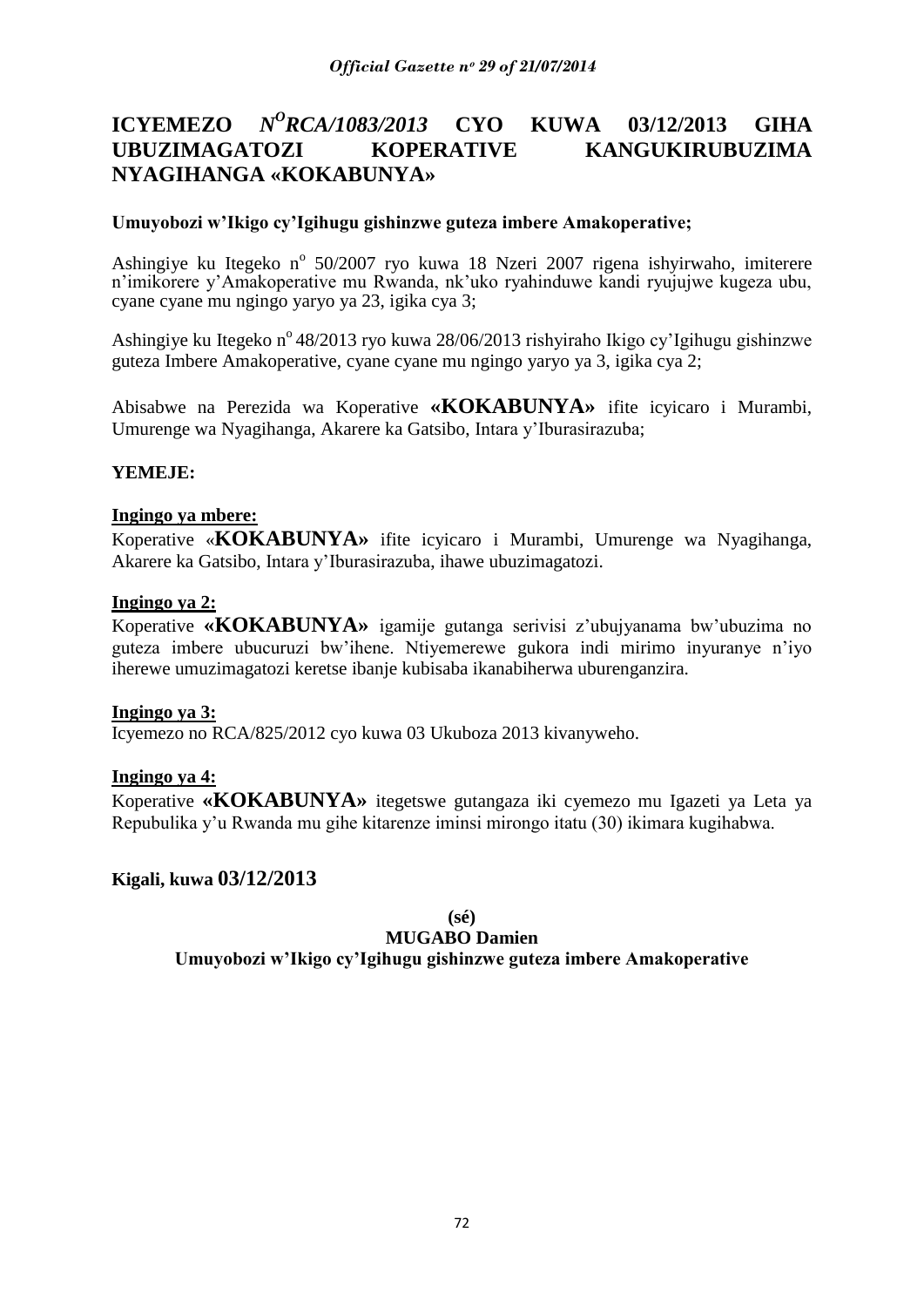#### **ICYEMEZO** *N <sup>O</sup>RCA/1027/2011* **CYO KUWA 19/12/2011 GIHA UBUZIMAGATOZI KOPERATIVE Y'ABAHINZI B'IBIGORI NA SOYA BA BIHINGA «KOABISOB»**

### **Umuyobozi w'Ikigo cy'Igihugu gishinzwe guteza imbere Amakoperative;**

Ashingiye ku Itegeko nº 50/2007 ryo kuwa 18 Nzeri 2007 rigena ishyirwaho, imiterere n"imikorere y"Amakoperative mu Rwanda, nk"uko ryahinduwe kandi ryujujwe kugeza ubu, cyane cyane mu ngingo yaryo ya 23, igika cya 3;

Ashingiye ku Itegeko nº 16/2008 ryo kuwa 11/06/2008 rishyiraho Ikigo cy'Igihugu gishinzwe guteza Imbere Amakoperative, cyane cyane mu ngingo yaryo ya 3, igika cya 2;

Abisabwe na Perezidante wa Koperative **«KOABISOB»** ifite icyicaro i Kabarore, Umurenge wa Kabarore, Akarere ka Gatsibo, Intara y"Iburasirazuba;

# **YEMEJE:**

#### **Ingingo ya mbere:**

Koperative «**KOABISOB»** ifite icyicaro i Kabarore, Umurenge wa Kabarore, Akarere ka Gatsibo, Intara y"Iburasirazuba, ihawe ubuzimagatozi.

### **Ingingo ya 2:**

Koperative **«KOABISOB»** igamije guteza imbere ubuhinzi bw"ibigori na soya. Ntiyemerewe gukora indi mirimo inyuranye n"iyo iherewe umuzimagatozi keretse ibanje kubisaba ikanabiherwa uburenganzira.

#### **Ingingo ya 3:**

Koperative **«KOABISOB»** itegetswe gutangaza iki cyemezo mu Igazeti ya Leta ya Repubulika y"u Rwanda mu gihe kitarenze iminsi mirongo itatu (30) ikimara kugihabwa.

# **Kigali, kuwa 19/12/2011**

# **(sé)**

**MUGABO Damien**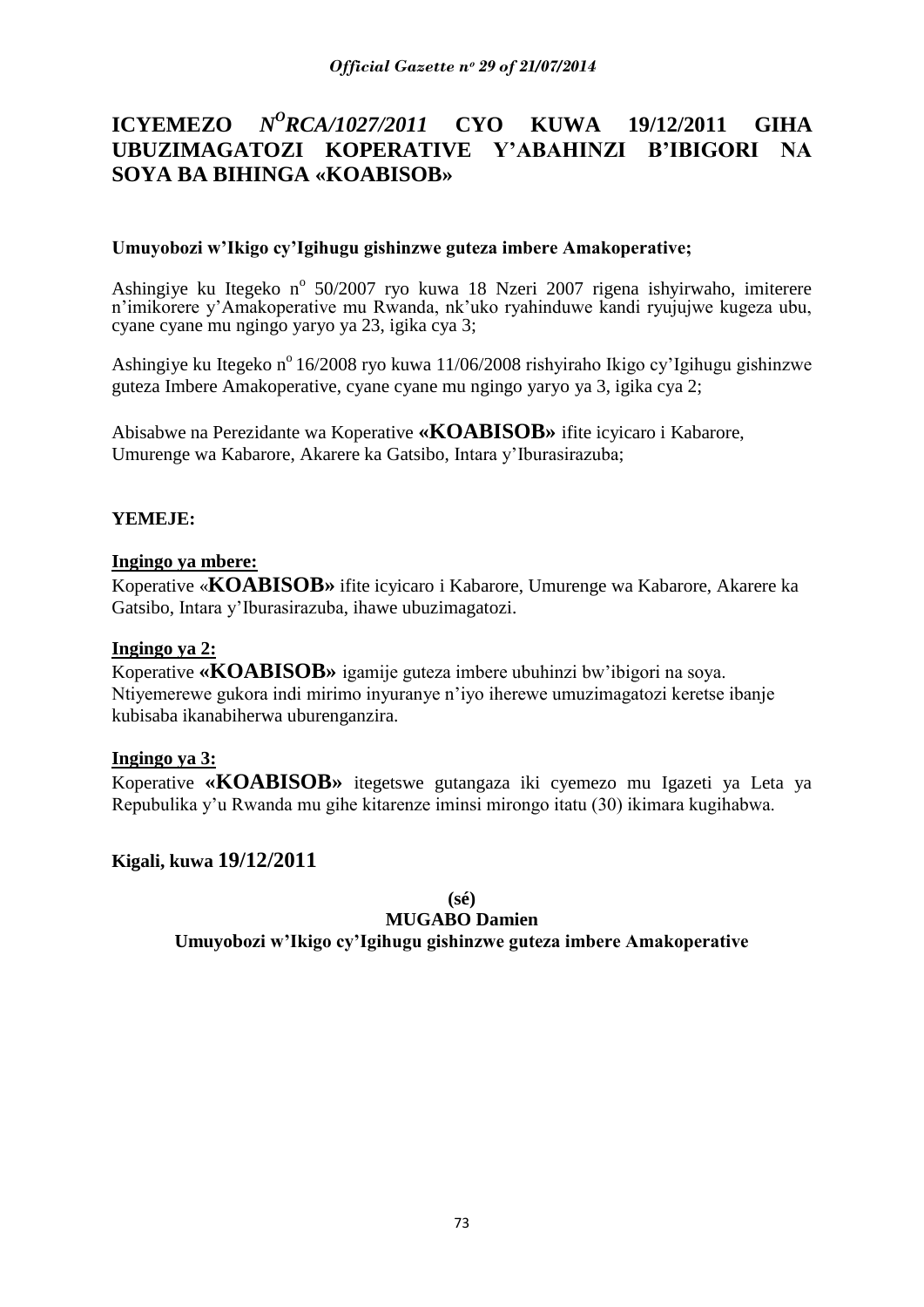#### **ICYEMEZO** *<sup>O</sup>RCA/0166/2014* **CYO KUWA 13/02/2014 GIHA UBUZIMAGATOZI KOPERATIVE TURWANE KU BUZIMA TARE «KOTUTA»**

# **Umuyobozi w'Ikigo cy'Igihugu gishinzwe guteza imbere Amakoperative;**

Ashingiye ku Itegeko nº 50/2007 ryo kuwa 18 Nzeri 2007 rigena ishyirwaho, imiterere n"imikorere y"Amakoperative mu Rwanda, nk"uko ryahinduwe kandi ryujujwe kugeza ubu, cyane cyane mu ngingo yaryo ya 23, igika cya 3;

Ashingiye ku Itegeko n<sup>o</sup> 48/2013 ryo kuwa 28/06/2013 rishyiraho Ikigo cy'Igihugu gishinzwe guteza Imbere Amakoperative, cyane cyane mu ngingo yaryo ya 3, igika cya 2;

Abisabwe na Perezida wa Koperative **«KOTUTA»** ifite icyicaro i Gasarenda, Umurenge wa Tare, Akarere ka Nyamagabe, Intara y"Amajyepfo;

### **YEMEJE:**

#### **Ingingo ya mbere:**

Koperative «**KOTUTA»** ifite icyicaro i Gasarenda, Umurenge wa Tare, Akarere ka Nyamagabe, Intara y"Amajyepfo, ihawe ubuzimagatozi.

#### **Ingingo ya 2:**

Koperative **«KOTUTA»** igamije gutanga serivisi z"ubujyanama bw"ubuzima no guteza imbere ubworozi bw"inkoko zitera amagi. Ntiyemerewe gukora indi mirimo inyuranye n"iyo iherewe umuzimagatozi keretse ibanje kubisaba ikanabiherwa uburenganzira.

#### **Ingingo ya 3:**

Koperative **«KOTUTA»** itegetswe gutangaza iki cyemezo mu Igazeti ya Leta ya Repubulika y"u Rwanda mu gihe kitarenze iminsi mirongo itatu (30) ikimara kugihabwa.

# **Kigali, kuwa 13/02/2014**

**(sé)**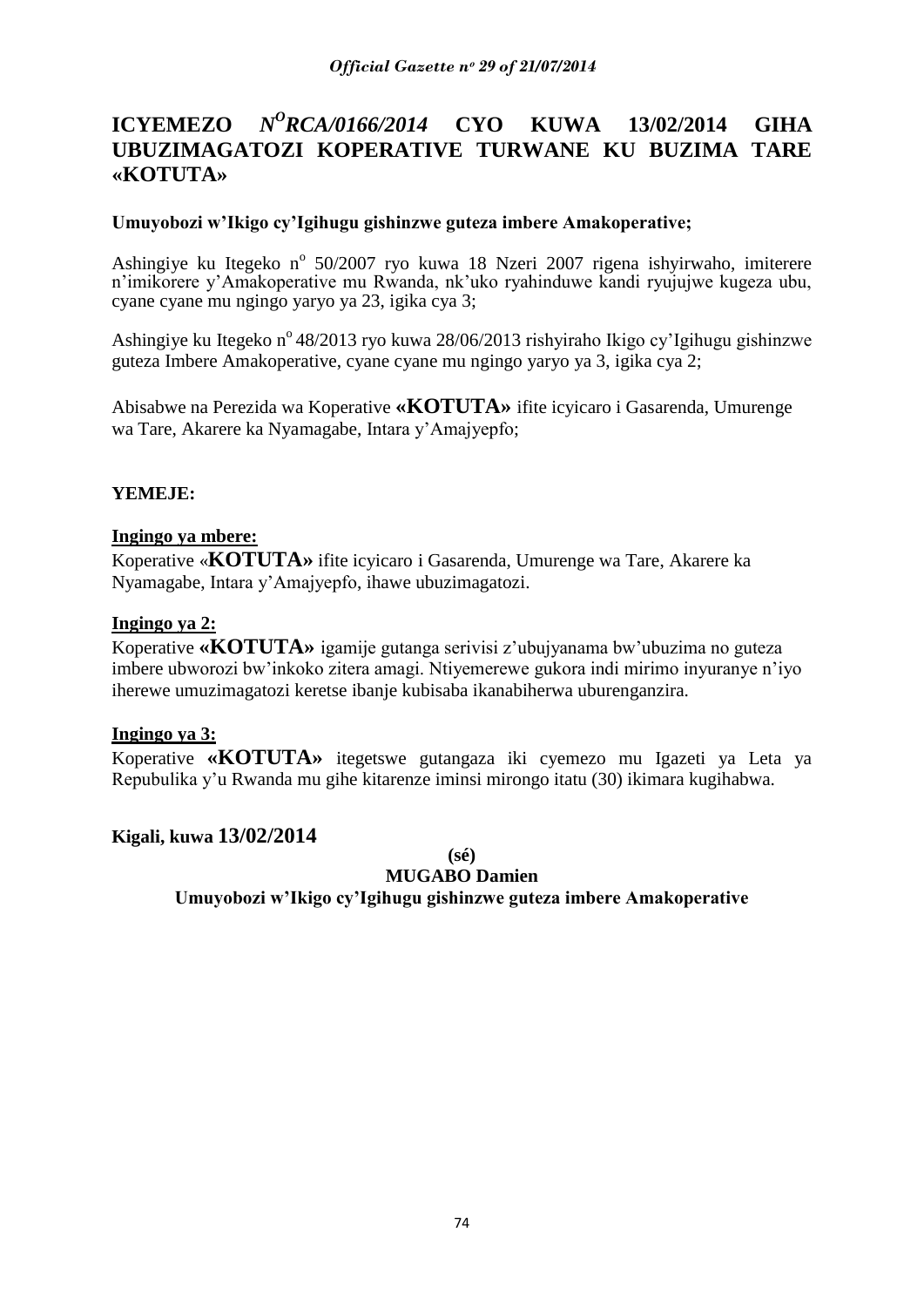#### **ICYEMEZO** *<sup>O</sup>RCA/802/2012* **CYO KUWA 30/11/2012 GIHA UBUZIMAGATOZI KOPERATIVE «DUKUNDE UBUZIMA KITABI»**

# **Umuyobozi w'Ikigo cy'Igihugu gishinzwe guteza imbere Amakoperative;**

Ashingiye ku Itegeko nº 50/2007 ryo kuwa 18 Nzeri 2007 rigena ishyirwaho, imiterere n"imikorere y"Amakoperative mu Rwanda, nk"uko ryahinduwe kandi ryujujwe kugeza ubu, cyane cyane mu ngingo yaryo ya 23, igika cya 3;

Ashingiye ku Itegeko nº 16/2008 ryo kuwa 11/06/2008 rishyiraho Ikigo cy'Igihugu gishinzwe guteza Imbere Amakoperative, cyane cyane mu ngingo yaryo ya 3, igika cya 2;

Abisabwe na Perezida wa Koperative **«DUKUNDE UBUZIMA KITABI»** ifite icyicaro i Kagano, Umurenge wa Kitabi, Akarere ka Nyamagabe, Intara y"Amajyepfo;

# **YEMEJE:**

### **Ingingo ya mbere:**

Koperative «**DUKUNDE UBUZIMA KITABI»** ifite icyicaro i Kagano, Umurenge wa Kitabi, Akarere ka Nyamagabe, Intara y"Amajyepfo, ihawe ubuzimagatozi.

### **Ingingo ya 2:**

Koperative **«DUKUNDE UBUZIMA KITABI»** igamije guteza imbere ubuhinzi bw"imbuto n"imboga n"ubworozi bw"inka n"ingurube. Ntiyemerewe gukora indi mirimo inyuranye n"iyo iherewe umuzimagatozi keretse ibanje kubisaba ikanabiherwa uburenganzira.

# **Ingingo ya 3:**

Koperative **«DUKUNDE UBUZIMA KITABI»** itegetswe gutangaza iki cyemezo mu Igazeti ya Leta ya Repubulika y"u Rwanda mu gihe kitarenze iminsi mirongo itatu (30) ikimara kugihabwa.

# **Kigali, kuwa 30/11/2012**

**(sé)**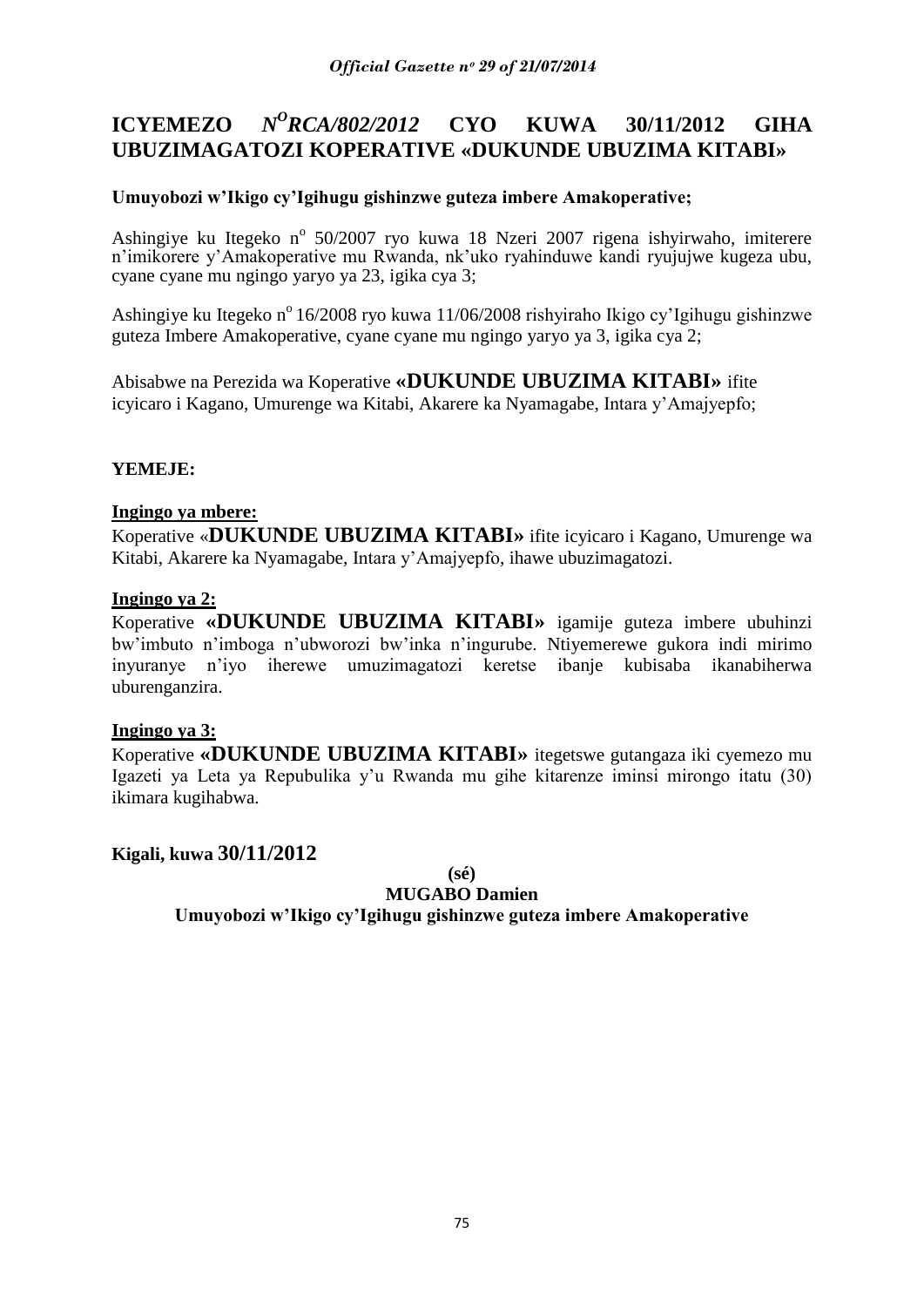#### **ICYEMEZO** *<sup>O</sup>RCA/990/2011* **CYO KUWA 05/12/2011 GIHA UBUZIMAGATOZI COOPERATIVE DES CULTIVATEURS DES OIGNONS DE TABAGWE «CO.CU.O.TA»**

# **Umuyobozi w'Ikigo cy'Igihugu gishinzwe guteza imbere Amakoperative;**

Ashingiye ku Itegeko nº 50/2007 ryo kuwa 18 Nzeri 2007 rigena ishyirwaho, imiterere n"imikorere y"Amakoperative mu Rwanda, nk"uko ryahinduwe kandi ryujujwe kugeza ubu, cyane cyane mu ngingo yaryo ya 23, igika cya 3;

Ashingiye ku Itegeko n<sup>o</sup> 16/2008 ryo kuwa 11/06/2008 rishyiraho Ikigo cy'Igihugu gishinzwe guteza Imbere Amakoperative, cyane cyane mu ngingo yaryo ya 3, igika cya 2;

Abisabwe na Perezida wa Koperative **«COCUOTA»** ifite icyicaro i Shonga, Umurenge wa Tabagwe, Akarere ka Nyagatare, Intara y"Iburasirazuba, mu rwandiko rwe rwakiriwe ku wa 27 Mata 2011;

### **YEMEJE:**

### **Ingingo ya mbere:**

Koperative «**COCUOTA»** ifite icyicaro i Shonga, Umurenge wa Tabagwe, Akarere ka Nyagatare, Intara y"Iburasirazuba, ihawe ubuzimagatozi.

### **Ingingo ya 2:**

Koperative **«COCUOTA»** igamije guteza imbere ubuhinzi bw"imboga (ibitunguru). Ntiyemerewe gukora indi mirimo inyuranye n"iyo iherewe umuzimagatozi keretse ibanje kubisaba ikanabiherwa uburenganzira.

#### **Ingingo ya 3:**

Koperative **«COCUOTA»** itegetswe gutangaza iki cyemezo mu Igazeti ya Leta ya Repubulika y"u Rwanda mu gihe kitarenze iminsi mirongo itatu (30) ikimara kugihabwa.

# **Kigali, kuwa 05/12/2011**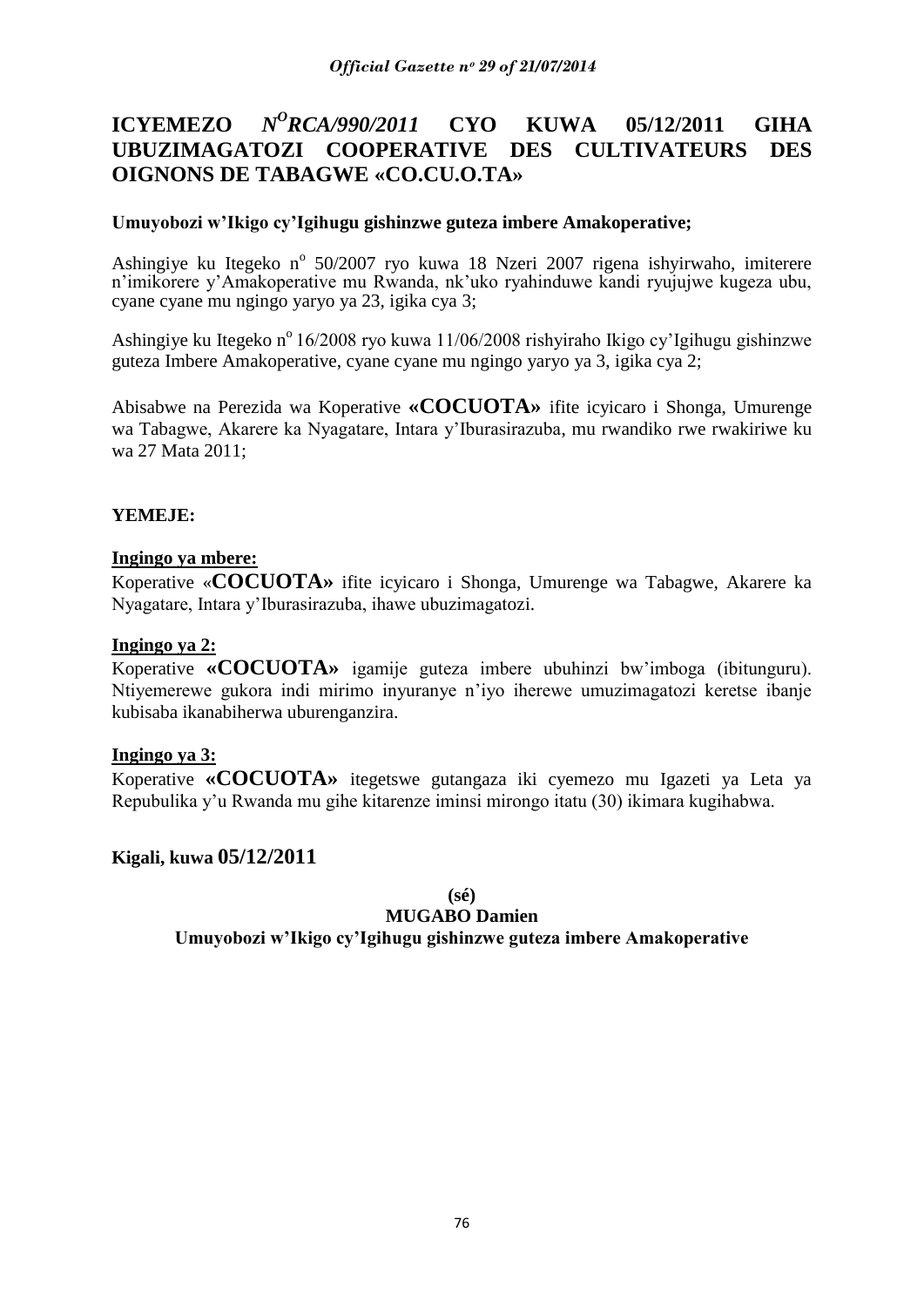#### **ICYEMEZO** *<sup>O</sup>RCA/0394/2014* **CYO KUWA 23/04/2014 GIHA UBUZIMAGATOZI KOPERATIVE TWIZAMURE RWANKUBA «KOTWIRWA»**

# **Umuyobozi w'Ikigo cy'Igihugu gishinzwe guteza imbere Amakoperative;**

Ashingiye ku Itegeko nº 50/2007 ryo kuwa 18 Nzeri 2007 rigena ishyirwaho, imiterere n"imikorere y"Amakoperative mu Rwanda, nk"uko ryahinduwe kandi ryujujwe kugeza ubu, cyane cyane mu ngingo yaryo ya 23, igika cya 3;

Ashingiye ku Itegeko n<sup>o</sup> 48/2013 ryo kuwa 28/06/2013 rishyiraho Ikigo cy'lgihugu gishinzwe guteza Imbere Amakoperative, cyane cyane mu ngingo yaryo ya 3, igika cya 2;

Abisabwe na Perezida wa Koperative **«KOTWIRWA»** ifite icyicaro i Rwankuba , Umurenge wa Rushashi, Akarere ka Gakenke, Intara y"Amajyaruguru;

### **YEMEJE:**

#### **Ingingo ya mbere:**

Koperative «**KOTWIRWA»** ifite icyicaro i Rwankuba, Umurenge wa Rushashi, Akarere ka Gakenke, Intara y"Amajyaruguru, ihawe ubuzimagatozi.

#### **Ingingo ya 2:**

Koperative **«KOTWIRWA» »** igamije gutanga serivisi z"ubujyanama bw"ubuzima no guteza imbere ubworozi bw"ingurube. Ntiyemerewe gukora indi mirimo inyuranye n"iyo iherewe umuzimagatozi keretse ibanje kubisaba ikanabiherwa uburenganzira.

#### **Ingingo ya 3:**

Koperative **«KOTWIRWA»** itegetswe gutangaza iki cyemezo mu Igazeti ya Leta ya Repubulika y"u Rwanda mu gihe kitarenze iminsi mirongo itatu (30) ikimara kugihabwa.

# **Kigali, kuwa 23/04/2014**

**(sé)**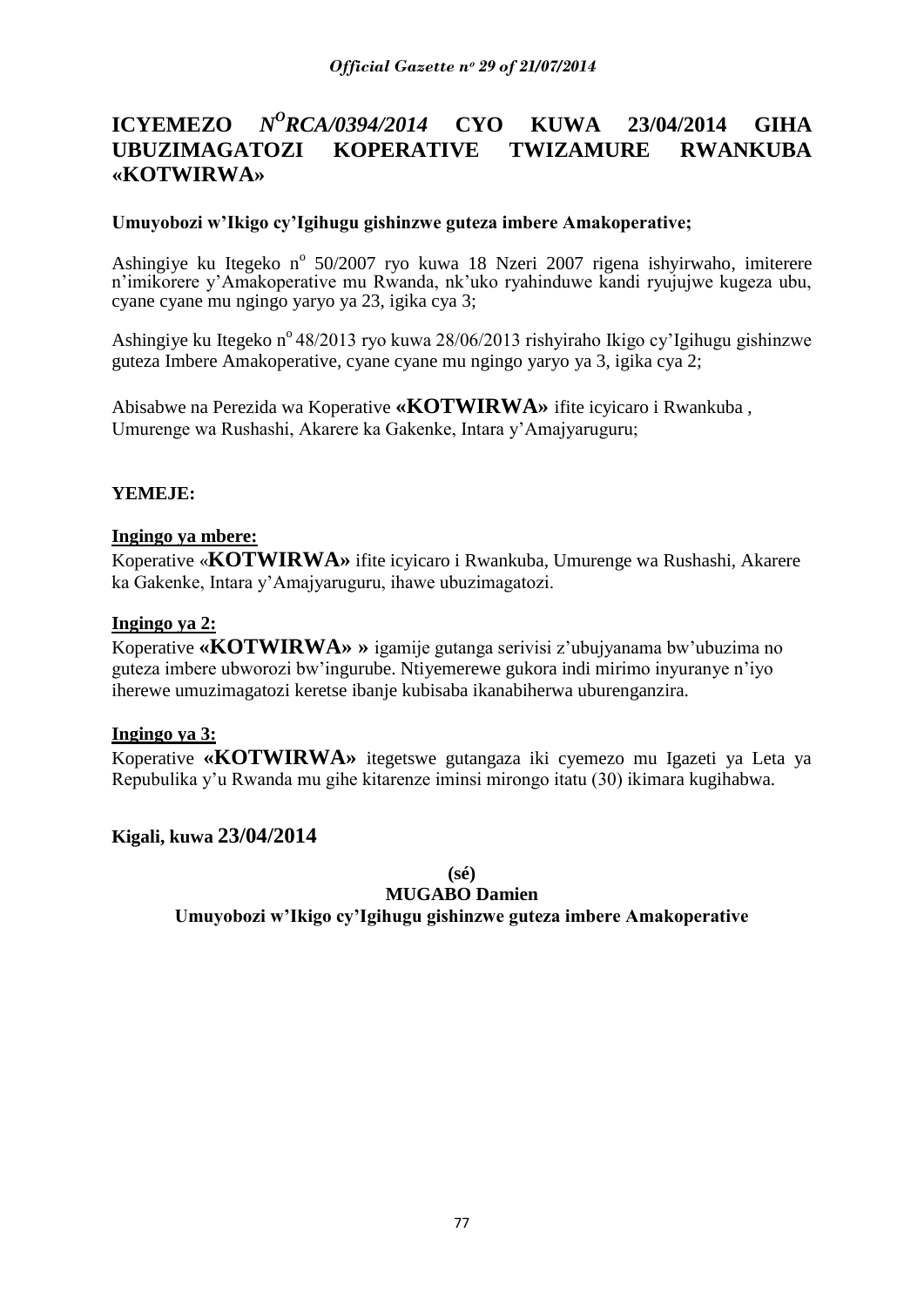#### **ICYEMEZO** *N <sup>O</sup>RCA/1150/2013* **CYO KUWA 19/12/2013 GIHA UBUZIMAGATOZI KOPERATIVE «ABAJYAMBERE BA GISENYI»**

# **Umuyobozi w'Ikigo cy'Igihugu gishinzwe guteza imbere Amakoperative;**

Ashingiye ku Itegeko nº 50/2007 ryo kuwa 18 Nzeri 2007 rigena ishyirwaho, imiterere n"imikorere y"Amakoperative mu Rwanda, nk"uko ryahinduwe kandi ryujujwe kugeza ubu, cyane cyane mu ngingo yaryo ya 23, igika cya 3;

Ashingiye ku Itegeko n<sup>o</sup> 48/2013 ryo kuwa 28/06/2013 rishyiraho Ikigo cy'Igihugu gishinzwe guteza Imbere Amakoperative, cyane cyane mu ngingo yaryo ya 3, igika cya 2;

Abisabwe na Perezidante wa Koperative **«ABAJYAMBERE BA GISENYI»** ifite icyicaro mu Kagali ka Bugoyi, Umurenge wa Gisenyi, Akarere ka Rubavu, Intara y"Iburengerazuba;

# **YEMEJE:**

# **Ingingo ya mbere:**

Koperative «**ABAJYAMBERE BA GISENYI»** ifite icyicaro mu kagali ka Bugoyi, Umurenge wa Gisenyi, Akarere ka Rubavu, Intara y"Iburengerazuba, ihawe ubuzimagatozi.

# **Ingingo ya 2:**

Koperative **«ABAJYAMBERE BA GISENYI»** igamije gutanga serivisi zijyanye n"ikoranabuhanga (Business Center). Ntiyemerewe gukora indi mirimo inyuranye n"iyo iherewe umuzimagatozi keretse ibanje kubisaba ikanabiherwa uburenganzira.

# **Ingingo ya 3:**

Koperative **«ABAJYAMBERE BA GISENYI»** itegetswe gutangaza iki cyemezo mu Igazeti ya Leta ya Repubulika y"u Rwanda mu gihe kitarenze iminsi mirongo itatu (30) ikimara kugihabwa.

**Kigali, kuwa 19/12/2013**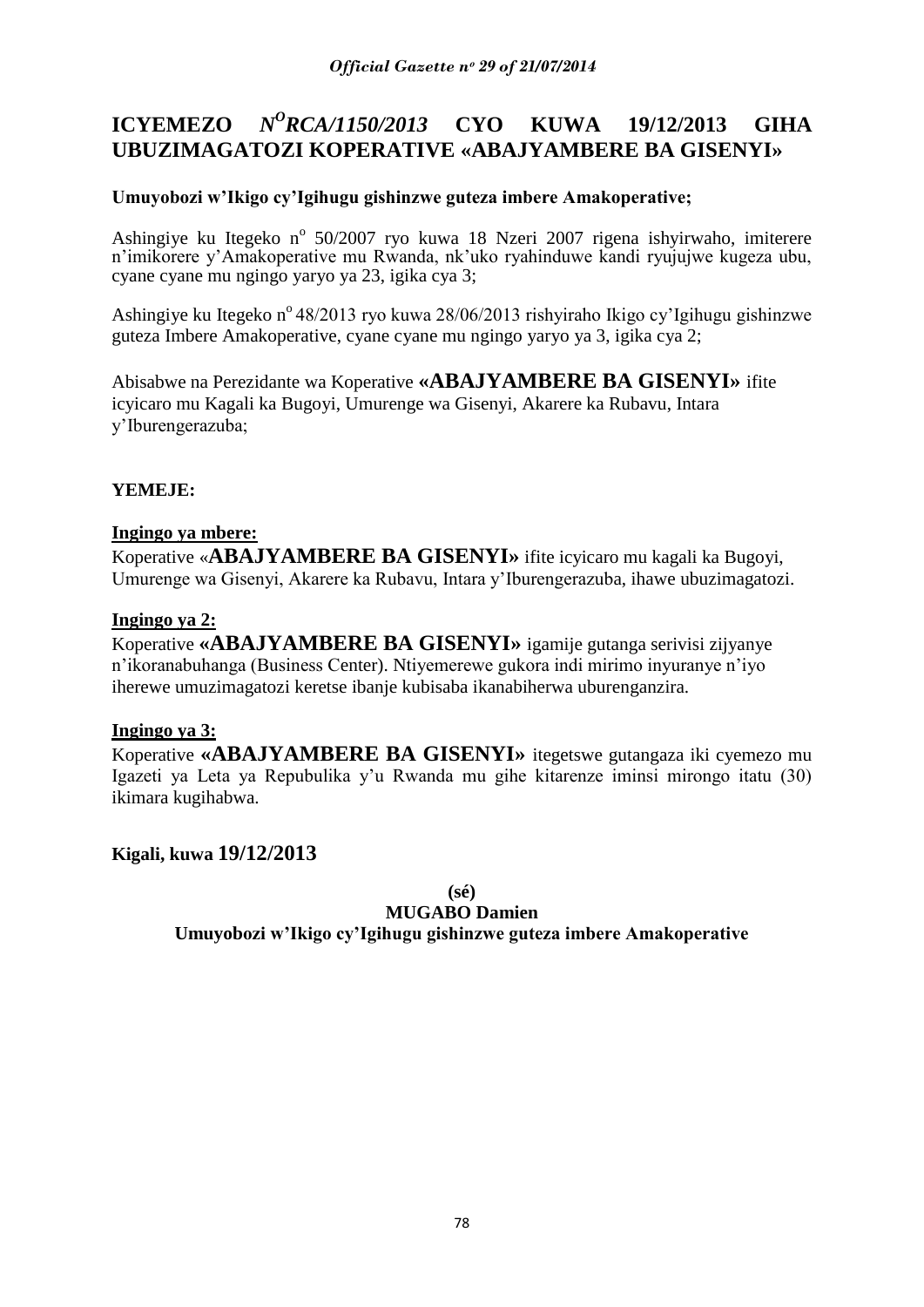#### **ICYEMEZO** *N <sup>O</sup>RCA/1117/2013* **CYO KUWA 12/12/2013 GIHA UBUZIMAGATOZI KOPERATIVE «KOMEZIMIHIGO MUTUNTU»**

# **Umuyobozi w'Ikigo cy'Igihugu gishinzwe guteza imbere Amakoperative;**

Ashingiye ku Itegeko nº 50/2007 ryo kuwa 18 Nzeri 2007 rigena ishyirwaho, imiterere n"imikorere y"Amakoperative mu Rwanda, nk"uko ryahinduwe kandi ryujujwe kugeza ubu, cyane cyane mu ngingo yaryo ya 23, igika cya 3;

Ashingiye ku Itegeko nº 48/2013 ryo kuwa 28/06/2013 rishyiraho Ikigo cy'Igihugu gishinzwe guteza Imbere Amakoperative, cyane cyane mu ngingo yaryo ya 3, igika cya 2;

Abisabwe na Perezidante wa Koperative **«KOMEZIMIHIGO MUTUNTU»** ifite icyicaro i Gasharu, Umurenge wa Mutuntu, Akarere ka Karongi, Intara y"Iburengerazuba;

# **YEMEJE:**

### **Ingingo ya mbere:**

Koperative «**KOMEZIMIHIGO MUTUNTU»** ifite icyicaro i Gasharu, Umurenge wa Mutuntu, Akarere ka Karongi, Intara y"Iburengerazuba, ihawe ubuzimagatozi.

### **Ingingo ya 2:**

Koperative **«KOMEZIMIHIGO MUTUNTU»** igamije guteza imbere ubuhinzi bw"ibigori. Ntiyemerewe gukora indi mirimo inyuranye n"iyo iherewe umuzimagatozi keretse ibanje kubisaba ikanabiherwa uburenganzira.

# **Ingingo ya 3:**

Koperative **«KOMEZIMIHIGO MUTUNTU»** itegetswe gutangaza iki cyemezo mu Igazeti ya Leta ya Repubulika y"u Rwanda mu gihe kitarenze iminsi mirongo itatu (30) ikimara kugihabwa.

# **Kigali, kuwa 12/12/2013**

**(sé)**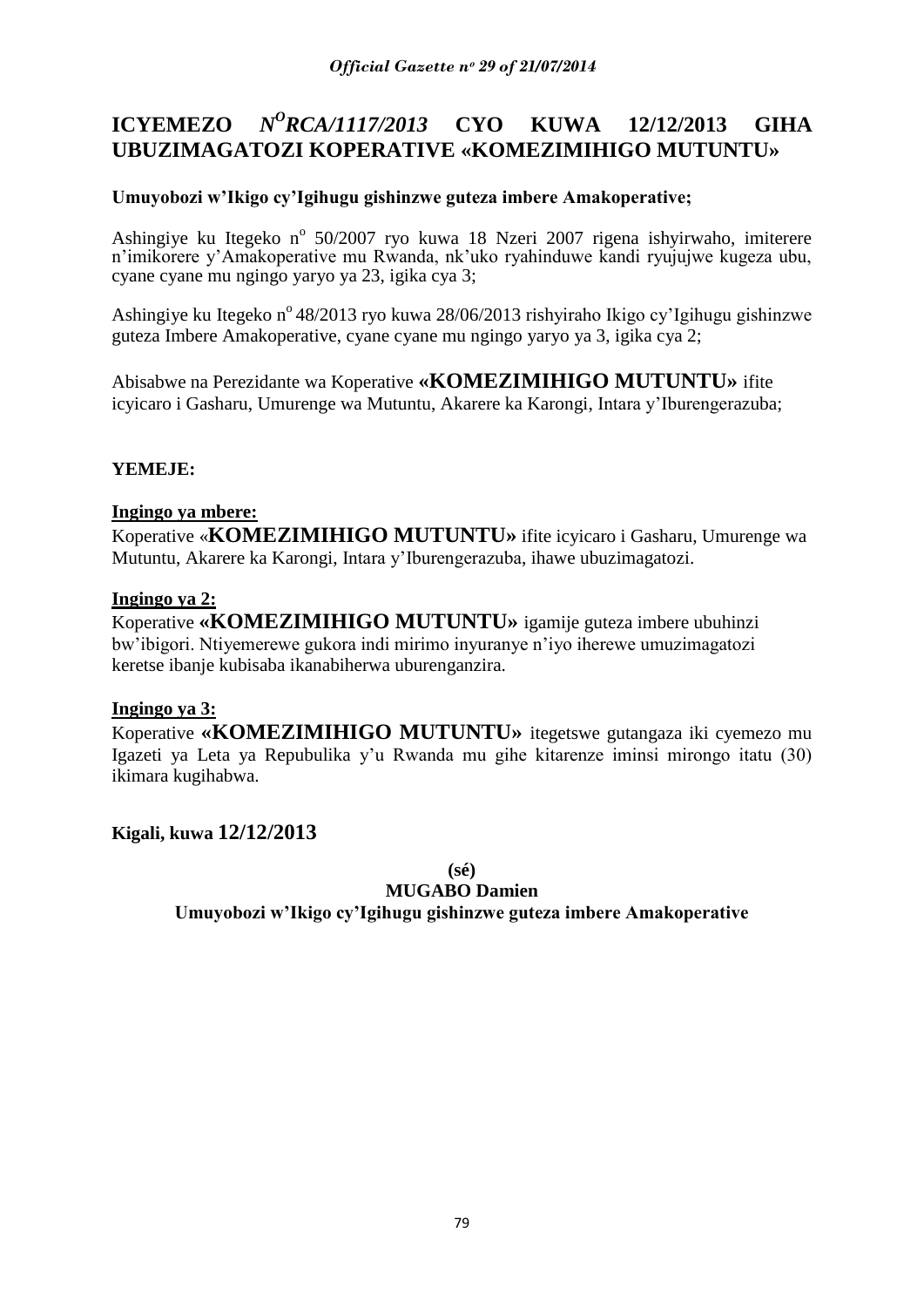#### **ICYEMEZO** *N <sup>O</sup>RCA/0279/2014* **CYO KUWA 17/03/2014 GIHA UBUZIMAGATOZI KOPERATIVE «DUKOREREGUKIRA»**

# **Umuyobozi w'Ikigo cy'Igihugu gishinzwe guteza imbere Amakoperative;**

Ashingiye ku Itegeko nº 50/2007 ryo kuwa 18 Nzeri 2007 rigena ishyirwaho, imiterere n"imikorere y"Amakoperative mu Rwanda, nk"uko ryahinduwe kandi ryujujwe kugeza ubu, cyane cyane mu ngingo yaryo ya 23, igika cya 3;

Ashingiye ku Itegeko nº 48/2013 ryo kuwa 28/06/2013 rishyiraho Ikigo cy'Igihugu gishinzwe guteza Imbere Amakoperative, cyane cyane mu ngingo yaryo ya 3, igika cya 2;

Abisabwe na Perezida wa Koperative **«DUKOREREGUKIRA»** ifite icyicaro i Kabeza , Umurenge wa Mutete, Akarere ka Gicumbi, Intara y"Amajyaruguru;

# **YEMEJE:**

### **Ingingo ya mbere:**

Koperative «**DUKOREREGUKIRA»** ifite icyicaro i Kabeza , Umurenge wa Mutete, Akarere ka Gicumbi, Intara y"Amajyaruguru, ihawe ubuzimagatozi.

### **Ingingo ya 2:**

Koperative **«DUKOREREGUKIRA»** igamije guteza imbere ubworozi bw"ingurube. Ntiyemerewe gukora indi mirimo inyuranye n"iyo iherewe umuzimagatozi keretse ibanje kubisaba ikanabiherwa uburenganzira.

# **Ingingo ya 3:**

Koperative **«DUKOREREGUKIRA»** itegetswe gutangaza iki cyemezo mu Igazeti ya Leta ya Repubulika y'u Rwanda mu gihe kitarenze iminsi mirongo itatu (30) ikimara kugihabwa.

# **Kigali, kuwa 17/03/2014**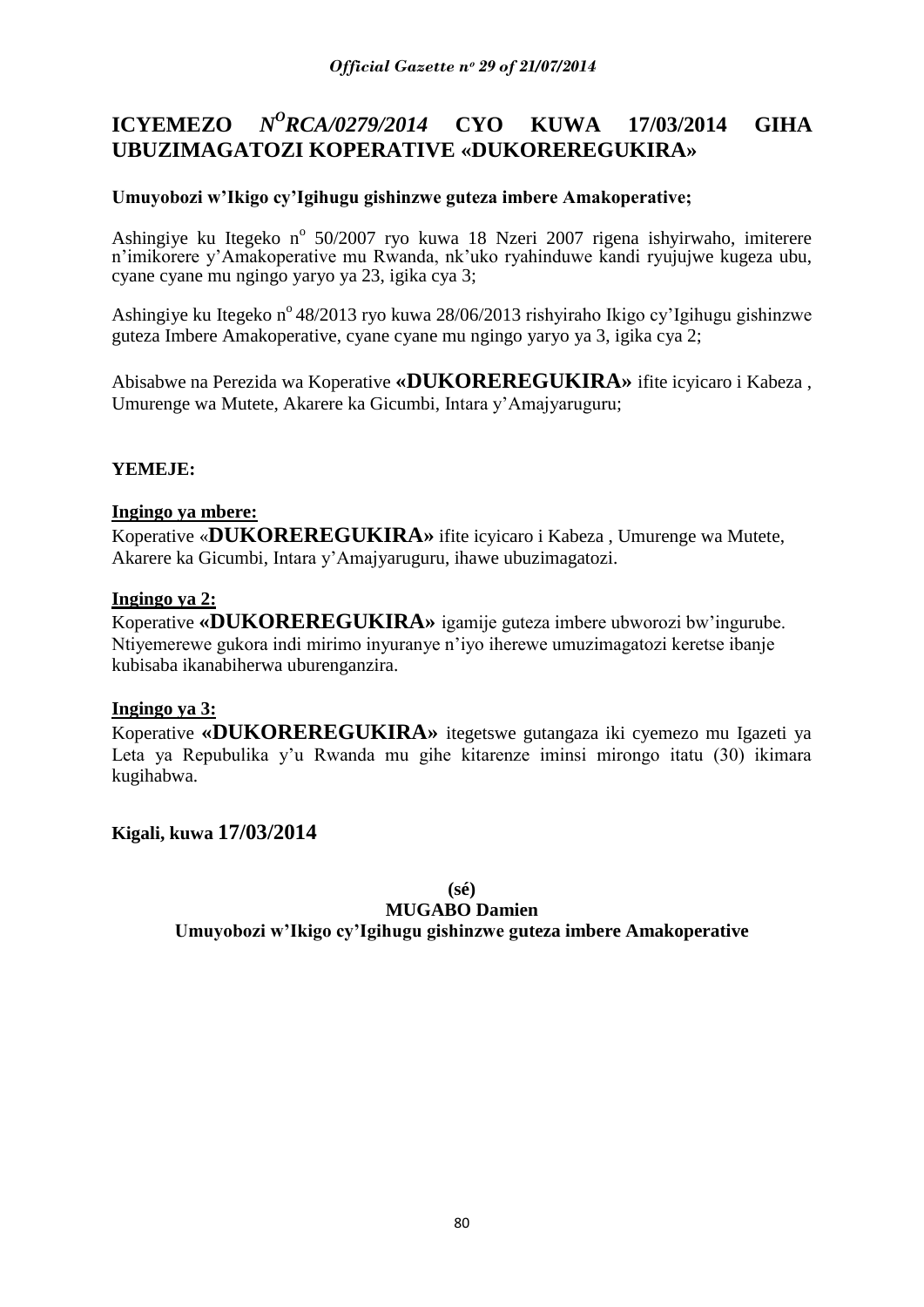#### **ICYEMEZO** *<sup>O</sup>RCA/0331/2014* **CYO KUWA 02/04/2014 GIHA UBUZIMAGATOZI HOPE FOR TOMORROW COOPERATIVE «HOTCO»**

# **Umuyobozi w'Ikigo cy'Igihugu gishinzwe guteza imbere Amakoperative;**

Ashingiye ku Itegeko nº 50/2007 ryo kuwa 18 Nzeri 2007 rigena ishyirwaho, imiterere n"imikorere y"Amakoperative mu Rwanda, nk"uko ryahinduwe kandi ryujujwe kugeza ubu, cyane cyane mu ngingo yaryo ya 23, igika cya 3;

Ashingiye ku Itegeko n<sup>o</sup> 48/2013 ryo kuwa 28/06/2013 rishyiraho Ikigo cy'Igihugu gishinzwe guteza Imbere Amakoperative, cyane cyane mu ngingo yaryo ya 3, igika cya 2;

Abisabwe na Perezida wa Koperative **«HOTCO»** ifite icyicaro i Kinteko, Umurenge wa Kibilizi, Akarere ka Gisagara, Intara y"Amajyepfo;

### **YEMEJE:**

#### **Ingingo ya mbere:**

Koperative «**HOTCO»** ifite icyicaro i Kinteko, Umurenge wa Kibilizi, Akarere ka Gisagara, Intara y"Amajyepfo, ihawe ubuzimagatozi.

### **Ingingo ya 2:**

Koperative **«HOTCO»** igamije guteza imbere imirimo ijyanye no kogosha no gutunganya imisatsi (salon de coiffure). Ntiyemerewe gukora indi mirimo inyuranye n"iyo iherewe umuzimagatozi keretse ibanje kubisaba ikanabiherwa uburenganzira.

#### **Ingingo ya 3:**

Koperative **«HOTCO»** itegetswe gutangaza iki cyemezo mu Igazeti ya Leta ya Repubulika y"u Rwanda mu gihe kitarenze iminsi mirongo itatu (30) ikimara kugihabwa.

# **Kigali, kuwa 02/04/2014**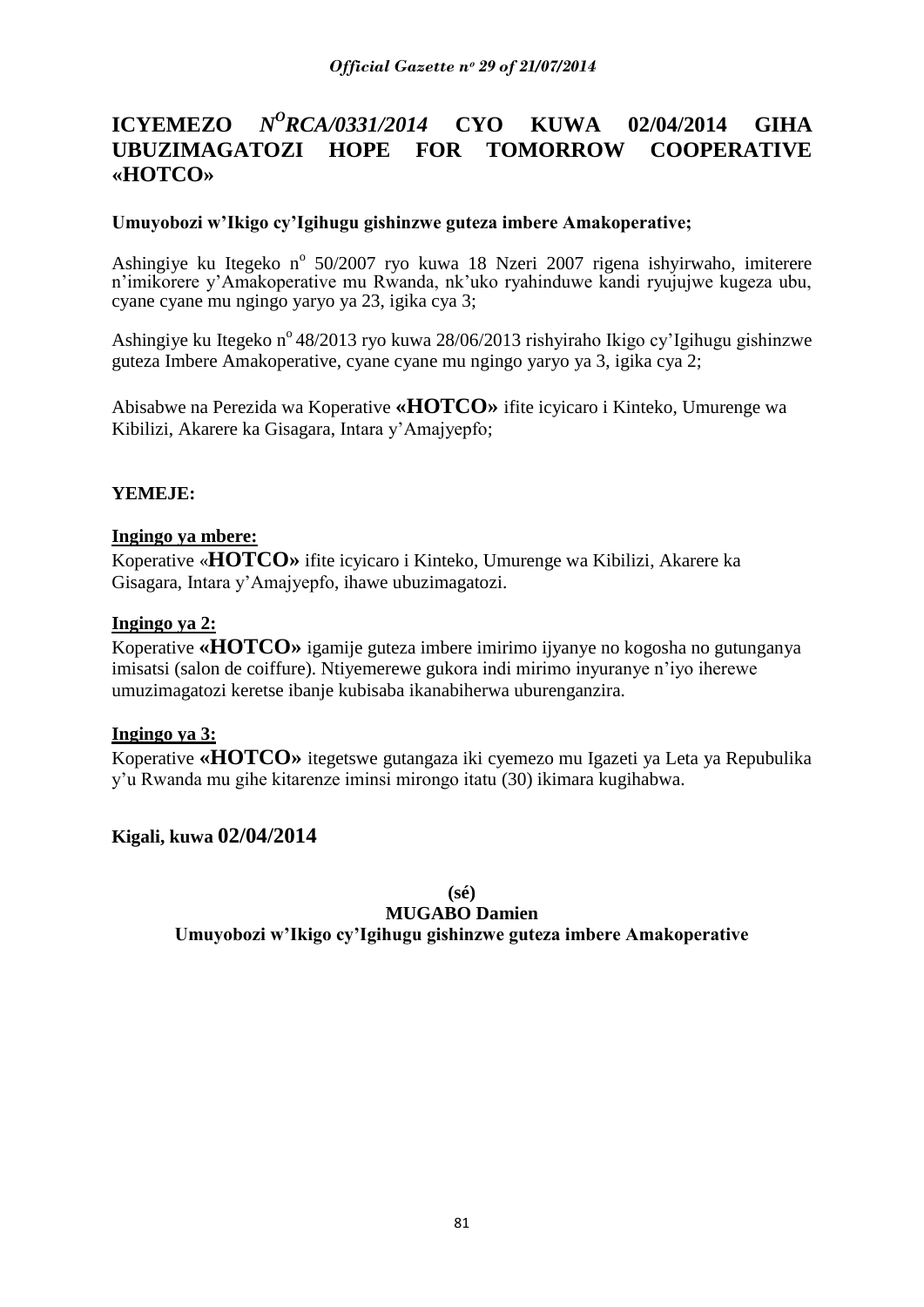# **ICYEMEZO** *N<sup>O</sup>RCA/0354/2014* **CYO KUWA 10/04/2014 GIHA UBUZIMAGATOZI KOPERATIVE «KOMEZUBUZIMA MUKONO»**

# **Umuyobozi w'Ikigo cy'Igihugu gishinzwe guteza imbere Amakoperative;**

Ashingiye ku Itegeko nº 50/2007 ryo kuwa 18 Nzeri 2007 rigena ishyirwaho, imiterere n"imikorere y"Amakoperative mu Rwanda, nk"uko ryahinduwe kandi ryujujwe kugeza ubu, cyane cyane mu ngingo yaryo ya 23, igika cya 3;

Ashingiye ku Itegeko nº 48/2013 ryo kuwa 28/06/2013 rishyiraho Ikigo cy'Igihugu gishinzwe guteza Imbere Amakoperative, cyane cyane mu ngingo yaryo ya 3, igika cya 2;

Abisabwe na Perezida wa Koperative **«KOMEZUBUZIMA MUKONO»** ifite icyicaro i Bwisige, Umurenge wa Bwisige, Akarere ka Gicumbi, Intara y"Amajyaruguru;

# **YEMEJE:**

### **Ingingo ya mbere:**

Koperative «**KOMEZUBUZIMA MUKONO»** ifite icyicaro i Bwisige, Umurenge wa Bwisige, Akarere ka Gicumbi, Intara y"Amajyaruguru, ihawe ubuzimagatozi.

### **Ingingo ya 2:**

Koperative **«KOMEZUBUZIMA MUKONO»** igamije gutanga serivisi zijyanye n"ubujyanama bw"ubuzima no guteza imbere ubworozi bw"ingurube. Ntiyemerewe gukora indi mirimo inyuranye n"iyo iherewe umuzimagatozi keretse ibanje kubisaba ikanabiherwa uburenganzira.

# **Ingingo ya 3:**

Icyemezo no RCA/1474/2009 cyo kuwa 27/11/2003 gikuweho

#### **Ingingo ya 4:**

Koperative **«KOMEZUBUZIMA MUKONO»** itegetswe gutangaza iki cyemezo mu Igazeti ya Leta ya Repubulika y"u Rwanda mu gihe kitarenze iminsi mirongo itatu (30) ikimara kugihabwa.

# **Kigali, kuwa 10/04/2014**

#### **(sé) MUGABO Damien**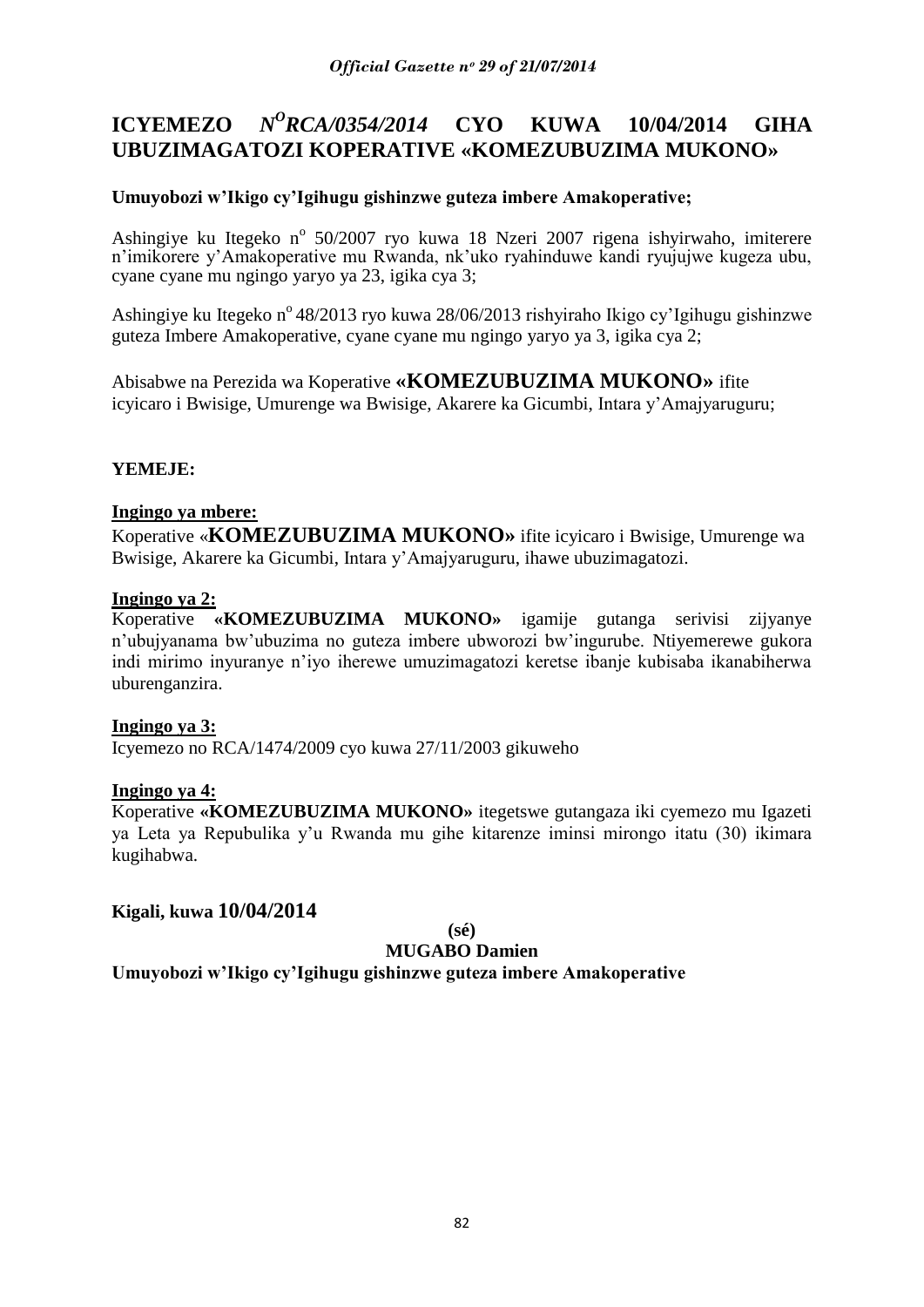#### **ICYEMEZO** *<sup>O</sup>RCA/958/2013* **CYO KUWA 15/10/2013 GIHA UBUZIMAGATOZI KOPERATIVE ABAKUNDAGITI «COABAGI»**

# **Umuyobozi w'Ikigo cy'Igihugu gishinzwe guteza imbere Amakoperative;**

Ashingiye ku Itegeko nº 50/2007 ryo kuwa 18 Nzeri 2007 rigena ishyirwaho, imiterere n"imikorere y"Amakoperative mu Rwanda, nk"uko ryahinduwe kandi ryujujwe kugeza ubu, cyane cyane mu ngingo yaryo ya 23, igika cya 3;

Ashingiye ku Itegeko nº 48/2013 ryo kuwa 28/06/2013 rishyiraho Ikigo cy'Igihugu gishinzwe guteza Imbere Amakoperative, cyane cyane mu ngingo yaryo ya 3, igika cya 2;

Abisabwe na Perezida wa Koperative **«COABAGI»** ifite icyicaro i Gasarenda, Umurenge wa Tare, Akarere ka Nyamagabe, Intara y"Amajyepfo;

# **YEMEJE:**

#### **Ingingo ya mbere:**

Koperative «**COABAGI»** ifite icyicaro i Gasarenda , Umurenge wa Tare, Akarere ka Nyamagabe, Intara y"Amajyepfo, ihawe ubuzimagatozi.

#### **Ingingo ya 2:**

Koperative **«COABAGI»** ifite intego yo gutera amashyamba no kuyabyaza umusaruro: inkwi, amakara n"imbaho. Ntiyemerewe gukora indi mirimo inyuranye n"iyo iherewe umuzimagatozi keretse ibanje kubisaba ikanabiherwa uburenganzira.

#### **Ingingo ya 3:**

Koperative **«COABAGI»** itegetswe gutangaza iki cyemezo mu Igazeti ya Leta ya Repubulika y"u Rwanda mu gihe kitarenze iminsi mirongo itatu (30) ikimara kugihabwa.

# **Kigali, kuwa 15/10/2013**

**(sé)**

**MUGABO Damien**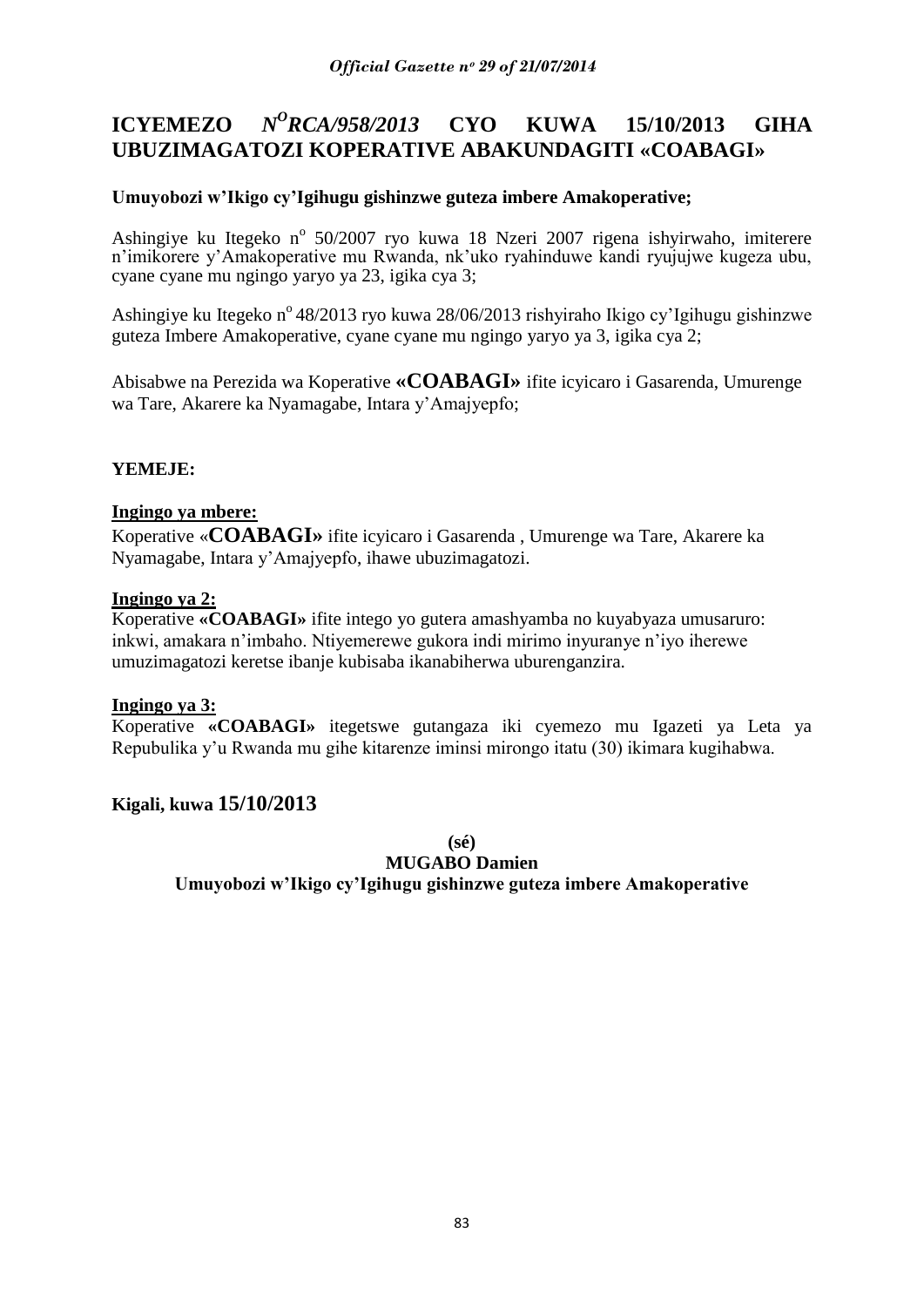#### **ICYEMEZO** *<sup>O</sup>RCA/1109/2013* **CYO KUWA 11/12/2013 GIHA UBUZIMAGATOZI KOPERATIVE TWITEKUBUZIMA RUKOMO «COTBURU»**

# **Umuyobozi w'Ikigo cy'Igihugu gishinzwe guteza imbere Amakoperative;**

Ashingiye ku Itegeko nº 50/2007 ryo kuwa 18 Nzeri 2007 rigena ishyirwaho, imiterere n"imikorere y"Amakoperative mu Rwanda, nk"uko ryahinduwe kandi ryujujwe kugeza ubu, cyane cyane mu ngingo yaryo ya 23, igika cya 3;

Ashingiye ku Itegeko nº 48/2013 ryo kuwa 28/06/2013 rishyiraho Ikigo cy'Igihugu gishinzwe guteza Imbere Amakoperative, cyane cyane mu ngingo yaryo ya 3, igika cya 2;

Abisabwe na Perezida wa Koperative **«COTBURU»** ifite icyicaro mu Kagari ka Gashenyi , Umurenge wa Rukomo, Akarere ka Nyagatare, Intara y"Iburasirazuba;

### **YEMEJE:**

#### **Ingingo ya mbere:**

Koperative «**COTBURU»** ifite icyicaro mu Kagari ka Gashenyi , Umurenge wa Rukomo, Akarere ka Nyagatare, Intara y"Iburasirazuba, ihawe ubuzimagatozi.

#### **Ingingo ya 2:**

Koperative **«COTBURU»** igamije gutanga serivisi zijyanye n"ubujyanama bw"ubuzima no guteza imbere ubucuruzi bw"imyaka. Ntiyemerewe gukora indi mirimo inyuranye n"iyo iherewe umuzimagatozi keretse ibanje kubisaba ikanabiherwa uburenganzira.

#### **Ingingo ya 3:**

Koperative **«COTBURU»** itegetswe gutangaza iki cyemezo mu Igazeti ya Leta ya Repubulika y"u Rwanda mu gihe kitarenze iminsi mirongo itatu (30) ikimara kugihabwa.

#### **Kigali, kuwa 11/12/2013**

**(sé)**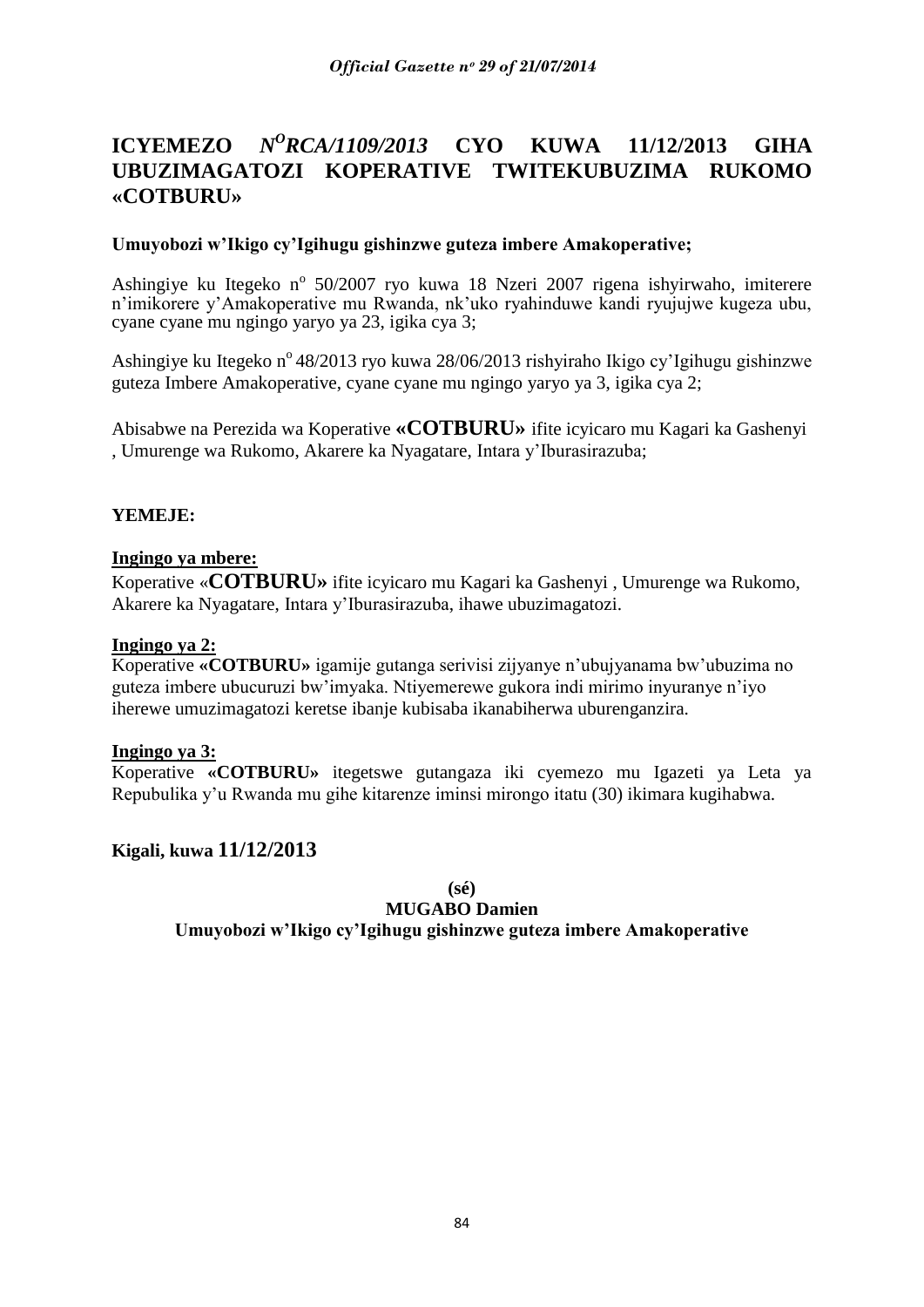#### **ICYEMEZO** *<sup>O</sup>RCA/0251/2014* **CYO KUWA 10/03/2014 GIHA UBUZIMAGATOZI KOPERATIVE «JYAMBERE BAHINZI B'URUTOKI»**

### **Umuyobozi w'Ikigo cy'Igihugu gishinzwe guteza imbere Amakoperative;**

Ashingiye ku Itegeko nº 50/2007 ryo kuwa 18 Nzeri 2007 rigena ishyirwaho, imiterere n"imikorere y"Amakoperative mu Rwanda, nk"uko ryahinduwe kandi ryujujwe kugeza ubu, cyane cyane mu ngingo yaryo ya 23, igika cya 3;

Ashingiye ku Itegeko n<sup>o</sup> 48/2013 ryo kuwa 28/06/2013 rishyiraho Ikigo cy'Igihugu gishinzwe guteza Imbere Amakoperative, cyane cyane mu ngingo yaryo ya 3, igika cya 2;

Abisabwe na Perezidante wa Koperative **«JYAMBERE BAHINZI B'URUTOKI»**  ifite icyicaro i Mugano, Umurenge wa Ngororero, Akarere ka Ngororero, Intara y"Iburengerazuba;

### **YEMEJE:**

#### **Ingingo ya mbere:**

Koperative «**JYAMBERE BAHINZI B'URUTOKI»** ifite icyicaro i Mugano, Umurenge wa Ngororero, Akarere ka Ngororero, Intara y"Iburengerazuba, ihawe ubuzimagatozi.

#### **Ingingo ya 2:**

Koperative **«JYAMBERE BAHINZI B'URUTOKI»** igamije guteza imbere ubuhinzi bw"urutoki. Ntiyemerewe gukora indi mirimo inyuranye n"iyo iherewe umuzimagatozi keretse ibanje kubisaba ikanabiherwa uburenganzira.

#### **Ingingo ya 3:**

Koperative **«JYAMBERE BAHINZI B'URUTOKI»** itegetswe gutangaza iki cyemezo mu Igazeti ya Leta ya Repubulika y"u Rwanda mu gihe kitarenze iminsi mirongo itatu (30) ikimara kugihabwa.

# **Kigali, kuwa 10/03/2014**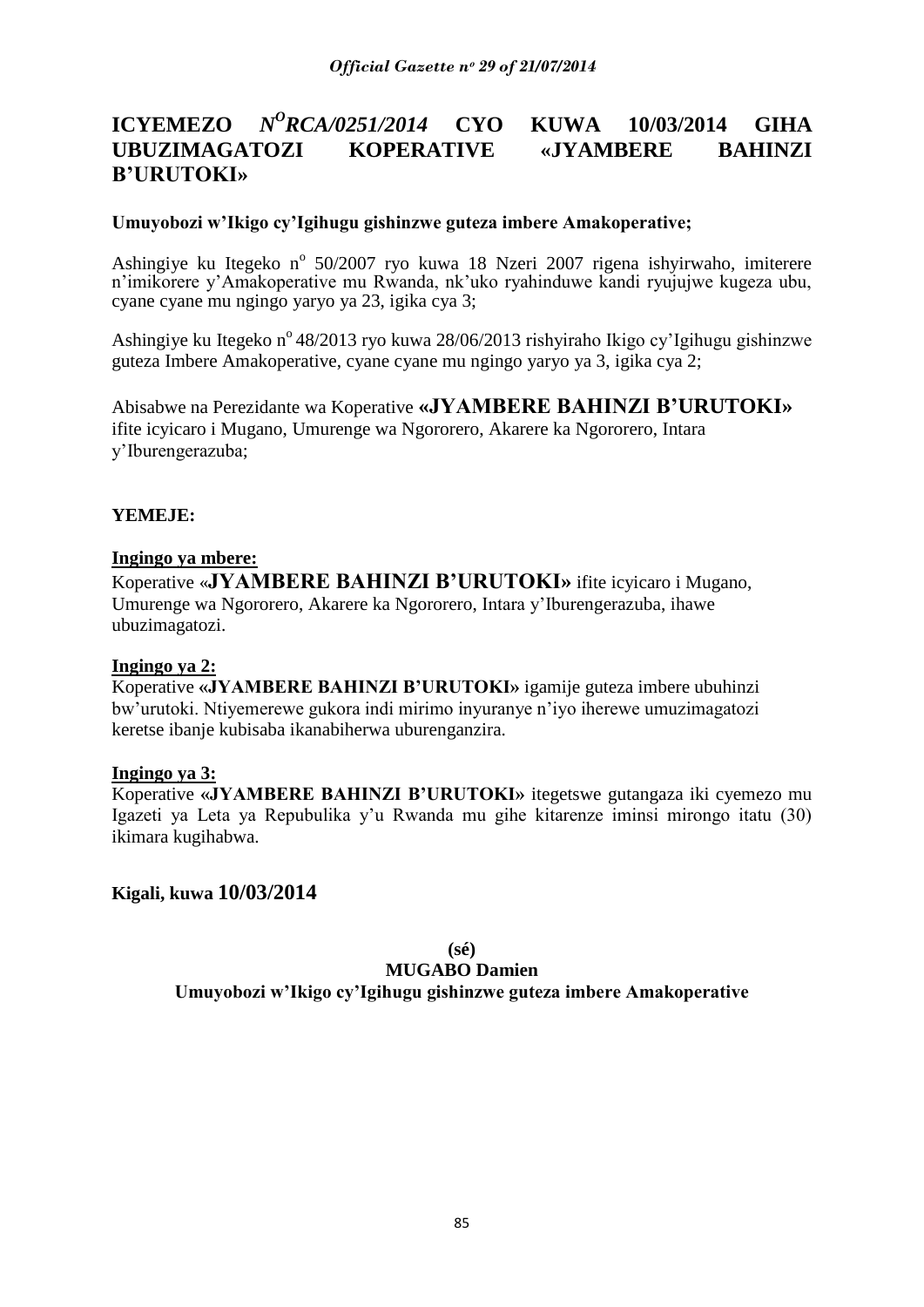#### **ICYEMEZO** *N <sup>O</sup>RCA/610/2011* **CYO KUWA 11/07/2011 GIHA UBUZIMAGATOZI KOPERATIVE «KORANDEBE»**

# **Umuyobozi w'Ikigo cy'Igihugu gishinzwe guteza imbere Amakoperative;**

Ashingiye ku Itegeko nº 50/2007 ryo kuwa 18 Nzeri 2007 rigena ishyirwaho, imiterere n"imikorere y"Amakoperative mu Rwanda, nk"uko ryahinduwe kandi ryujujwe kugeza ubu, cyane cyane mu ngingo yaryo ya 23, igika cya 3;

Ashingiye ku Itegeko nº 16/2008 ryo kuwa 11/06/2008 rishyiraho Ikigo cy'Igihugu gishinzwe guteza Imbere Amakoperative, cyane cyane mu ngingo yaryo ya 3, igika cya 2;

Abisabwe na Perezida wa Koperative **«KORANDEBE»** ifite icyicaro i Micinyiro, Umurenge wa Mudende, Akarere ka Rubavu, Intara y"Iburengerazuba, mu rwandiko rwe rwakiriwe kuwa 28 Kamena 2011

### **YEMEJE:**

#### **Ingingo ya mbere:**

Koperative «**KORANDEBE»** ifite icyicaro i Micinyiro, Umurenge wa Mudende, Akarere ka Rubavu, Intara y"Iburengerazuba, ihawe ubuzimagatozi.

#### **Ingingo ya 2:**

Koperative **«KORANDEBE»** igamije guteza imbere ubuhinzi bw"ibirayi. Ntiyemerewe gukora indi mirimo inyuranye n"iyo iherewe umuzimagatozi keretse ibanje kubisaba ikanabiherwa uburenganzira.

#### **Ingingo ya 3:**

Koperative **«KORANDEBE»** itegetswe gutangaza iki cyemezo mu Igazeti ya Leta ya Repubulika y"u Rwanda mu gihe kitarenze iminsi mirongo itatu (30) ikimara kugihabwa.

#### **Kigali, kuwa 11/07/2011**

**(sé)**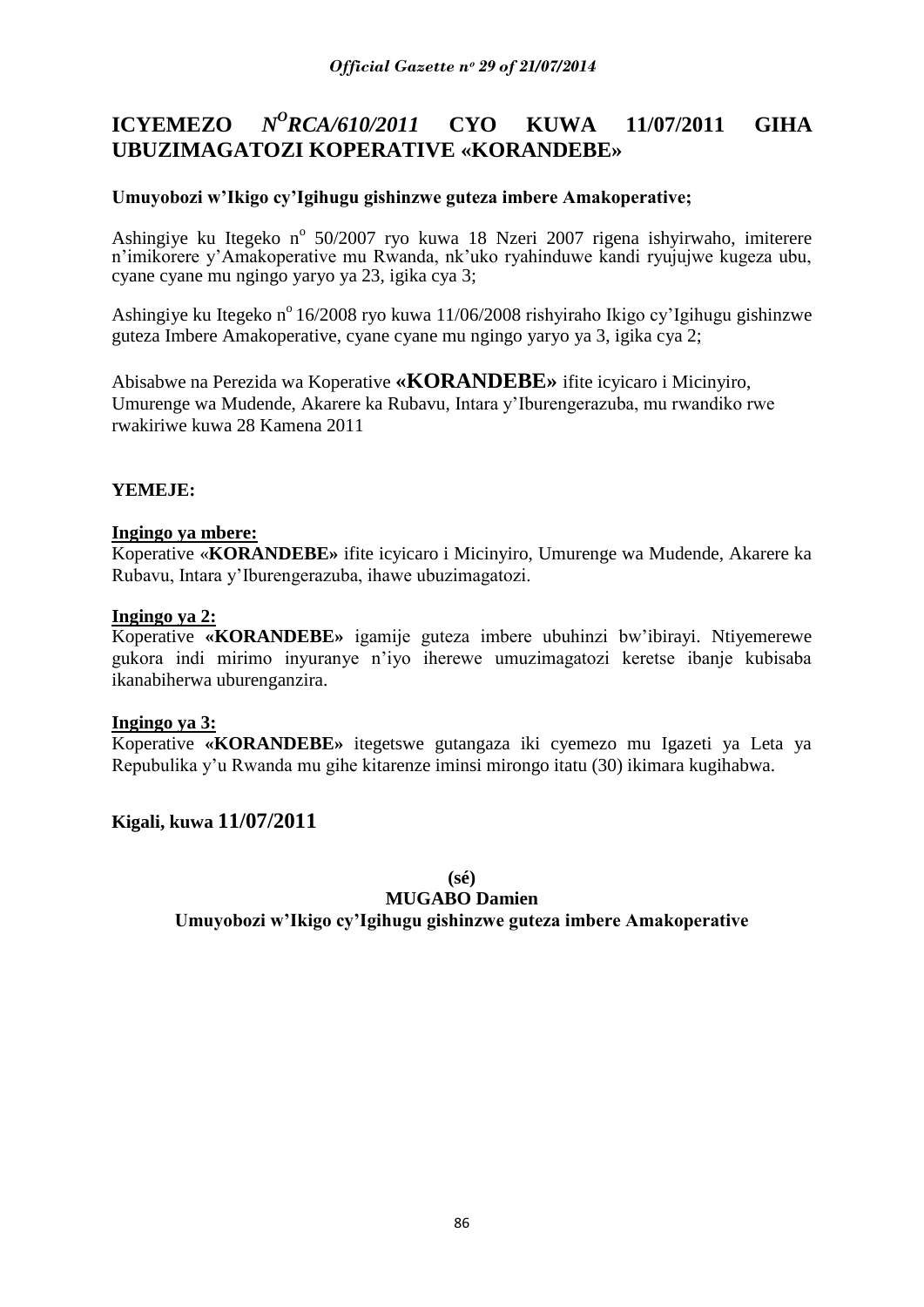# **ICYEMEZO** *N<sup>O</sup>RCA/0220/2014* CYO KUWA 24/02/2014 GIHA **UBUZIMAGATOZI KOPERATIVE «AMIZERO Y'UBUZIMA»**

# **Umuyobozi w'Ikigo cy'Igihugu gishinzwe guteza imbere Amakoperative;**

Ashingiye ku Itegeko nº 50/2007 ryo kuwa 18 Nzeri 2007 rigena ishyirwaho, imiterere n"imikorere y"Amakoperative mu Rwanda, nk"uko ryahinduwe kandi ryujujwe kugeza ubu, cyane cyane mu ngingo yaryo ya 23, igika cya 3;

Ashingiye ku Itegeko nº 48/2013 ryo kuwa 28/06/2013 rishyiraho Ikigo cy'Igihugu gishinzwe guteza Imbere Amakoperative, cyane cyane mu ngingo yaryo ya 3, igika cya 2;

Abisabwe na Perezida wa Koperative **«AMIZERO Y'UBUZIMA»** ifite icyicaro i Nyundo, Umurenge wa Mataba, Akarere ka Gakenke, Intara y"Amajyaruguru,

### **YEMEJE:**

#### **Ingingo ya mbere:**

Koperative «**AMIZERO Y'UBUZIMA»** ifite icyicaro i Nyundo, Umurenge wa Mataba, Akarere ka Gakenke, Intara y"Amajyaruguru, ihawe ubuzimagatozi.

#### **Ingingo ya 2:**

Koperative **«AMIZERO Y'UBUZIMA»** igamije gutanga serivisi zijyanye n"ubujyanama bw"ubuzima no guteza imbere ubworozi bw"inkoko zitanga amagi. Ntiyemerewe gukora indi mirimo inyuranye n"iyo iherewe umuzimagatozi keretse ibanje kubisaba ikanabiherwa uburenganzira.

#### **Ingingo ya 3:**

Koperative **«AMIZERO Y'UBUZIMA»** itegetswe gutangaza iki cyemezo mu Igazeti ya Leta ya Repubulika y'u Rwanda mu gihe kitarenze iminsi mirongo itatu (30) ikimara kugihabwa.

**Kigali, kuwa 24/02/2014**

**(sé)**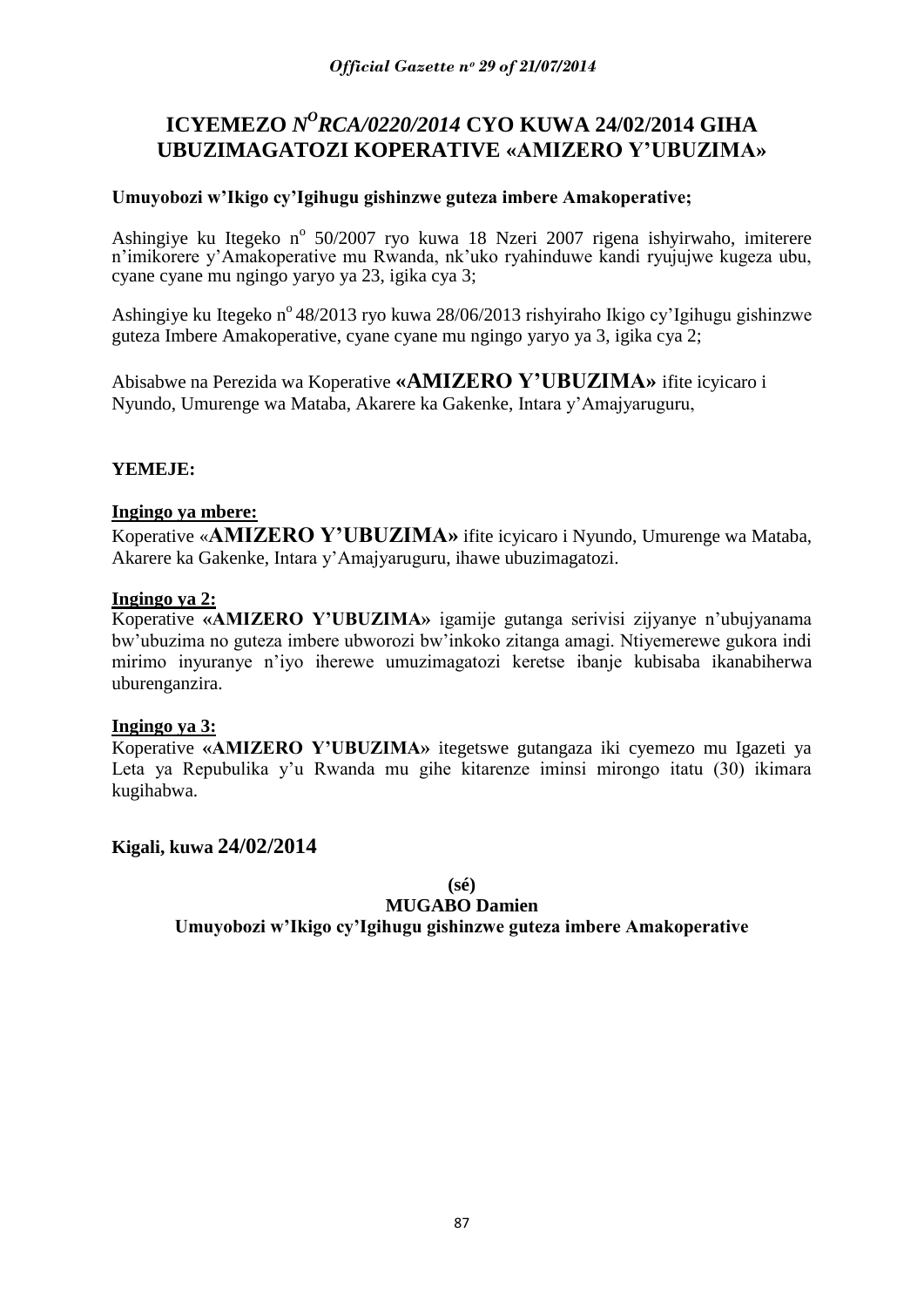# **ICYEMEZO** *N<sup>O</sup>RCA/0385/2014* **CYO KUWA 21/04/2014 GIHA UBUZIMAGATOZI KOPERATIVE «UMUSINGI W'UBUZIMA KIGUFI»**

### **Umuyobozi w'Ikigo cy'Igihugu gishinzwe guteza imbere Amakoperative;**

Ashingiye ku Itegeko nº 50/2007 ryo kuwa 18 Nzeri 2007 rigena ishyirwaho, imiterere n"imikorere y"Amakoperative mu Rwanda, nk"uko ryahinduwe kandi ryujujwe kugeza ubu, cyane cyane mu ngingo yaryo ya 23, igika cya 3;

Ashingiye ku Itegeko n<sup>o</sup> 48/2013 ryo kuwa 28/06/2013 rishyiraho Ikigo cy'Igihugu gishinzwe guteza Imbere Amakoperative, cyane cyane mu ngingo yaryo ya 3, igika cya 2;

Abisabwe na Perezida wa Koperative **«UMUSINGI W'UBUZIMA KIGUFI»** ifite icyicaro i Nyundo, Umurenge wa Mataba, Akarere ka Gakenke, Intara y"Amajyaruguru,

### **YEMEJE:**

#### **Ingingo ya mbere:**

Koperative «**UMUSINGI W'UBUZIMA KIGUFI»** ifite icyicaro i Nyundo, Umurenge wa Mataba, Akarere ka Gakenke, Intara y"Amajyaruguru, ihawe ubuzimagatozi.

#### **Ingingo ya 2:**

Koperative **« UMUSINGI W'UBUZIMA KIGUFI»** igamije gutanga serivisi zijyanye n"ubujyanama bw"ubuzima n"ubucuruzi bw"amakara. Ntiyemerewe gukora indi mirimo inyuranye n"iyo iherewe umuzimagatozi keretse ibanje kubisaba ikanabiherwa uburenganzira.

#### **Ingingo ya 3:**

Koperative **«UMUSINGI W'UBUZIMA KIGUFI»** itegetswe gutangaza iki cyemezo mu Igazeti ya Leta ya Repubulika y"u Rwanda mu gihe kitarenze iminsi mirongo itatu (30) ikimara kugihabwa.

**Kigali, kuwa 21/04/2014**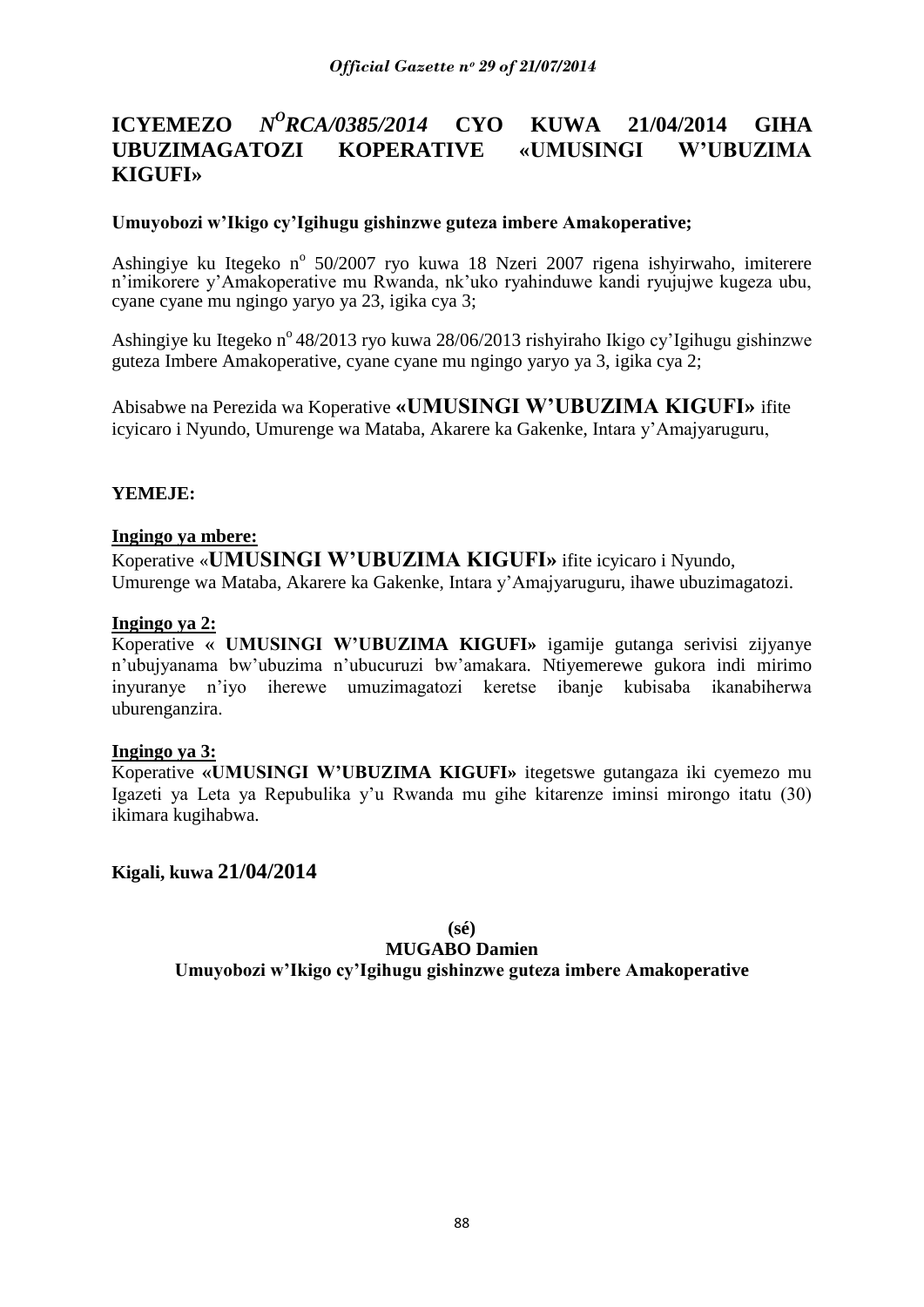#### **ICYEMEZO** *N <sup>O</sup>RCA/0112/2014* **CYO KUWA 03/02/2014 GIHA UBUZIMAGATOZI KOPERATIVE TURENGERE UBUZIMA KIYUMBA NYABIKENKE «COTUKINYA»**

# **Umuyobozi w'Ikigo cy'Igihugu gishinzwe guteza imbere Amakoperative;**

Ashingiye ku Itegeko nº 50/2007 ryo kuwa 18 Nzeri 2007 rigena ishyirwaho, imiterere n"imikorere y"Amakoperative mu Rwanda, nk"uko ryahinduwe kandi ryujujwe kugeza ubu, cyane cyane mu ngingo yaryo ya 23, igika cya 3;

Ashingiye ku Itegeko n<sup>o</sup> 48/2013 ryo kuwa 28/06/2013 rishyiraho Ikigo cy'Igihugu gishinzwe guteza Imbere Amakoperative, cyane cyane mu ngingo yaryo ya 3, igika cya 2;

Abisabwe na Perezida wa Koperative **«COTUKINYA»** ifite icyicaro i Ruhina, Umurenge wa Kiyumba, Akarere ka Muhanga, Intara y"Amajyepfo,

### **YEMEJE:**

#### **Ingingo ya mbere:**

Koperative «**COTUKINYA»** ifite icyicaro i Ruhina, Umurenge wa Kiyumba, Akarere ka Muhanga, Intara y"Amajyepfo, ihawe ubuzimagatozi.

#### **Ingingo ya 2:**

Koperative **« COTUKINYA»** igamije gutanga serivisi z"ubujyanama bw"ubuzima no guteza imbere ubworozi bw"inkoko. Ntiyemerewe gukora indi mirimo inyuranye n"iyo iherewe umuzimagatozi keretse ibanje kubisaba ikanabiherwa uburenganzira.

#### **Ingingo ya 3:**

Koperative **«COTUKINYA»** itegetswe gutangaza iki cyemezo mu Igazeti ya Leta ya Repubulika y"u Rwanda mu gihe kitarenze iminsi mirongo itatu (30) ikimara kugihabwa.

# **Kigali, kuwa 03/02/2014**

**(sé)**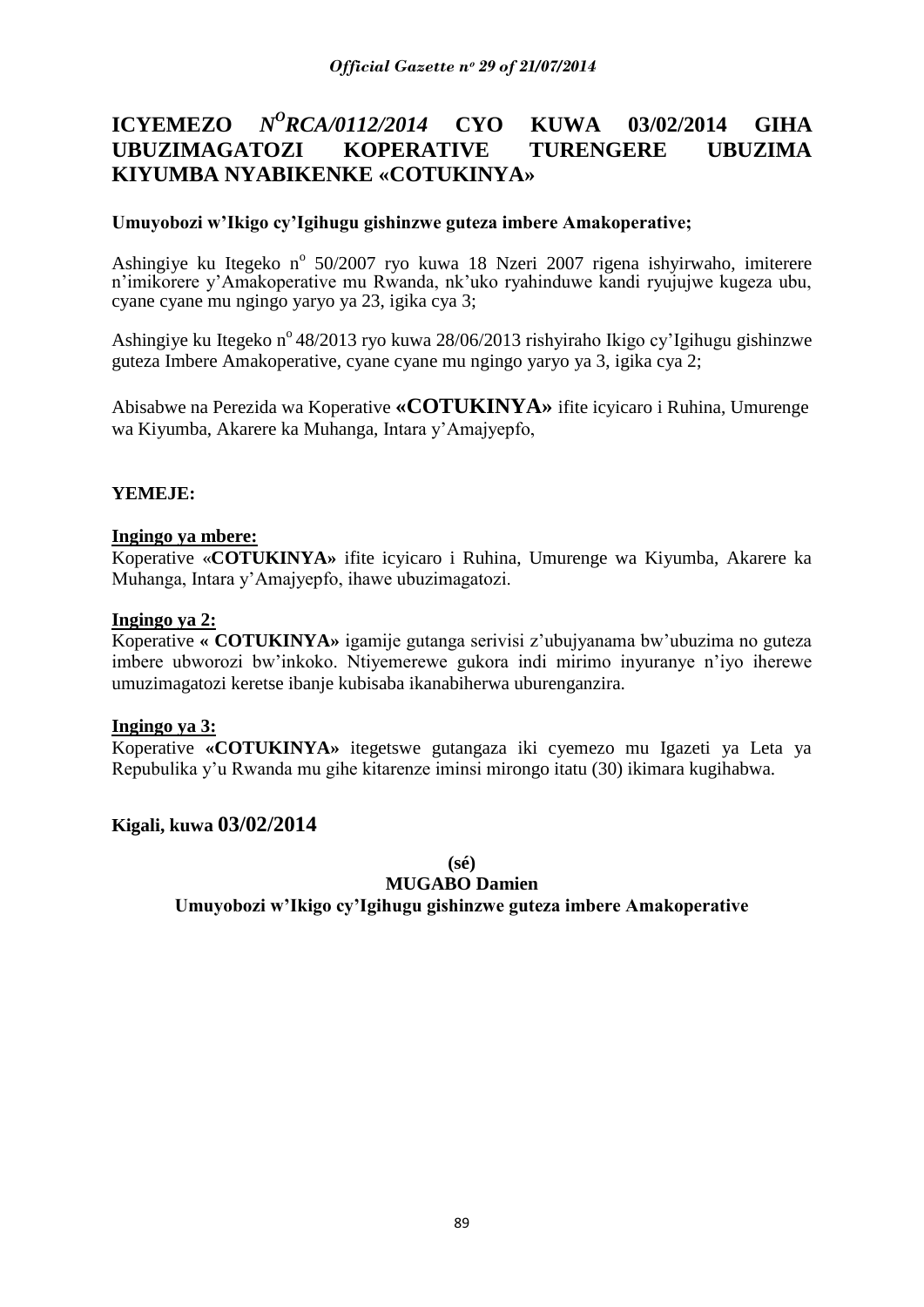#### **ICYEMEZO** *<sup>O</sup>RCA/0280/2014* **CYO KUWA 18/03/2014 GIHA UBUZIMAGATOZI KOPERATIVE ABAHUJINAMA BA REMERA «KOPAR»**

### **Umuyobozi w'Ikigo cy'Igihugu gishinzwe guteza imbere Amakoperative;**

Ashingiye ku Itegeko nº 50/2007 ryo kuwa 18 Nzeri 2007 rigena ishyirwaho, imiterere n"imikorere y"Amakoperative mu Rwanda, nk"uko ryahinduwe kandi ryujujwe kugeza ubu, cyane cyane mu ngingo yaryo ya 23, igika cya 3;

Ashingiye ku Itegeko n<sup>o</sup> 48/2013 ryo kuwa 28/06/2013 rishyiraho Ikigo cy'Igihugu gishinzwe guteza Imbere Amakoperative, cyane cyane mu ngingo yaryo ya 3, igika cya 2;

Abisabwe na Perezida wa Koperative **«KOPAR»** ifite icyicaro i Rukiri II, Umurenge wa Remera, Akarere ka Gasabo, Umujyi wa Kigali,

### **YEMEJE:**

#### **Ingingo ya mbere:**

Koperative «**KOPAR»** ifite icyicaro i Rukiri II, Umurenge wa Remera, Akarere ka Gasabo, Umujyi wa Kigali, ihawe ubuzimagatozi.

#### **Ingingo ya 2:**

Koperative **« KOPAR»** igamije gutanga serivisi z"ubujyanama bw"ubuzima no guteza imbere ubworozi bw"ingurube. Ntiyemerewe gukora indi mirimo inyuranye n"iyo iherewe umuzimagatozi keretse ibanje kubisaba ikanabiherwa uburenganzira.

#### **Ingingo ya 3:**

Koperative **«KOPAR»** itegetswe gutangaza iki cyemezo mu Igazeti ya Leta ya Repubulika y"u Rwanda mu gihe kitarenze iminsi mirongo itatu (30) ikimara kugihabwa.

# **Kigali, kuwa 18/03/2014**

**(sé)**

#### **MUGABO Damien**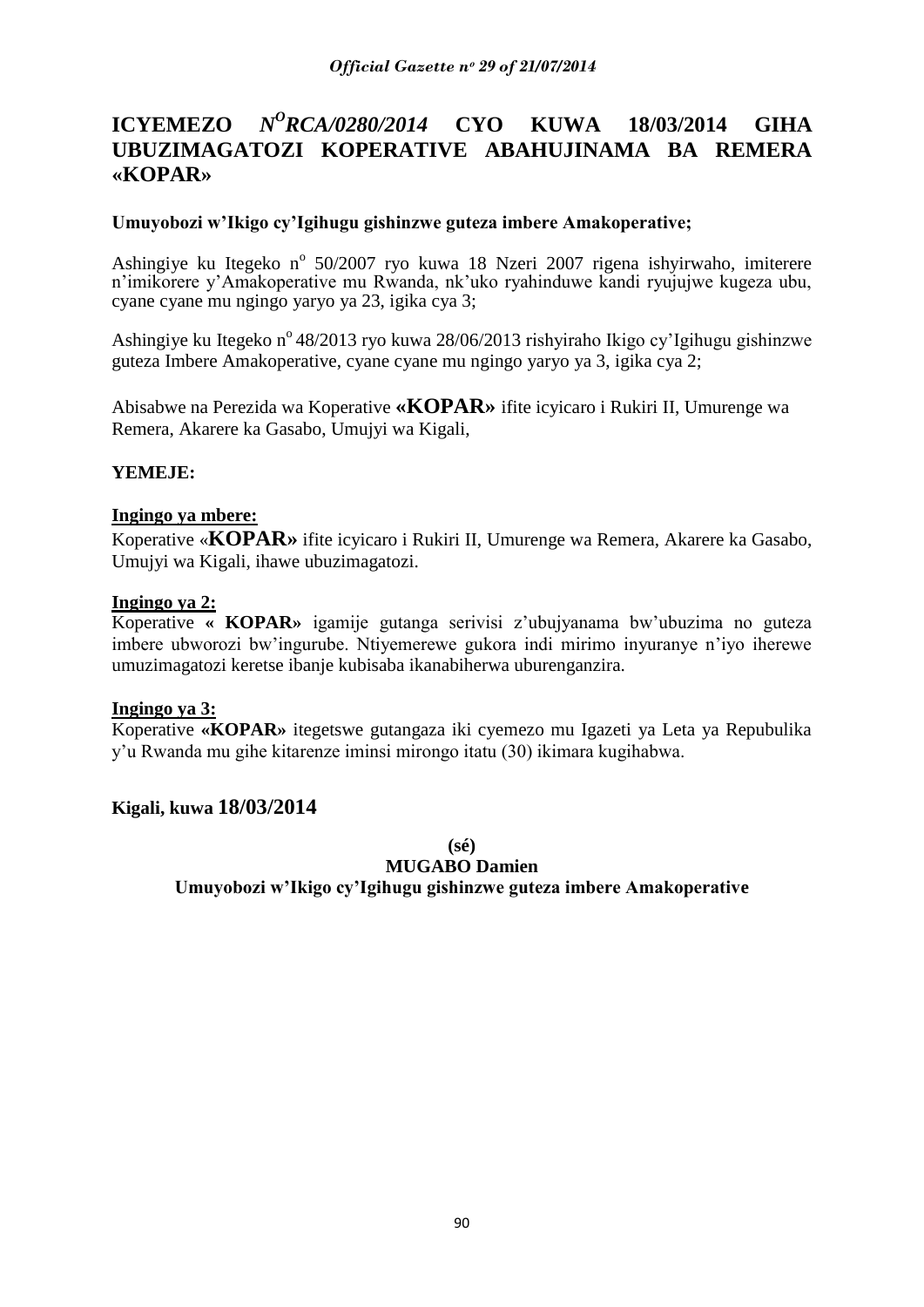# **ICYEMEZO** *N <sup>O</sup>RCA/0421/2014* **CYO KUWA 02/05/2014 GIHA UBUZIMAGATOZI KOPERATIVE «AMIZERO Y'UBUZIMA MUSAMBIRA»**

#### **Umuyobozi w'Ikigo cy'Igihugu gishinzwe guteza imbere Amakoperative;**

Ashingiye ku Itegeko nº 50/2007 ryo kuwa 18 Nzeri 2007 rigena ishyirwaho, imiterere n"imikorere y"Amakoperative mu Rwanda, nk"uko ryahinduwe kandi ryujujwe kugeza ubu, cyane cyane mu ngingo yaryo ya 23, igika cya 3;

Ashingiye ku Itegeko n<sup>o</sup> 48/2013 ryo kuwa 28/06/2013 rishyiraho Ikigo cy'Igihugu gishinzwe guteza Imbere Amakoperative, cyane cyane mu ngingo yaryo ya 3, igika cya 2;

Abisabwe na Perezida wa Koperative **«AMIZERO Y'UBUZIMA MUSAMBIRA»**  ifite icyicaro i Musambira, Umurenge wa Musambira, Akarere ka Kamonyi, Intara y"Amajyepfo,

### **YEMEJE:**

#### **Ingingo ya mbere:**

Koperative «**AMIZERO Y'UBUZIMA MUSAMBIRA»** ifite icyicaro i Musambira, Umurenge wa Musambira, Akarere ka Kamonyi, Intara y"Amajyepfo, ihawe ubuzimagatozi.

## **Ingingo ya 2:**

Koperative **« AMIZERO Y'UBUZIMA MUSAMBIRA»** igamije gutanga serivisi z"ubujyanama bw"ubuzima no guteza imbere ubworozi bw"inkoko. Ntiyemerewe gukora indi mirimo inyuranye n"iyo iherewe umuzimagatozi keretse ibanje kubisaba ikanabiherwa uburenganzira.

#### **Ingingo ya 3:**

Koperative **«AMIZERO Y'UBUZIMA MUSAMBIRA»** itegetswe gutangaza iki cyemezo mu Igazeti ya Leta ya Repubulika y"u Rwanda mu gihe kitarenze iminsi mirongo itatu (30) ikimara kugihabwa.

# **Kigali, kuwa 02/05/2014**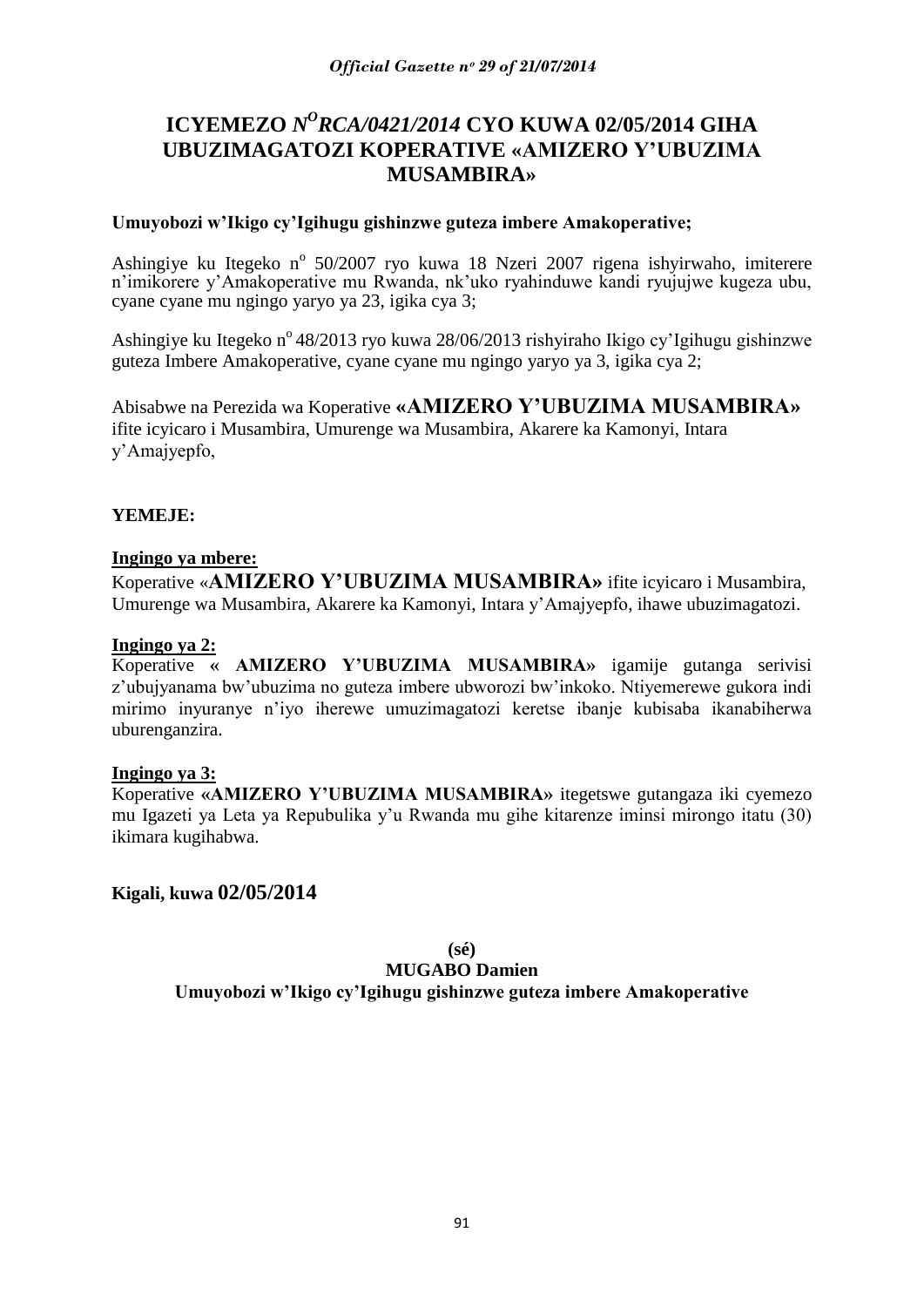# **ICYEMEZO** *N<sup>O</sup>RCA/1079/2013* **CYO KUWA 03/12/2013 GIHA UBUZIMAGATOZI KOPERATIVE «GIRUBUZIMA»**

# **Umuyobozi w'Ikigo cy'Igihugu gishinzwe guteza imbere Amakoperative;**

Ashingiye ku Itegeko nº 50/2007 ryo kuwa 18 Nzeri 2007 rigena ishyirwaho, imiterere n"imikorere y"Amakoperative mu Rwanda, nk"uko ryahinduwe kandi ryujujwe kugeza ubu, cyane cyane mu ngingo yaryo ya 23, igika cya 3;

Ashingiye ku Itegeko nº 48/2013 ryo kuwa 28/06/2013 rishyiraho Ikigo cy'Igihugu gishinzwe guteza Imbere Amakoperative, cyane cyane mu ngingo yaryo ya 3, igika cya 2;

Abisabwe na Perezidante wa Koperative **«GIRUBUZIMA»** ifite icyicaro i Nyagihamba, Umurenge wa Nyarubaka, Akarere ka Kamonyi, Intara y"Amajyepfo,

# **YEMEJE:**

### **Ingingo ya mbere:**

Koperative «**GIRUBUZIMA»** ifite icyicaro i Nyagihamba, Umurenge wa Nyarubaka, Akarere ka Kamonyi, Intara y"Amajyepfo, ihawe ubuzimagatozi.

#### **Ingingo ya 2:**

Koperative **« GIRUBUZIMA»** igamije gutanga serivisi zijyanye n"ubujyanama bw"ubuzima ubworozi bw"ingurube. Ntiyemerewe gukora indi mirimo inyuranye n"iyo iherewe umuzimagatozi keretse ibanje kubisaba ikanabiherwa uburenganzira.

#### **Ingingo ya 3:**

Icyemezo n<sup>o</sup> RCA/0441/2009 cyo kuwa 15 Mutarama 2009 kivanyweho.

#### **Ingingo ya 4:**

Koperative **«GIRUBUZIMA»** itegetswe gutangaza iki cyemezo mu Igazeti ya Leta ya Repubulika y"u Rwanda mu gihe kitarenze iminsi mirongo itatu (30) ikimara kugihabwa.

# **Kigali, kuwa 03/12/2013**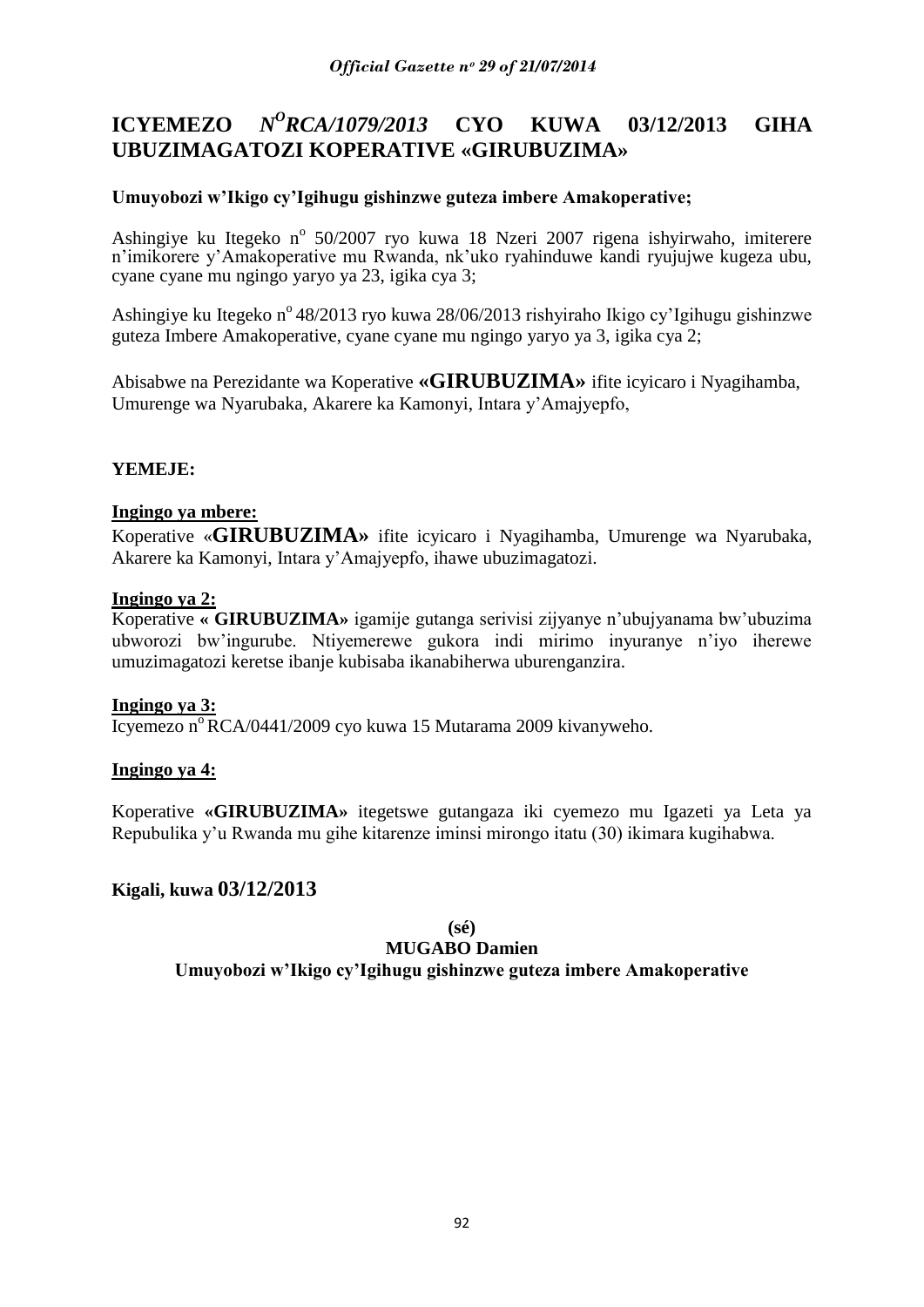#### **ICYEMEZO** *N <sup>O</sup>RCA/1068/2013* **CYO KUWA 27/11/2013 GIHA UBUZIMAGATOZI KOPERATIVE «UBUZIMA BWACU»**

# **Umuyobozi w'Ikigo cy'Igihugu gishinzwe guteza imbere Amakoperative;**

Ashingiye ku Itegeko nº 50/2007 ryo kuwa 18 Nzeri 2007 rigena ishyirwaho, imiterere n"imikorere y"Amakoperative mu Rwanda, nk"uko ryahinduwe kandi ryujujwe kugeza ubu, cyane cyane mu ngingo yaryo ya 23, igika cya 3;

Ashingiye ku Itegeko nº 48/2013 ryo kuwa 28/06/2013 rishyiraho Ikigo cy'Igihugu gishinzwe guteza Imbere Amakoperative, cyane cyane mu ngingo yaryo ya 3, igika cya 2;

Abisabwe na Perezida wa Koperative **«UBUZIMA BWACU»** ifite icyicaro i Nyagisozi, Umurenge wa Bumbogo, Akarere ka Gasabo, Umujyi wa Kigali,

# **YEMEJE:**

### **Ingingo ya mbere:**

Koperative «**UBUZIMA BWACU»** ifite icyicaro i Nyagisozi, Umurenge wa Bumbogo, Akarere ka Gasabo, Umujyi wa Kigali, ihawe ubuzimagatozi.

### **Ingingo ya 2:**

Koperative **« UBUZIMA BWACU»** igamije gutanga serivisi zijyanye n"ubujyanama bw"ubuzima no kongerera ibinyampeke agaciro bibyazwamo ifu. Ntiyemerewe gukora indi mirimo inyuranye n"iyo iherewe umuzimagatozi keretse ibanje kubisaba ikanabiherwa uburenganzira.

#### **Ingingo ya 3:**

Icyemezo no RCA/0685/2009 cyo kuwa 30 Werurwe 2009

#### **Ingingo ya 4:**

Koperative **«UBUZIMA BWACU»** itegetswe gutangaza iki cyemezo mu Igazeti ya Leta ya Repubulika y"u Rwanda mu gihe kitarenze iminsi mirongo itatu (30) ikimara kugihabwa.

**Kigali, kuwa 27/11/2013**

**(sé) MUGABO Damien**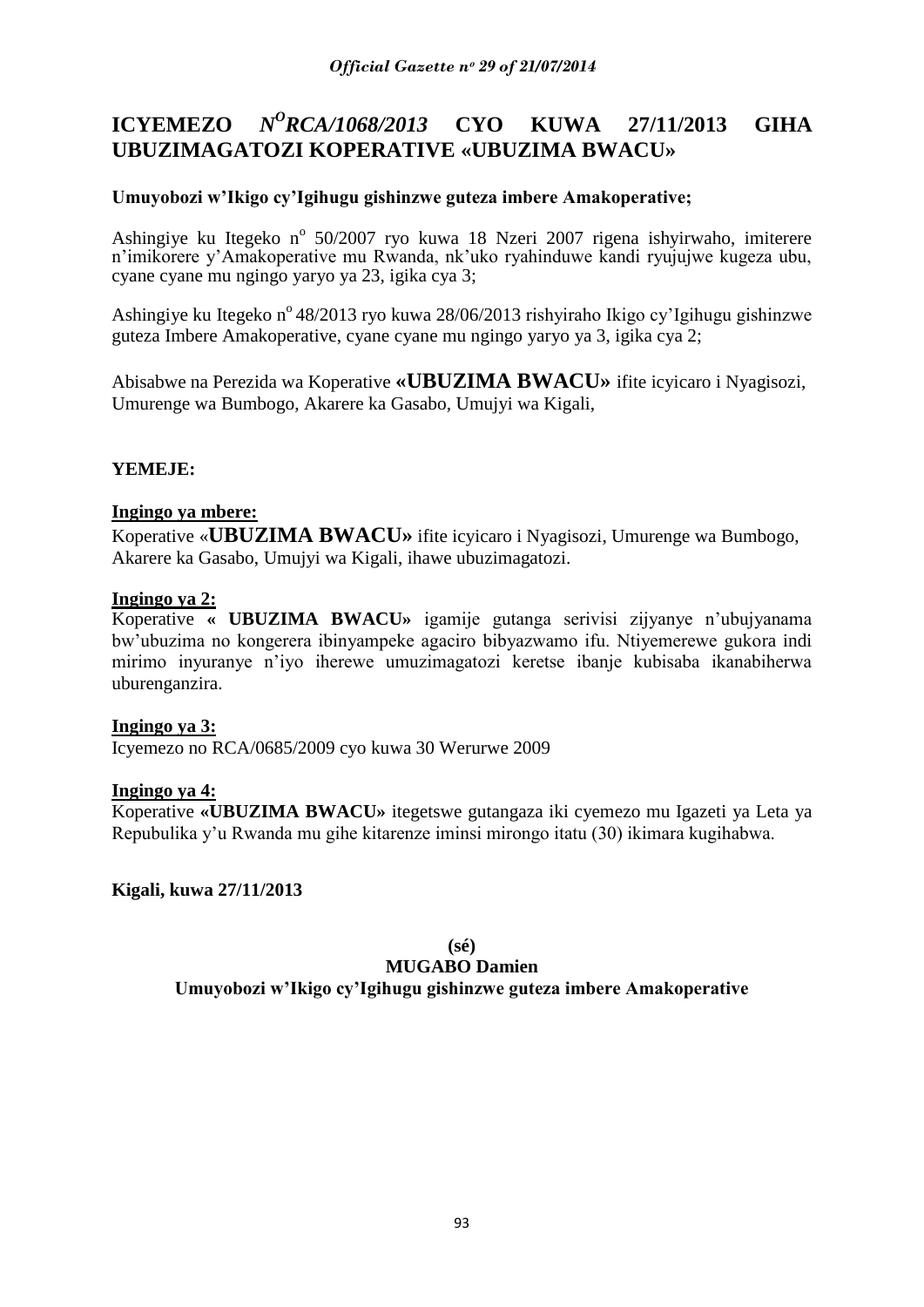# **ICYEMEZO** *N<sup>O</sup>RCA/0289/2014* CYO KUWA 21/03/2014 GIHA **UBUZIMAGATOZI KOPERATIVE TWIYUBAKE NZOVE «C.T.N»**

# **Umuyobozi w'Ikigo cy'Igihugu gishinzwe guteza imbere Amakoperative;**

Ashingiye ku Itegeko nº 50/2007 ryo kuwa 18 Nzeri 2007 rigena ishyirwaho, imiterere n'imikorere y'Amakoperative mu Rwanda, nk'uko ryahinduwe kandi ryujujwe kugeza ubu, cyane cyane mu ngingo yaryo ya 23, igika cya 3;

Ashingiye ku Itegeko nº 48/2013 ryo kuwa 28/06/2013 rishyiraho Ikigo cy'Igihugu gishinzwe guteza Imbere Amakoperative, cyane cyane mu ngingo yaryo ya 3, igika cya 2;

Abisabwe na Perezida wa Koperative **«C.T.N»** ifite icyicaro mu Kagari ka Nzove, Umurenge wa Kinyinya, Akarere ka Nyarugenge, Umujyi wa Kigali,

# **YEMEJE:**

### **Ingingo ya mbere:**

Koperative «**C.T.N»** ifite icyicaro mu Kagari ka Nzove, Umurenge wa Kinyinya, Akarere ka Nyarugenge, Umujyi wa Kigali, ihawe ubuzimagatozi.

### **Ingingo ya 2:**

Koperative **« C.T.N»** igamije guteza iimbere ubworozi bw"ingurube n"ubuhinzi bw"imboga. Ntiyemerewe gukora indi mirimo inyuranye n"iyo iherewe umuzimagatozi keretse ibanje kubisaba ikanabiherwa uburenganzira.

#### **Ingingo ya 3:**

Koperative **«C.T.N»** itegetswe gutangaza iki cyemezo mu Igazeti ya Leta ya Repubulika y"u Rwanda mu gihe kitarenze iminsi mirongo itatu (30) ikimara kugihabwa.

# **Kigali, kuwa 21/03/2014**

**(sé)**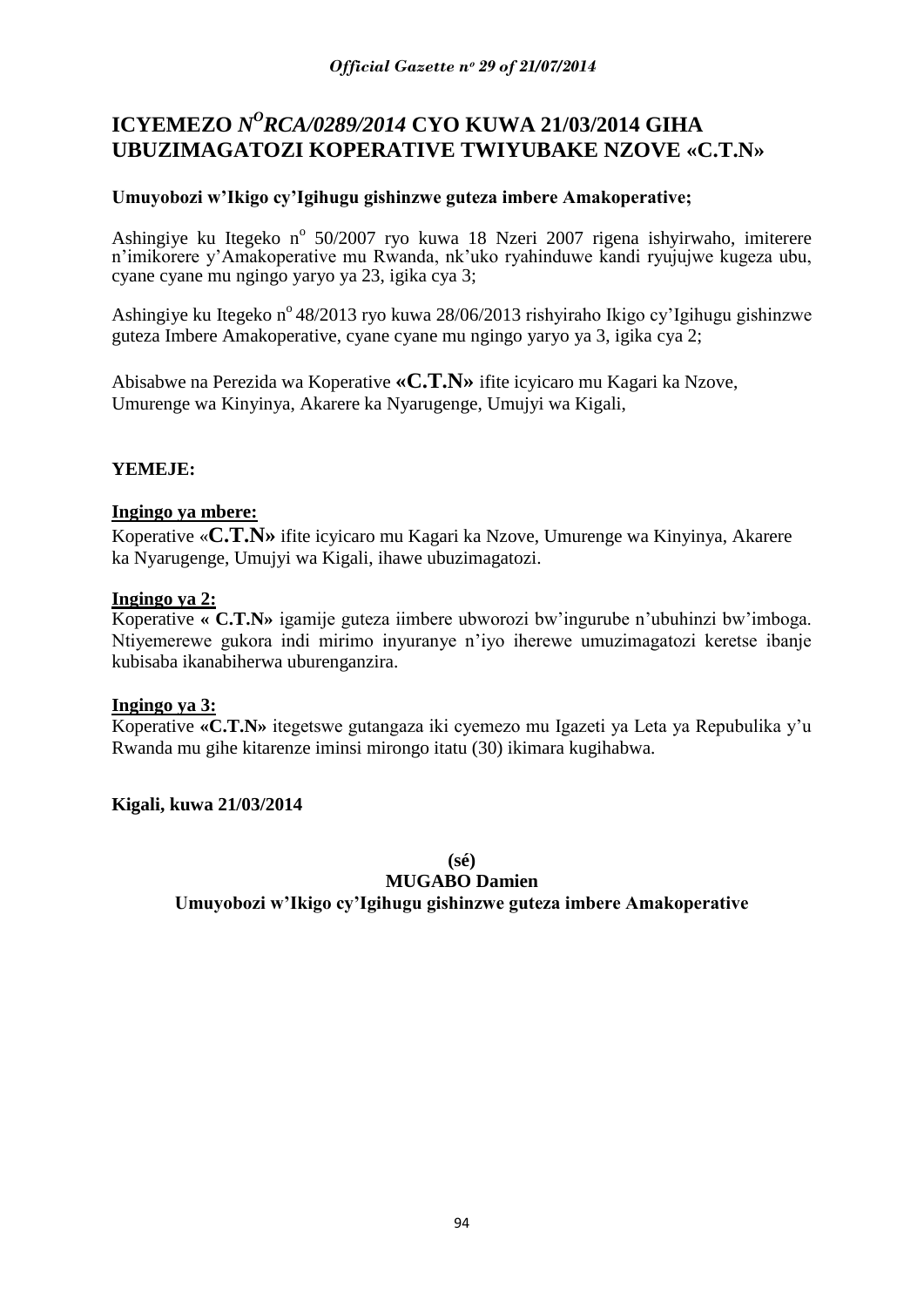# **ICYEMEZO** *N<sup>O</sup>RCA/0415/2014* **CYO KUWA 25/04/2014 GIHA UBUZIMAGATOZI KOPERATIVE « TERIMBERE MUHINZI W'IBIGORI N'IBISHYIMBO RUGERA » (KOTEMII-RUGERA)**

# **Umuyobozi w'Ikigo cy'Igihugu gishinzwe guteza imbere Amakoperative;**

Ashingiye ku Itegeko nº 50/2007 ryo kuwa 18 Nzeri 2007 rigena ishyirwaho, imiterere n"imikorere y"Amakoperative mu Rwanda, nk"uko ryahinduwe kandi ryujujwe kugeza ubu, cyane cyane mu ngingo yaryo ya 23, igika cya 3;

Ashingiye ku Itegeko n<sup>o</sup> 48/2013 ryo kuwa 28/06/2013 rishyiraho Ikigo cy'Igihugu gishinzwe guteza Imbere Amakoperative, cyane cyane mu ngingo yaryo ya 3, igika cya 2;

Abisabwe na Perezida wa Koperative **«KOTEMII-RUGERA»** ifite icyicaro i Gakoro, Umurenge wa Rugera, Akarere ka Nyabihu, Intara y"Iburengerazuba,

### **YEMEJE:**

#### **Ingingo ya mbere:**

Koperative «**KOTEMII-RUGERA»** ifite icyicaro icyicaro i Gakoro, Umurenge wa Rugera, Akarere ka Nyabihu, Intara y"Iburengerazuba, ihawe ubuzimagatozi.

#### **Ingingo ya 2:**

Koperative **« KOTEMII-RUGERA»** igamije guteza imbere ubuhinzi bw"ibigori n"ibishyimbo. Ntiyemerewe gukora indi mirimo inyuranye n"iyo iherewe umuzimagatozi keretse ibanje kubisaba ikanabiherwa uburenganzira.

#### **Ingingo ya 3:**

Koperative **«KOTEMII-RUGERA»** itegetswe gutangaza iki cyemezo mu Igazeti ya Leta ya Repubulika y"u Rwanda mu gihe kitarenze iminsi mirongo itatu (30) ikimara kugihabwa.

# **Kigali, kuwa 25/04/2014**

**(sé)**